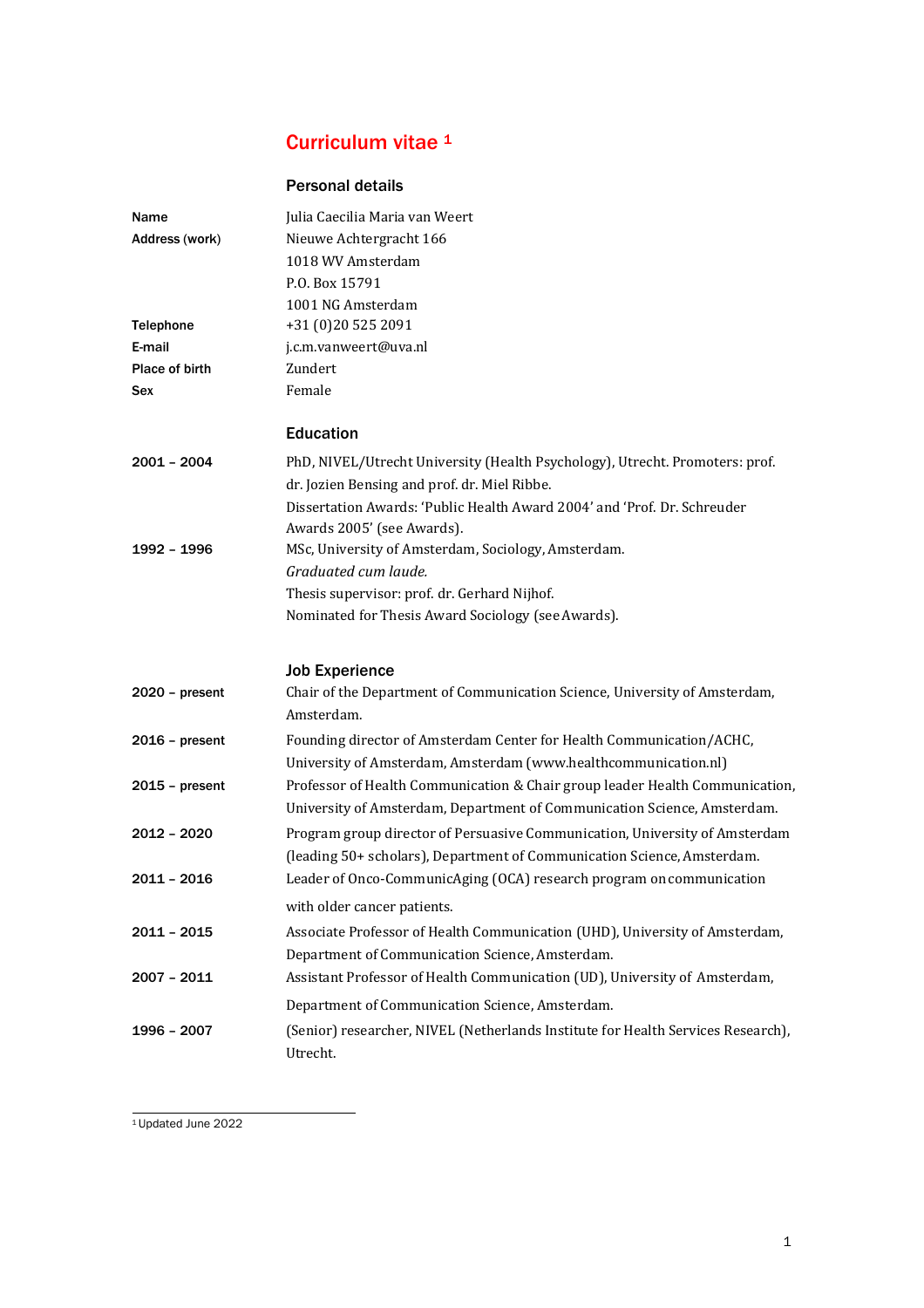# Courses (selection)

| 2021 - 2022   | Strategic Leadership                                                          |
|---------------|-------------------------------------------------------------------------------|
| 2018          | Teaching in English                                                           |
| $2007 - 2011$ | Basic Teaching Qualification (BKO).                                           |
| $2002 - 2006$ | Various statistical courses: 'Multilevel Modelling', 'Advanced Statistics',   |
|               | 'Linear regression- and variance analysis'.                                   |
| $2000 - 2003$ | English course (scientific): Writing in English, Presenting in English.       |
| 1996 - 2003   | Various computer courses: 'Advanced SPSS', 'Reference Manager', 'Scientific   |
|               | databases', 'Observer', 'Roter Interaction Analysis System (RIAS)'.           |
| 1990 - 1995   | Various management courses: 'Academic Leadership', 'Management course Zorg    |
|               | Consult Nederland', 'Executive Management Training'.                          |
|               | Honors and Awards (most important awards in bold)                             |
| 2019          | Top Overall Paper Award for paper "Unknown makes Unloved: Blood donation      |
|               | awareness and attitudes among people of White majority and African minority   |
|               | background", together with Lisa Klinkenberg, Mirjam Fransen, Wim de Kort and  |
|               | Lisanne Huis in 't Veld. DC Health Communication Conference (DCHC). Fairfax,  |
|               | US.                                                                           |
| 2018          | Lewis Donohew Outstanding Scholar in Health Communication award for           |
|               | outstanding research contributions to the health communication field          |
|               | during the past two years, awarded biennal to one person at the KCHealth      |
|               | <b>Communication Conference (KCHC). Lexington, US.</b>                        |
| 2018          | Two awards (i.e., Top Conference Paper Award and Top Conference Paper         |
|               | Award Harrington Honors) for paper "Adapting Online Decision Aids for Older   |
|               | Cancer Patients: Effects of Modality and Narration Style on Older Cancer      |
|               | Patients' Satisfaction, Information Recall and Informed Decision Making",     |
|               | together with Melanie de Looper, Olga Damman, Daniëlle Timmermans and         |
|               | Ellen Smets. KC Health Communication Conference (KCHC). Lexington, US.        |
| 2018          | Honorable Mention Poster Award for the poster "Fear & Forget: What Predicts   |
|               | Recall of Medical Information in Newly Diagnosed Cancer Patients", together   |
|               | with Minh Hao Nguyen, Nadine Bol, Eugène Loos and Ellen Smets . KC Health     |
|               | Communication Conference (KCHC). Lexington, US.                               |
| 2017          | Top Four Paper Award in Health Communication for paper "Perceived             |
|               | Emotional and Informational Support for Cancer: Patients' Perspectives About  |
|               | Interpersonal versus Media Sources", together with Camilla Rising and Nadine  |
|               | Bol. ICA conference, San Diego, USA.                                          |
| 2016          | Finalist Communication Science Theme Award for excellent integration of       |
|               | research, teaching and practice. University of Amsterdam, Amsterdam.          |
| 2015          | Honorary Mention Research Presentation Award for study "Effects of Decision   |
|               | Support Tools for Older Adults: A Systematic Review of the Literature". DC    |
|               | Health Communication Conference (DCHC). Fairfax, US.                          |
| 2015          | KWF Scholarship for Research Visit, Centre for Medical Psychology & Evidence- |
|               | based Decision Making (CeMPED), University of Sydney, Sydney, Australia.      |
| 2014          | Jozien Bensing Award. International prize for outstanding research in         |
|               | communication in health care, awarded biennial to one person by the           |
|               | International Association of Communication in Health Care (EACH).             |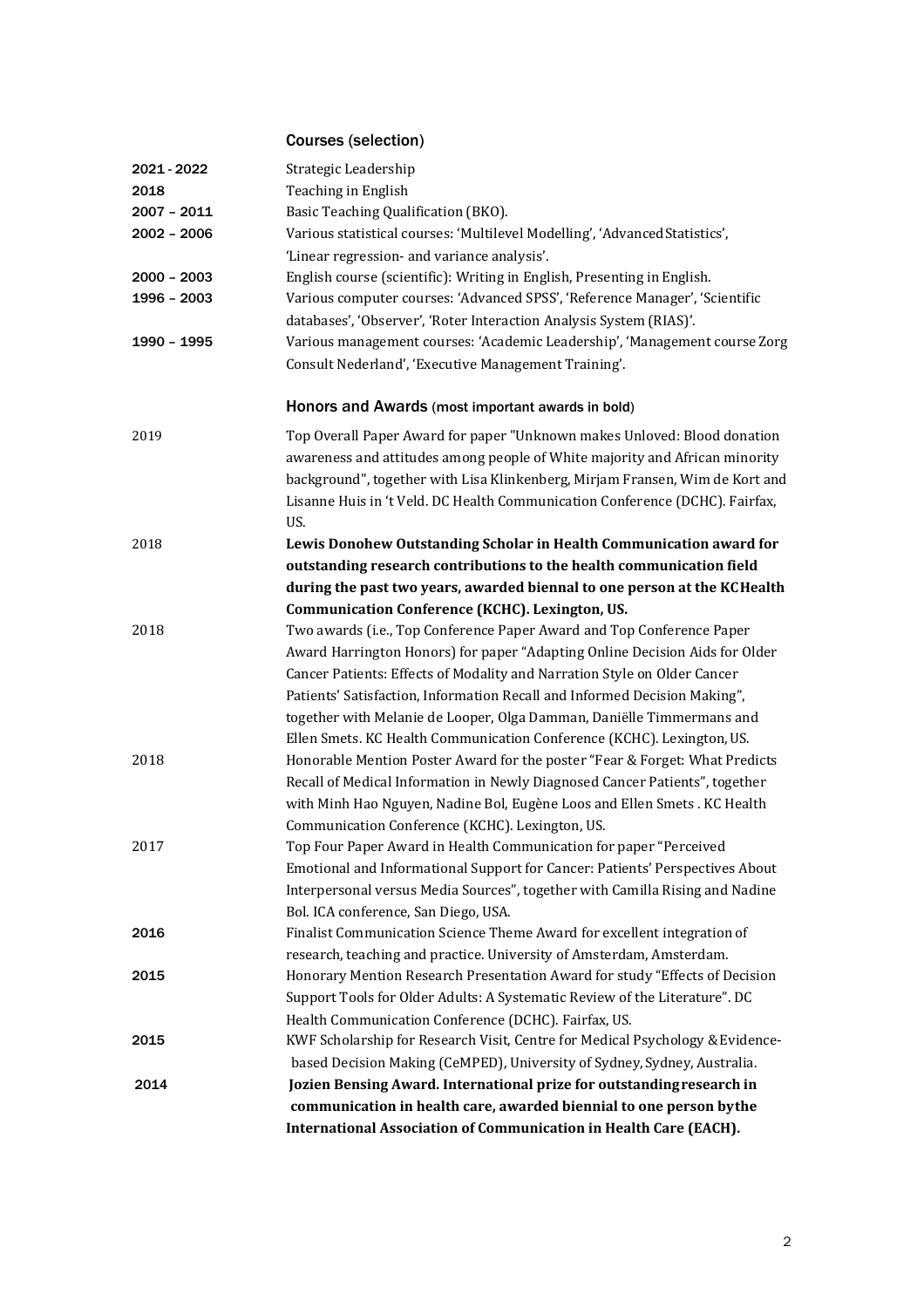| 2012 | Codde en van Beresteyn Gerontology Prize (2nd) for Knowledge Dissemination<br>of Veder project. Amsterdam Center on Aging Congres (with Marijke van Dijk<br>and Rose-Marie Dröes). Amsterdam. |
|------|-----------------------------------------------------------------------------------------------------------------------------------------------------------------------------------------------|
| 2012 | Best paper presented at International Conference on Communication in Health<br>Care in St. Andrews, Scotland (awarded with article in Special Issue of Patient<br>Education and Counseling).  |
| 2011 | KWF Excellence: Personal Cancer Research Award to develop a research                                                                                                                          |
|      | line on Communication with older cancer patients. Dutch Cancer Society.                                                                                                                       |
| 2010 | Amsterdam.<br>Medical Contact Communication Award (public price and 3rd jury price) for                                                                                                       |
|      | project VOICE on communication with older cancer patients. Utrecht.                                                                                                                           |
| 2006 | Prof. dr. Schreuder Award. Dissertation Award. Netherlands Association                                                                                                                        |
|      | for Gerontology (NVG). Ede.                                                                                                                                                                   |
| 2006 | Public Health Award 2004 ('Volkgezondheidsprijs'). Dissertation Award.                                                                                                                        |
|      | Association of Public Health and Science (Vereniging voor                                                                                                                                     |
|      | Volksgezondheid en Wetenschap). Rotterdam.                                                                                                                                                    |
| 2005 | ZonMw Parel for excellent research ZonMw (the Netherlands Organisation                                                                                                                        |
|      | for Health Research and Development) project.                                                                                                                                                 |
| 1997 | Finalist Thesis Award Sociology. University of Amsterdam. Amsterdam. 1997.                                                                                                                    |
|      | Awards of others whom I supervised                                                                                                                                                            |
| 2021 | Liza van Lent. Top student abstract and presentation for presentation "Patient                                                                                                                |
|      | values in discussions about potential participation in phase I clinical                                                                                                                       |
|      | cancertrials: a qualitative analysis". European Conference on Health                                                                                                                          |
|      | Communication (ECHC). Online, November 4-5, 2021. The Netherlands.                                                                                                                            |
| 2021 | Kelly de Wildt. Best poster award for poster "The ADFICE_IT Trial: A                                                                                                                          |
|      | multicenter research examining the use of a clinical decision support system                                                                                                                  |
|      | (CDSS) and patient portal to prevent medication-related falls in older adults" at                                                                                                             |
|      | the National Fall Symposium [9e Landelijk valsymposium]. Online, November 5,<br>2021. The Netherlands.                                                                                        |
| 2019 | Minh Hao Nguyen. Best poster award for poster "Online gezondheidsinformatie                                                                                                                   |
|      | op maat voor oudere patiënten met kanker: Resultaten van een randomized                                                                                                                       |
|      | controlled trial" at the National Symposium Cancer in the Elderly. Ede, The                                                                                                                   |
|      | Netherlands.                                                                                                                                                                                  |
| 2019 | Kirsten van der Eijken. Amanda L. Kundrat Thesis of the Year Award for her                                                                                                                    |
|      | master thesis "Knowledge is power? How using online health information                                                                                                                        |
|      | influences patient participation during consultation among newly diagnosed                                                                                                                    |
|      | cancer patients consulting the internet before a consultation". Health                                                                                                                        |
|      | Communication divisions of International Communication Association (ICA) and                                                                                                                  |
|      | National Communication Association (NCA). ICA conference, Washington, USA.                                                                                                                    |
| 2019 | Rena Zendedel. NeFCA dissertation award 2017 for her thesis "Informal<br>interpreting in Dutch general practice". Etmaal van de                                                               |
|      | Communicatiewetenschap, Nijmegen.                                                                                                                                                             |
| 2018 | Petra Boersma. Wij Inholland Research Award for her thesis "Person-centred                                                                                                                    |
|      | communication with people with dementia living in nursing homes. A study into                                                                                                                 |
|      | implementation success and influencing factors" (€5,000). InHolland University                                                                                                                |
|      | of Applied Sciences. Amsterdam, The Netherlands.                                                                                                                                              |
| 2018 | Minh Hao Nguyen. Top Student Paper Award for her paper "Perceived Active                                                                                                                      |
|      | Control Over Digital Content: Effects and Underlying Mechanisms of User-                                                                                                                      |
|      | Initiated Mode Tailoring". Communication and Technology Division of                                                                                                                           |
|      |                                                                                                                                                                                               |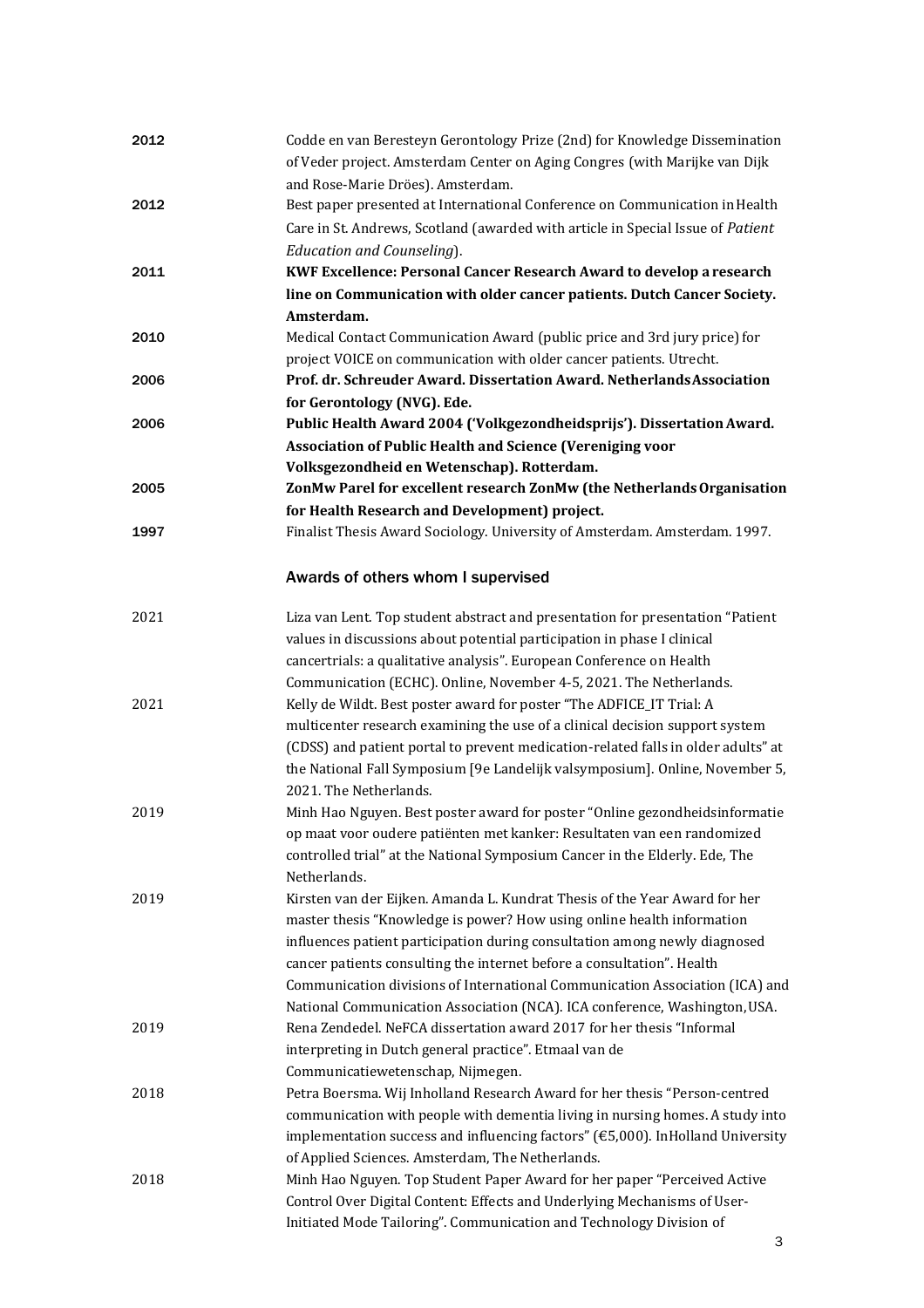|      | International Communication Association (ICA). ICA conference, Prague, Czech<br>Republic. |
|------|-------------------------------------------------------------------------------------------|
|      | Corine Meppelink. Abby Prestin Dissertation of the Year Award for her thesis              |
| 2017 |                                                                                           |
|      | "Designing Digital Health Information in a Health Literacy Context". Health               |
|      | Communication divisions of International Communication Association (ICA) and              |
|      | National Communication Association (NCA). ICA conference, San Diego, USA.                 |
| 2017 | Remco Sanders. Amanda L. Kundrat Thesis of the Year Award for his master                  |
|      | thesis "Consulting the Internet before a Consultation". Health Communication              |
|      | divisions of International Communication Association (ICA) and National                   |
|      | Communication Association (NCA). ICA conference, San Diego, USA.                          |
| 2017 | Melanie de Looper. Best poster award at the National Symposium Cancer in the              |
|      | Elderly. Ede, The Netherlands.                                                            |
| 2017 | Melanie de Looper. Best public health poster award at the Amsterdam Public                |
|      | Health Annual Meeting (Aging & Later Life). Amsterdam, The Netherlands.                   |
| 2016 | Corine Meppelink. Best paper presented at International Conference on                     |
|      | Communication in Health Care. Heidelberg, Germany (awarded with article in                |
|      | Special Issue of Patient Education and Counseling).                                       |
| 2016 | Remco Sanders. Department of Communication Science, University of                         |
|      | Amsterdam. Winner of PhD research talent competition.                                     |
| 2016 | Nadine Bol. Annie Lang Dissertation Award for her thesis "How to present                  |
|      | online information to older cancer patients". Information Systems Divisions.              |
|      | ICA conference, Fukuoka, Japan.                                                           |
| 2016 | Minh Hao Nguyen. Top student paper award at the Kentucky Conference on                    |
|      | Health Communication. Lexington, US.                                                      |
| 2016 | Nadine Bol. Top student paper award at the Kentucky Conference on Health                  |
|      | Communication. Lexington, US.                                                             |
| 2015 | Corine Meppelink & Nadine Bol. Top Student Paper Award at the DC Health                   |
|      | Communication Conference. Fairfax, US.                                                    |
| 2014 | Corine Meppelink. Top student paper award at the Kentucky Conference on                   |
|      | Health Communication. Lexington, US.                                                      |
| 2014 | Nadine Bol. Award for best article that was published in "Tijdschrift voor                |
|      | Communicatiewetenschap" [Dutch Journal of Communication Science] in 2013.                 |
| 2013 | Kim Brandes. NWO graduate program. Winner of PhD research talent                          |
|      | competition.                                                                              |
| 2013 | Rena Zendedel. NWO graduate program. Winner of PhD research talent                        |
|      | competition.                                                                              |
| 2012 | Corine Meppelink: NWO graduate program. Winner of PhD research talent                     |
|      | competition.                                                                              |
| 2012 | Nadine Bol. Best paper presented at International Conference on                           |
|      | Communication in Health Care. St. Andrews, Scotland (awarded with article in              |
|      | Special Issue of Patient Education and Counseling).                                       |
| 2011 | Nadine Bol. Unilever Research price. Master Thesis Award.                                 |
| 2010 | Annemiek Linn. NECCO Best Abstract Award of Master Thesis.                                |
| 2009 | Paulien Groen - van Dorsten. Foundation e-hulp.nl. Master Thesis Award.                   |
| 2006 | Janneke Noordman. ASW Master Award 2006. Master Thesis Award.                             |
|      |                                                                                           |

Grants (total € €8,535,000) see at the end of this CV (page 41-43)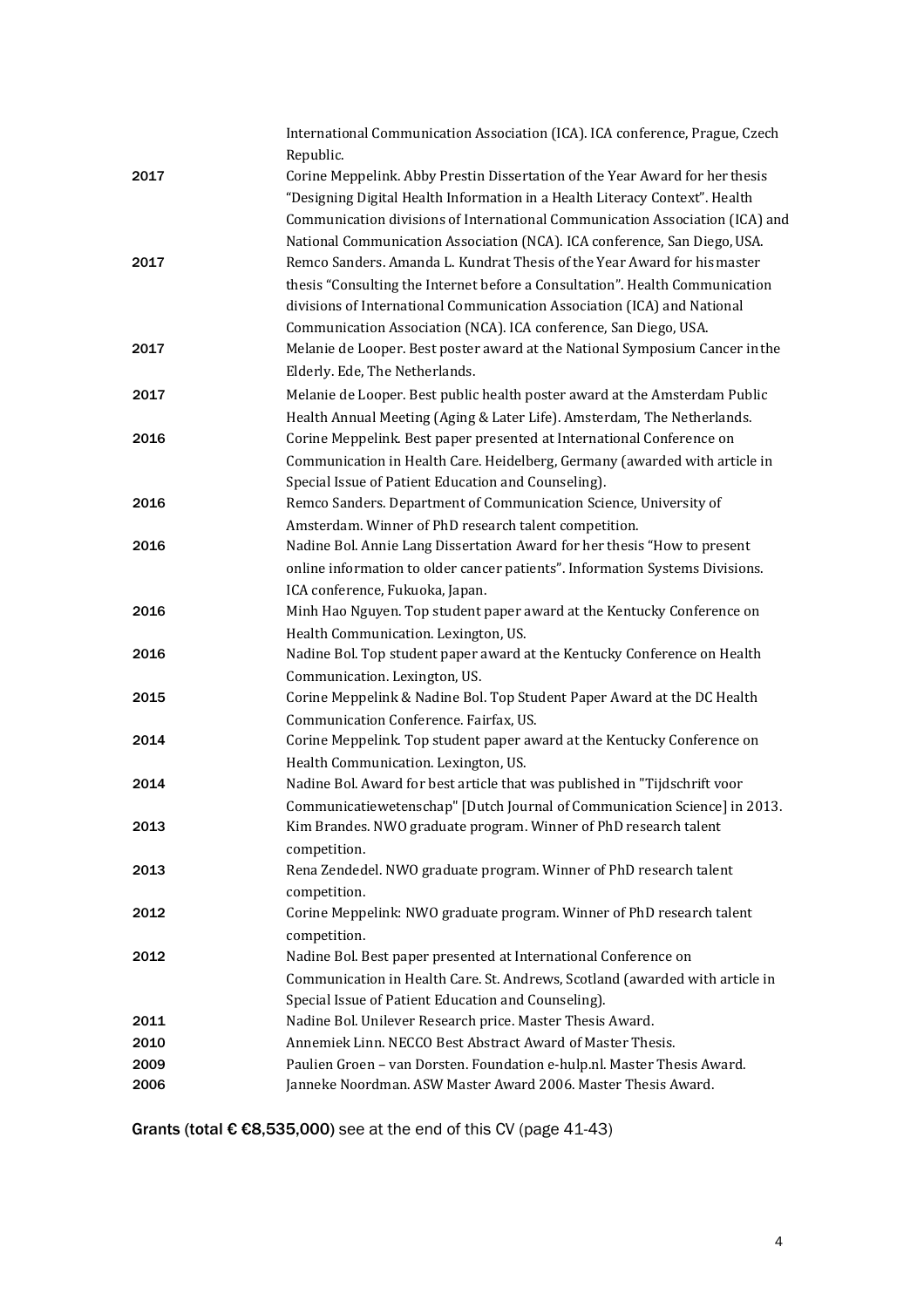## Supervision Research Projects

Supervision of PhD theses (completed)

- 16. Remco Sanders (2021). Actively converging. How patients use multiple information sources to fulfill their social support needs (December 2, 2021; GSC; ASCoR).
- 15. Melanie de Looper (2021). Improving online health information for older cancer patients. Online health information usage and it influence on patient outcomes (November 18, 2021; ASCoR).
- 14. Ruth Pel-Littel (2020). Shifting from "What is the matter?" to "What matters to you?". Shared decision making for older adults with multiple chronic conditions and their informal caregivers (November 20, 2020; ZonMW; in collaboration with AMC/UvA, Vilans, University of Applied Science).
- 13. Nida Gizem Yilmaz (2020). Enhancing patient participation among older and migrant cancer patients through eHealth (October 30, 2020; KWF UVA 2015-7992/KWF VU 2015-7930; in collaboration with VUmc)
- 12. Lisa Klinkenberg (2020). Engaging African ethnic minorities as blood donors (October 6, 2020; in collaboration with Dept. of Public Health & Dept. of Medicine AMC/UvA and Sanquin).
- 11. Maria Altendorf (2020). It's not what you say, but how you say it: The effectiveness of message frame-tailoring in online computer-tailored health communication (April 16, 2020; KWF UVA 2015-7913; in collaboration with Maastricht University).
- 10. Minh Hao Nguyen (2019). A novel approach to tailored communication: Optimizing online health information for older patients (April 25, 2019, *cum laude*; KWF UVA 2014- 6700; ASCoR).
- 9. Sifra Bolle (2018). Aging in Modern Times: Geriatric Perspectives on Online Information Provision and Multidisciplinary Decision Making for patients (October 31, 2018; ASCoR, UvA).
- 8. Rena Zendedel (2017). Interpreter-mediated communication in general practice (November 10, 2017; NWO; ASCoR, UvA).
- 7. Petra Boersma (2017). Person-centred communication with people with dementia living in nursing homes. A study into implementation success and influencing factors (October 13, 2017; in collaboration with VUmc and Inholland University of Applied Sciences).
- 6. Kim Brandes (2017). Communicating about concerns in oncology (January 19, 2017; NWO; ASCoR, UvA).
- 5. Corine Meppelink (2016). Designing digital health information in a health literacy context (May 12, 2016; NWO; ASCoR, UvA). Currently Assistant Professor at University of Amsterdam.
- 4. Nadine Bol (2015). How to present online information to older cancer patients (December 3, 2015; ASCoR, UvA).
- 3. Sanne Schinkel (2015). "What do you think I should do?" Understanding intercultural medical communication in general practice (November 10, 2015; ASCoR, UvA).
- 2. Annemiek Linn (2013). The value of tailored communication in promoting medication intake behavior (June 14, 2013; ASCoR, UvA).
- 1. Jesse Jansen (2009). Communicating with older cancer patients: impact on information recall (April 23, 2009; Utrecht University).

## Supervision of PhD theses (current)

- 10. Spela Dolinsek. Harmful health communication? How threatening health messages can impact well-being and how to intervene relying on the social life of health messages on social media (expected 2025; ASCoR).
- 9. Brittany Chan. The right to health: Overcoming language barriers in a superdiverse world (expected 2025; ASCoR).
- 8. Sara Groos. Optimizing, implementing and evaluating the 'ValAnalyse' Screening and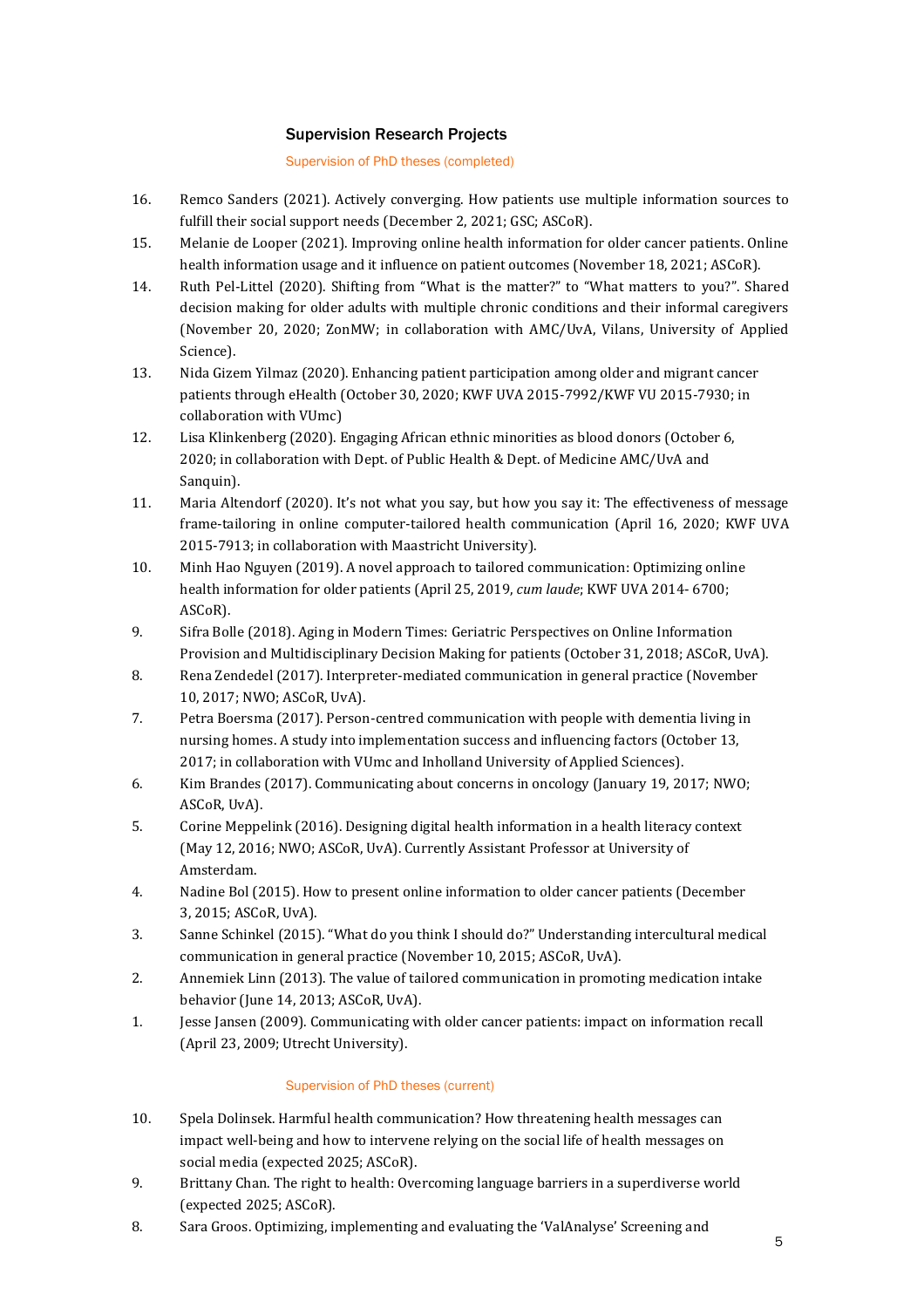assessment Tool & training (OVAST) (expected 2024; AmsterdamUMC and ASCoR).

- 7. Song Duimel. Optimizing shared decision making in oral cancer patients using precisely animated audiovisualisations (expected 2024; NKI/AVL and ASCoR).
- 6. Pascale Kwakman. Dr. Google in the consultation room. How does cancer patient' internet use influence patient-clinician communication and patients' well-being (expected 2024; KWF; Consortium of AmsterdamUMC and ASCoR).
- 5. Kelly de Wildt. Alerting on adverse Drug reactions: Falls prevention Improvement through developing a computerized clinical support system: Effectiveness of individualized medication withdrawal (expected 2024; ZonMw, Consortium of AmsterdamUMC and ASCoR).
- 4. Alessandra Mansueto. Urban Mental Health and Modelling Symptom Networks. From Network Analysis to Interventions (expected 2024; RPA-Urban Mental Health; together with Dept. of Psychology, UvA).
- 3. Leonie Westerbeek. Big Data for the joint management of medication-related falls for senior citizens (expected 2023; ZonMw; Consortium of AMC-UvA, VUmc, LIACS, Elsevier and ASCoR).
- 2. Liza van Lent. Realizing better doctor-patient dialogue about choices in palliative care and early-phase clinical trial participation: Towards an online value clarification tool (expected 2022; KWF 11086; Consortium of Erasmus University Medical Center, Radboud University Medical Center and ASCoR).
- 1. Kim Ploegmakers. Cardiovascular AbnoRmalities and mEdication-related Fall Risk (CAREFREE): Development and feasibility testing of a clinical decision support system (CDSS) and patient portal (expected 2022; Dept. of Geriatric Medicine AMC/UvA and ASCoR).

### Other projects (current)

**Julia van Weert** (PI), Bas van den Putte (PI) and the Behavioural Science and Pandemic Preparedness 2.0 consortium. Communication and media use during the COVID-19 pandemic (end date 2025). Olga Damman (PI /postdoc), **Julia van Weert** (PI), Daniëlle Timmermans (PI). Optimizing decision support tools for older cancer patients (end date 2020; KWF 2015-7930; ASCoR in collaboration with EMGO+ Institute, VUmc).

#### Other projects last five years (completed)

- **Julia van Weert** (PI), Ellen Smets, Gert-Jan de Bruijn, Willem-Paul Brinkman. Can a virtual patient help clinicians to improve their communication skills? Development and pilot-evaluation of an interactive, computer-simulated virtual patient-based eLearning (end date 2019; UvA, RPA Communication in collaboration with AMC-UvA and TU Delft).
- **Julia van Weert** (PI), Barbara Schouten (PI), Maria van den Muijsenbergh (PI), Hande Sungur (postdoc). The Health Communicator: systematic development of a digital tool to overcome language and cultural barriers between older migrant cancer patients and their caregivers (end date 2019; KWF UVA 2015-7992; ASCoR, UvA).
- **Julia van Weert** (PI), Ellen Smets (PI), Nadine Bol (Postdoc), Annemiek Linn (Postdoc). Recommendations for 'offline' and 'online' tailored information for older cancer patients and caregivers (end date 2016; KWF UVA 2014-7288; ASCoR, UvA).
- **Julia van Weert** (PI), Ellen Smets (PI), Romy Koopsen (RA), Geke Romijn (RA), Sifra Bolle (PhD student). The Patient Navigator: the systematic development of an online tool for older cancer patients (KWF UVA 2013-6460; end date 2015; ASCoR, UvA).
- Nicola Diviani (PI/Postdoc), **Julia van Weert**, Bas van den Putte. Judging the credibility of online health information: the interaction between user health literacy and website quality (end date 2015; postdoc mobility fellowship of the Swiss National Science Foundation; in collaboration with the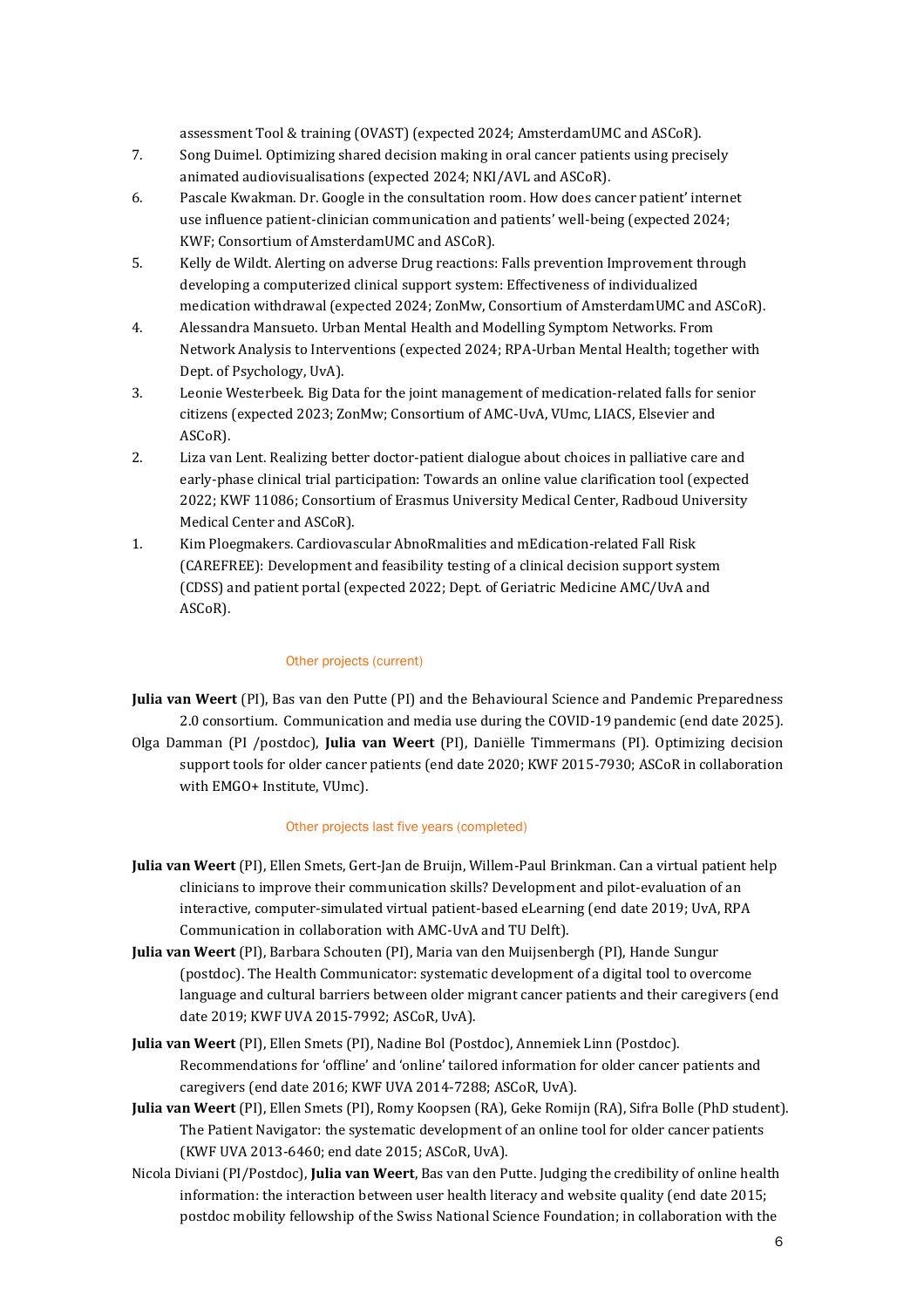Institute of Communication and Health of the University of Lugano, Switzerland).

- Leonie Visser et al. Methodological aspects of developing scripted video vignettes for experimental research of patient-provider communication (end date 2015; Research Priority Area [RPA] project in collaboration with Dept. of Medical Psychology).
- Sandra van Dulmen (PI), **Julia van Weert** (PI), Jeanine Driesenaar (RA), Janneke Noordman (Postdoc). PatientVOICE; development and implementation of a patient tool to help older cancer patients preparing for an educational nursing session preceding chemotherapy (end date 2016; KWF 2013-6441; NIVEL [Netherlands Institute for Health Services Research] in collaboration with ASCoR).

#### **Other**

Communication with older cancer patients. Development of the Onco-CommunicAging (OCA) research program (KWF UVA 2010-4740 excellence grant; ASCoR)

#### Supervision of (junior-)researchers, all MSc or MA (completed projects)

Yumin Linn, Anne de Lange, Gizem Yilmaz, Inge van Strien-Knippenberg, Romy Koopsen, Geke Romijn, Marijke van Dijk, Martijn Vlug, Silvia Hermanns, Erik Pasman, Frank Tol, Janneke Noordman, Nienke van der Meulen, Elise Posma, Judith de Groot, Marit Schotten, Saskia Sep, Dia Ronner, Harald Kedde, Bienke Janssen, Flora Vruggink, Pieteke Wendt-Bruining, Fred Tromp.

## Contribution to Public Debate and Valorisation (overview 2020 and 2021: see at the end of this CV, page 46 - 54)

I highly value public debates, and I frequently contribute to this. During the COVID-19 pandemic (2020-2021), I was almost every week consulted as health communication expert in the media, including on television (e.g. Nieuwsuur/EenVandaag/Tijd voor Max/M/Humberto/EditieNL), on the radio (e.g. Dit is de Dag/Nieuws&Co/ BNR news-radio) and in all mainstream newspapers (e.g. NRC/Volkskrant/Trouw/Telegraaf/AD).

#### **Media appearances**

Interviews and articles about research on many radio and tv shows, in newspapers and magazines: *NPO (Tijd voor Max; NOS journaal, Talkshow M, Een Vandaag), AT5, RTL4 (EditieNL, Humberto), NPO Radio 1 (Goedemorgen Nederland, De Ochtenden, Dit is de Dag, Nieuws & Co, Langs de Lijn), Radio 2 (KnooppuntKranenbarg), Radio M (Achtergronden bij het nieuws, Antwoord gevraagd), NH Radio, AmsterdamFM.nl, FunX (Sound of the City), Radio Utrecht, SBS6 (Hart van Nederland), nu.nl (podcast), onder mediadoctoren (podcast), Opzij, New York Times, NRC Handelsblad, Volkskrant, Trouw, Parool, Algemeen Dagblad, de Telegraaf, Financieel Dagblad, Reformistisch Dagblad, Nederlands Dagblad, BN/De Stem, Brabants Dagblad, de Gelderlander, de Limburger, Rotterdams Dagblad, Leeuwarder Courant, Friesch Dagblad, Provinciale Zeeuwse Courant, Zundertse Bode, Ettenleurse Bode, Spits, Echo, Folia.*

#### **Articles in professional magazines**

*Denkbeeld, Ouderenzorg, Medisch vandaag, Medisch contact, Zorg & Welzijn, Ziekenhuiskrant, Tijdschrift voor gerontologie en geriatrie, Tijdschrift voor verpleeghuisgeneeskunde, Tijdschrift voor gezondheidswetenschappen, Actueel, Tijdschrift AS, de Huisarts, Nursing, Tijdschrift voor verzorgenden, Tijdschrift voor verpleegkundigen, Verpleegkunde Nieuws, Tijdschrift voor Psychosociale Oncologie, Oncologica, Doorgang, Alzheimer Actueel, Zorgkrant, Arcares nieuws, Diagonaal.*

Websites reporting on my research include, among digital newspapers and several other websites: *[www.socialevraagstukken.nl,](http://www.socialevraagstukken.nl/) [www.sociaalweb.nl,](http://www.sociaalweb.nl/) [www.beteroud.nl,](http://www.beteroud.nl/) [www.zorgvoorbeter.nl,](http://www.zorgvoorbeter.nl/)  www.geriotto.nl, [www.compriz.nl,](http://www.compriz.nl/) [www.nos.nl,](http://www.nos.nl/) www.nu.nl[, www.nieuwsbank.nl,](http://www.nieuwsbank.nl/) [www.gezondheidsnet.nl,](http://www.gezondheidsnet.nl/) [www.gezondheidsplein.nl,](http://www.gezondheidsplein.nl/) [www.gezondheidskrant.nl,](http://www.gezondheidskrant.nl/) [www.medicalfacts.nl,](http://www.medicalfacts.nl/) [www.medischcontact.artsennet.nl,](http://www.medischcontact.artsennet.nl/) [www.gezondnu.nl, w](http://www.gezondnu.nl/)ww.kennislink.nl, [www.kwfkankerbestrijding.nl,](http://www.kwfkankerbestrijding.nl,/) [www.nfk.nl,](http://www.nfk.nl/) [www.50plusplein.nl,](http://www.50plusplein.nl/) [www.gerionne.nl,](http://www.gerionne.nl/)*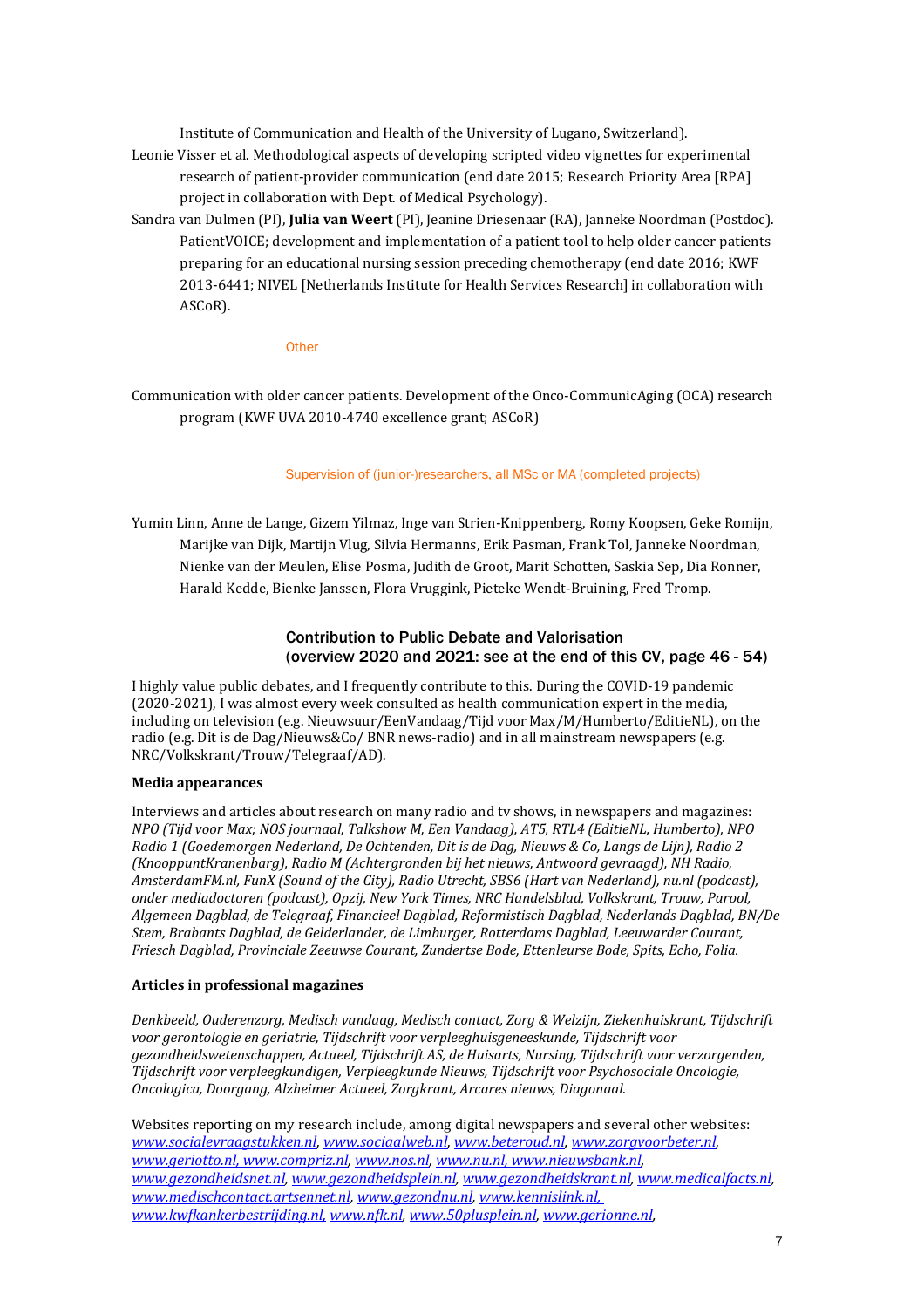*[www.handicapnieuws.nl,](http://www.handicapnieuws.nl/) [www.brabantsdagblad.nl,](http://www.brabantsdagblad.nl/) [www.uva.nl,](http://www.uva.nl/) [www.anbo.nl,](http://www.anbo.nl/) [www.skipr.nl,](http://www.skipr.nl/)  [www.kassa.vara.nl,](http://www.kassa.vara.nl/) [www.nationaleonderwijsgids.nl.,](http://www.nationaleonderwijsgids.nl./) [www.vvao.nl](http://www.vvao.nl/)*

# Memberships and Committees (most important ones in bold)

| $2021 - present$ | <b>Pandemic Preparedness - KNAW Committee</b>                                 |
|------------------|-------------------------------------------------------------------------------|
| $2021 - present$ | PandeVITA: Pandemic Virus Trace Application for the Effective                 |
|                  | Knowledge Transfer Between Science and Society Inside the Quadruple           |
|                  | Helix Collaboration (H2020 101006316) - memAdvisory Board                     |
| $2020 - present$ | National Institute for Public Health and the Environment: RIVM                |
|                  | Corona Behavioral Unit - member Scientific Advisory Board                     |
| $2019$ – present | RPA Urban Mental Health - Centre for Urban Mental Health - Board              |
|                  | member Management Team                                                        |
| $2019$ – present | Founding Editor-in-Chief of European Journal of Health                        |
|                  | Communication                                                                 |
| $2019$ – present | Editor of Encyclopedia of Health Communication (Wiley); 500+                  |
|                  | entries                                                                       |
| $2017$ - present | Amsterdam Public Health Institute - Board member Program                      |
|                  | Committee Aging & Later Life                                                  |
| 2017 - 2021      | <b>Associate Editor of Patient Education and Counseling [5-year</b>           |
|                  | impact factor 3.042]                                                          |
| $2017 - 2018$    | International Communication Association (ICA), Health Communication           |
|                  | Division - Nomination Committee                                               |
| $2017 - present$ | <b>European Communication Research and Education Association (ECREA)</b>      |
|                  | Co-founder and vice chair working group Health Communication                  |
| $2017$ – present | University Research Advisory Board of the University of Amsterdam             |
| $2016$ – present | Kentucky Conference on Health Communication (KCHC) - Advisory Board           |
| 2016 - 2017      | International Communication Association (ICA), Health Communication           |
|                  | Division - Thesis Award Committee                                             |
| 2016 - 2019      | Dutch Cancer Society (KWF) - Advisory Board                                   |
| 2016             | Netherlands Organisation for Scientific Research (NWO) - Research Talent      |
|                  | selection committee                                                           |
| $2014$ – present | Netherlands School of Communication Research / NeSCoR - Board Member          |
| $2013 - 2016$    | Dutch Cancer Society (KWF) - Grant Assessment Committee 'Cancer in the        |
|                  | Elderly'                                                                      |
| $2013$ – present | <b>Netherlands-Flanders Communication Association (NeFCA), Health</b>         |
|                  | <b>Communication Division - member Steering Committee</b>                     |
| 2013 - 2016      | Dutch Cancer Society (KWF) - Member Study Group Cancer in the Elderly         |
| $2012 - 2018$    | <b>European Association for Communication in Health Care (EACH) - Elected</b> |
|                  | Deputee National Representative (re-elected in 2016)                          |
| 2012 - 2020      | Board Member Graduate School of Communication of the University of            |
|                  | Amsterdam                                                                     |
| 2012 - 2020      | Board Member College of Communication of the University of Amsterdam          |
| $2012 - 2020$    | Board Member Amsterdam School of Communication Research / ASCoR of the        |
|                  | <b>University of Amsterdam</b>                                                |
| $2012$ – present | Principal Investigator Research Priority Area Communication, University of    |
|                  | Amsterdam                                                                     |
| 2011 - 2017      | Holder of Personal Cancer Research Award by the Dutch Cancer Society          |
|                  | KWF; development of OncoCommunicAging (OCA) research line on                  |
|                  | communication with older cancer patients                                      |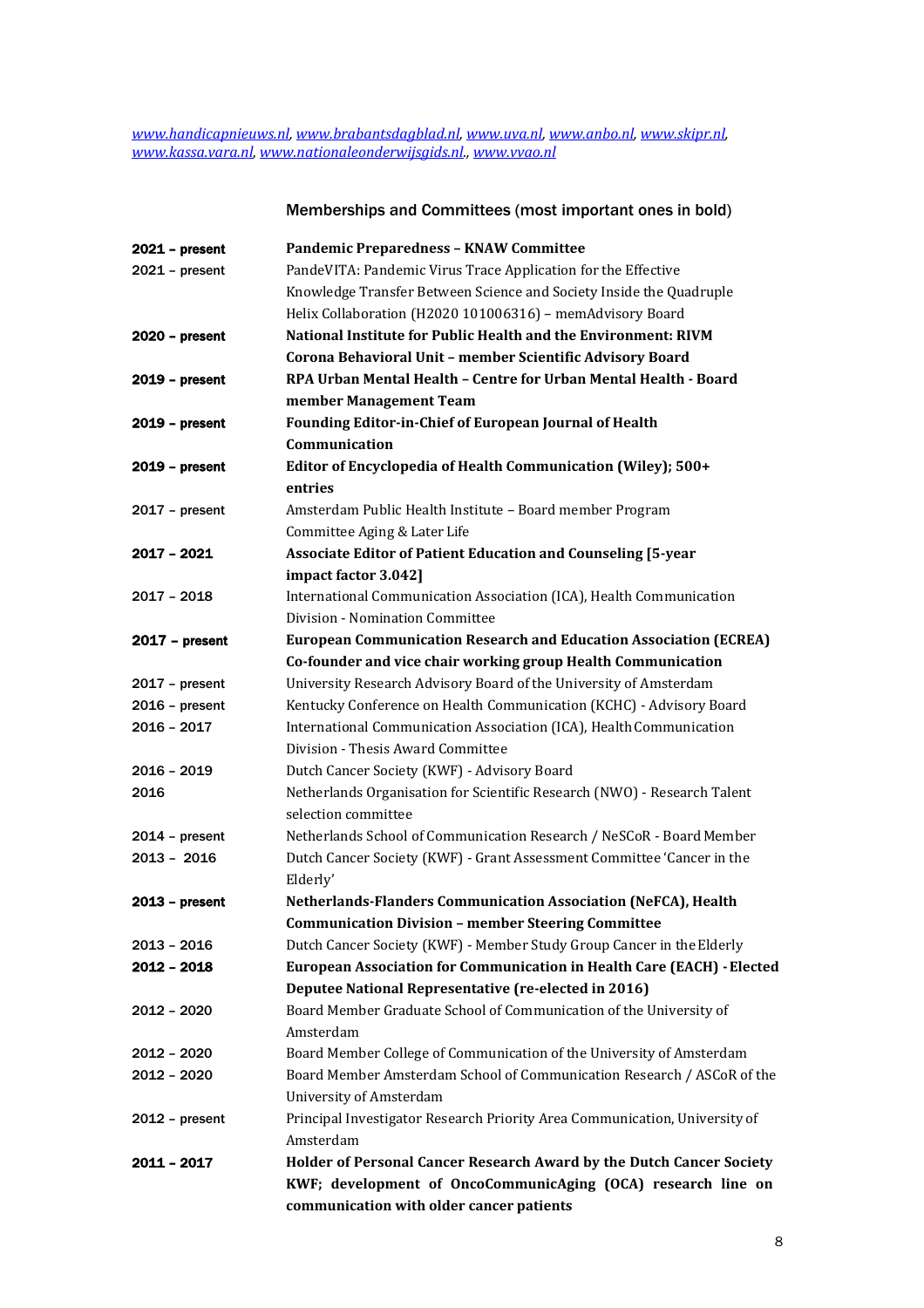| $2011 - 2012$    | Netherlands-Flanders Communication Association (NeFCA) - Award Committee                                                                               |
|------------------|--------------------------------------------------------------------------------------------------------------------------------------------------------|
| $2009 - present$ | Member Dutch Association for eHealth (NVEH)                                                                                                            |
| $2009$ – present | Member Dutch Association for Gerontology (NvG)                                                                                                         |
| 2009 - 2016      | 2Comply - Member Scientific Advisory Board                                                                                                             |
| 2008 - 2012      | Department of Communication Science, University of Amsterdam - Member of                                                                               |
|                  | Educational Committee ('Opleidingscommissie')                                                                                                          |
| $2007 - present$ | Full member of the national research school in communication science NESCoR                                                                            |
|                  | (Netherlands School of Communication Research)                                                                                                         |
| $2007 - present$ | Full member of the Amsterdam School of Communication Research (ASCoR)                                                                                  |
| $2006$ – present | Member Geriatric Oncology in the Netherlands (GeriOnNe)                                                                                                |
| $2004 - present$ | Member Study Group Psycho-Oncology of the Dutch Cancer Society                                                                                         |
| 2004 - 2007      | Member Research school Psychology & Health (P&H)                                                                                                       |
| 2004 - 2007      | Member Publicity Committee NIVEL                                                                                                                       |
| 2003 - 2007      | Vice Chair Works Council (OR), NIVEL                                                                                                                   |
| $2004 - present$ | Member Dutch Association for Psycho-Social Oncology (NVPO)                                                                                             |
| $2000 - present$ | Member European Association of Communication in Health Care (EACH)                                                                                     |
| 1996 - present   | Member interuniversity network Patient-Provider Interaction (PPI)                                                                                      |
| 1996 - 2003      | Member Publication group Gerhard Nijhof, Department of Sociology, University<br>of Amsterdam                                                           |
| 1992 - 1996      | Vice Chair 'National Association of Directors Occupational Therapy in Hospitals'                                                                       |
| 1990 - 1996      | Member of various hospital committees. For amongst others: 'committee client                                                                           |
|                  | satisfaction' (chair), committee 'attitudes & manners', committee 'quality'.                                                                           |
|                  | 'decubitus committee', 'art committee'.                                                                                                                |
|                  |                                                                                                                                                        |
|                  | <b>Organization of Symposia and Conferences</b>                                                                                                        |
|                  |                                                                                                                                                        |
| 2022             | Organization of ACHC symposium "user-centred design". Amsterdam, 12 May<br>2022.                                                                       |
| 2021             | Organization of ACHC symposium "Health literacy and misinformation".                                                                                   |
|                  | Amsterdam, 11 November 2021 (online). Organized together with "Alliantie                                                                               |
|                  | Gezondheidsvaardigheden".                                                                                                                              |
| 2021             | Organization of European Conference on Health Communication (ECHC)                                                                                     |
|                  | "Health communication dynamics in turbulent times", 4-5 November 2021                                                                                  |
|                  |                                                                                                                                                        |
|                  | (online). https://www.echc2021.eu/                                                                                                                     |
| 2021             | Organization of ACHC symposium "Entertainment Media and Health".                                                                                       |
|                  | Amsterdam, 10 June 2021 (online).                                                                                                                      |
| 2021             | Organization of ACHC symposium "Communication with socially vulnerable                                                                                 |
|                  | groups during COVID19". Amsterdam, 15 January 2021 (online).                                                                                           |
| 2020             | Organization European Conference on Health Communication 2020, organized                                                                               |
|                  | by the Temporary Working Group Health Communication ECREA. Braga,                                                                                      |
|                  | Portugal, October 2, 2020 (online).                                                                                                                    |
| 2020             | Organization of ACHC/RPA/NeFCA symposium "Digital health: Motivation and                                                                               |
|                  | reactance". Amsterdam, 14 April 2020 (postponed to 17 November 2020).                                                                                  |
| 2019             | Organization of ACHC/RPA/NeFCA symposium "Conversational agents in                                                                                     |
|                  | Health Communication". Amsterdam, 18 November 2019.                                                                                                    |
| 2019             | Organization of ACHC/RPA/NeFCA symposium "Health in the picture: The role                                                                              |
|                  | of visuals in health communication". Amsterdam, 23 April 2019.                                                                                         |
| 2018             | Organization of ACHC/RPA/NeFCA symposium "Intercultural communication in                                                                               |
| 2018             | healthcare: pitfalls and innovative solutions". Amsterdam, 7 December 2018.<br>Organization of ACHC/RPA/NeFCA symposium "Digital (big) data and health |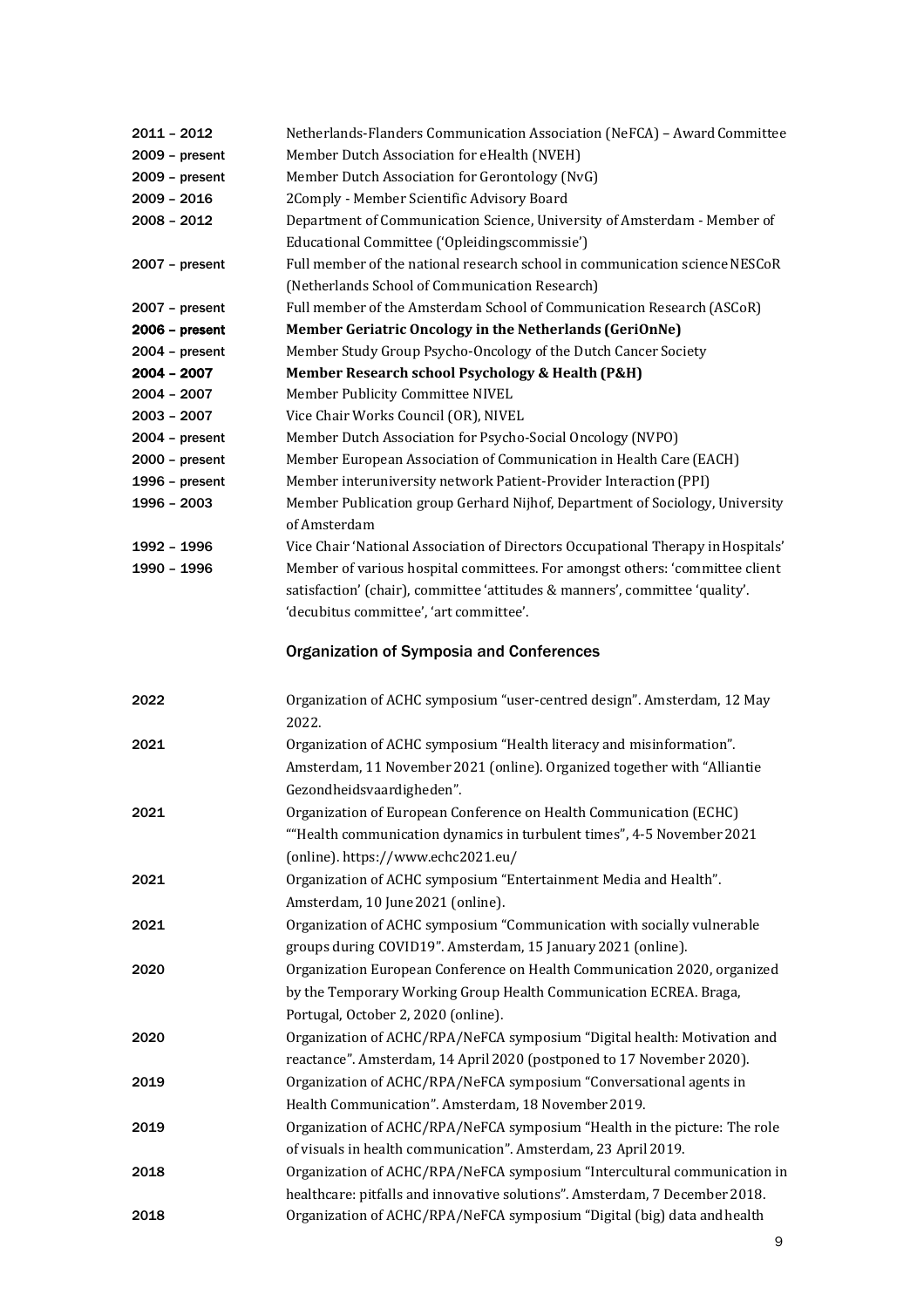|      | communication: How research and practice change". Amsterdam, 1 June 2018.       |
|------|---------------------------------------------------------------------------------|
| 2017 | Organization of ACHC/RPA/NeFCA symposium "Tailoring for Health. From            |
|      | theoretical idea to practical intervention". Amsterdam, 20 November 2017.       |
| 2017 | Organization of ACHC/RPA/NeFCA symposium "Mobile health: Challenges and         |
|      | opportunities". Amsterdam, 18 April 2017.                                       |
| 2016 | Organization of ACHC/RPA/NeFCA symposium "Alcohol and social network            |
|      | sites". Amsterdam, 9 December 2016.                                             |
| 2016 | Member of the Scientific Committee of the International Conference on           |
|      | Communication in Health Care. Heidelberg, 7 - 10 September 2016.                |
| 2016 | Organization of ACHC opening symposium "Effective communication for people      |
|      | with limited health literacy". Amsterdam, 10 May 2016.                          |
| 2014 | Member of the Scientific Committee of the International Conference on           |
|      | Communication in Health Care. Amsterdam, 28 September - 1 October 2014.         |
| 2013 | Co-organization symposium 'One size fits all? Tailored and online interventions |
|      | in Health Communication' (organized by Health Division of NeFCA)                |
| 2009 | Organization conference 'Communicating with older cancer patients preceding     |
|      | chemotherapy'                                                                   |
| 2004 | Organization Conference 'Belevingsgerichte zorg, maar voor wie eigenlijk?       |
|      | [Person-centred care, but for who actually?]'                                   |
| 2004 | Organization Conference 'Zintuigactivering: Horen, zien en zwijgen [Multi-      |
|      | sensory stimulation: Hearing, seeing and being silent]'                         |
| 1999 | Organization Expert meeting 'GGZ-nascholing voor huisartsen [training in        |
|      | mental health care for general practioners]'                                    |
| 1998 | Assisting in Organization of International Conference 'Communication in Health  |
|      | Care' in Amsterdam                                                              |

## PhD Defense Committees (member of reading committee)

- 55. Inge Stortenbeker (2022). Language in medicine: Language use in clinical interactions about medically unexplained symptoms (Radboud University, Dept. of Language and Communication, Nijmegen).
- 54. Óscar Brito Fernandes (2022). Citizen-driven health care system performance: Studies on care experiences and engagement (September 28, 2022. University of Amsterdam, Faculty of Medicine, Amsterdam).
- 53. Ruben Vromans (2022). Communicating personalized risks to patients with cancer (July 8, 2022. Tilburg University, Dept. of Communication and Information Sciences, Tilburg).
- 52. Caroline van Straten (2021). The next best friend? How children perceive and relate to a social robot (November 12, 2021. University of Amsterdam, Dept. of Communication Science, Amsterdam).
- 51. Linda van den Heijkant (2021). The future of pensions. Content and consequences of pension reforms in the media (September 24, 2021. University of Amsterdam, Dept. of Communication Science, Amsterdam).
- 50. Mies van Eenbergen (2021). Patients with cancer collect, communicate and create on the internet (July 7, 2021. Tilburg University, Dept. of Medical and Clinical Psychology, Tilburg).
- 49. Lieke van den Heuvel (2021). Informing relatives at risk of inherited (cardiac) conditions: On our way towards the best approach (June 23, 2021. University of Amsterdam, Faculty of Medicine, Amsterdam).
- 48. Monique Alblas (2021). Consuming media, consuming food? Reactivity to palatable food cues in television content (May 25, 2021. University of Amsterdam, Dept. of Communication Science, Amsterdam).
- 47. Marijn Sax (2021). Manipulation & unfair practices in the health app sector (March 26,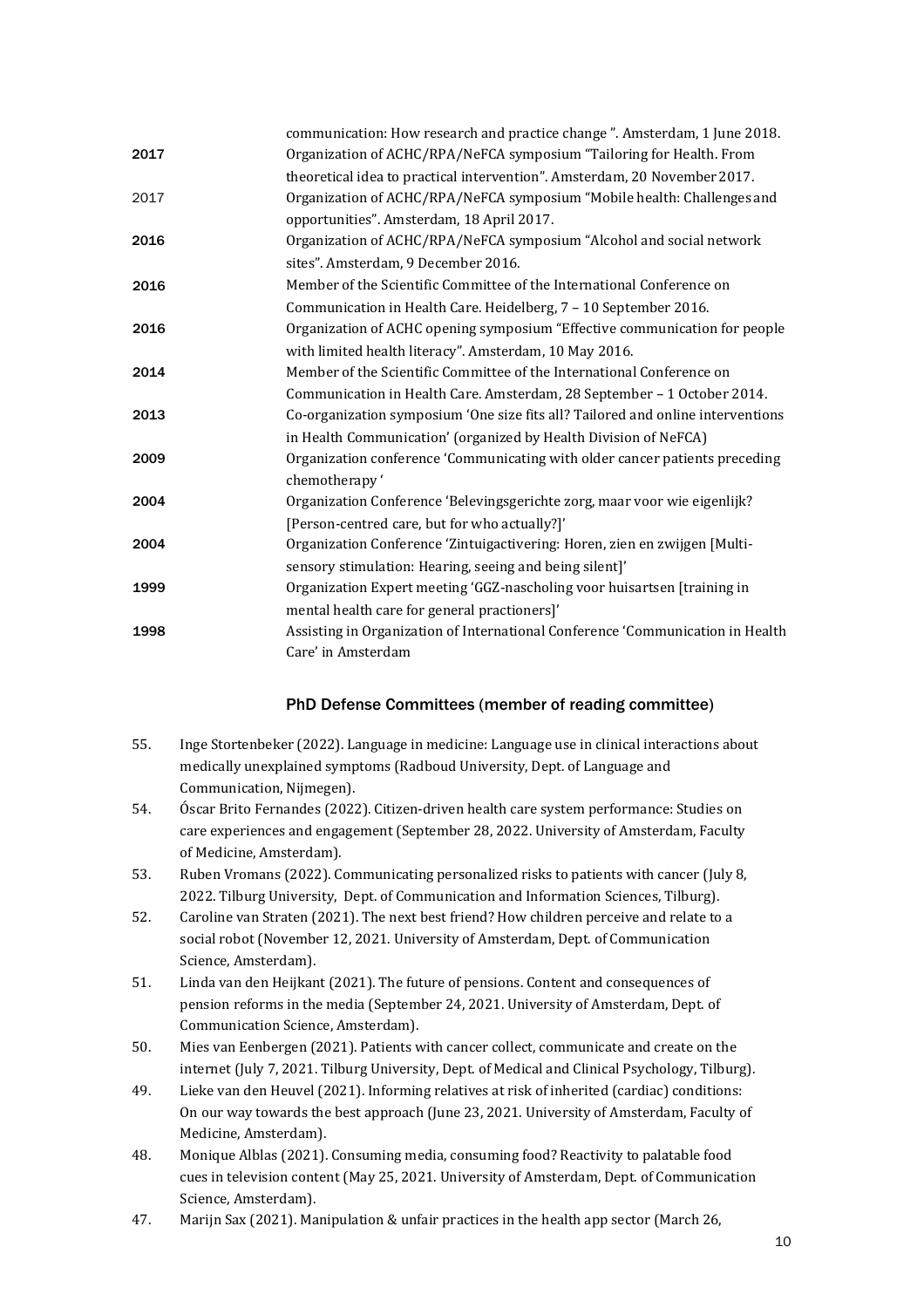2021. University of Amsterdam, Dept. of information law, Amsterdam).

- 46. Michiel Greidanus (2021). Return to work of cancer survivors. Development and evaluation of an intervention targeting the employer (February 12, 2021. University of Amsterdam, Amsterdam UMC, Amsterdam).
- 45. Niki Medendorp (2021). Discussing uncertainty during cancer genetic counseling about multigene panel testing (February 5, 2021. University of Amsterdam, Amsterdam UMC/AMC, Dept. of Medical Psychology, Amsterdam) .
- 44. Klaske van Sluis (2020). Exploring voice outcomes and functional issues after total laryngectomy (December 16, 2020. University of Amsterdam, Faculty of Humanities, Amsterdam).
- 43. Anke Woudstra (2020). Optimizing informed decision making in colorectal cancer screening. Equal opportunities for disadvantaged groups (October 14, 2020. University of Amsterdam, Academic Medical Center, Dept. of Social Psychology, Amsterdam).
- 42. Linda van Eikenhorst (2020). Medication management in patients with diabetes (September 11, 2020. University of Groningen, Dept. FarmacoTherapie, -Epidemiologie en – Economie, Groningen).
- 41. Tessa Dekkers (2020). Data-driven patient profiles. Definition, validation, and implementation for tailored orthopaedic healthcare services (September 3, 2020. Delft University of Technology, Faculty of Industrial Design Engineering, Delft).
- 40. Jos Dobber (2020). Motivational interviewing. Active ingredients and mechanisms of change (April 1, 2020. University of Amsterdam, Academic Medical Center, Faculty of Medicine & ACHIEVE, Centre of Applied Research, Faculty of Health, Amsterdam).
- 39. Alyt Damstra (2020). Economic news. How it's made and how it matters (February 21, 2020. University of Amsterdam, Dept. of Communication Science, Amsterdam).
- 38. Christel Boons (2020). The daily clinical practice of nilotinib treatment in chronic myeloid leukemia (January 31, 2020. VUmc, Dept. Clinical Pharmacology and Pharmacy, Amsterdam).
- 37. Janke Oosterhaven (2020). Dropout in chronic pain management (January 17, 2020. University of Amsterdam, Dept. of Medical Anthropology, Amsterdam).
- 36. Thabo van Woudenberg (2020). Social network interventions that promote physical activity in adolescents (January 16, 2020. Radboud University, Dept, of Communication Science, Nijmegen).
- 35. Carla Agasi-Idenburg (2020). Cancer-related fatigue in older adults (January 10, 2020; University of Amsterdam, The Netherlands Cancer Institute, Dept. of Clinical Psychology, Amsterdam).
- 34. Lei Yang (2019). Health Communication Research Among the Chinese Hui Ethnic Minority Group in Shenyang City (December 12, 2019. Erasmus University, Dept. of Media and Communication, Rotterdam).
- 33. Sigrid Troelstra (2019). Smoking cessation in the Netherlands: occupational settings and nationwide policies (October 1, 2019; University of Amsterdam, Academic Medical Center, Dept. of Public Health, Amsterdam).
- 32. Kim Verhaegh (2019). Sailing home: a better journey for patients through transitions of care (September 4, 2019; University of Amsterdam, Academic Medical Center, Dept. of Geriatrics, Amsterdam).
- 31. Erik Joukes (2019). Implementing structured data in Electronic Health Records (June 27, 2019; University of Amsterdam, Academic Medical Center, Dept. of Medical Informatics, Amsterdam).
- 30. Marije Petersen (2019). Larynx and hypopharynx cancer. Choices in treatment and rehabilitation (June 19, 2019; University of Amsterdam, Netherlands Cancer Institute / Antoni van Leeuwenhoek Hospital and Academic Medical Center Amsterdam, Dept. Head and Neck Surgery and Oncology, Amsterdam).
- 29. Eva Alblas (2019). Effectiveness and implementation of health games targeting implicit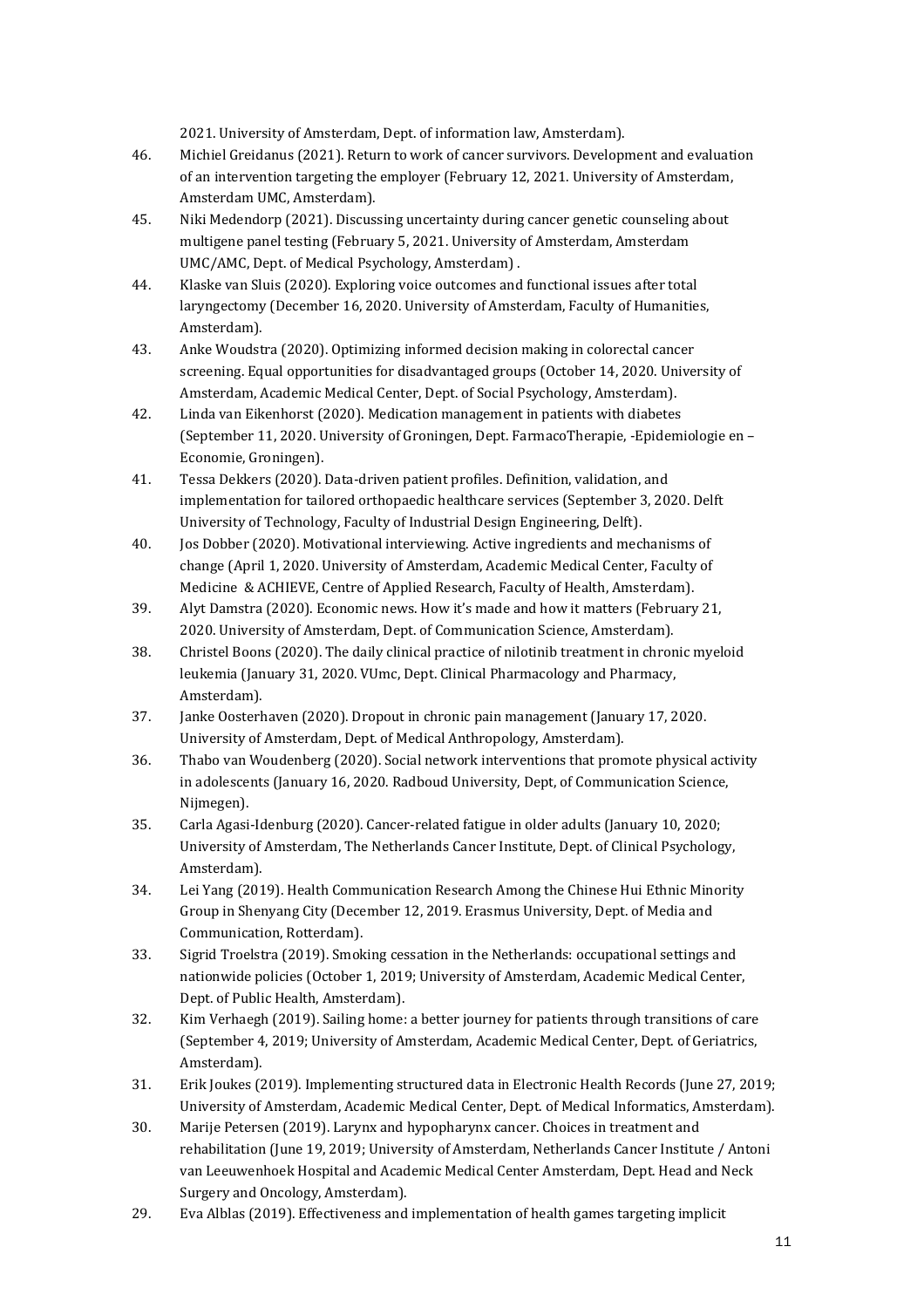attitudes towards eating behaviour (May 16, 2019; Radboud University, Communication & Media, Behavioural Science Institute, Nijmegen).

- 28. Fabienne Rauwers (2019). Understanding the uses and effect of interactive features in digital magazines (May 9, 2019; University of Amsterdam, Dept. of Communication Science, Amsterdam).
- 27. Gaby Wildenbos (2019). Design speaks: improving patient-centeredness for older people in a digitalizing healthcare context (March 22, 2019; University of Amsterdam, Academic Medical Center, Dept. of Medical Informatics, Amsterdam).
- 26. Fam te Poel (2018). The curious case of cyberchondria: A study of the relationship between online health information seeking and health anxiety (September 14, 2018; Free University, Dept. of Communication Science, Amsterdam).
- 25. Ruth Koops van 't Jagt (2018). Show, don't just tell. Photo stories to support people with limited health literacy ( July 12, 2018; University of Groningen, Dept. of Communication Science, Groningen).
- 24. Hanneke Merten (2018). Patient safety and complex care for older hip fracture patients. A study of the assessment, appraisal, judgement and management of risks (June 26, 2018; VU Medical Center, Research Center Safety 4 Patients, Amsterdam).
- 23. Elroy Boers (2018). Interpersonal communication among vocational community college students about alcohol use and binge drinking: Causality, content, and conversation partner (February 14, 2018; University of Amsterdam, Dept. of Communication Science, Amsterdam).
- 22. Leonie Visser (2017). How oncologists' communication impacts patients' information recall and emotional stress. A video-vignettes approach (December 8, 2017; University of Amsterdam, Academic Medical Center, Dept. of Medical Psychology, Amsterdam).
- 21. Gabriele Sak (2017). More informed, more involved: Factors influencing older adults' involvement preferences in medical decision-making (October 19, 2017; Università della Svizzera Italiana, Faculty of Communication Sciences, Lugano, Switzerland).
- 20. Marjon van Rijn (2017). Nurse-led multifactorial care in community-dwelling older people. Outcomes on daily functioning, experiences and costs (October 13, 2017; University of Amsterdam, Academic Medical Center, Dept. of Geriatrics, Amsterdam).
- 19. Susan Jongstra (2017). eHealth in cardiovascular risk management to prevent cognitive decline (September 22, 2017; University of Amsterdam, Academic Medical Center, Faculty of Medicine, Amsterdam).
- 18. Melissa Horlait (2017). Palliative care communication in oncology departments in Flanders (August 23, 2017; Université libre de Bruxelles, Department of Medicine & Pharmacy, Brussels, Belgium)
- 17. Claire Segijn (2017). Media multitasking (June 16, 2017; University of Amsterdam, Dept. of Communication Science, Amsterdam).
- 16. Frans Derksen (2017). Perspectives on empathy in patient-GP communication (June 13, Radboud University, Dept. of Woman Health, Nijmegen).
- 15. Charlotte Vissenberg (2017). Powerful together with diabetes. The development and evaluation of a social network based intervention for Dutch, Surinamese, Turkish and Moroccan people with type 2 diabetes living in socioeconomically deprived neighbourhoods (May 11, 2017; University of Amsterdam, Academic Medical Center, Dept. of Public Health, Amsterdam).
- 14. Inge Simmons Dubbeldam (2016). 'De dokter vertelt mij wel wat er loos is': een kwalitatief onderzoek naar patronen in het informatiegedrag van zorggebruikers (December 20, 2016; Free University, Faculty of Humanities, Amsterdam).
- 13. Maria Koutamanis (2016). Psychosocial consequences of adolescents' online communication (November 23, 2016; University of Amsterdam, Dept. of Communication Science, Amsterdam).
- 12. William Piternella (2016). Arubaanse jongeren over hun ouders en seksualiteit [Aruban youth about their parents and sexuality] (November 23, 2016; University of Amsterdam, Dept. of Communication Science, Amsterdam).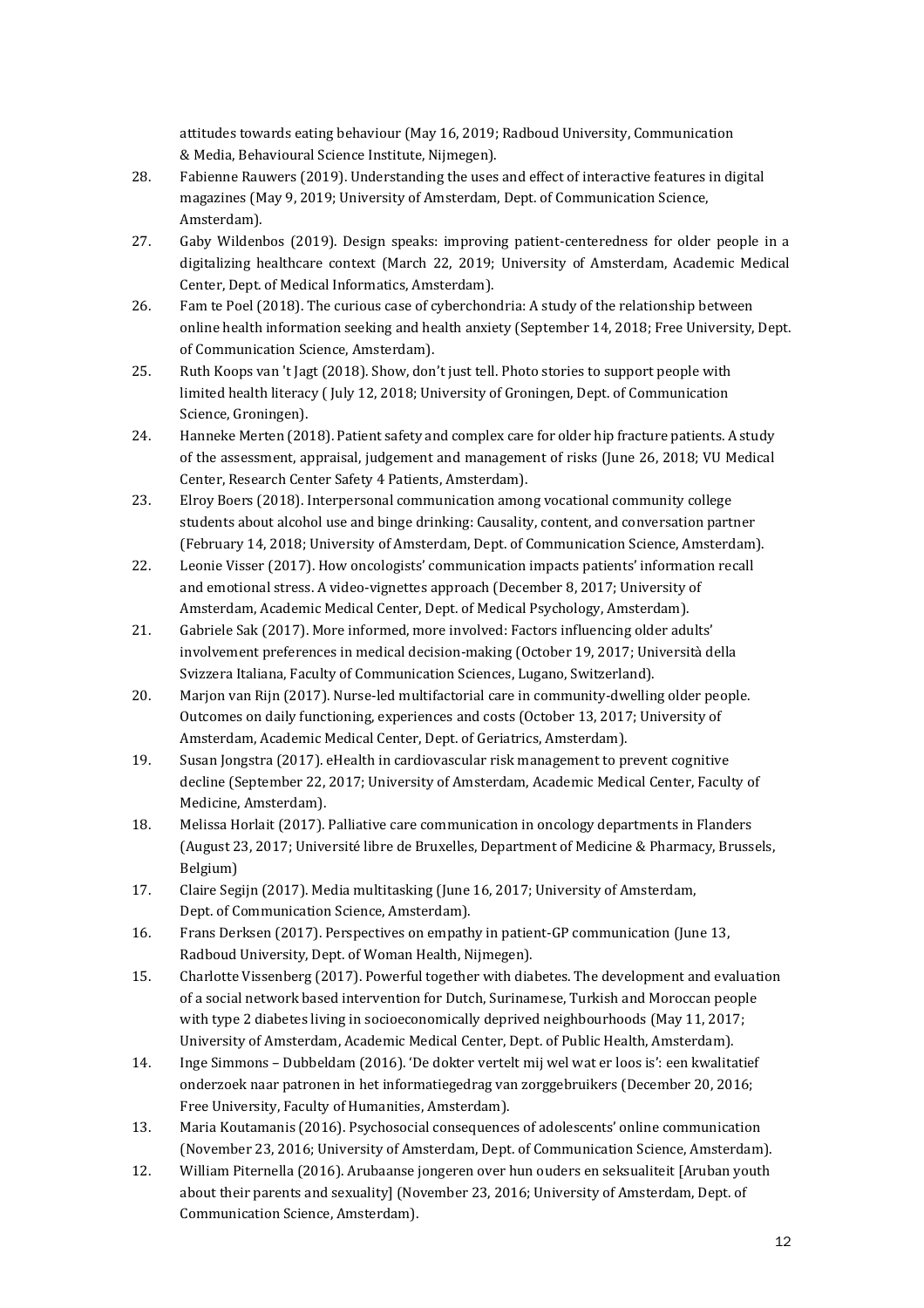- 11. Ellen Kilsdonk (2016). Long-term follow-up of childhood cancer survivors: clinical decision support and research (June 17, 2016; University of Amsterdam, Dept. of Medical Informatics, Amsterdam).
- 10. Wendy Hopmans (2016). Shared decision making about treatment for stage I non-small cell lung cancer (April 6, 2016; Free University, EMGO institute, Amsterdam).
- 9. Simon Zebregs (2016). Is it how we tell them about alcohol? The role of presentation formats in health education materials for lower educated students (January 28, 2016; University of Amsterdam, Dept. of Communication Science, Amsterdam).
- 8. Jelle van Gurp (2016). Teleconsultation: enhancing personalized palliative care at home. An empirical- ethical analysis (January 21, 2016; Radboud University, Dept. of Medical Science, Nijmegen).
- 7. Rebekah Laidsaar-Powell (2015). Exploring family involvement in cancer consultations and decision- making (December 11, 2015; University of Sydney, Centre for Medical Psychology and Evidence- based Decision-making [CeMPED], Australia).
- 6. Stephanie Medlock (2015). Improving care of vulnerable elders through computerized clinical decision support (December 9, 2015; University of Amsterdam, dept. of Medical Informatics, Amsterdam).
- 5. Marc Jacobs (2015). Supporting patients in obtaining and oncologists in providing evidence-based health-related quality of life information prior to and after esophageal cancer surgery (November 24, 2015; University of Amsterdam, Academic Medical Center, Dept. of Medical Psychology, Amsterdam).
- 4. Annika Batenburg (2015). Being On-line Together: The Effects of Peer-led Online Support Community Participation on Breast Cancer Patients' Psychological Well-being (June 11, 2015; Free University, Dept. of Communication Science).
- 3. Marjan Askari (2014). Improving quality of fall prevention and management in elderly patients using information technology (October 17, 2015, University of Amsterdam, Dept. of Medical Informatics).
- 2. Hanneke Hendriks (2014). Let's Talk about Alcohol: The Role of Interpersonal Communication and Health (January 16, 2014; University of Amsterdam, Dept. of Communication Science).
- 1. Ewa Maslowska (2013). "Just for You!" A Study into the Effectiveness and Mechanism of Customized Communication (July 4, 2013; University of Amsterdam, Dept. of Communication Science).

## Teaching and Mentoring

## Undergraduate level (Bachelor)

- Course 'Persuasive Communication' (2018, 2019)
- Topic Health Communication (2015, 2017)
- Supervision of Internships (2007 2012)
- Course 'Health Education and Behaviour Change [Gezondheidsvoorlichting en gedragsverandering]' (2007 - 2010)
- Practical research seminar [Leeronderzoek] 'Health information at the Internet: How does it work? [Gezondheidsinformatie op internet: Hoe werkt het eigenlijk?]'(2008-2009)
- Practical research seminar [Leeronderzoek] 'Health communication: Information needs en health information seeking of cancer patients [Gezondheidscommunicatie: Informatiebehoeften en informatiezoekgedrag van patiënten met kanker]'(2007-2008)

## Graduate level (Master)

- Course 'Persuasive Design in a Digital Era' (2018, 2019)
- Course 'Health Communication' (2017, 2019, 2020)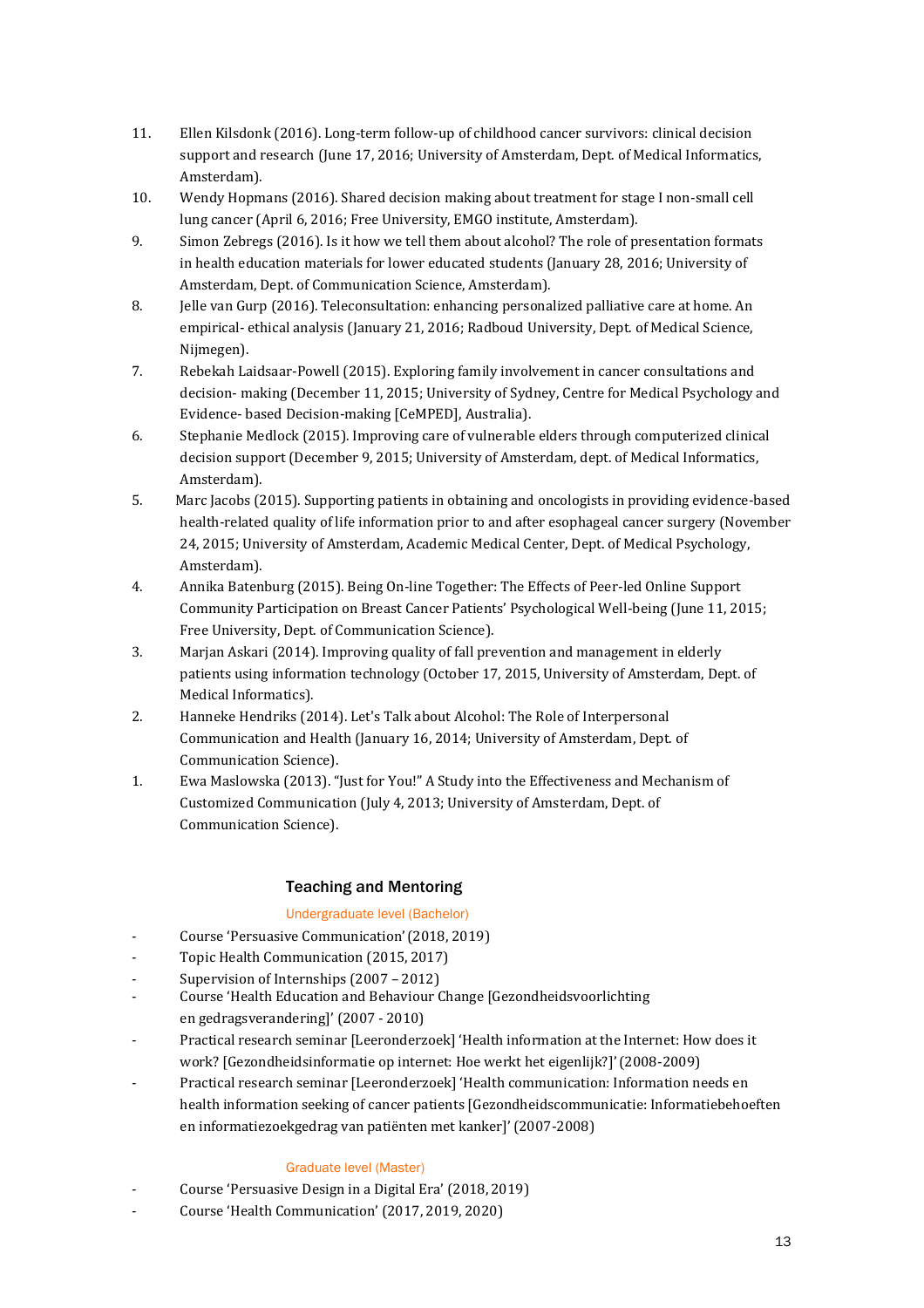- Course 'Persuasive strategies in campaigns' (2007 2009)
- Course 'Entertainment Education & eHealth' (2008 2012)
- Course 'Communication with patients' (2007 -2008)
- Introduction college (e.g. 'Klassieken') (2009 2010)
- Tutor of (Research) Master Students (2007 2012)
- Supervision of 40+ English and Dutch (Research) Master Theses, including those of Annemiek Linn (PhD in 2013; currently Assistant Professor at University of Amsterdam), Janneke Noordman (PhD in 2013; currently Senior-Researcher at NIVEL), Nadine Bol (PhD in 2015; currently Assistant Profesor at Tilburg University), Linda Muusses (PhD in 2014), Christin Scholz (PhD in 2017 at Annenberg School, Pennsylvania; currently Assistant Professor at University of Amsterdam) and Remco Sanders (currently lecturer at University of Amsterdam) (2007 –present)

#### **Other**

- Course 'Introduction to a PhD in Communication Science' (2013)
- Development and teaching of various courses for caregivers and teachers (1986 1996).

## Reviewer peer-reviewed scientific Journals, Organizations/Funds and **Conferences**

| Academic journals:      | Journal of Health Communication, Communications – The European Journal of                          |
|-------------------------|----------------------------------------------------------------------------------------------------|
|                         | Communication Research, Patient Education and Counseling, Health                                   |
|                         | Communication, Journal of Medical Internet Research, Health Promotion, British                     |
|                         | Journal of Cancer, Psycho-Oncology, European Journal of Oncology Nursing,                          |
|                         | International Journal of Nursing Studies, Family Practice, International                           |
|                         | Psychogeriatrics, Aging and Mental Health, Migrantenstudies.                                       |
|                         | Scientific organizations: BUPA Foundation (Medical Research Charity London), Dutch Cancer Society, |
|                         | Dutch Rheumatoid Arthritis Foundation, FWO (Research Foundation -                                  |
|                         | Flanders), FWP (Austrian Science Fund), Hong Kong Government, NWO                                  |
|                         | (Netherlands Organisation for Scientific Research), Swiss National Science                         |
|                         | Foundation, ZonMw (Netherlands Organisation for Health Research and                                |
|                         | Development).                                                                                      |
| Scientific conferences: | International Conference on Communication in Health Care, International                            |
|                         | Communication Association (ICA), ECREA, Etmaal van de                                              |
|                         | Communicatiewetenschap, ICORIA.                                                                    |

## International Journal Publications

IF = 5-year impact factor in ISI Web of Knowledge. h index (number of publications with at least h citations) = 43 in Google scholar. Google scholar i10 index (number of publications with at least 10 citations) = 90. The median impact factor of my publications is 3.359 (median impact factor Communication Science is 1.495).

- 151. Sungur, H., Van Den Muijsenbergh, M.E.T.C., **Van Weert, J.C.M.**, & Schouten, B.C. Caring for older migrant patients with cancer: A comparison of perceived communication barriers between healthcare providers. *Journal of Geriatric Oncology*. Advance online publication. doi:10.1016/j.jgo.2022.04.009 [IF 2.941]
- 150. Mansueto, A.C., Wiers, R.W., **Van Weert, J.C.M**., Schouten, B.C., & Epskamp, S. Investigating the feasibility of idiographic network models. *Psychological Methods*. Advance online publication.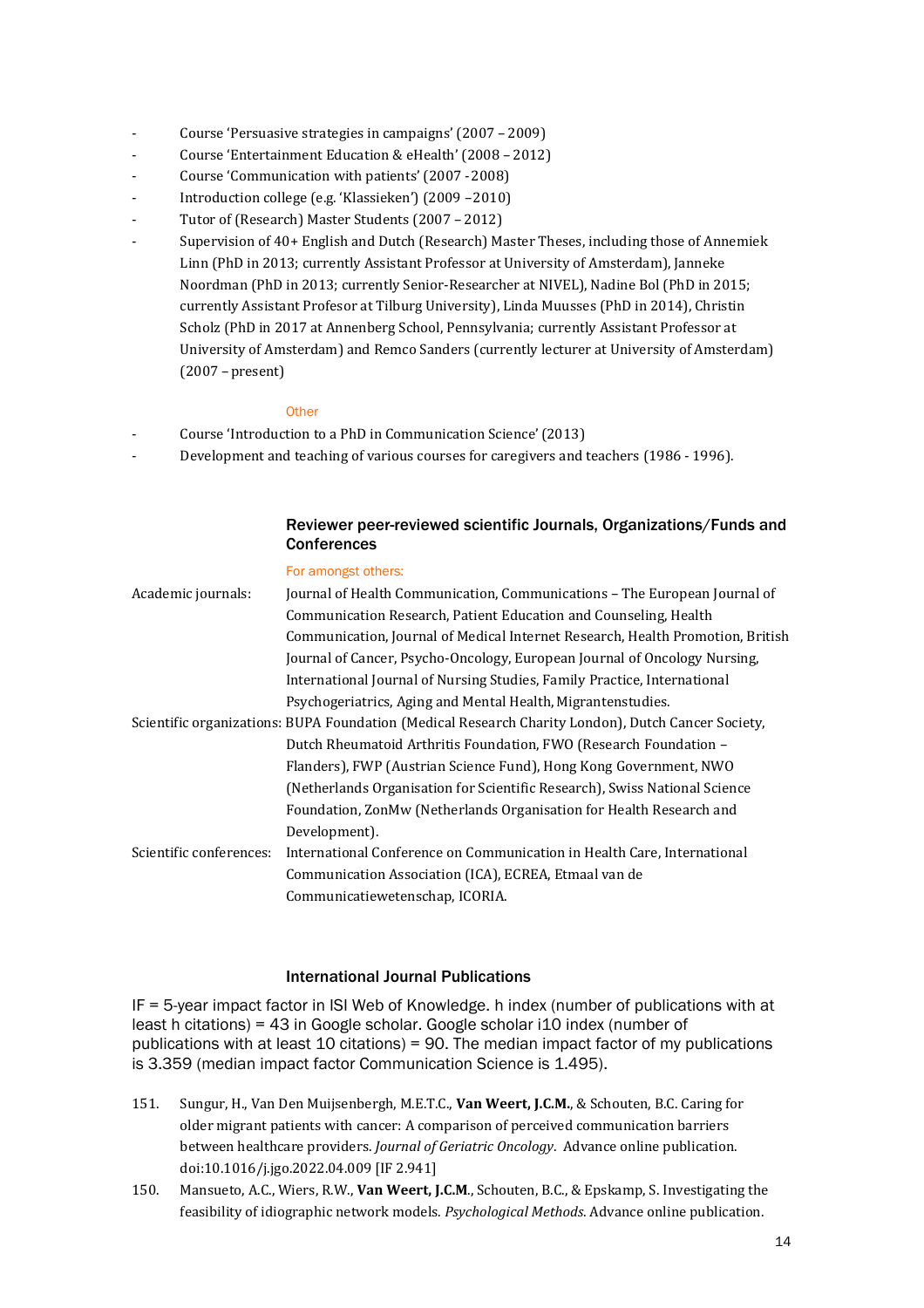doi:10.1037/met0000466 [IF 10.457]

- 149. Yılmaz, N. G., Sungur, H., **Van Weert, J.C.M.**, Van den Muijsenbergh, M.E.T.C., Schouten, B.C. Enhancing patient participation of older migrant cancer patients: Needs, barriers, and eHealth. *Ethnicity & Health*. Advance online publication. doi:10.1080/13557858.2020.1857338 [IF 2.729]
- 148. Van Gurp, J.L.P. Van Lent, L.G.G., Van der Rijt, C.D., De Jonge, M.J.A., Pulleman, S.M., **Van Weert, J.C.M.**, & Hasselaar, J. (2022). Core values of patients with advanced cancer considering participation in an early-phase clinical trial: A qualitative study. *Supportive Care in Cancer*, 1-9. doi:10.1007/s00520-022-07200-5 [IF 3.078]
- 147. Bol, N, Rising, C.J., & **Van Weert, J.C.M.** (2022). Perceived emotional and informational support for cancer: Patients' perspectives about interpersonal versus media sources. *Communications: The European Journal of Communication Research*, *47*, 171-194. doi:10.1515/commun-2019- 0196<sup>1</sup> [IF 1.485]
- 146. Van Strien-Knippenberg, I.S., Altendorf, M.B., Hoving, C., **Van Weert, J.C.M.**, & Smit, E.S. (2022). Message Frame-Tailoring in Digital Health Communication: Intervention Redesign and Usability Testing. *JMIR Formative Research*, *6*(4):e33886. doi:10.2196/33886.
- 145. Ploegmakers, K.J., Linn, A.J., Medlock, S., Lin, Y. , Seppälä, L.J., Petrovic, M., Topinkova, E., Ryg, J., Caballero Mora, M.A., Landi, F., Thaler, H., Szczerbińska, K., Hartikainen, S., Bahat, G. Ilhan, B., Morrissey, Y., Masud, T., Van der Velde, N., & **Van Weert, J.C.M**. (2022). Barriers and facilitators in using a clinical decision support system in falls clinics for older people: a European survey. *European Geriatric Medicine, 13*, 395–405. doi:10.1007/s41999-021-00599-w. [IF 1.177]
- 144. Yılmaz, N. G., Timmermans, D. R. M., Portielje, J., **Van Weert, J. C. M.**, & Damman, O. C. (2022). Testing the effects on information use by older versus younger women of modality and narration style in a hospital report card. *Health Expectations*, *25*, 567–578. doi:10.1111/hex.13389 [IF 3.677]
- 143. Scherr, S., Reifegerste, D., Arendt, F., **Van Weert, J.C.M.**, & Alden, D.L. (2022). Family involvement in medical decision making in Europe and the United States: A replication and extension in five countries. *Social Science and Medicine, 301*, 114932. doi:10.1016/j.socscimed.2022.114932 [IF 4.592]
- 142. Van Lent, L.G.G., de Jonge, M.J.A., Van der Ham, M., Van Mil, M., Gort, E.H., Hasselaar, J., Oomen-de Hoop, E., Van der Rijt, C.C.D., Lolkema, M.P.\*, & **Van Weert, J.C.M\*** (2022). Decisional conflict after deciding on potential participation in early phase clinical cancer trials: Dependent on global health status, satisfaction with communication, and timing. *Cancers*, *14*(6), 1500. doi: 10.3390/cancers14061500 [IF 6.275]
- 141. De Looper, M., Smets, E.M.A., Schouten, B.C., Bolle, S., Belgers, E.H.J., Eddes, E.H., Leijtens, J.W.A., & **Van Weert, J.C.M.** (2022)**.** The Patient Navigator: Can a systematically developed online health information tool improve patient participation and outcomes related to the consultation in older patients newly diagnosed with colorectal cancer. *BMC Cancer, 22*, 109. doi:10.1186/s12885-021- 09096-6 [IF 3.288]
- 140. De Vries, D., M'charek, A., **Van Weert, J.C.M.**, & Pols, A.J. (2022). The impact of physical distancing on socially vulnerable people needing care during the COVID-19 pandemic in the Netherlands. *International Journal of Care and Caring, 6,* 123-140. doi:10.1332/239788221X16216113385146.
- 139. Van der Wal, J.M., Van Borkulo, C.D., Deserno, M.K., Breedvelt, J.J.F., Lees, M., Lokman, J.C., Borsboom, D., Denys, D., Van Holst, R.J., Smidt, M., Stronks, K., Lucassen, P.J., **Van Weert, J.C.M.**, Sloot, P.M.A., C.L.H. Bockting, C.L.H., & Wiers, R.W. (2021). Advancing urban mental health research: from complexity science to actionable targets for intervention. *Lancet Psychiatry, 8*(11), 991-1000. doi:10.1016/S2215-0366(21)00047-X [IF 18.813]
- 138. Duggan, A., Rosenbaum, M., Ho, E., Matsaganis, M., **Van Weert, J.**, Pieterse, A., Bol, N., Rubinelli, S.,

 $1$  Top 4 Overall Paper Award in the Health Communication Division presented at the 67<sup>th</sup> Annual Conference of the International Communication Association (ICA), San Diego, US, 2017.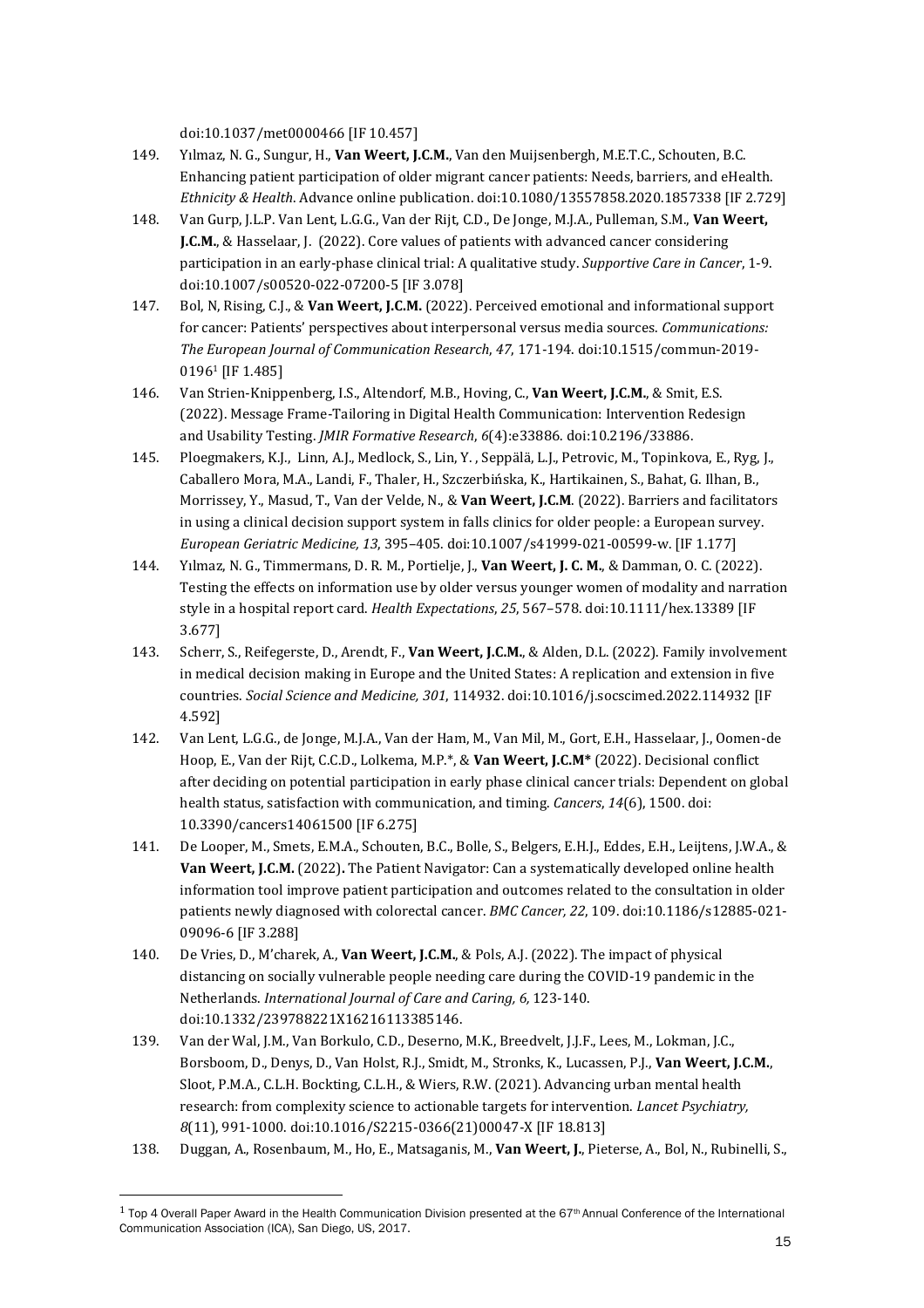Dean, M., & Bylund, C. (2021). Creating a Formal Partnership between EACH and the International Communication Association (ICA). *Patient Education and Counseling, 104*(11), 2846-2847. [IF 3.369]

- 137. De Looper, M., **Van Weert, J.C.M.**, Schouten, B.C., Bolle, S., Belgers, E.H.J, Eddes, E.H., Smets, E.M.A. (2021). The influence of online health information seeking before a consultation on anxiety, satisfaction, and information recall, mediated by patient participation: Field study. *Journal of Medical Internet Research,* 23(7), e23670. doi 10.2196/23670 [IF 6.204]
- 136. Meppelink, C.S., Hanneke Hendriks, H., Trilling, D., **Van Weert, J.C.M.**, Shaoa, A., & Smit, E.S*.*  (2021). Reliable or not? An automated classification of webpages about early childhood vaccination using supervised machine learning. *Patient Education and Counseling, 104,* 1460- 1466. doi:10.1016/j.pec.2020.11.013 [IF 3.369]
- 135. Klinkenberg, E.F., Fransen, M.P., De Kort, W.L.A.M., Huis in 't Veld, E.M.J., & **Van Weert, J.C.M.** (2021). Unknown, so also unvalued? Blood donation awareness and attitudes of potential donors of Dutch and African descent. *Vox Sanguinis, 116,* 513–523. doi:10.1111/vox.13029. [IF 2.285]*<sup>2</sup>*
- 134. Altendorf, M.B., Smit, E.S., Hoving, C., Azrout, R., & **Van Weert, J.C.M**. (2021). A Smoker's Choice? Identifying the most autonomy-supportive message frame in an online computer-tailored smoking cessation intervention. *Psychology & Health, 36,* 549-574. doi:10.1080/08870446.2020.1802457 [IF 2.804]
- 133. Van der Goot, M.J., Bol, N. & **Van Weert, J.C.M.** (2021)**.** Age differences in preferences for emotionally-meaningful versus knowledge-related appeals. *Communications: The European Journal of Communication Research, 46, 205–228.* doi:10.1515/commun-2019-0108 [IF 1.151]
- 132. Westerbeek, L., Ploegmakers, K.J., De Bruijn, G.J., Linn, A.J., **Van Weert, J.C.M.**, Daams, J.G., Van der Velde, N., Van Weert, H.C., Abu-Hanna, A., Medlock, S. (2021). Barriers and facilitators influencing medication-related CDSS acceptance according to clinicians: A systematic review. *International Journal of Medical Informatics, 152*, 104506. doi:10.1016/j.ijmedinf.2021.104506 [IF 4.768]
- 131. Van Lent, L.G.G., Jabbarian, L.J., Van Gurp, J., Hasselaar, J., Lolkema, M.P., **Van Weert, J.C.M.**, Van der Rijt, C.C.D., & De Jonge, M.J.A. (2021). Identifying patient values impacting the decision whether to participate in early phase clinical cancer trials: a systematic review. *Cancer Treatment Reviews, 98,* 102217. doi:10.1016/j.ctrv.2021.102217 [IF 8.885]
- 130. Klinkenberg, E.F., Huis in 't Veld, E.M.J., De Kort, W.L.A.M., **Van Weert, J.C.M.,** & Fransen, M.P. (2021). Recruiting ethnic minorities of African descent as blood donors through a systematic intervention development. *ISBT Science Series, 16*, 92-101. doi:10.1111/voxs.12615
- 129. Pel-Littel, R.E. , Snaterse, M., Marela Teppich, N., Buurman, B.M., Van Etten-Jamaludin, F.S., **Van Weert, J.C.M.**, Minkman, M.M., & Scholte op Reimer, W.J. M. (2021). Barriers and facilitators for shared decision making in older patients with multiple chronic conditions: a systematic review. *BMC Geriatrics 21,* 112*.* doi:10.1186/s12877-021-02050-y. [IF 3.822]
- 128. Klinkenberg, E.F., Fransen, M.P., De Kort, W.L.A.M., **Van Weert, J.C.M.**, & Huis in 't Veld, E.M.J. (2021). Blood donation among individuals of African origin in the Netherlands: How are barriers and motivators associated with intention? *Blood Transfusion, 19,* 24–33. doi:10.2450/2020.0049-20 [IF 2.387]
- **127. Van Weert, J.C.M.,** Alblas, M., Van Dijk, L, & Jansen, J. (2021). Preference for and understanding of graphs presenting health risk information. The role of age, health literacy, numeracy and graph literacy. *Patient Education and Counseling, 104*(1), 109-117. doi:10.1016/j.pec.2020.06.031 [IF 3.369]
- 126. De Looper, M., Damman, O.C., Smets, E.M.A., Timmermans, D.R.M., & **Van Weert, J.C.M.** (2020). Adapting online decision aids for older cancer patients: effects of modality and narration style on older cancer patients' satisfaction, information recall and informed decision making*.*

<sup>2</sup> Top Overall Paper Award at the DC Health Communication Conference (DCHC) in Fairfax, US, 2019.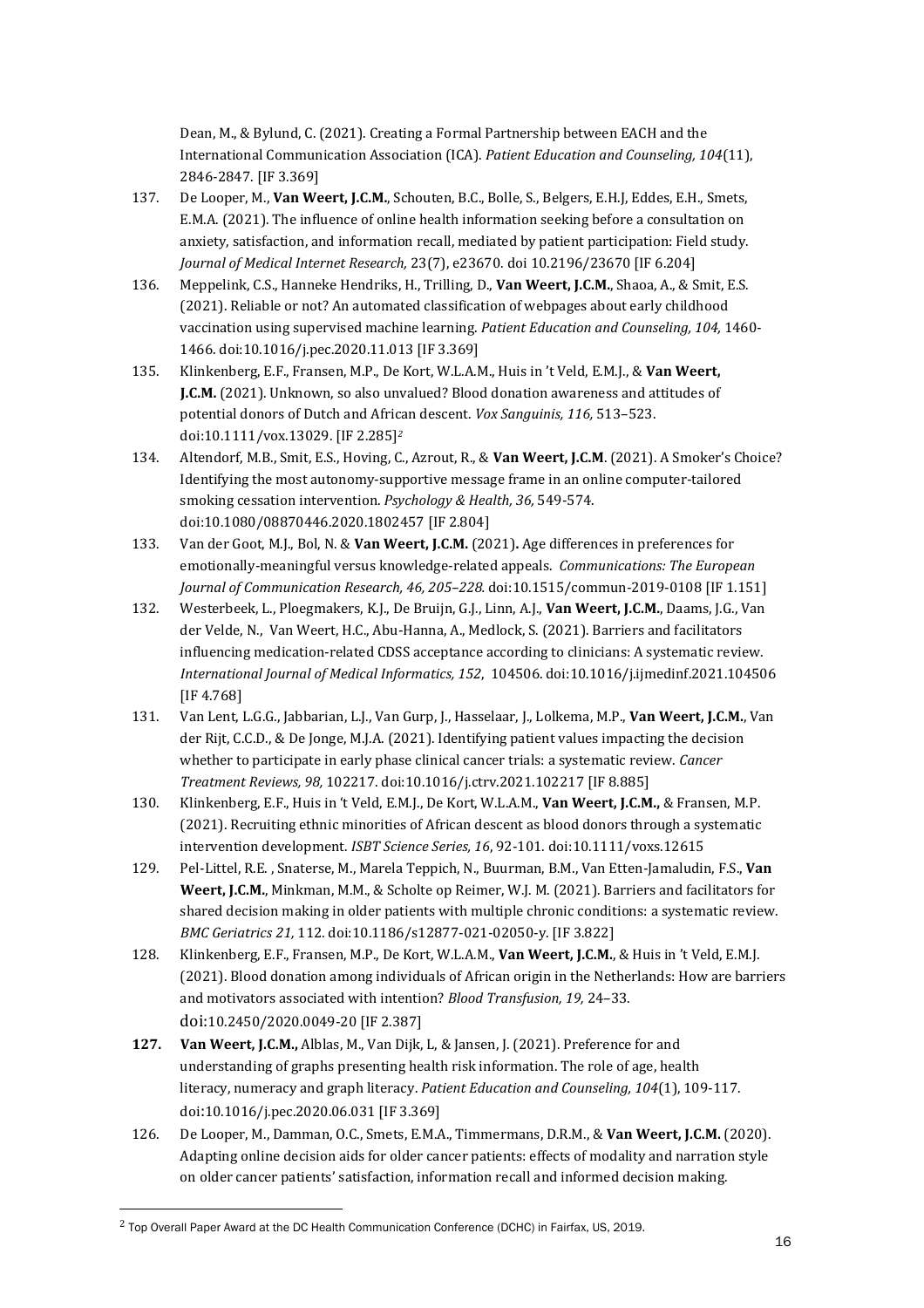*Journal of Health Communication, 25,* 712-726. doi:10.1080/10810730.2020.1840674 [IF 2.596]<sup>3</sup>

- 125. Yilmaz, N.G., **Van Weert, J.C.M.**, Peters, E., Lissenberg-Witte, B., Becker, A., Senan, S., Dickhoff, C., Timmermans,, D.R.M., & Damman, O.C. (2020). Testing the effects of modality and narration style on patients' information use in a lung cancer treatment decision aid. *Medical Decision Making*, *40*(8), 990–1002. doi:10.1177/0272989X20960436 [IF 3.179]
- 124. Sungur, H., Yılmaz, N.G., Chan, B.M.C., Van den Muijsenbergh, M.E.T.C., **Van Weert, J.C.M.**, Schouten, B. C. (2020). Development and evaluation of a digital intervention for fulfilling the needs of older migrant patients with cancer: User-Centered Design Approach. *Journal of Medical Internet Research, 22*(10), e21238. doi:10.2196/21238 [IF 6.204]
- 123. Friemel, T., Geber, S., Pfiffner, N., **Van Weert, J.C.M.**, De Bruijn, G. J., & Reifegerste, D. (2020). A European Journal of Health Communication in the age of open science. *European Journal of Health Communication, 1*(1), 1-6 [Editorial].
- 122. Sanders, R., Linn, A. J., Vliegenthart, R., Van Eenbergen, M., **Van Weert, J. C. M.**, & Araujo, T.B. (2020). Patients' convergence of mass and interpersonal communication on an online forum: Hybrid methods analysis. *Journal of Medical Internet Research, 22*(10), e18303. doi:10.2196/18303. [IF 6.204]
- 121. Bol, N., Linn, A.J., Smets, E.M.A., Verdam, M.G.E., & **Van Weert, J.C.M.** (2020). Tailored communication for older patients with cancer: Using cluster analysis to identify patient profiles based on information needs. *Journal of Geriatric Oncology*, *11,* 944-950. doi:10.1016/j.jgo.2020.01.004 [IF 3.052]
- 120. Linn, A.J., Schouten, B.C., Sanders, R., **Van Weert, J.C.M.**, & Bylund, C. (2020). Talking about Dr. Google: Communication strategies used by nurse practitioners and patients with inflammatory bowel disease in The Netherlands to discuss online health information. *Patient Education and Counseling, 103*(6), 1216-1222. doi:10.1016/j.pec.2020.01.011 [IF 3.369]
- 119. Struikman, B., Bol, N., Goedhart, A., **Van Weert, J.C.M.**, Talboom-Kamp, E., Van Delft, S., Brabers, A.E.M., & Van Dijk, L. Features of patient portal for blood test results and patient health engagement: Web-based pre-post experiment. *Journal of Medical Internet Research, 22*(7), e15798. doi: 10.2196/15798 [IF 6.204]
- 118. Finset, A., Bosworth, H., Butow, P., Gulbrandsen, P., Hulsman, R.L., Pieterse, A.H., Street, R., Tschoetschel R., & **Van Weert, J.** (2020). Effective health communication – a key factor in fighting the COVID-19 pandemic [editorial]. *Patient Education and Counseling, 103(5),* 873–876. doi:10.1016/j.pec.2020.03.027 [IF 3.369]
- 117. Lehmann, V., Labrie, N.H.M., **Van Weert, J.C.M.**, Van Dulmen, S., De Haes, J.C.J.M., Kersten, M.J., Pieterse, A.H., & Smets, E.M.A. (2020). Tailoring the amount of treatment information to cancer patients' and survivors' preferences: Effects on patient-reported outcomes. *Patient Education and Counseling, 103*(3), 514-520*.* doi:10.1016/j.pec.2019.09.024 [IF 3.369]
- 116. Driesenaar, J.A., Van Dulmen, S., **Van Weert, J.C.M.**, & Noordman, J. (2020). Patients' evaluation of a preparatory online communication tool for older patients with cancer preceding chemotherapy. *Cancer Nursing*, *43*(2), e71-78. doi: 10.1097/NCC.0000000000000660 [IF2.448]
- 115. Altendorf, M.B., Hoving, C., **Van Weert, J.C.M.**, & Smit, E.S. (2020). Effectiveness of message frame-tailoring in a web-based smoking cessation programme: a randomized controlled trial. *Journal of Medical Internet Research, 22*(4), e17251. doi:10.2196/17251 [IF 6.204]
- 114. Pel-Littel, R.E., **Van Weert, J.C.M.**, Minkman, M.M., Scholte op Reimer, W.J. M., Van de Pol, M.H., & Buurman, B.M. (2020). The development of the evidence based SDMMCC intervention to improve shared decision making in geriatric outpatients: the DICO study (2020). *BMC Medical Informatics and Decision Making, 20*, 35. doi:10.1186/s12911-020-1022-6 [IF 2.674]
- 113. Lehmann, V., Labrie, N.H.M., **Van Weert**, J.C.M., Van Dulmen, S., De Haes, J.C.J.M., Kersten, M.J.,

 $3$  Two awards (i.e., Top Conference Paper Award and Top Conference Paper Award Harrington Honors) at the KC Health Communication Conference (KCHC) in Lexington, US, 2018.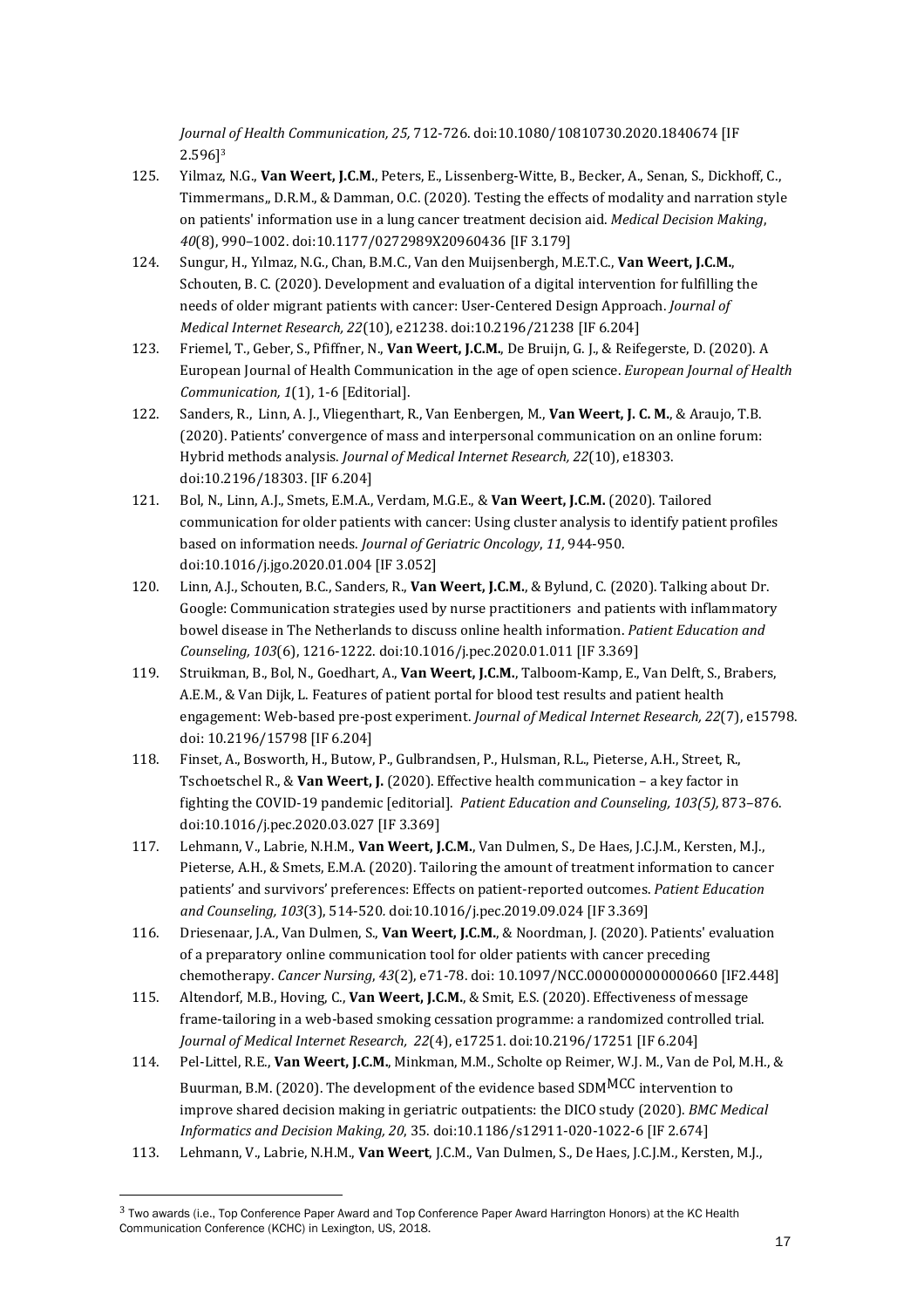Pieterse, A.H., & Smets, E.M.A. (2020). Provider caring and structuring treatment information to improve cancer patients' recall: Does it help? *Patient Education and Counseling*, *103*(1), 55-62. doi:10.1016/j.pec.2019.07.011 [IF 3.369]

- **112. Van Weert, J.C.M.** (2020). Facing frailty by effective convergence between digital and patientprovider communication? [editorial]. *Patient Education and Counseling, 103* (3), 433-434. doi:10.1016/j.pec.2020.02.020 [IF 3.369]
- 111. Sanders, R., Linn, A. J., Vliegenthart, R., Araujo, T.B., & **Van Weert, J. C. M.** (2020)**.** Different platforms for different patients' needs: Automatic content analysis on online health information platforms. *International Journal of Human-Computer Studies*, *137*, 102386. doi 10.1016/j.ijhcs.2019.102386 [IF 2.517]
- 110. Van Lent, L.G.G., Stoel, N.K., **Van Weert, J.C.M.**, Van Gurp, J., De Jonge, M.J.A., Lolkema, M.P., Gort, E.H., Pulleman, S.M., Oomen-de Hoop, E., Hasselaar, J., & Van der Rijt, C.C.D. (2019). Realizing better doctor-patient dialogue about choices in palliative care and early phase clinical trial participation: towards an online value clarification tool. The OnVaCT study protocol. *BMC Palliative Care, 18,* 106. doi:10.1186/s12904-019-0486-6 [IF 3.141]
- 109. Nguyen, M.H., Smets, E.M.A., Bol, N., Loos, E.F., Van Laarhoven, H.W.M., Geijsen, D., Van Berge Henegouwen, M.I., Tytgat, K.M.A.J., & **Van Weert, J.C.M.** (2019). Tailored web-based information for younger and older cancer patients: Randomized Controlled Trial of a preparatory educational intervention on patient outcomes. *Journal of Medical Internet Research*, *21*(10):e14407. doi:10.2196/14407 [IF 6.204]
- 108. Pel-Littel, R.E. , Buurman, B.M., Van de Pol, M.H., Yilmaz, N.G., Tulner, L.R., Minkman, M.M., Scholte op Reimer, W.J.M., Elwyn, G., & **Van Weert, J.C.M**. (2019). Measuring triadic decision making in older adults with multiple chronic conditions: Observer OPTIONMCC . *Patient Education and Counseling, 102*(11), 1969-1976. doi: 10.1016/j.pec.2019.06.020 [IF 3.369]
- 107. Schinkel, S., Schouten, B.C., Kerpiclik, F., Van Den Putte, B. & **Van Weert, J.C.M.** (2019)**.** Perceived barriers to patient participation: Are they due to language, culture or discrimination? *Health Communication*, *34*(12), 1469-1481. doi: 10.1080/10410236.2018.1500431 [IF 2.162]
- 106. Linn, A.J., **Van Weert, J.C.M,** Gebeyehu, B.G., Sanders, R., Diviani, N., Smit, E.G., & Van Dijk, L**.**  (2019). Patients' online information-seeking behavior throughout treatment: The impact on medication beliefs and medication adherence. *Health Communication, 34*(12), 1461-1468. doi:10.1080/10410236.2018.1500430 [IF 2.162]
- 105. Boersma, P., **Van Weert, J.C.M.**, Witte, B.I., Van Meijel, B., & Dröes, R. M. (2019). Testing the implementation of the Veder Contact Method: A theatre-based communication method in dementia care. *The Gerontologist, 59*( 4), 780–791. doi:10.1093/geront/gnx200 [IF 4.569]
- 104. Linn, A.J., Goot, M.J., Brandes, K., & **Van Weert, J.C.M.**, , & Smit, E.G. (2019). Cancer patients' needs for support in expressing instrumental concerns and emotions. *European Journal of Cancer Care,* 00, e13138. doi: 10.1111/ecc.13138 [IF 2.613]
- 103. Labrie, N., Van Dulmen, A.M.., Kersten, M.J., De Haes, J.C.J.M., Pieterse, A.H., **Van Weert, J.C.M.**, Van Spronsen, D.J., Smets, E.M.A., & the INSTRUCT group (2019). Effective information provision about the side effects of treatment for malignant lymphoma: protocol of a Randomized Controlled Trial using video vignettes. *JMIR Research Protocols, 8*(5), e12453. doi: 10.2196/12453
- 102. Yilmaz, N.G., Schouten, B.C., Schinkel, S., & **Van Weert, J.C.M.** (2019). Information and participation preferences and needs of non-Western ethnic minority cancer patients and survivors: A systematic review of the literature. *Patient Education and Counseling*, *102,* 631- 650. doi:10.1016/j.pec.2018.11.018 [IF 3.369]
- 101. Van der Goot, M.J., Bol, N., & **Van Weert, J.C.M.** (2019). Translating socioemotional selectivity theory into persuasive communication: conceptualizing and operationalizing emotionallymeaningful versus knowledge-related appeals. *International Journal of Communication, 13,* 1416- 1437. doi: 1932– 8036/20190005 [IF 1.641]
- 100. Altendorf, M. B., **Van Weert, J. C. M.**, Hoving, C., & Smit, E. S. (2019). 'Should or could? Testing the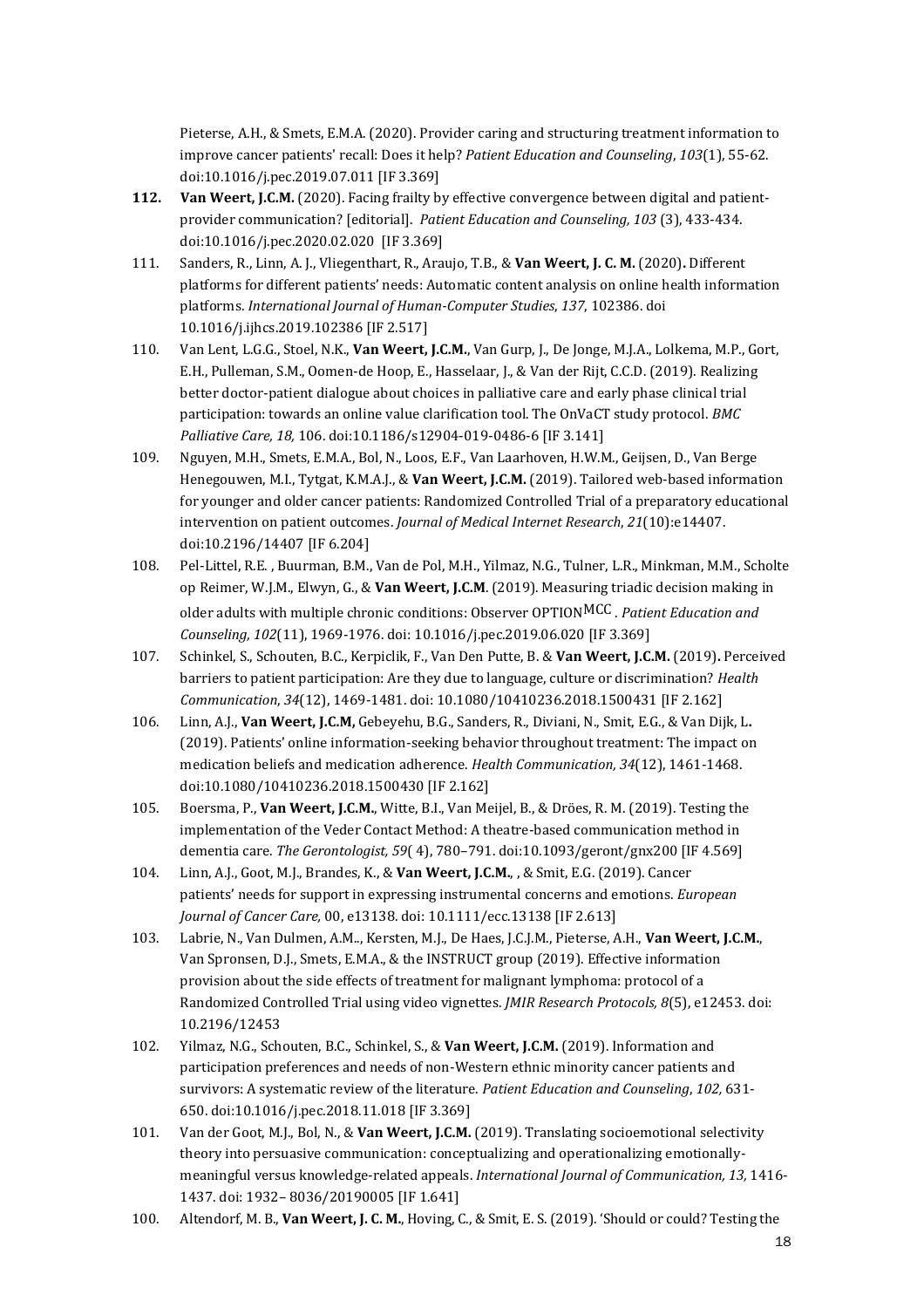use of autonomy-supportive language and the provision of choice in online computer-tailored alcohol reduction communication. *Digital Health, 5,* 1-15. doi: 10.1177/2055207619832767

- 99. Brandes, K., Linn, A.J., **Van Weert, J.C.M.**, Verdam, M.G.E., & Smit, E.G. (2019). The effects of persuasive messages on cancer patients' affective attitudes, norms and intention to express concerns. *Patient Education and Counseling, 102.* 443-451. https://doi.org/10.1016/j.pec.2018.10.031 [IF 3.369]
- 98. Klinkenberg, E.F., Langi Sasongko, P.K.B., De Kort, W.L.A.M. &, **Van Weert, J.C.M.**, Fransen, M.P., & Huis in 't Veld, E.M.J. (2019). The supply chain of migrant blood donors; an organisational interview study. *Vox Sanguinis, 114,* 145–153. doi: 10.1111/vox.12748 [IF 2.285]
- 97. Nguyen, M.H., Smets, E.M.A. , Bol, N., Bronner, M.B., Tytgat, K.M.A.J., Loos, E.F., & **Van Weert, J.C.M.** (2019). Fear and forget: How anxiety impacts information recall in newly diagnosed cancer patients visiting a fast-track clinic. *Acta Oncologica, 58,* 182–188<sup>4</sup> . doi:10.1080/0284186X.2018.1512156 [IF 3.551]
- 96. Nguyen, M.H., Bol, N., **Van Weert, J.C.M.**, Loos, E.F., Tytgat, K.M.A.J., Geijsen, D., Drenth, E., Janse, M., & Smets, E.M.A. (2019). Optimising eHealth tools for older patients: Collaborative redesign of a hospital website. *European Journal of Cancer Care; 28*, e12882. doi: 10.1111/ecc.12882 [IF 2.613]
- 95. Bolle, S., Smets, E.M.A., Hamaker, M.E., Loos, E.F., & **Van Weert, J.C.M.** (2019). Medical decision making for older patients during multidisciplinary oncology team meetings. *Journal of Geriatric Oncology, 10,* 74-83. doi:10.1016/j.jgo.2018.07.016 [IF 3.052]
- 94. Linn, A.J., Van Dijk, L., **Van Weert, J.C.M.**, Gebeyehu, B.G., Van Bodegraven, A.A., & Smit, E.G. (2018). Creating a synergy effect: A randomized controlled trial testing the effect of a tailored multimedia intervention on patient outcomes. *Patient Education and Counseling, 101*, 1419- 1426. doi:10.1016/j.pec.2018.03.017 [IF 3.369]
- 93. Zendedel, R., Schouten, B.C., **Van Weert, J.C.M.**, & Van den Putte, B. (2018). Informal interpreting in General Practice: Are interpreters' roles related to perceived control, trust, and satisfaction? *Patient Education and Counseling, 101*, 1058–1065. doi: 10.1016/j.pec.2018.01.012 [IF 3.369]
- 92. Bol, N, Helberger, N., & **Van Weert, J.C.M.** (2018). Differences in mobile health app use a source of new digital inequalities? *The Information Society, 34,* 183-193. doi:10.1080/01972243.2018.1438550 [IF 2.414]
- 91. Nguyen, M.H., Smets, E.M., Bol, N., Loos, E.F., & **Van Weert, J.C.M**. (2018). How tailoring the mode of information presentation influences older and younger adults' satisfaction with health websites. *Journal of Health Communication, 23,* 170-180. doi: 10.1080/10810730.2017.1421729 [IF 2.596]
- 90. Pel-Littel, R., Van Rijn, M., Vermunt, P., & **Van Weert, J.C.M.**, Minkman, M., Ter Riet, G., Scholte op Reimer, W., & Buurman, B. (2018). Do multiple chronic conditions influence personal views on the ageing process? *The Journal of Aging Research & Clinical Practice, 7,* 20-26.
- 89. Bronner, M.B., Nguyen, M.H., Van der Ven, A., Smets, E.M.A., & **Van Weert, J.C.M.** (2018). Anxiety during cancer diagnosis: examining the influence of monitoring coping style and treatment plan. *Psycho-Oncology, 27,* 661-667. doi: 10.1002/pon.4560 [IF 4.115]
- 88. Bol, N., Smets, E.M.A., Burgers, S.A., Samii, S., De Haes, J.C.J.M., Loos, E.F., Jansen, J., & **Van**  Weert, J.C.M. (2018). Older patients' recall of online cancer information: Do ability and motivation matter more than chronological age? *Journal of Health Communication, 23*, 9-19. doi:10.1080/10810730.2017.1394400<sup>5</sup> . [IF 2.596]
- 87. Visser, L.N.C., Bol, N., Hillen, M.A., Verdam, M.G.E., De Haes, H.C.J.M., & **Van Weert, J.C.M**., & Smets, E.M.A. (2018). Studying medical communication with video vignettes: how variations in video-vignette introduction format and camera focus influence analogue patients' engagement.

5 Top student paper award (N. Bol) at the Kentucky Conference on Health Communication in Lexington (2016) for previous version of this article

<sup>4</sup> Honorable Mention Poster Award at the Kentucky Conference on Health Communication Conference (2018) in Lexington.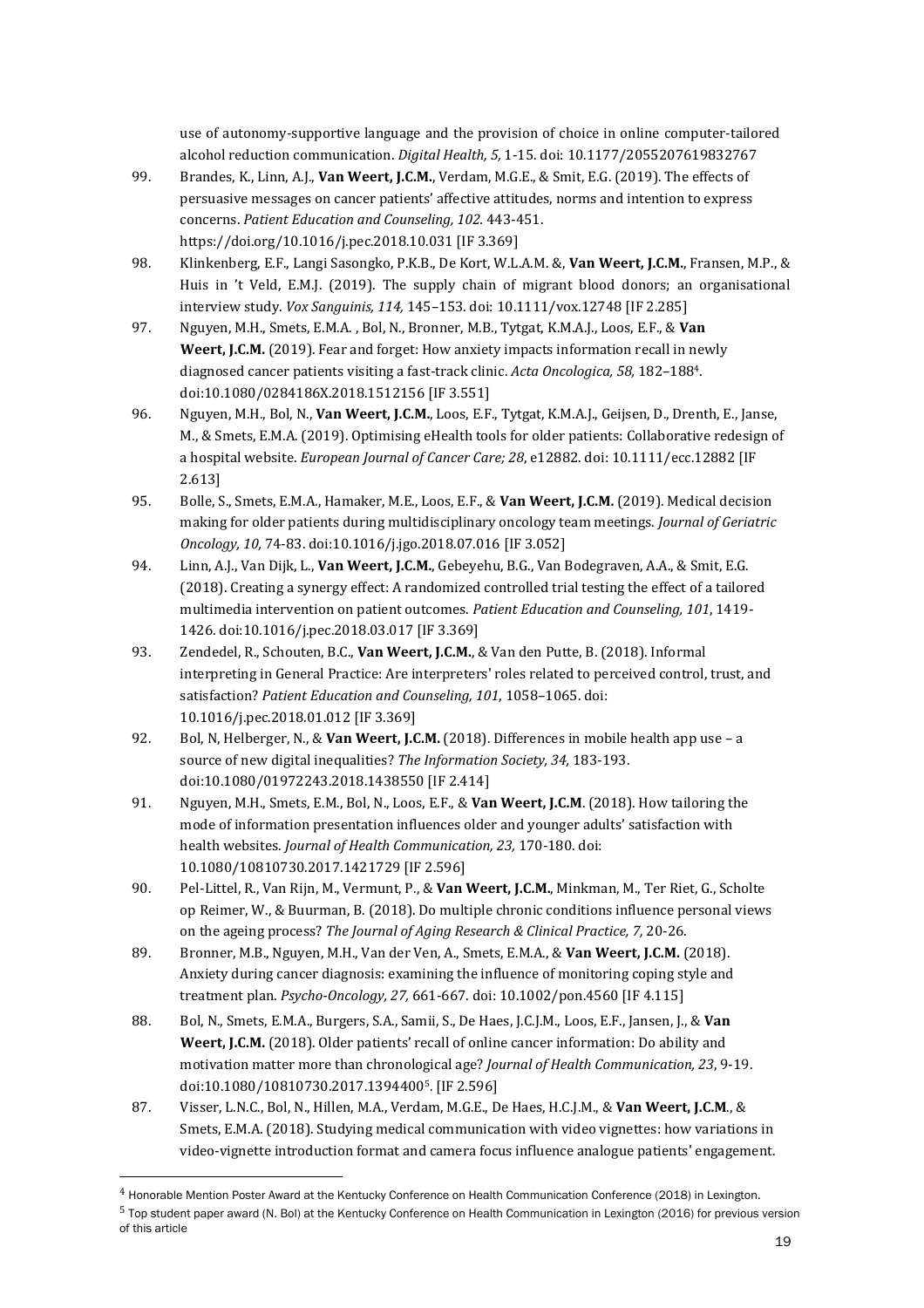A randomized study. *BMC Medical Research Methodology, 18,* 15. doi: 10.1186/s12874-018- 0472-3 [IF 4.950]

- 86. Zendedel, R., Schouten, B.C., **Van Weert, J.C.M.**, & Van den Putte, B. (2018). Informal interpreting in general practice: The migrant patient's voice. *Ethnicity & Health, 23*, 158- 173. doi: 10.1080/13557858.2016.1246939 [IF 2.552]
- 85. Boersma, P., Dröes, R. M., Lissenberg-Witte, B.I, Van Meijel, B., & **Van Weert, J.C.M.** (2017). Does working with the Veder Contact Method influence the job satisfaction of caregivers? A nonrandomized controlled trial in nursing homes for people with dementia. *International Psychogeriatrics, 29,* 2017-2032. doi: 10.1017/S1041610217001582 [IF 2.846]
- 84. Meppelink, C.S., **Van Weert, J.C.M.**, Brosius, A., & Smit, E.G. (2017). Dutch health websites and their ability to inform people with low health literacy. *Patient Education and Counseling, 100,*  2012- 2019. doi: 10.1016/j.pec.2017.06.012 [IF 3.369]
- 83. Monteiro, S.P., **Van Weert, J.C.M.**, De Gier, J.J., & van Dijk, L. (2017). Age and education related preferences for pictograms concerning driving-impairing medicines. *Health and Primary Care, 1*(2), 1-6. doi: 10.15761/HPC.1000107
- 82. Brandes, K., & **Van Weert, J.C.M.** (2017). Implementing consultation audio-recordings and question prompt lists into routine cancer care: How can we address healthcare providers' barriers? *Patient Education and Counseling, 100,* 1029-1030 (editorial). doi: 10.1016/j.pec.2017.02.002 [IF 3.369]
- 81. Boersma, P., **Van Weert, J.C.M.**, Van Meijel, B., & Dröes, R.M. (2017). Implementation of the Veder contact method in daily nursing home care for people with dementia: a process analysis according to the RE-AIM framework*. Journal of Clinical Nursing, 26,* 436-455. doi: 10.1111/jocn.13432 [IF 2.154]
- 80. Van Dulmen, S., Driesenaar, J.A., **Van Weert, J.C.M.**, Van Osch, M., & Noordman, J. (2017). PatientVOICE: Development of a preparatory, pre-chemotherapy online communication tool for older patients with cancer. *JMIR Research Protocols, 6*, e85. doi:10.2196/resprot.6979
- 79. Brandes, K., Van der Goot, M.J., Smit, E.G., **Van Weert, J.C.M.**, & Linn, A.J. (2017). Understanding the interplay of cancer patients' instrumental concerns and emotions. *Patient Education and Counseling, 100*, 839-845. doi 10.1016/j.pec.2017.02.002 [IF 3.369]
- 78. Boersma, P., **Van Weert, J.C.M.**, Van Meijel, B., Van de Ven, P.M., & Dröes, R.M. (2017). Study protocol Implementation of the Veder contact method (VCM) in daily nursing home care for people with dementia: an evaluation based on the RE-AIM framework. *Aging & Mental Health, 21,* 730-741. doi: 10.1080/13607863.2016.1154015 [IF 3.275]
- 77. Nguyen, M.H., **Van Weert, J.C.M.**, Bol, N., Loos, E.F., Tytgat, K.M.A.J., Van de Ven, A.W.H., & Smets, E.M.A. (2017). Tailoring the mode of information presentation: Effects on younger and older adults'attention and recall of online information. *Human Communication Research, 43,* 102-126. doi:10.1111/hcre.12097<sup>6</sup> . [IF 3.669]
- 76. Boersma, P., **Van Weert, J.C.M.**, Van Meijel, B., Lissenberg-Witte, B.I., & Dröes, R.M. (2017). Testing the implementation of the Veder Contact Method, a theatre-based communication method in dementia care [Abstract]. *Journal of Nursing & Patient Care, 2*, 3. Doi: 10.4172/2573-4571-C1- 002.
- 75. Schinkel, S., Schouten, B.C., Street, R.L., Van den Putte, B., & **Van Weert, J.C.M.** (2016). Enhancing health communication outcomes among ethnic minority patients: The effects of the match between participation preferences and perceptions and doctor-patient concordance*. Journal of Health Communication, 21,* 1251–1259. doi: 10.1080/10810730.2016.1240269. [IF 2.596]
- 74. Bolle, S., Romijn, G., Smets, E.M.A., Kunneman, M., Loos, E.F., & **Van Weert, J.C.M.** (2016). Authors' reply: Response to "Older cancer patients' user experiences with web-based health

<sup>6</sup> Top student paper award (M.H. Nguyen) at the Kentucky Conference on Health Communication in Lexington (2016) for previous version of this article.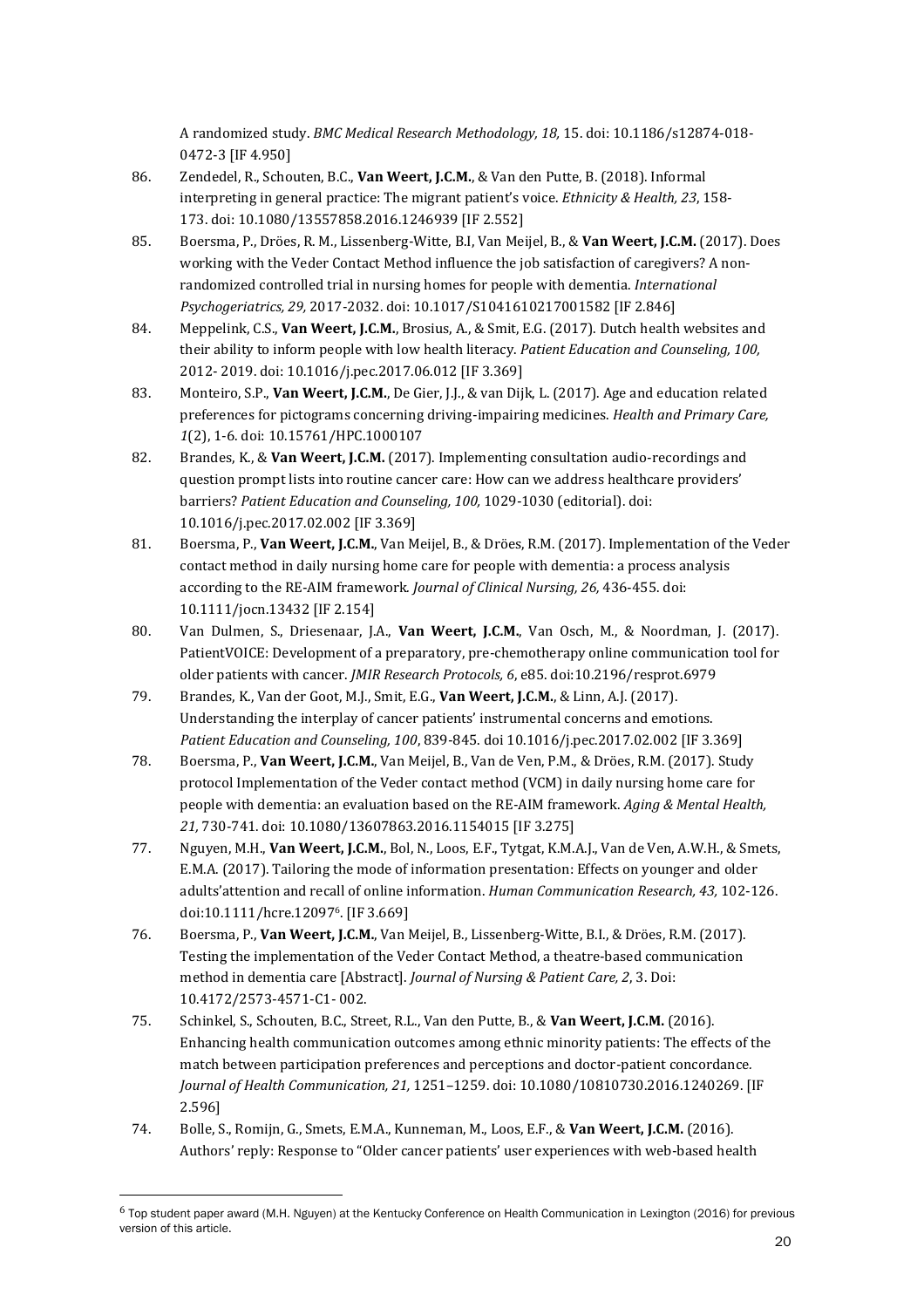information tools: A think-aloud study. *Journal of Medical Internet Research 2016, 18(11),* e289. doi: 10.2196/jmir.6934 [IF 6.204]

- 73. Bolle, S., Romijn, G., Smets, E.M.A., Kunneman, M., Loos, E.F., & **Van Weert, J.C.M.** (2016). Older cancer patients' user experience of online health information tools: A think aloud study. *Journal of Medical Internet Research 2016, 18(7),* e208. doi: 10.2196/jmir.5618 [IF 6.204]
- 72. Bol, N., **Van Weert, J.C.M.**, Bolle, S., Romano Bergstrom, J.C., Loos, E.F., & Smets, E.M.A. (2016). How are online health-related messages processed? Using eye tracking to predict recall of information. *Journal of Health Communication, 21,* 387-396. doi: 10.1080/10810730.2015.1080327 [IF 2.596]
- 71. Meppelink, C.S., Smit, E.G., Diviani, N., & **Van Weert, J.C.M.** (2016). Health literacy and online health information processing: Unraveling the underlying mechanisms. *Journal of Health Communication, 21,* 109–120. doi: 10.1080/10810730.2016.1193920 [IF 2.596]
- 70. Brandes, K., Linn, A.J., Smit, E.G., & **Van Weert, J.C.M.** (2016). Unraveling the determinants of cancer patients' concern expression*. Journal of Health Communication, 21,* 327-336. doi: 10.1080/10810730.2015.1080325 [IF 2.596]
- 69. Diviani, N., Van den Putte, B., Meppelink, C.S., & **Van Weert, J.C.M.** (2016). Exploring the role of health literacy in the evaluation of online health information: Insights from a mixedmethods study. *Patient Education and Counseling, 99,* 1017–1025. doi: 10.1080/10810730.2015.1080327 [IF 3.369]
- 68. Zendedel, R., Schouten, B.C., **Van Weert, J.C.M.**, & Van den Putte, B. (2016). Informal Interpreting in General Practice: Comparing the perspectives of General Practitioners, migrant patients and family interpreters. *Patient Education and Counseling, 99,* 981-987. doi: 10.1016/j.pec.2015.12.021 [IF 3.369]
- 67. Hillen, M.A., De Haes, H.C.J.M., Van Tienhoven, G., Van Laarhoven, H.W.M., **Van Weert, J.C.M.**, Vermeulen, D.M., & Smets, E.M.A. (2016). Oncologists' nonverbal behavior and analogue patients' recall of information. *Acta Oncologica, 55,* 671-679. doi: 10.3109/0284186X.2015.1120884 [IF 3.551]
- 66. Linn, A. J., **Van Weert, J.C.M.**, Van Dijk, L., Horne, R., & Smit, E.G. (2016). The value of nurses' tailored communication when discussing medicines: exploring the relation between satisfaction, beliefs and adherence. *Journal of Health Psychology, 21,* 798-807. doi: 10.1177/1359105314539529 [IF 2.272]
- **65. Van Weert, J.C.M.**, Van Munster, B.C., Sanders, R., Spijker, R., Hooft, L., & Jansen, J. (2016). Decision aids to help older people make health decisions: A systematic review and meta-analysis. *BMC Medical Informatics and Decision Making,* 16, 45. doi: 10.1186/s12911-016-0281-8 [IF 2.674] 7
- 64. Meppelink, C.S., Smit, E.G., Buurman, B.M., & **Van Weert, J.C.M.** (2015). Should we be afraid of simple messages? The effects of text difficulty and illustrations in people with low or high health literacy. *Health Communication, 30,* 1181-1189. doi: 10.1080/10410236.2015.1037425 [IF 2.162]
- 63. Bolle, S., **Van Weert, J.C.M.**, De Haes, J.C.J.M., Loos, E.F., & Smets, E.M.A. (2015). Online health information tool effectiveness for older patients: A systematic review of the literature*. Journal of Health Communication, 20,* 1067-1083. doi: 10.1080/10810730.2015.1018637 [IF 2.596]
- 62. Schinkel, S., **Van Weert, J.C.M.**, Kester, J.A.M., Smit, E.G., & Schouten, B.C. (2015). Does media use result in more active communicators? Differences between native Dutch and Turkish-Dutch patients in information-seeking behavior and participation during GP consultations. *Journal of Health Communication, 20,* 8: 910-919. doi: 10.1080/10810730.2015.1018600 [IF 2.596]
- 61. Van Dijk, A.M., **Van Weert, J.C.M.**, & Dröes, R.M. (2015). Implementing living room theatre

<sup>7</sup> Honorary Mention Research Presentation Award for the presentation of this study at the DC Health Communication Conference, Fairfax, 2015.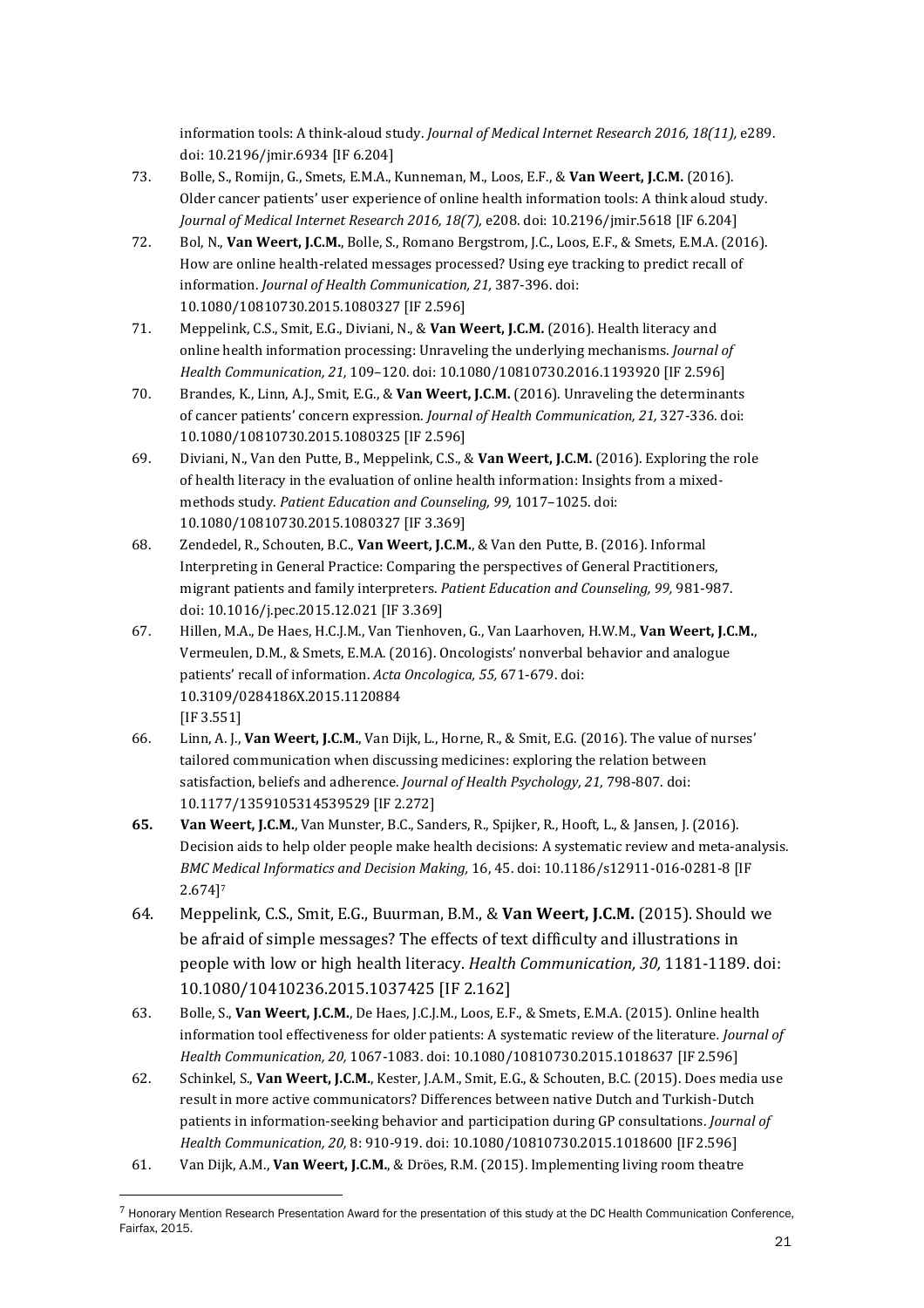activities in the care for people with dementia. *Aging and Mental Health, 19,* 536-547. doi: 10.1080/13607863.2014.955459 [IF 3.275]

- 60. Diviani, N., Van den Putte, B., Giani, S., & **Van Weert, J.C.M.** (2015). Low health literacy and evaluation of online health information: a systematic review of the literature. *Journal of Medical Internet Research, 17(5),* e112. doi: 10.2196/jmir.4018 [IF 6.204]
- 59. Van Vliet, L.M., Lindenberger, E., & **Van Weert, J.C.M.** (2015). Communication with older, seriously ill patients. *Clinics in Geriatric Medicine, 31,* 219-230. doi: 10.1016/j.cger.2015.01.007 [IF 2.771]
- 58. Bol, N., **Van Weert, J.C.M.**, De Haes, J.C.J.M., Loos, E.F., & Smets, E.M.A. (2015). The effect of modality and narration style on recall of online health information: Results from an online experiment. *Journal of Medical Internet Research, 17(4),* e104. doi: 10.2196/jmir.4164 [IF 6.204]
- 57. Brandes, K., Linn, A.J., Butow, P., & **Van Weert, J.C.M.** (2015). The characteristics and effectiveness of Question Prompt List interventions in oncology: a systematic review of the literature. *Psycho- Oncology, 24,* 245-252. doi: 10.1002/pon.3637 [IF 4.115]
- 56. Smit, E.S., Linn, A.J., & **Van Weert, J.C.M.** (2015). Taking online computer-tailoring forward. The potential of tailoring the message frame and delivery mode of online health behaviour change interventions. *The European Health Psychologist, 17,* 25-31.
- 55. Brandes, K., Linn, A.J., Smit, E.G., & **Van Weert, J.C.M.** (2015). Patients' reports of barriers to expressing concerns during cancer consultation. *Patient Education and Counseling, 98,* 317-322. doi: 10.1016/j.pec.2014.11.021 [IF 3.369]
- 54. Bol., N., Smets, E.M.A., Eddes, E.H., De Haes, J.C.J.M., Loos, E.F., & **Van Weert, J.C.M.** (2015). Illustrations enhance older colorectal cancer patients' website satisfaction and recall of online cancer information*. European Journal of Cancer Care, 24,* 213-223. doi: 10.1111/ecc.12283 [IF 2.613]
- 53. Meppelink, C.S., **Van Weert, J.C.M.**, Haven, C., & Smit, E.G. (2015). The effectiveness of health animations in audiences with different health literacy levels: An experimental study. *Journal of Medical Internet Research, 17(1),* e11. doi:10.2196/jmir.3979 [IF 6.204] 8
- 52. Boersma, P., **Van Weert, J.C.M.**, Lakerveld, J., & Dröes, R.M. (2015). The art of successful implementation of psychosocial interventions in residential dementia care: a systematic review of the literature based on the RE-AIM framework*. International Psychogeriatrics, 27,* 19-35. doi: 10.1017/S1041610214001409 [IF 2.846]
- 51. Bol, N., **Van Weert, J.C.M.**, De Haes, J.C.J.M., Loos, E.F., De Heer, S., Sikkel, D., & Smets, E.M.A. (2014). Using cognitive and affective illustrations to enhance older adults' website satisfaction and recall of online cancer-related information. *Health Communication, 29,* 678-688. doi: 10.1080/10410236.2013.771560 [IF 2.162]
- 50. Schouten, B.C., Vlug, M., Hermanns, S., Spijker, E., & **Van Weert, J.C.M.** (2014). To be involved or not to be involved? Using Entertainment-Education in an HIV prevention programme for youngsters.

*Health Communication, 29,* 762-772. doi: 10.1080/10410236.2013.781938 [IF 2.162]

- 49. Linn, A.J., **Van Weert, J.C.M.,** Smit, E.G, Perry, K., & Van Dijk, L. (2013). 1+1=3? The systematic development of a theoretical and evidence-based tailored multimedia intervention to improve medication adherence. *Patient Education and Counseling, 93,* 381-388. doi:10.1016/j.pec.2013.03.009 [IF 3.369]
- **48. Van Weert, J.**, & Bolle, S. (2013). Age-differences in cancer beliefs, coping style, stress reactions, communication needs, information source usage and their relationship with knowledge of chemotherapy [Abstract]. *Psycho-Oncology, 22*(Suppl. 3), 56. doi: 10.1111/j.1099- 1611.2013.3393 [IF 4.115]
- 47. Bolle, S., & **Van Weert, J.** (2013). The perceived severity of chemotherapy side effects: a

<sup>8</sup> Top student paper award (C. Meppelink) at the Kentucky Conference on Health Communication in Lexington (2014) for previous version of this article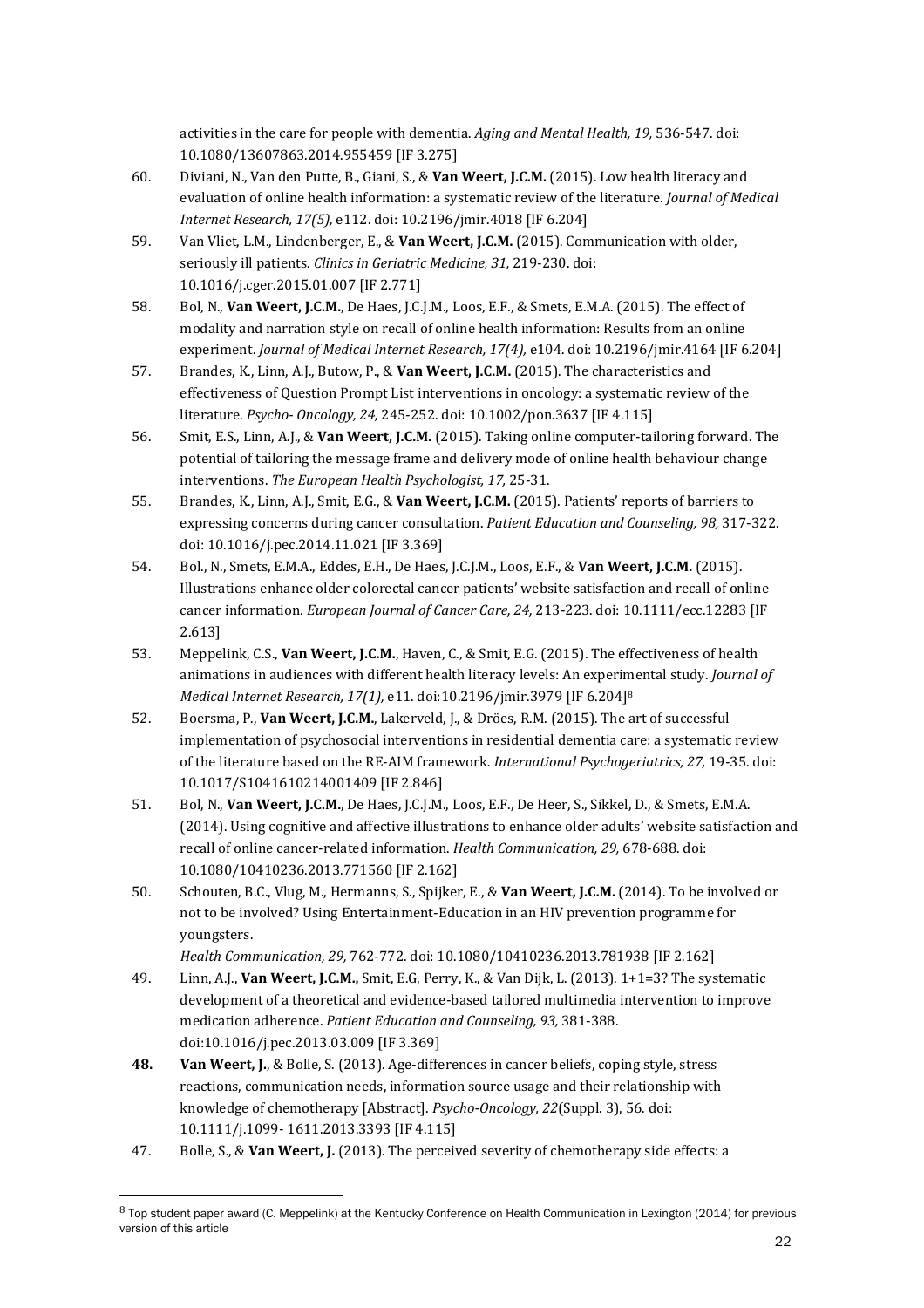comparative study between cancer patients and non-patients [Abstract]. *Psycho-Oncology, 22*(Suppl. 3), 219- 220. doi: 10.1111/j.1099-1611.2013.3394 [IF 4.115]

- **46. Van Weert, J.C.M.**, Bolle, S., Van Dulmen, S., & Jansen, J. (2013). Older cancer patients' information and communication needs: What they want is what they get? *Patient Education and Counseling, 92,* 388-397. doi:10.1016/j.pec.2013.03.011 [IF 3.369] 9
- 45. Bol, N., Smets, E.M.A., Rutgers, M.M., Burgers, J.A., De Haes, J.C.J.M., Loos, E.F., & **Van Weert, J.C.M.**  (2013). Do videos improve website satisfaction and recall of online cancer-related information in older lung cancer patients? *Patient Education and Counseling, 92,* 404-412. doi: 10.1016/j.pec.2013.06.004 [IF 3.369] <sup>10</sup>
- 44. Linn, A. J., Van Dijk, L., Smit E. G., Jansen, J., & **Van Weert, J.C.M.** (2013). May you never forget what is worth remembering. The relation between recall of medical information and medication adherence in patients with inflammatory bowel disease. *Journal of Crohn's and Colitis, 7,* e543- 550. doi:10.1016/j.crohns.2013.04.001 [IF 7.225]
- 43. Monteiro, S.P., Huiskes, R., Van Dijk, L., **Van Weert, J.C.M.,** & De Gier, J.J. (2013). How effective are pictograms in communicating risk about driving-impairing medicines? *Traffic Injury Prevention, 14*(3), 299-308. doi:10.1080/15389588.2012.710766 [IF 1.581]
- 42. Schinkel, S., Schouten, B.C., & **Van Weert, J.C.M.** (2013). Are GP patients' need being met? Unfulfilled information needs among native-Dutch and Turkish-Dutch patients. *Patient Education and Counseling, 90*(2), 261-267. doi:10.1016/j.pec.2012.11.013 [IF 3.369]
- 41. Linn, A.J., **Van Weert, J.C.M.**, Schouten, B.C., Smit, E.G, Van Bodegraven, A.A., & Van Dijk, L. (2012). Words that make pills easier to swallow. A communication typology to address practical and perceptual barriers to medication intake behaviour. *Patient Preference and Adherence, 6,*  871-885. doi:10.2147/PPA.S36195 [IF 2.234]
- 40. Muusses, L., **Van Weert, J.C.M.**, Van Dulmen, S., & Jansen, J. (2012). Chemotherapy and information seeking behaviour: Characteristics of patients using mass-media information sources. *Psycho- Oncology, 21*(9), 993-1002. doi: 10.1002/pon.1997 [IF 4.115]
- 39. Vervloet, M., Linn, A.J., **Van Weert, J.C.M.,** De Bakker, D.H., Bouvy, M.L., & Van Dijk, L. (2012). The effectiveness of interventions using electronic reminders to improve adherence to chronic medication: a systematic review of the literature. *Journal of the American Medical Informatics Association, 19,* 696-704. doi: 10.1136/amiajnl-2011-000748 [IF 4.540]
- 38. Van Dijk, A.M., **Van Weert, J.C.M.**, & Droës, R.M. (2012). Does theatre improve the quality of life of people with dementia? *International Psychogeriatrics, 24*(3), 367-381. doi: 10.1017/S1041610211001992 [IF 2.846]
- 37. Van Dijk, A.M., **Van Weert, J.C.M.**, & Dröes, R.M. (2011). Évaluation de la Méthode Veder: le théâtre comme méthode de communication dans les soins psycho-gériatriques. *La Revue Francophone de Geriatrie et de Gerontologie, 178,* 413-414.
- 36. Linn, A.J., Vervloet, M., Van Dijk, L., Smit, E.G., & **Van Weert, J.C.M.** (2011). Effects of eHealth interventions on medication adherence: a systematic review of the literature. *Journal of Medical Internet Research, 13*(4), e103. doi: 10.2196/jmir.1738 [IF 6.204]
- 35. **Van Weert, J.C.M.**, Van Noort, G., Bol, N., Tates, K., Van Dijk, L, & Jansen, J. (2011). Tailored information for cancer patients on the Internet: Effects of pictures and language complexity on recall of information and satisfaction. *Patient Education and Counseling, 84,* 368-378. doi:10.1016/j.pec.2011.04.006 [IF 3.369]
- 34. **Van Weert, J.C.M.**, Jansen, J., Spreeuwenberg, P.M.M., Van Dulmen, S., & Bensing, J.M. (2011). Effects of communication skills training and a Question Prompt Sheet to improve communication with older cancer patients: A randomized controlled trial. *Critical Reviews in Oncology/Hematology, 80*(1), 145-159. doi:10.1016/j.critrevonc.2010.10.010 [IF 4.626]
- 33. Monteiro, S., Huiskes, R., **Van Weert, J.**, De Gier, H., & Van Dijk, L. (2011). How patients

<sup>&</sup>lt;sup>9</sup> Best paper presented at International Conference on Communication in Health Care, St. Andrews, 2012.

 $^{10}$  Best paper presented at International Conference on Communication in Health Care, St. Andrews, 2012.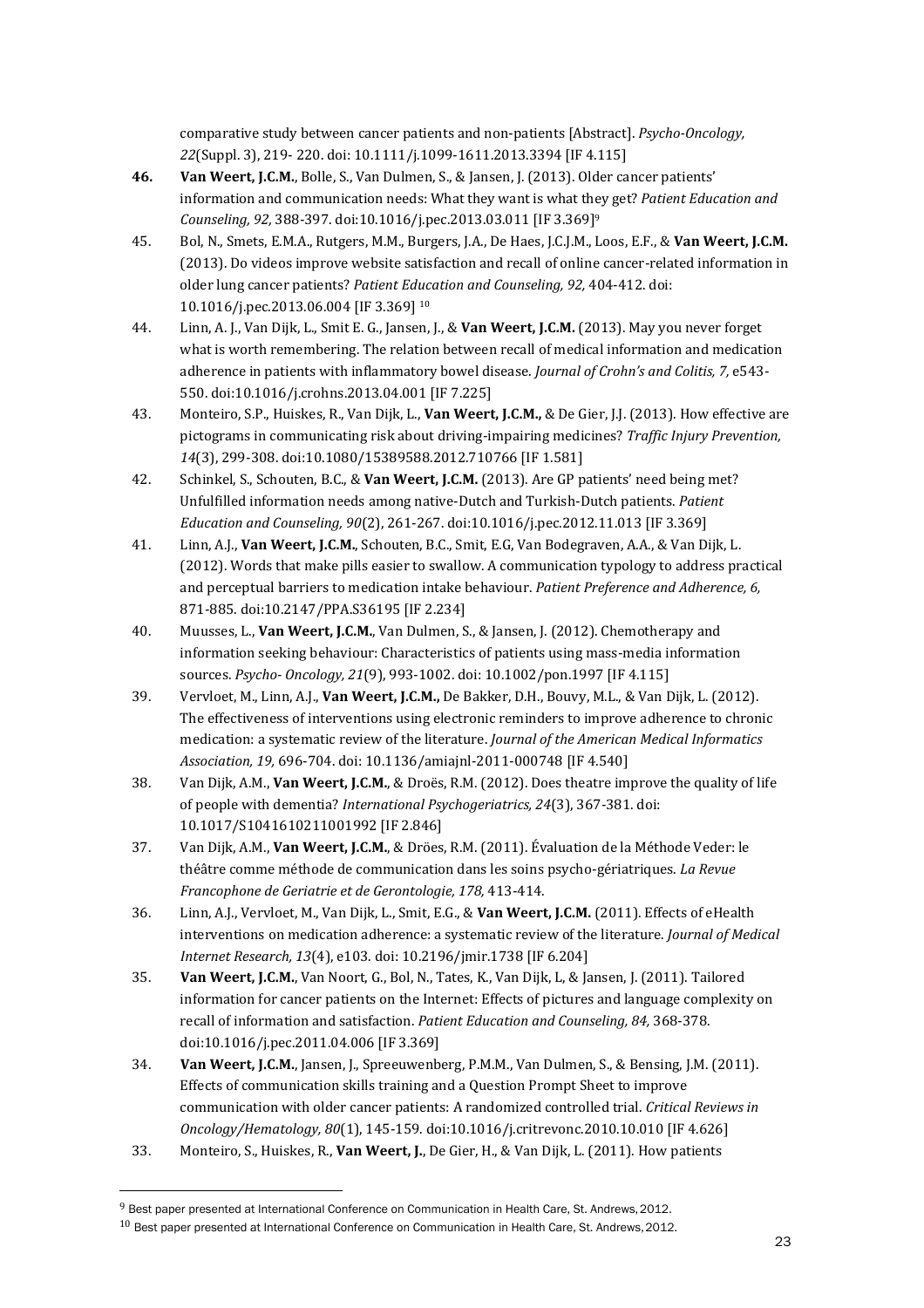perceive new pictograms about medicines and driving ability [Abstract]. *International Journal of Clinical Pharmacy, 33,* 431. [IF 1.941]

- 32. Linn, A, Van Dijk, L., Smit, E., & **Van Weert, J.** (2011). Promoting treatment adherence in IBD patients. [Abstract]. *Psychology & Health, 26*(Suppl. 2), 9. doi: 10.1080/08870446.2011.617182 [IF 2.868]
- 31. Linn, A., Vervloet, M., Van Dijk, L., Smit, E., & **Van Weert, J.** (2011). Effects of tailored Internet interventions on medication adherence: A systematic review of the literature [Abstract]. *Psychology & Health, 26*(Suppl. 2), 79. doi: 10.1080/08870446.2011.617185 [IF 2.868]
- 30. Schinkel, S., Schouten, B.C., & **Van Weert, J.C.M.** (2011). Information seeking behavior of Dutch and Turkish GP patients: does culture affect why we seek information and why? [Abstract].

*Psychology & Health, 26*(Suppl. 2), 56. doi: 10.1080/08870446.2011.617182 [IF 2.868]

29. Schinkel, S., Schouten, B.C., & **Van Weert, J.C.M.** (2011). Do we say what we know? Information seeking behavior of Dutch and Turkish patients before and during the GP consultation [Abstract].

*Psychology & Health, 26*(Suppl. 2), 274. doi: 10.1080/08870446.2011.617186 [IF 2.868]

- 28. **Van Weert, J.**, Hermanns, S., Linn, A., & Schouten, B. (2011). Does dance4life reach its goals? A process evaluation of a worldwide HIV and AIDs prevention program [Abstract]. *Psychology & Health, 26*(Suppl. 2), 143. doi: 10.1080/08870446.2011.617185 [IF 2.868]
- 27. **Van Weert, J.**, Van Noort, G., Bol, N., Van Dijk, L., Tates, K., & Jansen, J. (2011). Differences between older en younger adults in satisfaction and recall of information after exposure to websites with variation in visual cues and language complexity [Abstract]. *Psychology & Health, 26*(Suppl. 2), 34-35. doi: 10.1080/08870446.2011.617182 [IF 2.868]
- 26. Schouten, B., Vlug, M., Hermanns, S., Spijker, E., & **Van Weert, J.** (2011). Engaging adolescents in a social movement around HIV-prevention: Which factors should we focus on? [Abstract]. *Psychology & Health, 26*(Suppl. 2), 214. doi: 10.1080/08870446.2011.617185 [IF 2.868]
- 25. **Van Weert, J.C.M.**, Hermanns, S.S.T., Linn, A.J., & Schouten, B.C. (2011). Dance4life: Evaluating a global HIV and AIDS prevention program for young people using the Pre-Im framework for process evaluation. *International Public Health Journal, 3*(1), 99-110.
- 24. Monteiro, S., Huiskes, R., **Van Weert, J.**, De Gier, H., & Van Dijk, L. (2011). How patients perceive new pictograms about medicines and driving ability [Abstract*]. International Journal of Clinical Pharmacy, 33,* 431. [IF 1.941]
- 23. Jansen, J., **Van Weert, J.C.M.**, De Groot, J., Van Dulmen, S., Heeren, T.J., & Bensing, J.M. (2010). Emotional and informational patient cues: the impact of nurses' responses on recall. *Patient Education and Counseling, 79*(2): 218-224. doi:10.1016/j.pec2009.10.010 [IF 3.369]
- 22. Linn, A.J., **Van Weert, J.C.M.,** Van Bodegraven, A.A., & Kanis, D. (2010). Promoting recall of information and treatment adherence in IBD patients. *Journal of Crohn's and Colitis, 4,* S121-S122. [IF 7.225]
- 21. Jansen, J., **Van Weert, J.C.M.**, Wijngaards-de Meij, L., Van Dulmen, S., Heeren, T.J., & Bensing, J.M. (2010). Recall of medical information in older cancer patients and their companions. *Psycho-Oncology, 19*(2), 170-179. doi:10.1002/pon.1537 [IF 4.115]
- **20. Van Weert, J.C.M.**, Jansen, J., De Bruijn, G.J., Noordman, J, Van Dulmen, S., & Bensing, J.M. (2009). QUOTEchemo: A patient-centered instrument to measure quality of communication preceding chemotherapy treatment through the patients' eyes. *European Journal of Cancer, 45*(17), 2967- 2976. doi:10.1016/j.ejca.2009.06.001 [IF 6.730]
- 19. Posma, E., **Van Weert, J.C.M.**, Jansen, J., & Bensing, J.M. (2009). Older cancer patients' information needs about treatment: an evaluation through the eyes of patients, relatives and professionals. *BMC Nursing, 8,* 1. doi:10.1186/1472-6955-8-1. (highly accessed)
- 18. **Van Weert, J.C.M.**, & Bensing, J.M. (2009). Estimulación multisensorial (snoezelen) integrada en la asistencia de la demencia a largo plazo [multi-sensory stimulation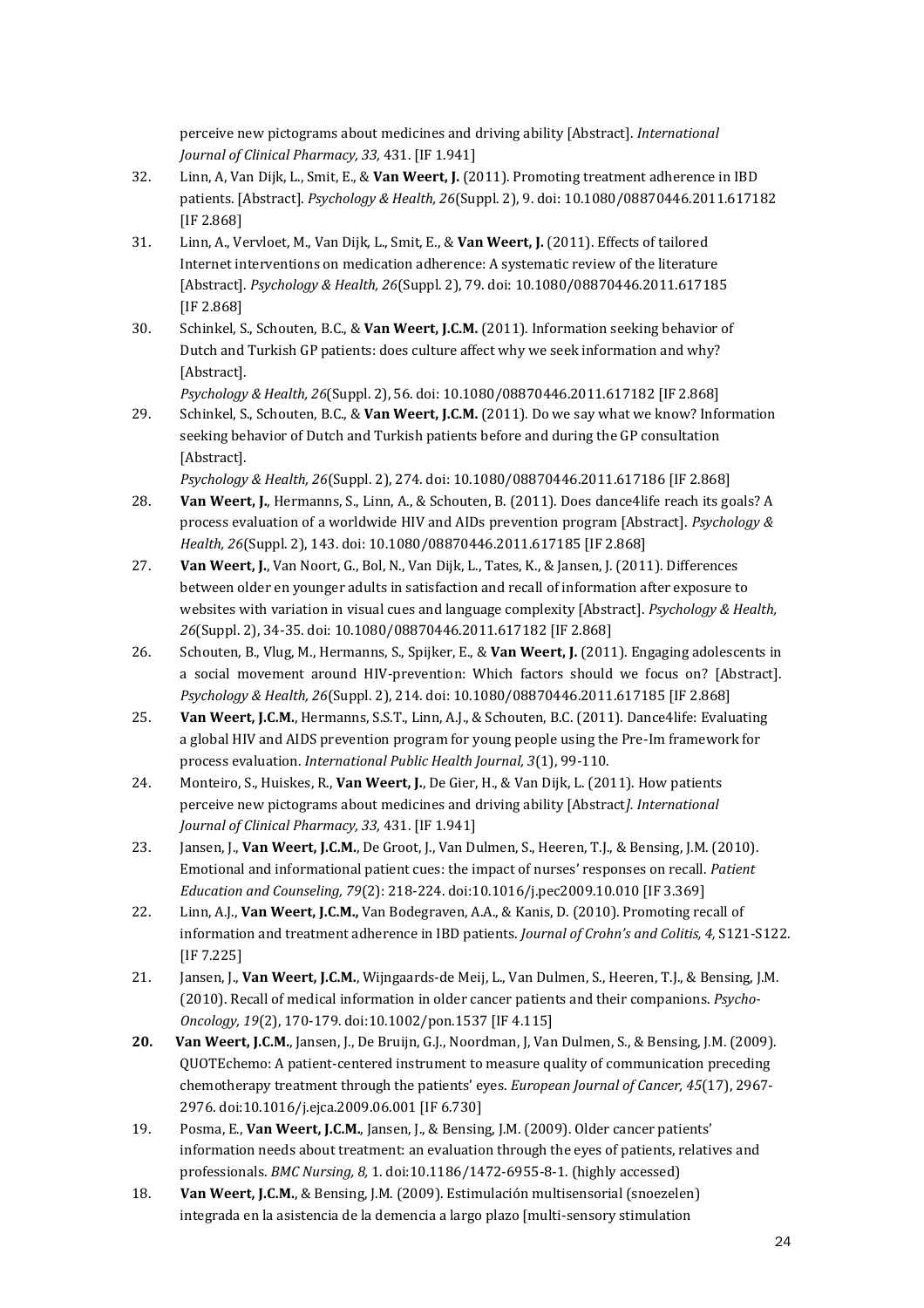(snoezelen) in long-term dementia care]. *Informaciones Psiquiátricas, 195-196* (1-2), 33-50.

- 17. Jansen, J., Butow, P., **Van Weert, J.**, Van Dulmen, S., Devine, R., Heeren, T., Bensing, J.,& Tattersall, M. (2008). Does age really matter? Selective recall of information presented to newly referred cancer patients. *Journal of Clinical Oncology, 26*(33), 5450-5457. [IF 22.435]
- 16. Jansen, J., **Van Weert, J.C.M.,** Van der Meulen, N., Van Dulmen, A.M., Heeren, T.J., & Bensing, J.M. (2008) Recall in older cancer patients: measuring memory for medical information. *Gerontologist, 48*(2), 149-157. [IF 4.569]
- 15. Van der Meulen, N., Jansen, J., Van Dulmen, A.M., Bensing, J.M., & **Van Weert, J.C.M.** (2008). Interventions to improve recall of medical information in cancer patients: a systematic review of the literature. *Psycho-Oncology, 17,* 857-868. [IF 4.115]
- 14. De Vries, M., **Van Weert, J.C.M.**, Jansen, J., Lemmens, V.E.P.P., & Maas, H.A.A.M. (2007). Step by step. The need to develop a clinical pathway for older cancer patients. *European Journal of Cancer, 43*(15), 2170-2178. [IF 6.730]
- 13. Jansen, J., **Van Weert, J.C.M.**, Van Dulmen, A.M., Heeren, T.J. , & Bensing, J.M. Patient education about treatment in cancer care. An overview of the literature on older patients' needs. *Cancer Nursing, 30*(4), 251-260. [IF 2.448]
- 12. Jansen, J., **Van Weert, J.,** Van Dulmen, S., Heeren, T., Bensing, J. (2007). Nurses' responses to older cancer patients' cues. *Psycho-Oncology, 16*(9), S2-S3. [IF 4.115]
- 11. **Van Weert, J**., Jansen, J., Van Dulmen, S., Heeren, T., & Bensing, J. (2006). Communication with elderly patients preceding chemotherapy: Are the patients' needs met? *Critical Reviews in Oncology/Hematology, 60,* S10-S11. [IF 4.626]
- 10. **Van Weert, J.C.M.,** Janssen, B.M., Van Dulmen, A.M., Spreeuwenberg, P.M.M., Bensing, J.M., & Ribbe, M.W. (2006). Nursing assistants' behaviour during morning care: effects of the implementation of snoezelen, integrated in 24-hour dementia care. *Journal of Advanced Nursing, 53*(6), 656-668. [IF 3.010]
- 9. **Van Weert, J.C.M.**, Van Dulmen, A.M., Spreeuwenberg, P., Ribbe, M.W., & Bensing, J.M. (2005). Behavioral and Mood Effects of Snoezelen integrated in 24-h Dementia Care. *Journal of the American Geriatrics Society, 53*(1), 24-33. [IF 5.040]
- 8. **Van Weert, J.C.M.**, Van Dulmen, A.M., Spreeuwenberg, P.M.M., Bensing, J.M., & Ribbe, M.W. (2005). The effects of the implementation of snoezelen on the quality of working life in psychogeriatric care. *International Psychogeriatrics, 17*(3), 407-427. [IF 2.846]
- 7. **Van Weert, J.C.M.**, Van Dulmen, A.M., Spreeuwenberg, P.M.M., Ribbe, M.W., & Bensing JM. (2005). Effects of snoezelen, integrated in 24-h dementia care, on nurse-patient communication during morning care. *Patient Education and Counseling, 58*(3), 312-362. [IF 3.369]
- 6. Verkaik, R., **Van Weert, J.C.M.**, Francke, A.L. (2005). The effects of psychosocial methods on depressed, aggressive and apathetic behaviors of people with dementia: a systematic review. International *Journal of Geriatric Psychiatry, 20*(4), 301-314. [IF 3.349]
- 5. **Van Weert, J.C.M.**, Kerkstra, A., Van Dulmen, A.M., Bensing, J.M., Peter, J.G., & Ribbe, M.W. (2004). The implementation of snoezelen in psychogeriatric care: an evaluation through the eyes of caregivers. *International Journal of Nursing Studies, 41*(4), 397-409. [IF 5.022]
- 4. Tromp, F., Van Dulmen, S., & **Van Weert, J.** (2004). Interdisciplinary preoperative patient education in cardiac surgery. *Journal of Advanced Nursing, 47*(2), 212-222. [IF 3.010]
- 3. **Van Weert, J.C.M.**, Van Dulmen, A.M., Venus, E., & Bär, P. (2003). Interdisciplinary preoperative patient education in cardiac surgery. *Patient Education and Counseling, 49*, 105-114. [IF 3.369]
- 2. Van Dulmen, A.M., & **Van Weert, J.C.M.** (2001). Effects of gynaecological education on interpersonal communication skills. *British Journal of Obstetrics and Gynaecology, 108,* 485- 491. doi: 10.1016/S0306-5456(00)00104-2 [IF 5.097]
- 1. Van Dulmen, A.M., & **Van Weert, J.C.M.** (2000). Anxiety and multidisciplinary education in cardiac surgery. *Journal of Psychosomatic Research, 48*(3), 1089. [IF 3.311]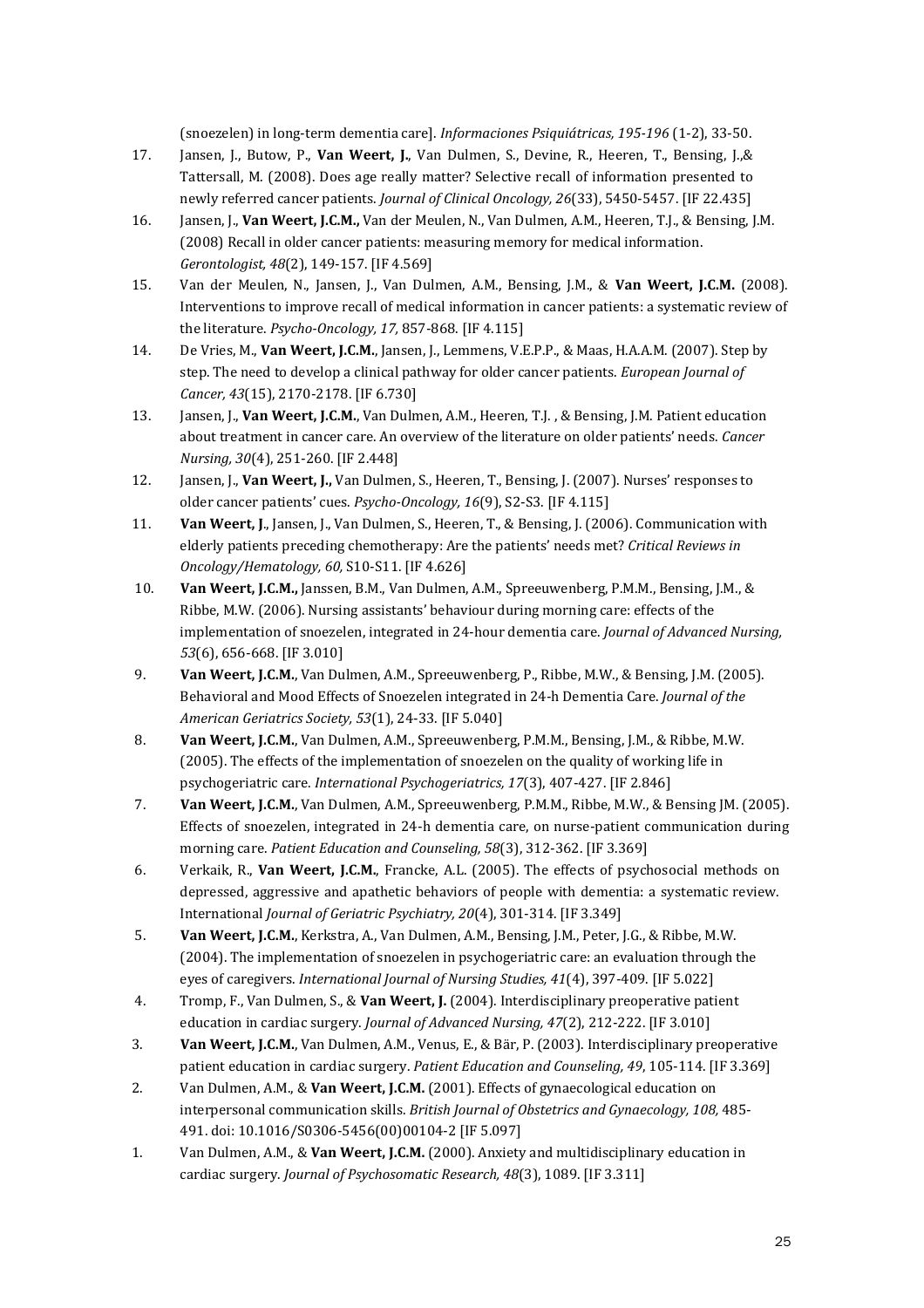## Manuscripts under review

- 8. Bol, N**., Van Weert**, J.C.M., & Jansen, J. *When life is at stake: The interplay between cancer status, chronological age, frailty, and future time perspective* (submitted).
- 7. Klinkenberg, E.F., Fransen, M. P., **Van Weert, J.C.M.**, De Kort, W.L.A.M. & Huis in 't Veld, E.M.J. *From precontemplation to blood donation: A social media campaign to recruit blood donors of African descent* (submitted).
- 6. Linn, A.J., **Van Weert, J.C.M.**, & Bylund, C. *Are they really important? Patients' barriers to discuss online health information during a medical consultation* (revised-resubmitted).
- 5. Nguyen, M.H., Bol, N., Van Strien, I.S., Van der Eijken, K.G .J., Tytgat. K.M. A. J., Van Laarhoven, H.W. M., Van Berge-Henegouwen, M.I., Smets, E.M. A., **Van Weert, J.C.M.** *Online behaviors, offline consequences? Linking patients' online traces of health information use to observed communication during medical consultations* (submitted).
- 4. Pel-Littel, R.E., Buurman, B.M., Van de Pol, M.H., Twisk, J.W.R., Tulner, L.R., Minkman, M.M., Scholte op Reimer, W.J.M., & **Van Weert, J.C.M.** *Effects of the SDMMCC intervention for older adults with multiple chronic conditions: the DICO study* (revised-resubmitted).
- 3. Pel-Littel, R.E., Buurman, B.M., Minkman, M.M., Scholte op Reimer, W.J.M., Twisk, J.W.R., & **Van Weert, J.C.M.** *The influence of health literacy, anxiety and education on shared decision making with older adults, mediated by patient participation: a video observational study* (submitted).
- 2. **Van Weert, J.C.M.**, De Bruijn, G.J., Brinkman, W.P., Timmers, K., Vos, A., Smets, E.M.A. *Can shared decision making skills of clinicians be improved by using virtual patients? Pilot-evaluation of an interactive, computer-simulated virtual patient-based eLearning* (submitted).
- 1. Yılmaz, N. G., Timmermans, D. R. M., **Van Weert, J. C. M.**, Damman, O. C. *Breast cancer patients' visual attention to information in hospital report cards: An eye-tracking study on differences between younger and older female patients* (revised-resubmitted).

## International Books, Book Chapters, Reports

- 24. Ho, E.Y., Bylund, C.L., & **J.C.M. van Weert** [Editors-in-Chief], Basnyat, I, Bol, N, & Dean, M. [Associate Editors]. *The International Encyclopedia of Health Communication*. New York, John Wiley & Sons, Inc. (in press).
- 23. Ma, Z., Nan, X., Van Weert, J.C.M., Ou, M., & Ho, S.S. COVID-19. In E.Y. Ho, C.L. Bylund, & **J.C.M. van Weert** [Editors-in-Chief], I. Basnyat, . Bol, & M. Dean (Associate Editors). *The International Encyclopedia of Health Communication*. New York, John Wiley & Sons, Inc. (in press).
- 22. Lustria, M.L. & **Van Weert, J.C.M.** Persuasive technology for health. In E.Y. Ho, C.L. Bylund, & **J.C.M. van Weert** [Editors-in-Chief], I. Basnyat, . Bol, & M. Dean (Associate Editors). *The International Encyclopedia of Health Communication*. New York, John Wiley & Sons, Inc. (in press).
- 21. Boersma, P., & **Van Weert, J.C.M.** RE-AIM and other dissemination models. In E.Y. Ho, C.L. Bylund, & **J.C.M. van Weert** [Editors-in-Chief], I. Basnyat, . Bol, & M. Dean (Associate Editors). *The International Encyclopedia of Health Communication*. New York, John Wiley & Sons, Inc. (in press).
- 20. Zendedel, R., Schouten, B.C., **Van Weert, J.C.M.**, & Van den Putte, B. Informal interpreting in General Practice: Expectations of interpreters' roles in relation to patients' perceived control and trust. In R. Supheert, C. Gandolfo, & J. Ten Thije [Eds]. *The Riches of Intercultural Communication. Utrecht Studies in Language and Communication.* Leiden & Boston: Brill/Rodopi (in press).
- 19. De Vries, M., Jansen, J., **Van Weert, J.C.M.**, & Holland, R. (2019). Fostering shared decision making with health informatics interventions based on Boosting Framework. In P. Scott, N. de Keizer, & A. Georgiou (Eds). *Applied interdisciplinary theory in health informatics: a knowledge base for practitioners* [pp. 109-122]. Amsterdam: IOS Press BV.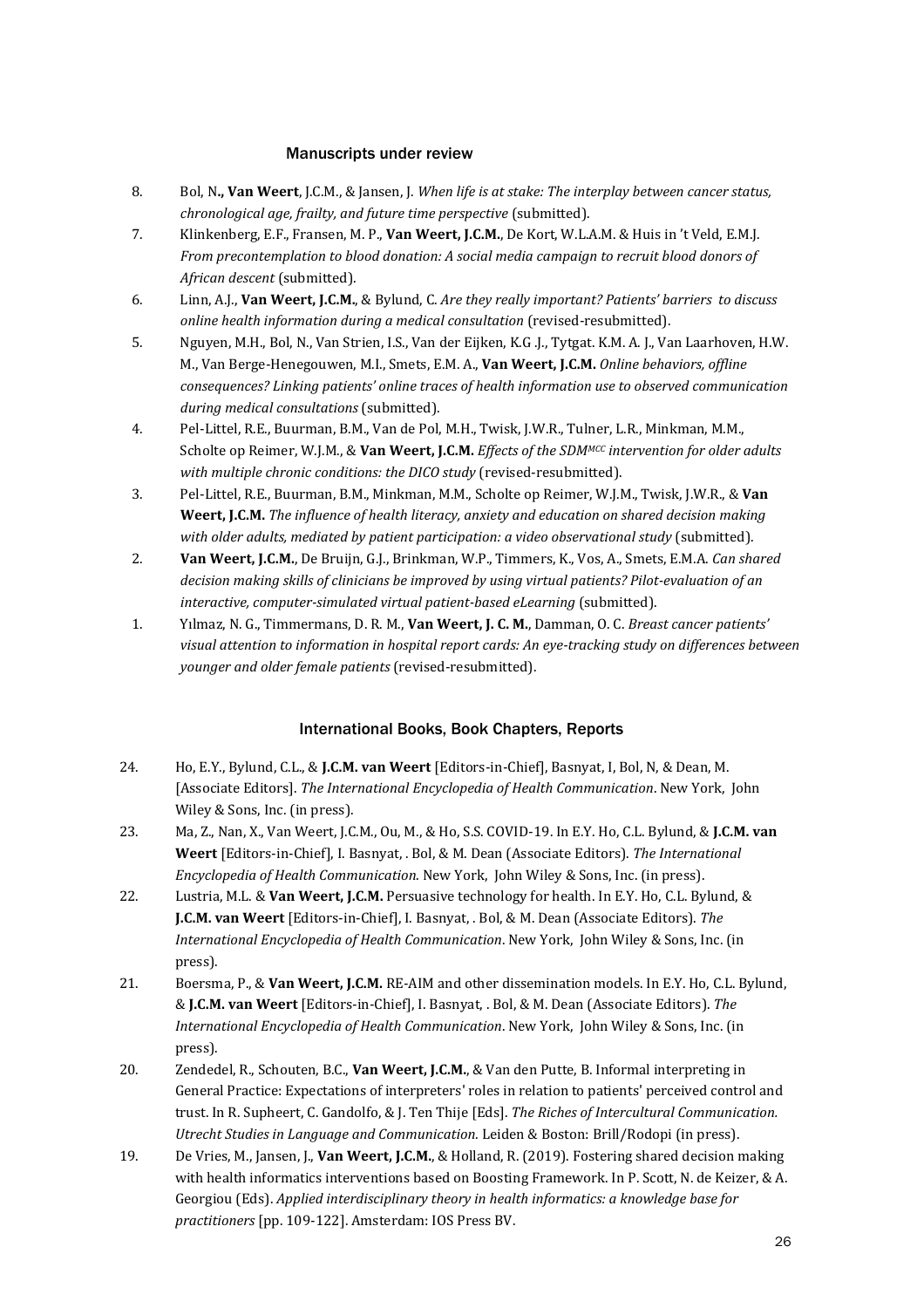- 18. Araujo, T. B., de Vreese, C. H., Helberger, N., Kruikemeier, S., **Van Weert, J. C. M.**, Bol, N., ... Taylor, L. (2018). Automated decision-making fairness in an AI-driven world: Public perceptions, hopes and concerns.
- 17. Bolle, S., **Van Weert, J. C. M.,** Smets, E. M. A., & Loos, E. F. (2015). Lack of development and usability descriptions in evaluation reports on online health information tools for older patients. In J. Zhou & G. Salvendy (Eds*.), Human aspects of IT for the aged population.* Proceedings HCII 2015, Part II, LNCS 9194 (pp. 27-38). Switzerland: Springer International Publishing.
- 16. Bol, N., Romano Bergstrom, J.C., Smets, E. M. A., Loos, E. F., Strohl, J., & **Van Weert, J. C. M.** (2014). Does web design matter? Examining older adults' attention to cognitive and affective illustrations on cancer-related websites through eye tracking. In C. Stephanidis & M. Antona (Eds.), *Universal access in human-computer interaction.* Proceedings HCII 2014, Part III, LNCS 8515 (pp. 15-23). Switzerland: Springer International Publishing.
- 15. **Van Weert, J. C. M**., Bolle S., & Muusses, L.D. (2014). Age and age-related differences in Internet usage of cancer patients. In C. Stephanidis & M. Antona (Eds.), *Universal access in humancomputer interaction.* Proceedings HCII 2014, Part III, LNCS 8515 (pp. 403-414). Switzerland: Springer International Publishing.
- 14. Bol, N., Scholtz, C., Smets, E. M. A., Loos, E. F., De Haes, J. C. J. M., & **Van Weert, J. C. M.** (2013). Senior patients online: Which functions should a good patient website offer? In C. Stephanidis & M. Antona (Eds.), *Universal access in human-computer interaction. User and context diversity.* Proceedings HCII 2013, Part II, LNCS 8010 (pp. 32-41). Berlin Heidelberg: Springer-Verlag.
- 13. Schouten, B.C., Linn, A.J., Hermanns, S., & **Van Weert, J.C.M.** (2013). Using Entertainment-Education in HIV-prevention: a process evaluation of an international HIV prevention program targeting adolescents. In A. Schutte (Ed.), *Patient education and management: Practices, challenges and outcomes* (pp. 125-138). New York: Nova Science.
- 12. **Van Weert, J.C.M.**, Hermanns, S.S.T., Linn, A.J., & Schouten, B.C. (2013). Dance4life: Evaluating a global HIV and AIDS prevention program for youth using the Pre-Im framework for process evaluation. In M. Lemal and J. Merrick (Eds.), *Health Risk Communication* (pp. 111-126). New York: Nova Science.
- 11. Tol, F., Jansen, J., Bensing, J.M., & **Van Weert, J.C.M.** (2012). Older cancer patients' anxiety, information preference, coping style and participation during consultation: Effects on recall of information. In N.L. Hicks and R.E. Warren (Eds.), *Psychology of Cancer* (pp. 165-180). New York: Nova Science Publishers.
- 10. **Van Weert, J.C.M.**, Hermanns, S.S.T., Linn, A.J., & Schouten, B.C. (2012). Dance4life: Evaluating a global HIV and AIDS prevention program for young people using the Pre-Im framework for process evaluation. In J. Merrick (Ed.), *Public Health Year Book 2011* (pp. 99-110). New York: Nova Science Publishers.
- 9. **Van Weert, J.C.M.**, Van Dulmen, S., & Bensing, J.M. (2011). *Multi-Sensory Stimulation in 24 hour dementia care. Effects of snoezelen on residents and caregivers.* Saarbrücken: LAP Lambert Academic Publishing. ISBN 978-3844326864.
- 8. Groenenboom, M., **Van Weert, J.C.M.**, & Van den Putte, B. (2009). Condom use in Tanzania and Zambia. A study on the predictive power of the Theory of Planned Behaviour on condom use intention. In L. Lagerwerf, H. Boer, H.J. Wasserman (Eds.), *Health Communication in Southern Africa. Engaging with social and cultural diversity* (SAVUSA/Rozenberg/UNISA Press series, 11, pp. 13-33). Amsterdam/Pretoria: Rozenberg Publishers/UNISA Press.
- 7. Hermanns, S., **Van Weert, J.C.M.**, Linn, A., & Schouten, B.C. (2009). *Dance4life. A process evaluation of a global Entertainment-Education prevention program to establish a social youth movement in pushing back HIV/AIDS.* Amsterdam: Amsterdam School of Communication Research, University of Amsterdam. ISBN 978-94-90512-01-9
- 6. **Van Weert, J.C.M.,** Van Dulmen, A.M., & Bensing, J.M. (2008). What factors affect caregiver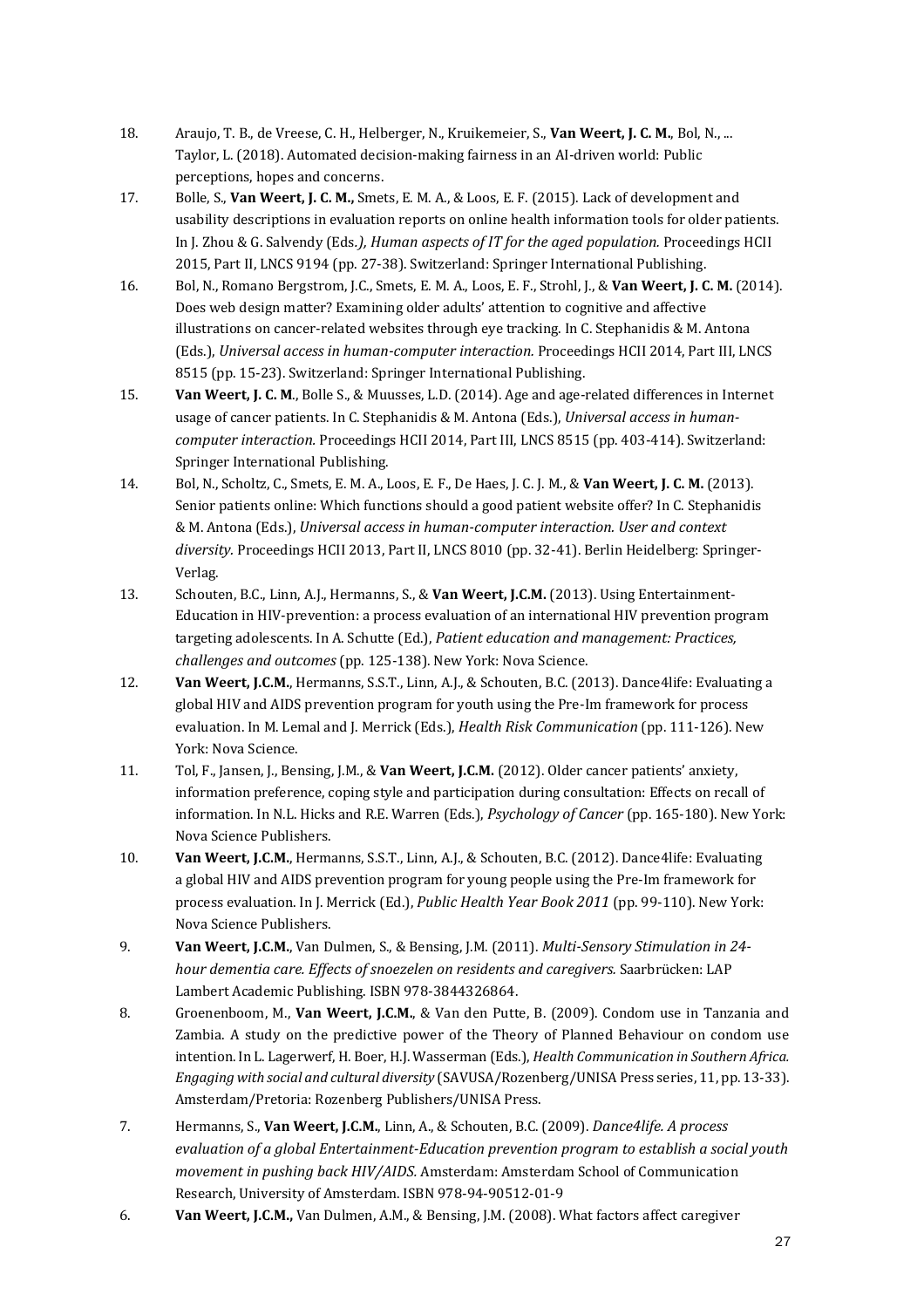communication in psychogeriatric care? In Anouk M. Visser (Ed.), *Alzheimer's Disease – New Research* (pp. 87-117). New York: Novapublishers [ISBN 978-1-60456-481-5].

- 5. Jansen, J., **Van Weert, J.C.M.,** Van Dulmen, A.M., Heeren, T.J., & Bensing, J.M. (2006). Educating older cancer patients about chemotherapy: What they want is what they get? In *Sixth Conference on Psychology and Health. Abstractbook.* Kerkrade: Rolduc [ISBN:90-5187-318-2].
- 4. **Van Weert, J.C.M.** (2004). *Multi-Sensory Stimulation in 24-hour dementia care. Effects of snoezelen on residents and caregivers* (dissertation). Utrecht: NIVEL.
- 3. **Van Weert, J.,** Van Dulmen, S, Kerkstra, A., Spreeuwenberg, P., Ribbe, M., & Bensing, J. (2003). *The effects of snoezelen in dementia care.* Utrecht: NIVEL.
- 2. **Van Weert, J.C.M**., Van Dulmen, A.M., Kerkstra, A., Spreeuwenberg, P.M.M., Ribbe, M.B., & Bensing, J.M. (2003). *The effects of snoezelen in dementia care.* Utrecht: NIVEL.
- 1. **Van Weert, J.C.M.**, Kerkstra, A., & Bensing, J.M. (2002). The relationship between the perception of care of caregivers in the psychogeriatric nursing home and job satisfaction, stress reactions and burnout. In The Fourth Dutch Conference on Psychology and Health. *Abstractbook* (17). Kerkrade: Rolduc [ISBN:90-5187-315-8].

## Dutch Journal Publications

- 20. Pel-Littel, **R., Van Weert, J.**, Minkman, M., Scholte op Reimer, W., Van de Pol, M., & Buurman, B. (2021). Samen beslissen met ouderen. *TVZ, 02/2021,* 40-43.
- 19. Boersma, P., **Van Weert, J.**, Van Meijel, B., & Dröes, R.M. (2018). Theatraal communiceren in de zorg. De effectiviteit van de Veder Contact Methode. *Denkbeeld, 30,* 32-34.
- 18. Linn, A.J., Alblas, M., **Van Weert, J.,** & Bol, N. (2015). Een kwestie van voorkeur? Een experimentele studie naar het aanpassen van gezondheidsinstructies aan de voorkeur voor modaliteit van de ontvanger. *Tijdschrift voor Communicatiewetenschap, 43,* 362-377. [IF 0.17]
- 17. Linn, A.J., **Van Weert, J.C.M.,** Schouten, B.C., Smit, E.G., Van Bodegraven, A.A., & Van Dijk, L. (2014). Een communicatietypologie voor het bespreken van therapietrouwbarrières. *PW Wetenschappelijk Platvorm, 8,* 32-37.
- 16. Bol. N., **Van Weert, J.C.M.**, De Haes, H.C.J.M., Loos, E.F., & Smets, E.M.A. (2013). Het effect van personalisatie en leeftijdscongruentie in narratieve communicatie op website satisfaction en recall van online gezondheidsinformatie. *Tijdschrift voor Communicatiewetenschap, 41,* 346- 363. [IF 0.17] <sup>11</sup>
- 15. Bolle, S., & **Van Weert, J.C.M.** (2013). Chemotherapie, wat weet u ervan? De rol van kennis van de patiënt in goede patiëntenvoorlichting. *Oncologica, 30,* 18-21.
- 14. Van Dijk, A.M., **Van Weert, J.C.M.,** & Dröes, R.M. (2012). Theater als contactmethode in de psychogeriatrische zorg: effecten op gedrag, stemming en kwaliteit van leven van mensen met dementie. *Tijdschrift voor Gerontologie en Geriatrie, 43,* 283-300.
- 13. **Van Weert, J.** (2012). VOICE communicatiemodel verbetert voorlichting over chemotherapie aan ouderen. *Psychosociale Oncologie, 20*(2), 18-19.
- 12. **Van Weert, J.,** Jansen, J., & Van Dulmen, S. (2012). In gesprek met ouderen. *Huisarts & Wetenschap, 55*(4), 174-177.
- 11. Van Dijk, M, **Van Weert, J.,** & Dröes, R.M. (2011). Contact maken door middel van theater. De Veder Methode. Denkbeeld. *Tijdschrift voor psychogeriatrie, 23*(6), 2-5.
- 10. Van Koerten, C., Feytens, M., Jansen, J., Van Dulmen, S., **Van Weert, J.C.M.** (2011). Communicatiebehoeften van patiënten met kanker bij aanvang van een behandeling met chemotherapie. Een onderzoek naar de rol van curatief of palliatief behandeldoel, leeftijd en geslacht. *Verpleegkunde. Nederlands-Vlaams Wetenschappelijk Tijdschrift voor Verpleegkundigen, 26,* 4-12.

<sup>11</sup> Award for best article published in "Tijdschrift voor Communicatiewetenschap" in 2013.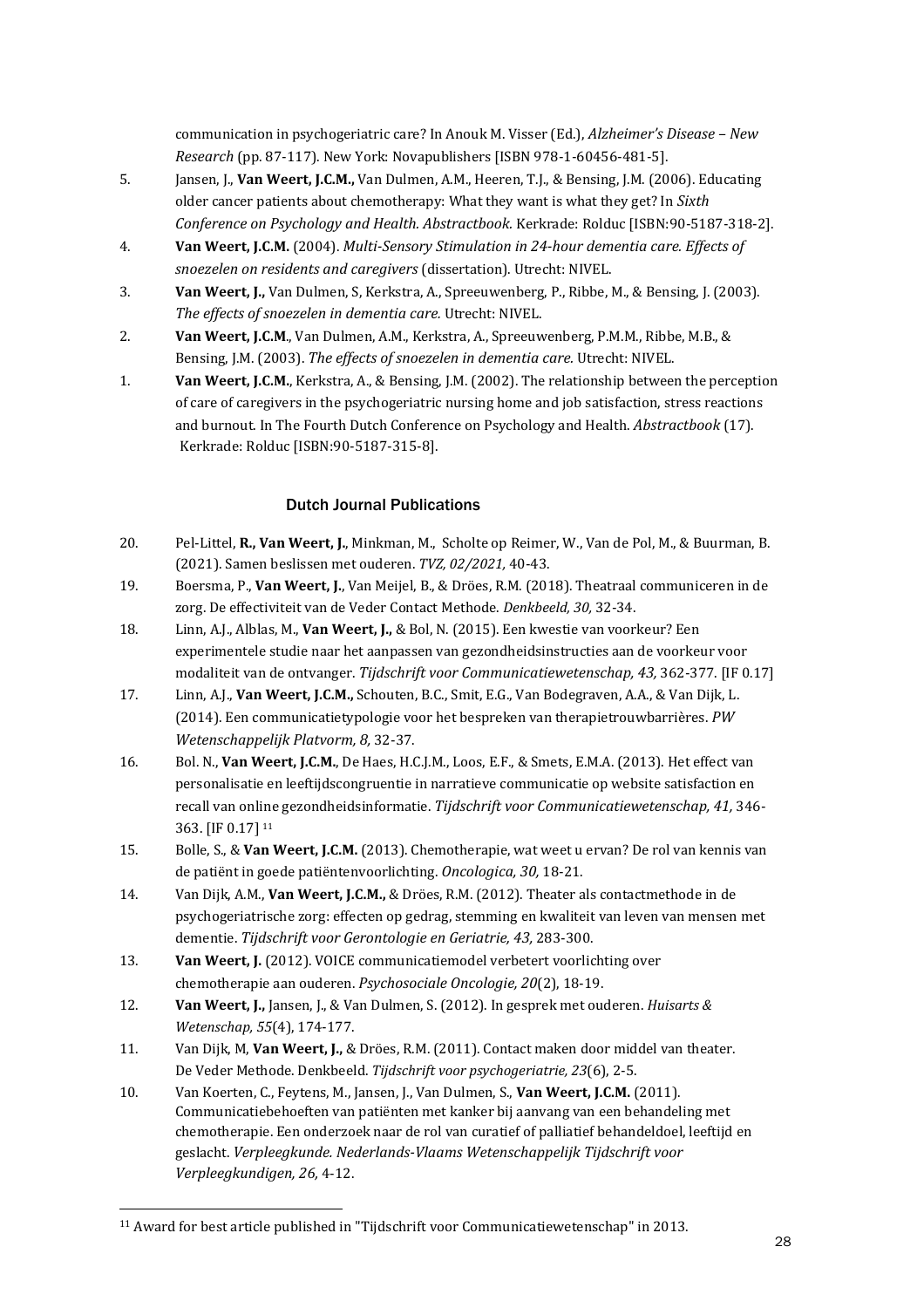- 9. Schinkel, S., Schouten, B.C, & **Van Weert, J.C.M.** (2010). Communicatie met Nederlandse en Turkse patiënten in de huisartspraktijk: Een exploratief onderzoek naar verschillen in informatie- en participatiebehoefte. *Tijdschrift voor Communicatiewetenschap, 38*(1), 68-85. [IF 0.17]
- 8. Noordman, J., **Van Weert , J.,** Van Dulmen, S., & Bensing, J. (2007). Weinig aandacht voor spanningen. Huisarts pikt psychosociale signalen vaak niet op. *Medisch Contact, 62*(48), 1994-1995.
- 7. **Van Weert, J.,** Van Dulmen, A., Bensing, J. (2006). Tevreden verzorgenden bejegenen demente bewoner positiever. *Tijdschrift voor Verzorgenden, 6,* 31-33.
- 6. **Van Weert, J.C.M.** (2005). Reactie op "proefschrift in discussie". *Tijdschrift voor Gerontologie en Geriatrie, 36,* 130.
- 5. Verkaik, R., Francke, A.L., & **Van Weert, J.C.M.** (2003). Richtlijnen voor verzorgenden voor het begeleiden van dementerenden met depressief, apathisch of agressief gedrag. *Verpleegkunde, 18*(4), 255.
- 4. Van Dulmen, A.M., & **Van Weert, J.C.M.** (2001). Heeft onderwijs in communiceren met de patiënt zin? Rubriek Nederlands onderzoek in buitenlandse tijdschriften. *Nederlands Tijdschrift voor Geneeskunde, 145*(32), 1569.
- 3. **Van Weert, J**., Van Dulmen, S., Venus E, & Bär P. (2001). Multidisciplinaire voorlichting aan hartchirurgische patiënten; effecten van de implementatie van een informatieprotocol en een patiënten informatie dossier. *Verpleegkunde, 16*(4), 258-259.
- 2. **Van Weert, J.C.M.,** & Westland, H.C.B. (2000). De verlossing nabij. Professioneel handelen en etikettering. *Medisch Journaal Kennemer Gasthuis, 8*(1), 16-23.
- 1. **Van Weert, J.C.M.,** & Westland, H.C.B. (1999). Etikettering en professioneel handelen. *Verpleegkunde, 14,* 131-140.

## Inaugural lecture

**Weert, J.C.M.** (2016). *Communiceren met zorg. Offline en online communicatie met kwetsbare groepen [Communicating with care. Offline and online communication with vulnerable groups].* Amsterdam: Amsterdam University Press [Oration].

## Dutch Books, Book Chapters, Reports

- 32. **Van Weert, J.C.M.** *Position paper Rondetafelgesprek 'langere termijn coronabeleid'*. Amsterdam. https://www.tweedekamer.nl/downloads/document?id=c212e84d-9aac-4473-bed2- 657ac1fd5e73
- 31. Pols, J., M'charek, A., **Van Weert, J.,** & De Vries, D. (2021). De impact van COVID-19 op sociaal kwetsbare mensen. In D. de Vries & L. Muns (Eds), *Kwetsbaar op afstand. Verhalen uit Coronatijd.*  Amsterdam: Amsterdam University Press.
- 30. **Van Weert, J.C.M.**, Hertogh, C, & Van der Velde, N. (2020). Niet de kalender- maar de biologische leeftijd bepaalt hoe kwetsbaar mensen zijn. Blog published on June 25, 2020 at Sociaalweb. Retrieved from: [https://www.sociaalweb.nl/blogs/niet-de-kalender-maar-de-biologische-leeftijd](https://www.sociaalweb.nl/blogs/niet-de-kalender-maar-de-biologische-leeftijd-bepaalt-hoe-kwetsbaar-mensen-zijn)[bepaalt-hoe-kwetsbaar-mensen-zijn](https://www.sociaalweb.nl/blogs/niet-de-kalender-maar-de-biologische-leeftijd-bepaalt-hoe-kwetsbaar-mensen-zijn)
- 29. **Van Weert, J.C.M.,** Linn, A.J., Bol, N., Den Haan, L., Jansen, J., Nguyen, M.H., Pel-Littel, R., Van der Velde, N., Te Poel, F. (2020). Corona-apps in de exit-strategie voor ouderen: Intelligent of paradoxaal? Blog published on April 22, 2020 at Sociaalweb. Retrieved from: [https://www.sociaalweb.nl/blogs/corona-apps-in-de-exit-strategie-voor-ouderen-intelligent-of](https://www.sociaalweb.nl/blogs/corona-apps-in-de-exit-strategie-voor-ouderen-intelligent-of-paradoxaal)[paradoxaal](https://www.sociaalweb.nl/blogs/corona-apps-in-de-exit-strategie-voor-ouderen-intelligent-of-paradoxaal)
- 28. **Van Weert, J.C.M.,** & Jansen J. (2017). Kanker bij ouderen [Cancer in the elderly]. In H. de Haes, L. Gualthérie van Weezel, & R. Sanderman (Eds), *Psychologische patiëntenzorg in de oncologie.*  Assen: Koninklijke Van Gorcum BV.
- 27. Smets, E.M., De Haes, J.C.J.M., & **Van Weert, J.C.M.** (2017). Communicatie tussen patiënt en zorgverlener [Communication between patients and providers]. In H. de Haes, L. Gualthérie van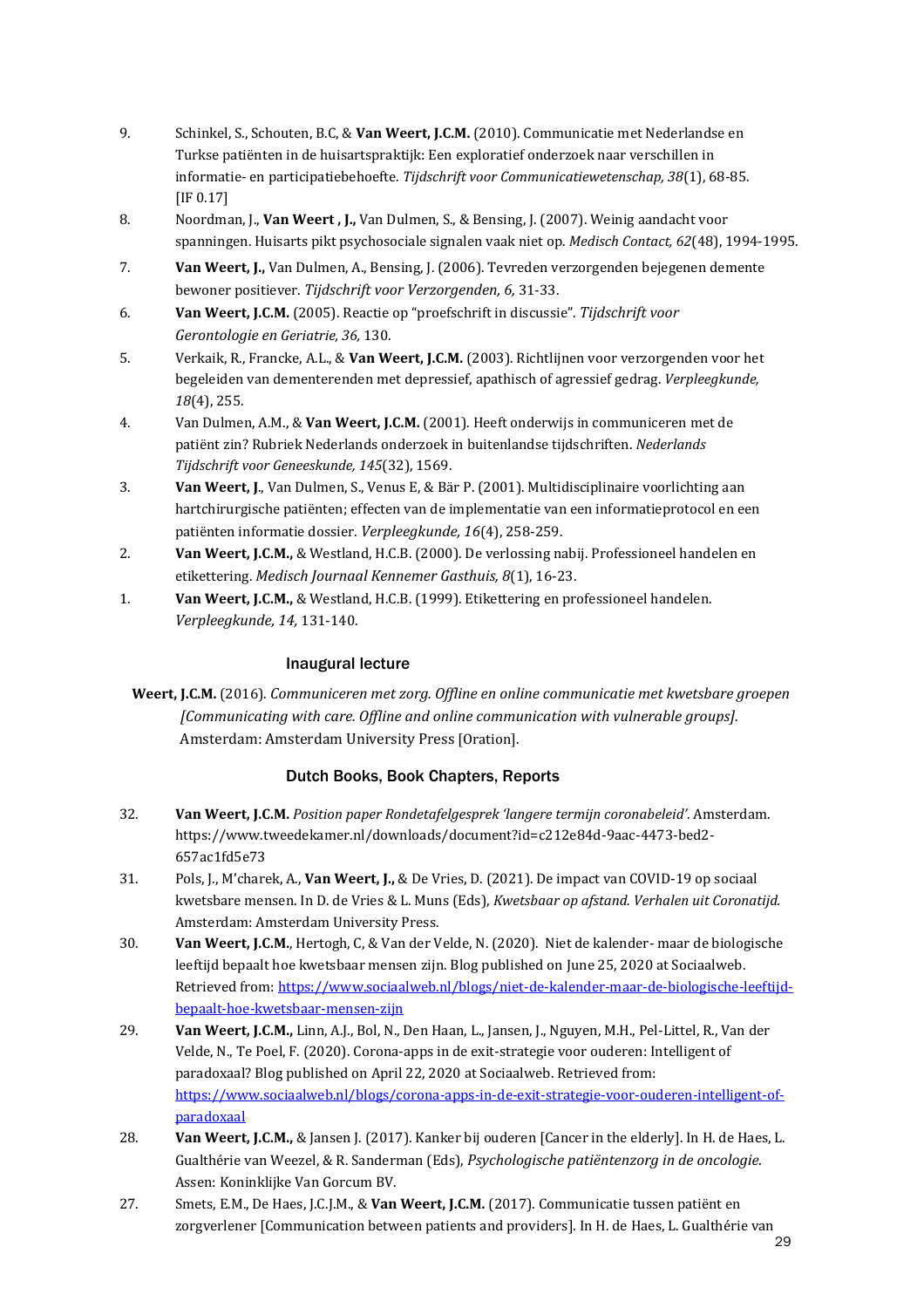Weezel, & R. Sanderman (Eds), *Psychologische patiëntenzorg in de oncologie Psychological patient care in oncology]*. Assen: Koninklijke Van Gorcum BV.

- 26. **Van Weert, J.C.M.**, & Jansen J. (2017). Effectieve communicatie met ouderen [Effective communication with the elderly]. In J.E.A. Portielje, & M.E. Hamaker (Eds), *Compendium Behandeling van kanker bij ouderen [Cancer treatment in the elderly].* Den Haag: Academic Pharmaceutical Productions Assen.
- 25. Linn, A.J., & **Van Weert, J.C.M.** *Therapietrouw door communiceren op maat* (in press).
- 24. Bolle, S., Muusses, L.D., Smets, E.M., Loos, E.F., & **Van Weert, J.C.M.** (2012). *Chemotherapie, wat weet u er van? Een onderzoek naar de publieke kennis, perceptie van bijwerkingen, informatiebehoeften en het gebruik van informatiebronnen met betrekking tot chemotherapie.*  Amsterdam: Amsterdam School of Communication Research / ASCoR, Universiteit van Amsterdam. ISBN 978-94-90512-00-2
- 23. Van Dulmen, S., **Van Weert, J.C.M.**, & Jansen, J. (2011). *Communiceren in de zorg. Verpleegkundige- patiënt gesprekken in theorie en praktijk.* Groningen: Noordhoff.
- 22. **Van Weert, J.C.M.**, & Jansen, J. (2011). Effectieve communicatie. In A.N.M. Wymenga, J.W.W. Coebergh, H.A.A.M. Maas & H.C. Schouten (Eds.), *Handboek Kanker bij Ouderen* (1st ed., pp. 323-332). Utrecht: De Tijdstroom.
- 21. Van Dijk, A.M., **Van Weert, J.C.M.**, & Droës, R.M. (Eds.) (2011). Evaluatie van de Veder Methode; theater als contactmethode in de psychogeriatrische zorg. Amsterdam: EMGO+, VU Medisch Centrum & Amsterdam School of Communication Research ASCoR, Universiteit van Amsterdam. ISBN 978- 90-807918-7-9
- 20. Tol, F**., Van Weert, J.C.M.**, Hermanns, S.S.T., & Dröes, R.M. (2011). De Veder Methode: een nieuwe manier van communiceren tussen zorgverleners en mensen met geheugenproblemen in verpleeghuizen. In A.M. van Dijk, J.C.M. van Weert, & R.M. Dröes (Red.), *Evaluatie van de Veder Methode; theater als contactmethode in de psychogeriatrische zorg* (pp. 17-70). Amsterdam: EMGO+, VU Medisch Centrum & Amsterdam School of Communication Research ASCoR, Universiteit van Amsterdam. *Veder Methode; theater als contactmethode in de psychogeriatrische zorg* (pp. 71-140). Amsterdam: EMGO+, VU Medisch Centrum & Amsterdam School of Communication Research ASCoR, Universiteit van Amsterdam.
- 19. Van Dijk, A.M., **Van Weert, J.C.M.**, Hermanns, S.S.T., & Dröes, R.M. (2011). Evaluatie van de invoering van de Veder Methode op psychogeriatrische afdelingen van zorginstellingen; een studie naar bevorderende en belemmerende factoren bij de methodiekoverdracht en het implementatieproces. In A.M. van Dijk, **J.C.M. van Weert**, & R.M. Dröes (Red.), *Evaluatie van de*
- 18. Van Dijk, A.M., **Van Weert, J.C.M.**, & Dröes, R.M. (2011). Effecten van de Veder Methode op gedrag, stemming en de kwaliteit van leven van mensen in de psychogeriatrische zorg; een onderzoek naar de effecten van huiskamervoorstellingen volgens de Veder Methode. In A.M. van Dijk, **J.C.M. van Weert**, & R.M. Dröes (Red.), *Evaluatie van de Veder Methode; theater als contactmethode in de psychogeriatrische zorg* (pp. 141-174). Amsterdam: EMGO+, VU Medisch Centrum & Amsterdam School of Communication Research ASCoR, Universiteit van Amsterdam.
- 17. Van Dijk, M.A., Hermanns, S.S.T., **Van Weert, J.C.M.**, Van de Glind, P., & Dröes, R.M. (2011). Arbeidssatisfactie, werkbeleving en zelfwaardering in relatie tot de toepassing van de Veder Methode; een onderzoek onder zorgverleners die de Veder Methode toepassen. In A.M. van Dijk, **J.C.M. van Weert,** & R.M. Dröes (Red.), *Evaluatie van de Veder Methode; theater als contactmethode in de psychogeriatrische zorg* (pp. 175-225). Amsterdam: EMGO+, VU Medisch Centrum & Amsterdam Schoolof Communication Research ASCoR, Universiteit van Amsterdam.
- 16. Pasman E., & **Van Weert, J.C.M.** (2010). *Ouderenconsultatiebureau Stadsdeel De Baarsjes. Een analyse van 2008 en 2009.* Amsterdam: Amsterdam School of Communication Research, Universiteit van Amsterdam.
- 15. Tol, F., Droës, R.M., & **Van Weert, J.C.M.** (2010). *De Verbeeldingsmethodiek: een nieuwe methode van communiceren tussen zorgverleners en mensen met geheugenproblemen in verpleeghuizen.*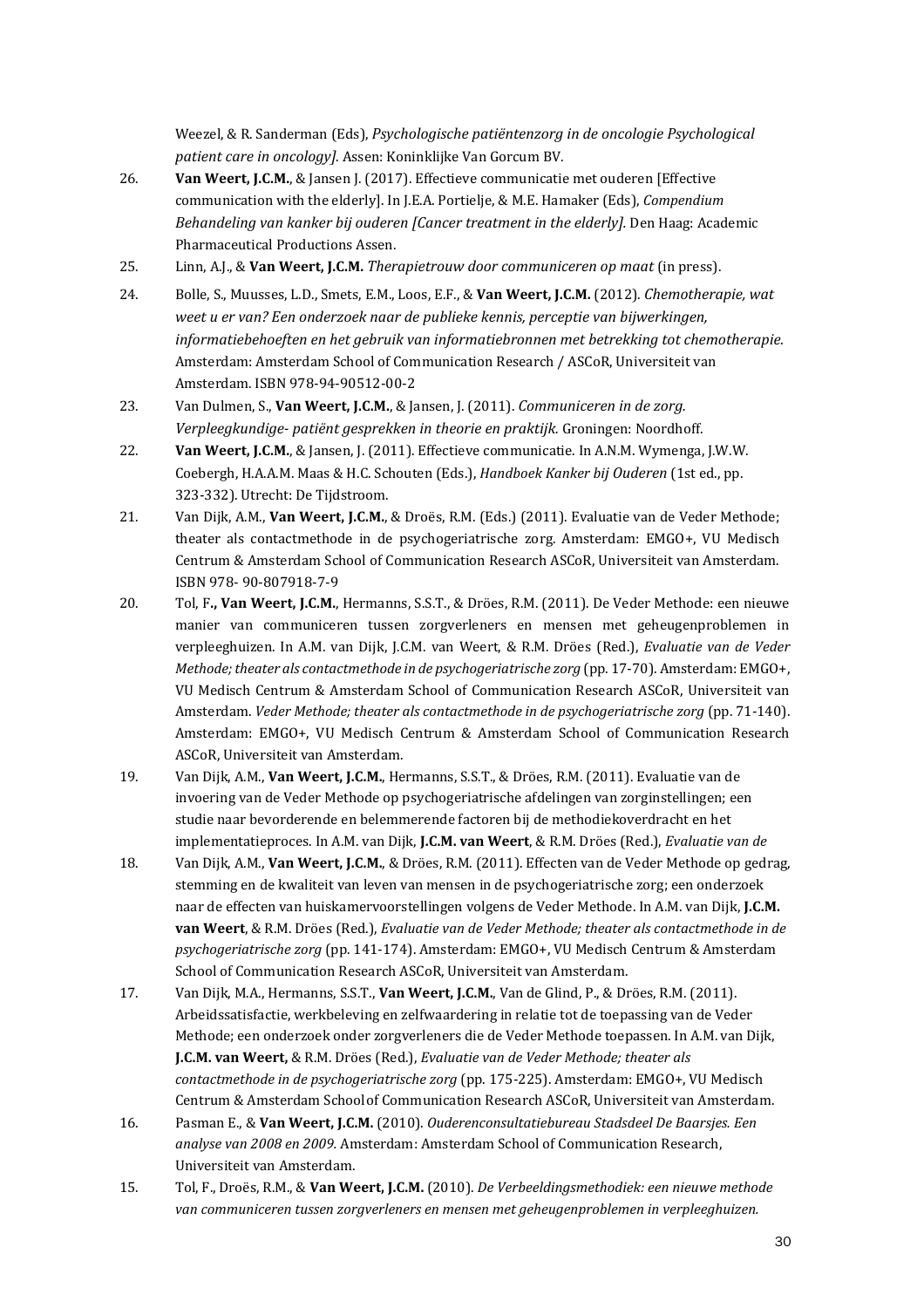Amsterdam: EMGO+, VU Medisch Centrum & Amsterdam School of Communication Research, Universiteit van Amsterdam. ISBN 978-90-807918-6-2

- 14. **Van Weert, J.C.M**., Jansen, J., De Best, A., Van der Meulen, N., Noordman, J., Posma, E., De Groot, J., & Van Dulmen, S. (2008). *In gesprek over chemotherapie Deel 1. Handvatten voor patiëntgerichte verpleegkundige voorlichting aan ouderen met kanker.* Utrecht: NIVEL (ISBN 978-90-6905- 925-9).
- 13. **Van Weert, J.C.M.**, Jansen, J., De Best, A., Van der Meulen, N., Noordman, J., Posma, E., De Groot, J., & Van Dulmen, S. (2008). *In gesprek over chemotherapie Deel 2. Een video-observatie onderzoek naar patiëntgerichtheid en recall van informatie tijdens verpleegkundige voorlichting aan ouderen met kanker.* Utrecht: NIVEL (ISBN 978-90-6905-927-3).
- 12. Jansen, J., & **Van Weert, J.** (2008). Effectieve communicatie met oudere patiënten met kanker. Leermenu Ouderen & Kanker, module Communicatie, theoretisch kader.
- 11. Noordman, J., **Van Weert, J.**, Van den Brink-Muinen, A., Van Dulmen, S., & Bensing, J. (2007). *Komt stress van de patiënt aan bod bij de huisarts?* Factsheet. Utrecht: NIVEL.
- 10. **Van Weert, J.C.M.**, De Best, A., Posma, E., Noordman, J., Jansen, J., De Groot, J., Van der Meulen, N., Van Dulmen, A.M. (2006). *In gesprek over chemotherapie.* Utrecht: NIVEL.
- 9. **Van Weert, J.C.M.**, Posma, E., Jansen, J., De Best, A. & Van Dulmen, S. (2006). *Brochure In gesprek over chemotherapie.* Utrecht.
- 8. **Van Weert, J.C.M.**, Van Dulmen, A.M., Bensing, J.M. Arbeidstevredenheid weerspiegelt zich in omgang met demente verpleeghuisbewoners. Factsheet. Utrecht: NIVEL, 2006.
- 7. **Van Weert, J.C.M.**, Peter, J.G., Janssen, B.M., Vruggink, F.H., & Van Dulmen, A.M. (2005). Snoezelen in de zorg. Handboek voor de praktijk. Utrecht: NIVEL. Deel 1: Zintuigactivering [ISBN 90-6905-734-4] Deel 2: Bewonersgerichte omgangsvormen [ISBN 90-6905-735-2] Deel 3: Implementatie [ISBN 90-6905-736-0] Deel 4: Achtergrond en onderzoeksresultaten [ISBN 90-6905-737-9]
- 6. **Van Weert, J.C.M.**, & Van Dulmen, A.M. (2005). De implementatie van snoezelen als zorgmodel in de 24- uurszorg. In *Handboek Zorgvernieuwing Zorgvernieuwing, rubriek C5,* pag. 1 – 32 (suppl 16). Houten: Bohn Stafleu Van Loghum.
- 5. **Van Weert, J.C.M.** (2004). Rapport spiegelinformatie. Utrecht: NIVEL.
- 4. **Van Weert, J.**, Van Dulmen, S., Kerkstra, A., Spreeuwenberg, P., Ribbe, M., & Bensing, J. (2003). *Effecten van snoezelen op demente ouderen en zorgverleners. Samenvatting van de onderzoeksresultaten.* Utrecht: NIVEL.
- 3. **Van Weert, J.**, Peter, J., Van Dulmen, S., Ribbe, M., & Bensing, J. (2003). Onderzoek naar de effecten van snoezelen op het gedrag van demente verpleeghuisbewoners en de werkbeleving van verzorgenden. *In Probleemgedrag bij ouderen in verpleeg- en verzorgingshuizen.* Enschede: Dr. G.J. van Hoytema Stichting.
- 2. **Van Weert, J.C.M.** (1999). Ongepast of aangepast. Syllabus Kwaliteit door Samenwerking. Ede/Wageningen.
- 1. **Van Weert, J.C.M.**, Heiligers, P., & Verhaak, P.F.M. (1999). *GGZ-nascholing voor huisartsen: Een analyse van het aanbod.* Utrecht: NIVEL.

## International Presentations (selection; first-authored only)

Next to 70+ first-authored international presentations & keynote lectures between 2000 and 2022, I was a co-author on 250+ international, scientific presentations.

- 75. "How (not) to use theory in health practice: Hosted by the EACH/ICA Partnership". Roundtable at: the EACH International Conference on Communication in Health Care 2022. Glasgow, Scotland, 5-9 September 2022.
- 74. "Health communication and miscommunication" Invited panel at: ERU-EGHRIN Global Health Town Hall Meeting Healthy people, healthy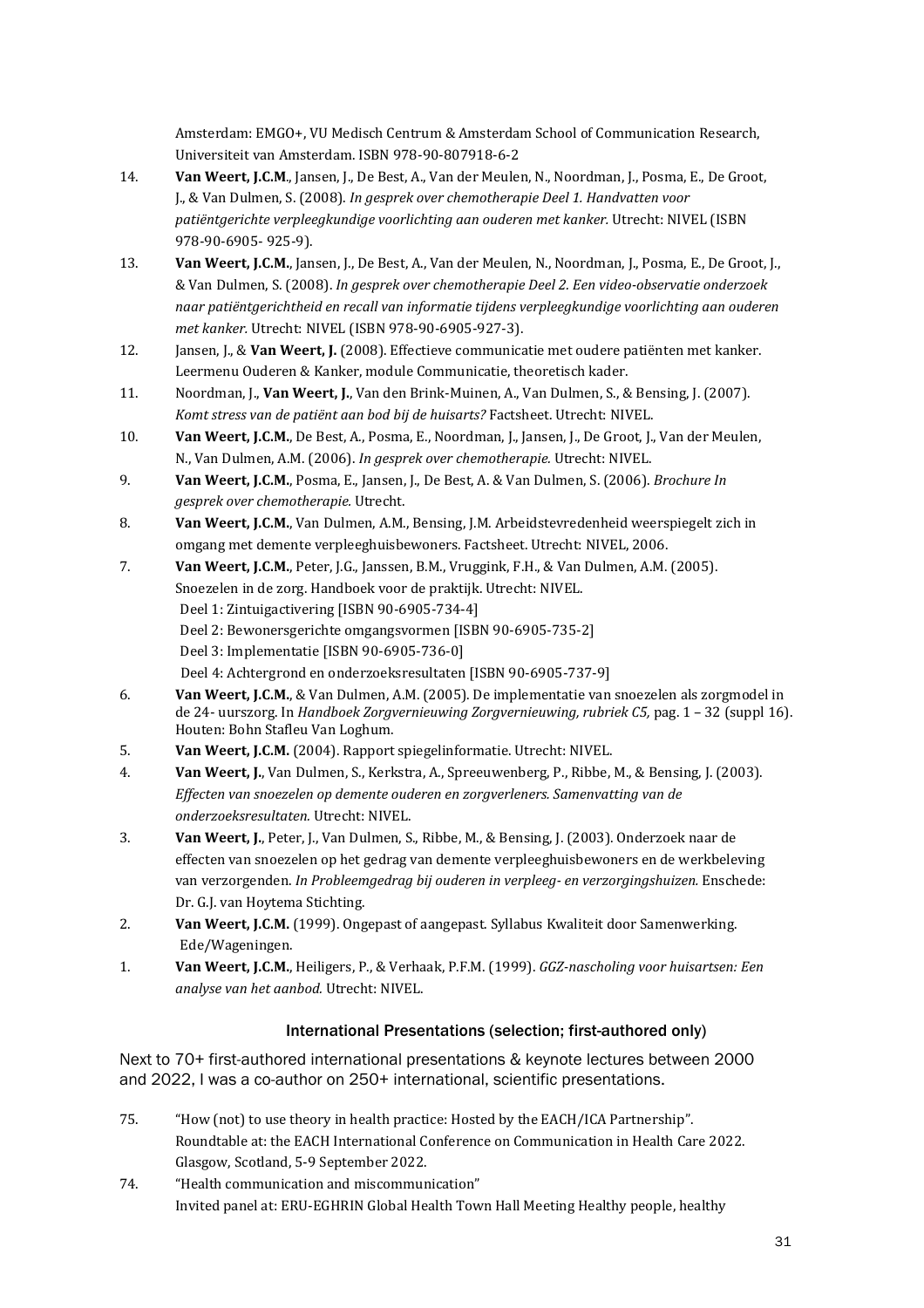societies: an integrated approach. Barcelona, Spain, June 13 – 14, 2022

- 73. "Research Partnership and Opportunities between the Health Communication Division of the ICA and EACH: International Association for Communication in Healthcare" To be presented at: the 71th Annual Conference of the International Communication Association (ICA), Paris, France, 26-30 May 2022.
- 72. "Publishing advice for early career scholars" Invited panel at: ICA Health Communication Division "Conversation Series". March 28, 2022 (online).
- 71. "Effective Health Communication A Key Factor in the Battle against COVID-19"; part of the panel "Persuasive Messaging to Curb the COVID-19 Pandemic and Infodemic: Questions and Lessons from Around the Globe" Presented at: the 71th Annual Conference of the International Communication Association (ICA), 27-31 May 2021 (online).
- 70. "Communicating risk in times of uncertainty" Presented on invitation at: the 57TH AESGP Annual Meeting "Self-care in times of pandemic and beyond", 26 – 27 May 2021 (online).
- 69. "Highlighting Communication Theory and Methods: Partnering opportunities and perspectives between the International Communication Association (ICA) and EACH" Symposium presented at: the EACH International Conference on Communication in Health Care 2020, part II, 15-16 April 2021 (online).
- 68. "Communication is Power. Insights from Health Communication Research in Europe" MHM Master class 2020 presented at: Peking University, China, 13 November 2020 (online).
- 67. "How to Promote Health through Effective Health Communication Research" *Keynote lecture* presented online at: Medicine, Humanity, and Media: "Healthy China" and Health Communication (MHM 2020). Peking, China, 7-8 November 2020 (online).
- 66. "New patient profiles to fulfil older cancer patients' information needs" Presented at: the EACH International Conference on Communication in Health Care 2020, originally scheduled in Vienna, Austria, 9-11 September 2020 (online).
- 65. "Training communication skills of clinicians by using virtual patients. Pilot-evaluation of an interactive, computer-simulated virtual patient-based eLearning to improve shared decision making"

Presented at: the 70th Annual Conference of the International Communication Association (ICA), originally scheduled in Gold Coast, Australia, 21-25 May 2020 (online).

- 64. "Communication about Corona" Presented on invitation at: HotPoliticsLab. Amsterdam, 3 April 2020 (online).
- 63. "Can a virtual patient help clinicians to improve their communication skills? Development and pilot-evaluation of an interactive, computer-simulated virtual patient-based eLearning" Presented at: the European Conference on Health Communication (ECHC). Zurich,
	- Switzerland, 13-15 November 2019.
- 62. "Development and pilot evaluation of an interactive, computer-simulated virtual patient-based eLearning" Presented on invitation at: Workshop Explainable AI and Conversational Agents, TU Delft, Delft, 25 January 2019.
- 61. "Measuring triadic decision making in older patients with multiple chronic conditions: Observer OPTIONMCC". Presented at: the 69<sup>th</sup> Annual Conference of the International Communication Association (ICA), Washington, 24-28 May 2019.
- 60. "Effective Communication with Cancer Patients in an Aging Society: The Added Value of eHealth"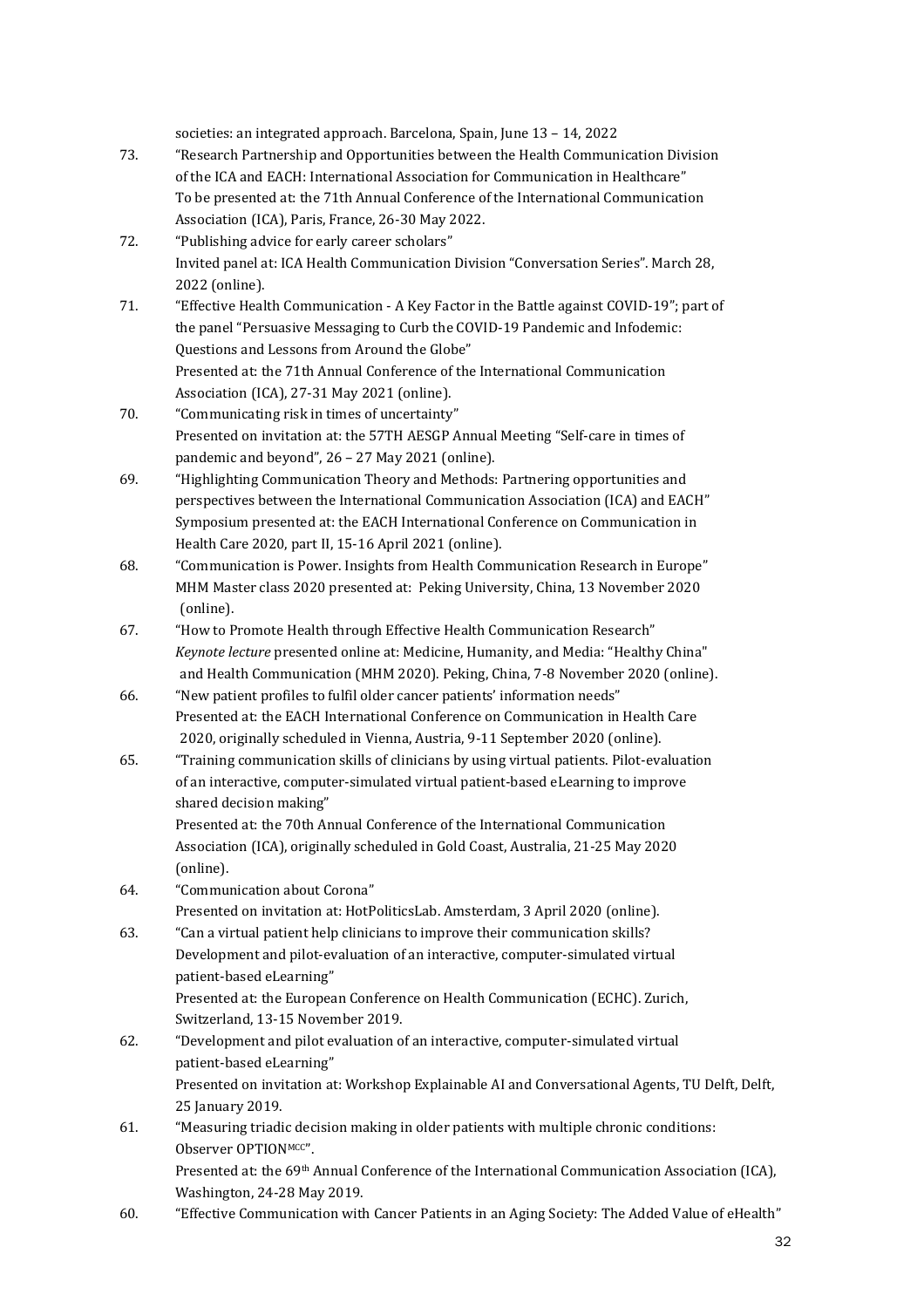Colloquium presented on invitation at: STEM Translational Communication Center, University of Florida, 29 November 2018.

- 59. "Health Communication: Highlights on online (and offline) communication for groups at risk" Presented on invitation at: Florida State University, School of Communication and Information. Tallahassee, United States, 14 December, 2018.
- 58. "European Perspectives on Health Communication" Panel of the Temporary Working Group Health Communication presented by Doreen Reifegerste, Thomas Friemel, & Julia van Weert at: ECREA (European Communication Research and Education Association) 2018. Lugano, Switzerland, 31 October – 3 November 2018.
- 57. "eHealth for older patients. Key insights from ten years online health communication research in an aging population". Presented at: the EACH International Conference on Communication in Health Care 2018. Porto, Portugal, 1-4 September 2018.
- 56. "A framework for developing interventions to support cancer patients in expressing concerns". Presented at: the EACH International Conference on Communication in Health Care 2018. Porto, Portugal, 1-4 September 2018.
- 55. "Communication with groups at risk, such as older patients and patients with limited health literacy".

*Keynote lecture* presented at: H-Com EU Symposium "Health Communication Training for Health Professionals", National and Kapodistrian University of Athens, Athens, Greece, 14 June 2018.

54. "The equipment of patient care work: Mediated relationships in project versus in practice"; part of double-panel "Trends, issues and innovations: Engaging French and other voices regarding public health controversies".

Presented at: the 68<sup>th</sup> Annual Conference of the International Communication Association (ICA), Prague, 24-28 May 2018.

- 53. "Lewis Donohew Outstanding Scholar in Health Communication Award research presentation". *Keynote lecture* presented at: the KC Health Communication Conference (KCHC), Lexington, United States, 12-14 April 2018.
- 51. "Which roles do informal interpreters perform in interpreter-mediated medical interactions?". Presented at: 24 hours of Communication Science [Etmaal van de communicatiewetenschap]. Gent, Belgium, 8-9 February 2018.
- 50. "Patient-centred communication to promote health behavior" *Keynote lecture* presented at: the European Symposium on Patient COMpliance and Persistence (ESPACOMP), Budapest, Hungary, 30 November – 2 December 2017.
- 45. "Is it just about age? Preference for and understanding of graphs presenting health risk information". Presented at: the 67<sup>th</sup> Annual Conference of the International Communication Association (ICA),
- San Diego, United States, 25-29 May 2017. 44. "Tailored eHealth interventions for ageing patient populations"; part of symposium "Implementing innovative digital health communication interventions to address health care disparity issues among minority". Presented at: the 67<sup>th</sup> Annual Conference of the International Communication Association (ICA), San Diego, United States, 25-29 May 2017.
- 43. "The interplay between online and offline patient-centered communication". Symposium presented at: the DC Health Communication Conference (DCHC), Fairfax, United States, 27-29 April 2017.
- 42. "Communicating risk information: Older people's preferences for and understanding of graphical formats". Presented at: the EACH International Conference on Communication in Health Care 2016. Heidelberg, Germany, 7-10 September 2016.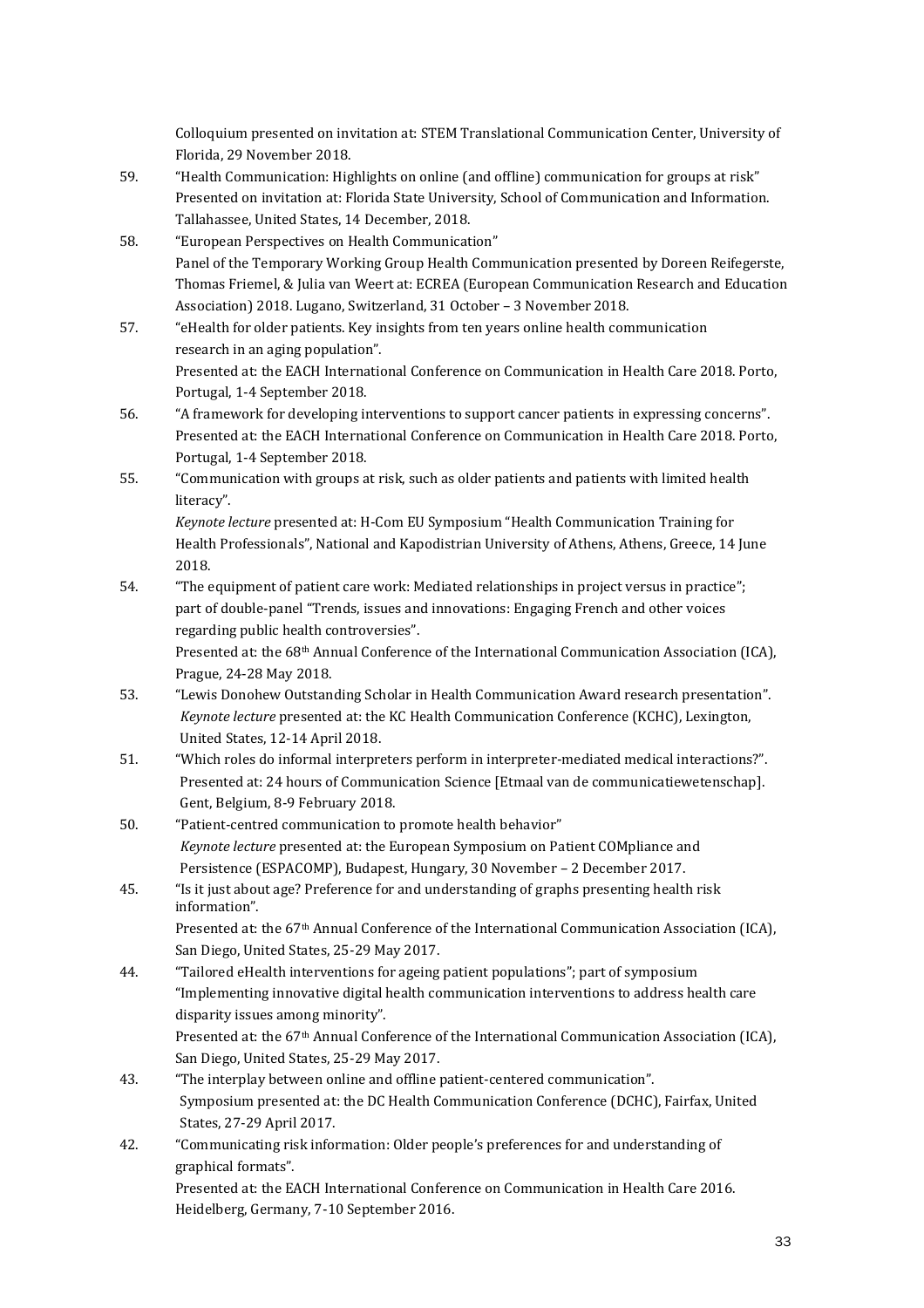- 41. "Age differences in preference for and understanding of graphical formats presenting risk information". Presented at: the KC Health Communication Conference (KCHC), Lexington, United States, 14-16 April 2016.
- 40. "Decision Support Tools for older adults: A systematic review of the literature"; part of symposium "Shared Decision Making with older people: challenges and insights". Presented at: the conference of the International Shared Decision-Making group and the International Society for Evidence Based Health Care (ISDM-ISEHC), Sydney, Australia, 19-22 July 2015.
- 39. "Unraveling the Active Ingredients of Effective Health Communication with Older Adult Patients". Symposium presented at: the  $65<sup>th</sup>$  Annual Conference of the International Communication Association (ICA), San Juan, Puerto Rico, 21 – 25 May 2015.
- 38. "Effects of Decision Support Tools for older adults: A systematic review of the literature". Presented at: the DC Health Communication Conference (DCHC), Fairfax, United States, 16-18 April 2015.
- 37. "Introducing an investigative framework for older patients' processing of information and recall of information". Presented at: the EACH International Conference on Communication in Health Care 2014.

Amsterdam, The Netherlands, 28 September – 1 October 2014.

- 36. "The message and its audience". *Keynote lecture* presented at: Conference on Communication, Medicine and Ethics (COMET). Lugano, Switzerland, 26 – 28 June 2014.
- 35. "Communication with older cancer patients". Invited presentation as part of the symposium "Decision making in the elderly" at: 15th biennial European Meeting of the Society for Medical Decision Making (SMDM). Antwerp, Belgium, 8 – 10 June 2014.
- 34. "Health communication in an ageing society: Towards a conceptual framework to understand information recall in older adults". Presented at: the 64th Annual Conference of the International Communication Association (ICA). Seattle, United States, 22 – 26 May 2014.
- 33. "Unfulfilled information and communication needs in older cancer patients". Presented at: the 64th Annual Conference of the International Communication Association (ICA). Seattle, United States, 22 – 26 May 2014.
- 32. "Counseling of the elderly patient". Invited presentation at: the 11th International Netherlands Cancer Institute Head and Neck Symposium "How to treat head and neck cancer in the elderly?". Amsterdam, The Netherlands, 10-11 April 2014.
- 31. "Using the VR-CoDES in oncology: two Amsterdam studies". Presented at the Verona Network on Sequence Analysis XII Invitational Workshop. Verona, Italy, 28 February – 1 March 2014.
- 30. "Age-differences in cancer beliefs, coping style, stress reactions, communication needs, information source usage and their relationship with knowledge of chemotherapy". Presented at: the 15<sup>th</sup> wordwide congress of psycho-oncology and psychosocial academy (IPOS). Rotterdam, 4 – 8 November 2013.
- 29. "The role of age in cancer patients' information and communication needs, information source usage and knowledge of chemotherapy". Presented at: the American Conference on Communication in Health Care. Montréal, Quebec, 29 September – 3 October 2013.
- 28. "Knowledge about chemotherapy: a comparative study of chemotherapy patients and nonpatients" Presented at: the DC Health Communication Conference (DCHC). Fairfax, United States, 28-30 March 2013.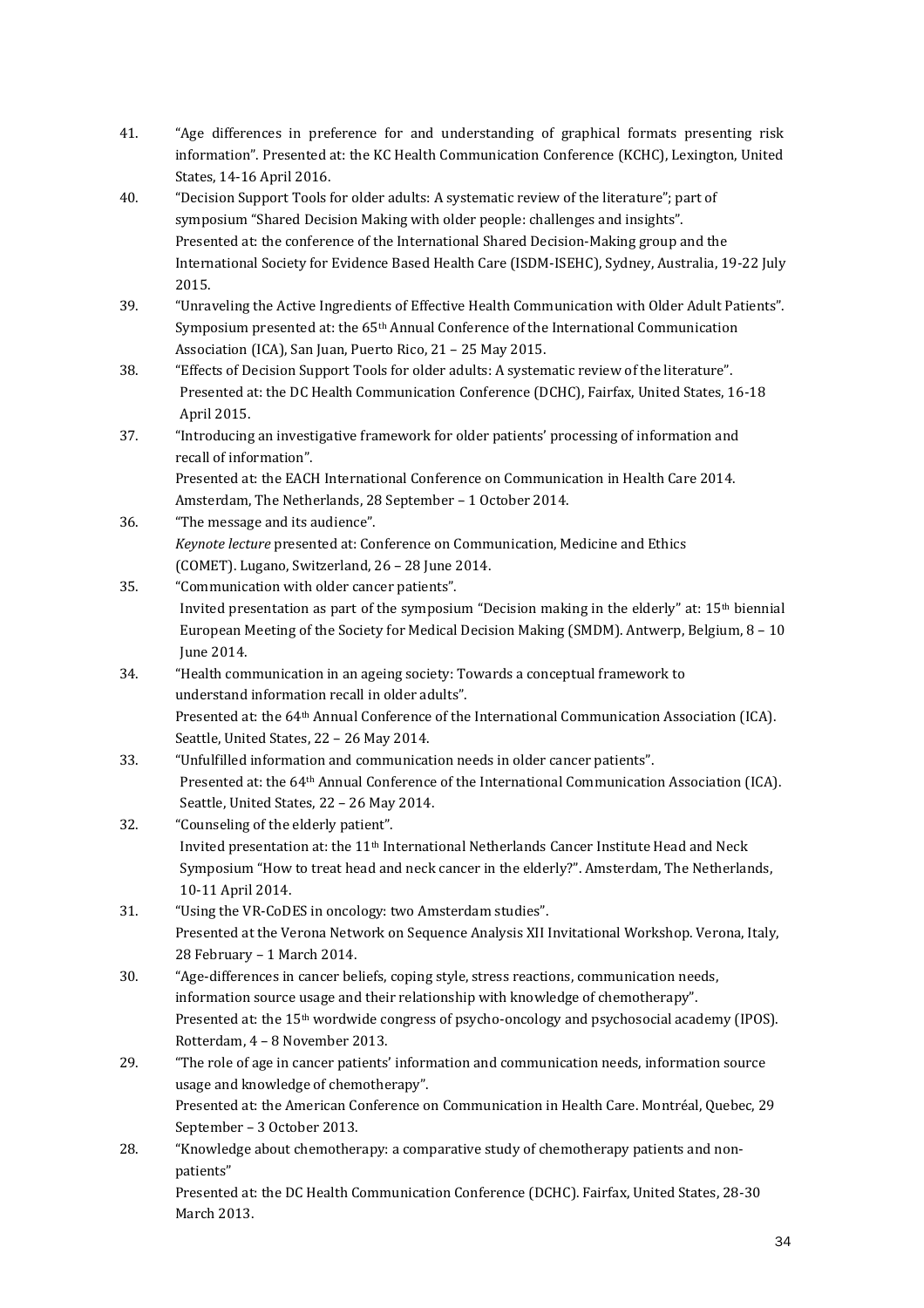- 27. "Effects of a communication intervention existing of communication skills training and a Question Prompt Sheet to improve communication with older cancer patients". Presented at: the DC Health Communication Conference (DCHC). Fairfax, United States, 28-30 March 2013.
- 26. "Communication with older cancer patients. Understanding web-based and interpersonal communication processes".
- 25. "Communication needs preceding chemotherapy treatment: What older cancer patients want and what they get". Presented at: the EACH International Conference on Communication in Health Care 2012. St.

Andrews, Scotland, 4-7 September 2012.

- 24. "Older cancer patients' information needs: What they want is what they get?". Presented at: 24 hours of Communication Science [Etmaal van de Communicatiewetenschap]. Leuven, 9-10 February 2012.
- 23. "Differences between older en younger adults in satisfaction and recall of information after exposure to websites with variation in visual cues and language complexity". Presented at: the 25th Annual Conference of the European Health Psychology Society (EHPS). Crete, Greece, 20-24 September 2011.
- 22. "A process evaluation of a worldwide HIV and AIDs prevention program". Presented at: the 25<sup>th</sup> Annual Conference of the European Health Psychology Society (EHPS). Crete, Greece, 20-24 September 2011.
- 21. "Communication with older cancer patients". Presented at: Research Meeting Medical Psychology, Academic Medical Center. Amsterdam, The Netherlands, 7 December 2010.
- 20. "Tailored information for cancer patients on the Internet: Effects of visual cues and language complexity on recall of information and satisfaction". Presented at: the EACH International Conference on Communication in Health Care 2010. Verona, Italy, 5-8 September 2010.
- 19. "Predictors of cancer patients' use of information sources on chemotherapy treatment ". Poster presented at: the EACH International Conference on Communication in Health Care 2010. Verona, Italy, 5-8 September 2010.
- 18. "Chemo: A patient-centered instrument to measure quality of communication preceding chemotherapy treatment through the patients' eyes". Presented at: the 59<sup>th</sup> Annual Conference of the International Communication Association (ICA). Chicago, US, 21-25 May 2009.
- 17. "Communication with older cancer patients". Presented at on invitation at: Masterclass Communication in Oncology. Utrecht, The Netherlands, April 23th, 2009.
- 16. "Cancer patients' information needs preceding chemotherapy treatment: Factors predicting needs and sources for information".

Presented at: the EACH International Conference on Communication in Healthcare 2008. Oslo, Norway, 2-5 September 2008.

15. "Needs fulfilment in older cancer patients: The effects of a communication skills training with video- supported feedback".

Presented at: the EACH International Conference on Communication in Healthcare 2008. Oslo, Norway, 2-5 September 2008.

- 14. "Snoezelen, o estimulación multi-sensorial, integrada en el cuidado a largo plazo de la demencia [Snoezelen, or Multi-Sensory Stimulation, Integrated in Long-term Dementia Care]" *Keynote lecture* presented at: Jornadas de Actualización en Psichogeriatría. Barcelona, 8-9 mei 2008.
- 13. "Nurse-patient communication during consultations preceding chemotherapy: Are older cancer patients' needs met by nurses?".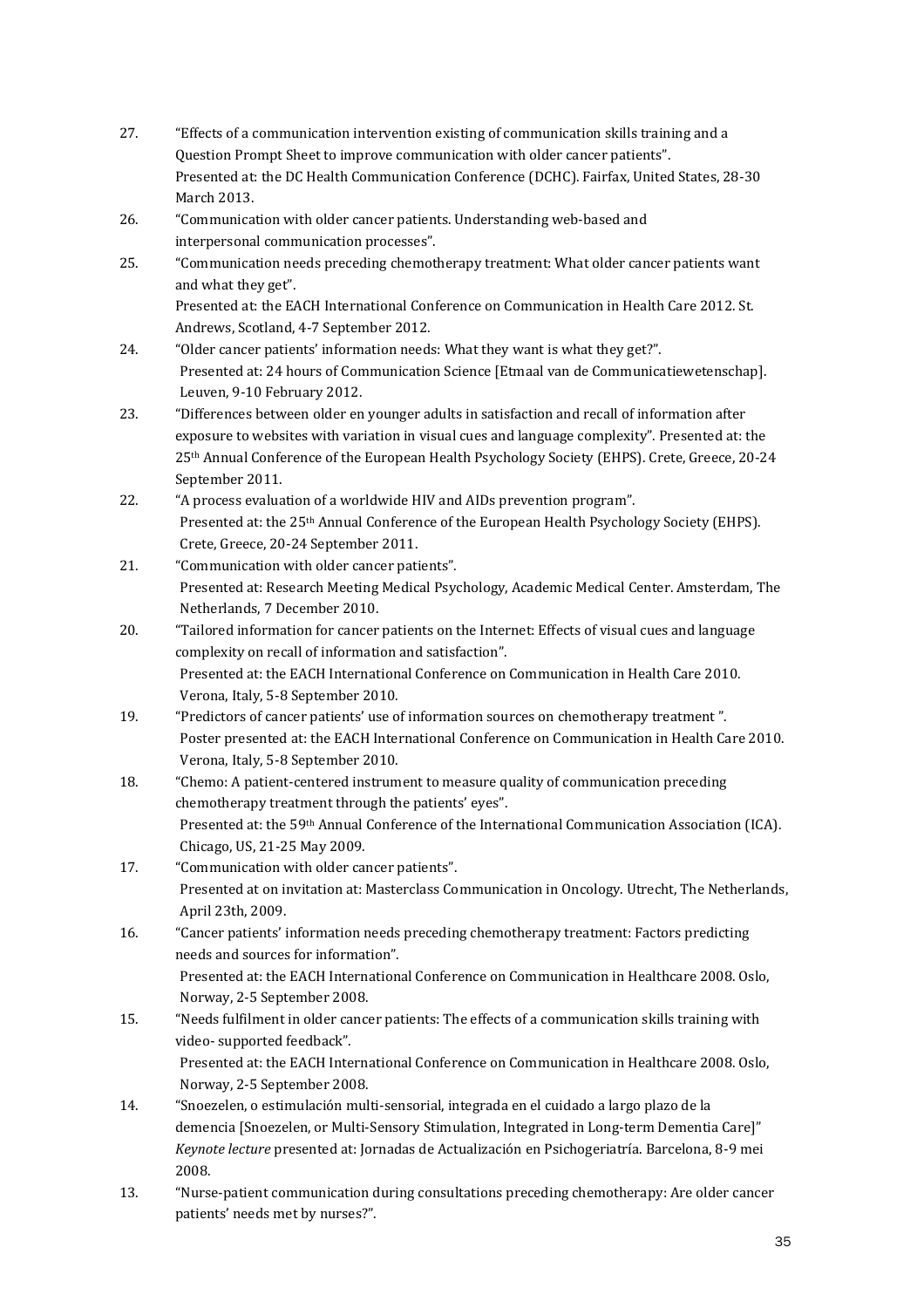Presented at: European Conference of Acendio. Amsterdam, The Netherlands, 19-21 April 2007.

- 12. "Communication with elderly patients preceding chemotherapy: Are the patients' needs met?". Presentated on invitation at: Geriatric Oncology: Cancer in Senior Adults. 7<sup>th</sup> Meeting of the International Society of Geriatric Oncology, The Hague, The Netherlands, 2-4 November 2006.
- 11. "Assessment and intervention of mental health in Dutch nursing homes". Presentated on invitation at: EAGP-congress (European Association of Geriatric Psychiatry). Quality Care in Geriatric Psychiatry. Cologne, 21-23 September 2006.
- 10. "Are older cancer patients' needs met during nursing consultations preceding chemotherapy?". Presented at:the EACH International Conference on Communication in Health Care 2006. University of Basle, Basle, Switzerland, 5-8 September 2006.
- 9. "Educating older patients about chemotherapy: what they want is what they get?". Presented at: The Sixth Dutch Conference on Psychology and Health. Rolduc Conference Center, Kerkrade, 8-10 May 2006.
- 8. "The effects of snoezelen on people with dementia. The outcome of a practical study". Presented on invitation at: Snoezelen in Practise. 1st International Snoezelen Conference by WorldWideSnoezelen. Heel, The Netherlands, 3-4 October 2005.
- 7. "The effects of snoezelen, or Multi-Sensory Stimulation, in long-term dementia care". Presented as part of symposium Quality of the care through the eyes of older people: New Developments: 18th World Congress of Gerontology. Brasil, Rio de Janeiro, 26-30 June 2005.
- 6. "The impact of caregivers' communication on mood and behavior of demented nursing home residents".

Presented at: 18th World Congress of Gerontology. Brasil, Rio de Janeiro, 26-30 June 2005.

- 5. "The effects of snoezelen on communication in dementia care". Presented at: the EACH International Conference on Communication in Health Care 2004. Bruges, Belgium, 14-17 September 2004.
- 4. "The effects of snoezelen in dementia care". Presented at: 3rd European Nursing Congress. Vulnerable groups in society: a nursing issue. Amsterdam, 5-8 October 2003.
- 3. "The relationship between the perception of care of caregivers in the psychogeriatric nursing home and job satisfaction, stress reactions and burnout". Presented at: The Fourth Dutch Conference on Psychology and Health. Rolduc Conference Center, Kerkrade, 13-15 May 2002.
- 2. "The relationship between reported problems of caregivers in dementia care and the actual communicative 36ehavior of caregivers during morning care". Presented at: the EACH International Conference on Communication in Health Care 2002. Warwick University, UK, 18-20 September 2002.
- 1. "Multidisciplinary preoperative patient education in cardiac surgery". Presented at: the EACH International Conference on Communication in Health Care 2000. Barcelona, Spain, 20-22 September 2000.

## Presentations, workshops and roundtables in Dutch (selection 2006 present) (first-authored only)

Between 2000 and 2022, I gave 110+ presentations and workshops in Dutch, both for professional and for scientific audiences.

83. "Langere termijn coronabeleid'. Invited (public) roundtable discussion: Commissie voor Volksgezondheid, Welzijn en Sport (VWS) van de Tweede Kamer der Staten-Generaal, Den Haag, 16 mei 2022. https://www.tweedekamer.nl/vergaderingen/livedebat/suze-groenewegzaal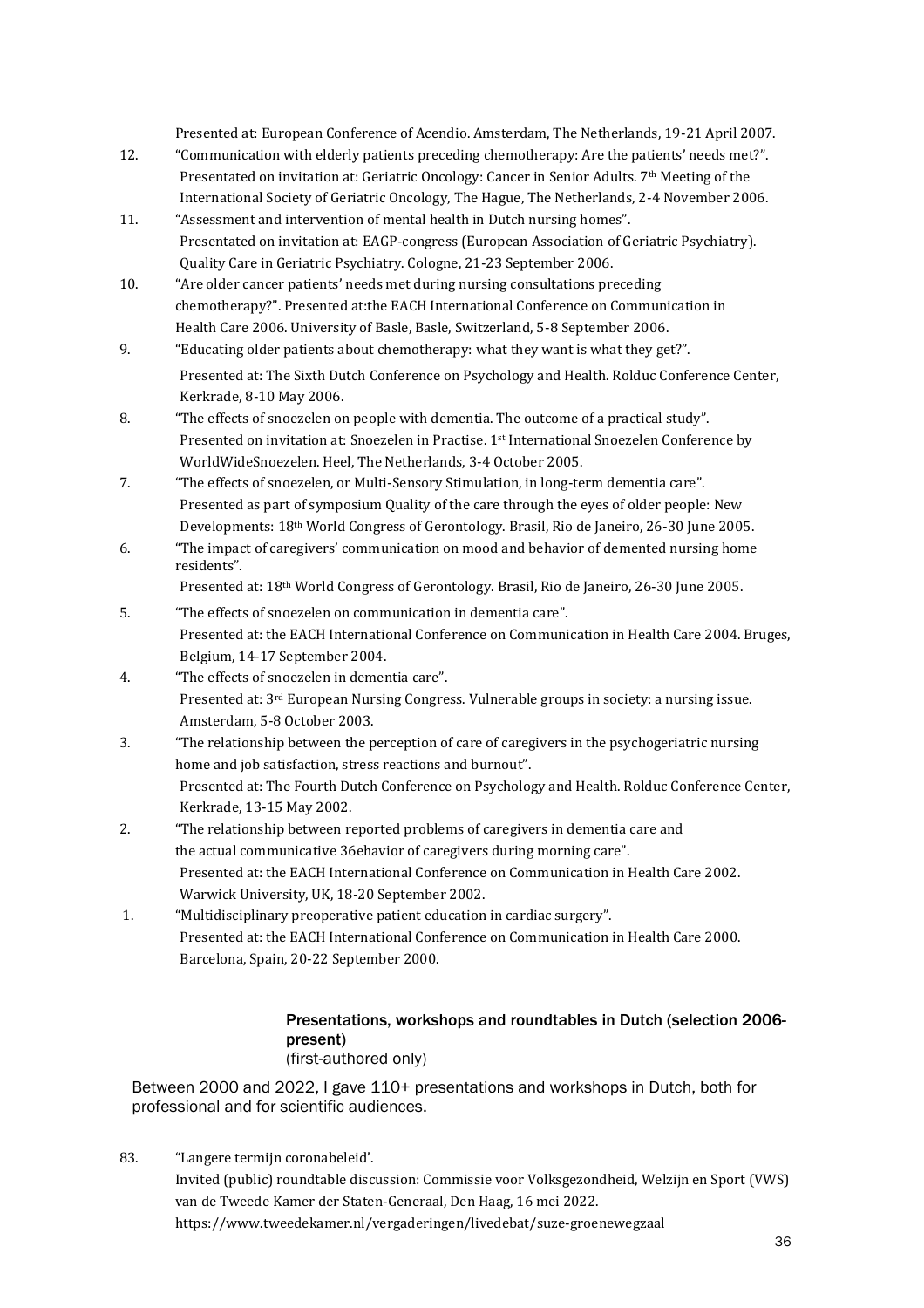| 82. | "Thuisarts.nl van de toekomst".                                                                        |
|-----|--------------------------------------------------------------------------------------------------------|
|     | Invited workshop at: NHG-dag [Dutch Society of General Practioners] "Poten in de klei, kop in de       |
|     | cloud". Den Bosch, 8 April 2022                                                                        |
| 81. | Communication about COVID-19 vaccination.                                                              |
|     | Invited presentation at: College ter Beoordeling van Geneesmiddelen/CBGg.                              |
|     | Woordvoerderbijeenkomst met vertegenwoordigers van VWS, Gezondheidsraad, RIVM, GGD, CBG                |
|     | [Spokesperson meeting College for the Evaluation of Medicines with representatives from VWS,           |
|     | Health Council, RIVM, GGD, CGB]. Utrecht, CBG, 4 april 2022.                                           |
| 80. | "Strategische communicatie en digitale inclusie"                                                       |
|     | Invited presentation at: Logeion #CSC webinar. March 15, 2022 (online).                                |
| 79. | "Grey Power debat Zingeving [Debate evening Resilience]"                                               |
|     | Moderator at: Grey Power debate evening by Aging & Later Life, Amsterdam Public Health                 |
|     | Institute, 14 September 2021.                                                                          |
| 78. | "Is een goede voorbereiding het halve werk? Hoe patiënten met kanker een voorbereidende                |
|     | website gebruiken en wat het effect is tijdens en na het consult"                                      |
|     | Invited presentation at: Online symposium "Hoe mensen met kanker internet gebruiken". Tilburg          |
|     | University, Integraal Kankercentrum Nederland en PROFILES-onderzoeksgroep, 7 juli 2021.                |
| 77. | "Grey Power debat Vallen en Zelfredzaamheid [Debate evening Fall Prevention]"                          |
|     | Moderator at: Grey Power debate evening by Aging & Later Life, Amsterdam Public Health                 |
|     | Institute, 1 July 2021.                                                                                |
| 76. | "Grey Power debat Eenzaamheid [Debate evening Loneliness]"                                             |
|     | Moderator at: Grey Power debate evening at Aging & Later Life, Amsterdam Public Health Institute,      |
|     | 1 June 2021.                                                                                           |
| 75. | "Gedragsondersteuning en communicatie Covid-19".                                                       |
|     | Invited participation in digital expert session. Ministerie van Justitie en Veiligheid, 24 March 2021. |
| 74. | "Vaccinatie en gedrag".                                                                                |
|     | Invited workshop for communication professionals of the G4 (four big cities), organized by the         |
|     | RIVM Corona Gedragsunit, 5 March 2021.                                                                 |
| 73. | "Principes van effectieve COVID-19 communicatie".                                                      |
|     | Inivited presentation at: Webinar "Anderhalve meter in de zorg. Hoe krijgen we de klus                 |
|     | geklaard?". Logeion Zorg Webinar, 2 March 2021.                                                        |
| 72. | "Campagneconcept AlleenSamen"                                                                          |
|     | Expertmeeting at: Ministerie van Justitie en Veiligheid, NKC, Den Haag, 5 November 2020.               |
| 71. | "Crisiscommunicatie"                                                                                   |
|     | Invited workshop for communication professionals of the G4 (four big cities), organized by RIVM        |
|     | Corona Gedragsunit and Ministerie van Volksgezondheid, Welzijn en Sport, Utrecht, 29                   |
|     | September 2020.                                                                                        |
| 70. | "Expert Table Lessons Learned"                                                                         |
|     | Expertmeeting organized by Ministerie van Volksgezondheid, Welzijn en Sport, 12 August 2020.           |
|     |                                                                                                        |
| 69. | "De Veder Contact Methode".                                                                            |
|     | Inivited presentation at: Mantelzorgdag, Gastenhuis Teteringen. Teteringen, The Netherlands, 9         |
|     | November 2019.                                                                                         |
| 68. | "Informatievoorziening aan patiënten en naasten".                                                      |
|     | Inivited presentation at: Network meeting Knowledge Brokers, Kennisnetwerk CVA. Utrecht, The           |
|     | Netherlands, 12 October 2017.                                                                          |
| 67. | "eHealth".                                                                                             |
|     | Inivited presentation at: Symposium "Palliatieve Zorg: Intuïtie, wijsheid of wetenschap?",             |
|     | Radboudumc Health Academy/PAO Heyendael. Nijmegen, The Netherlands, 9 March 2017.                      |
| 66. | "Communicatie-op-maat met ouderen met kanker: adviezen aan zorgverleners op                            |
|     | basis van patiëntprofielen".                                                                           |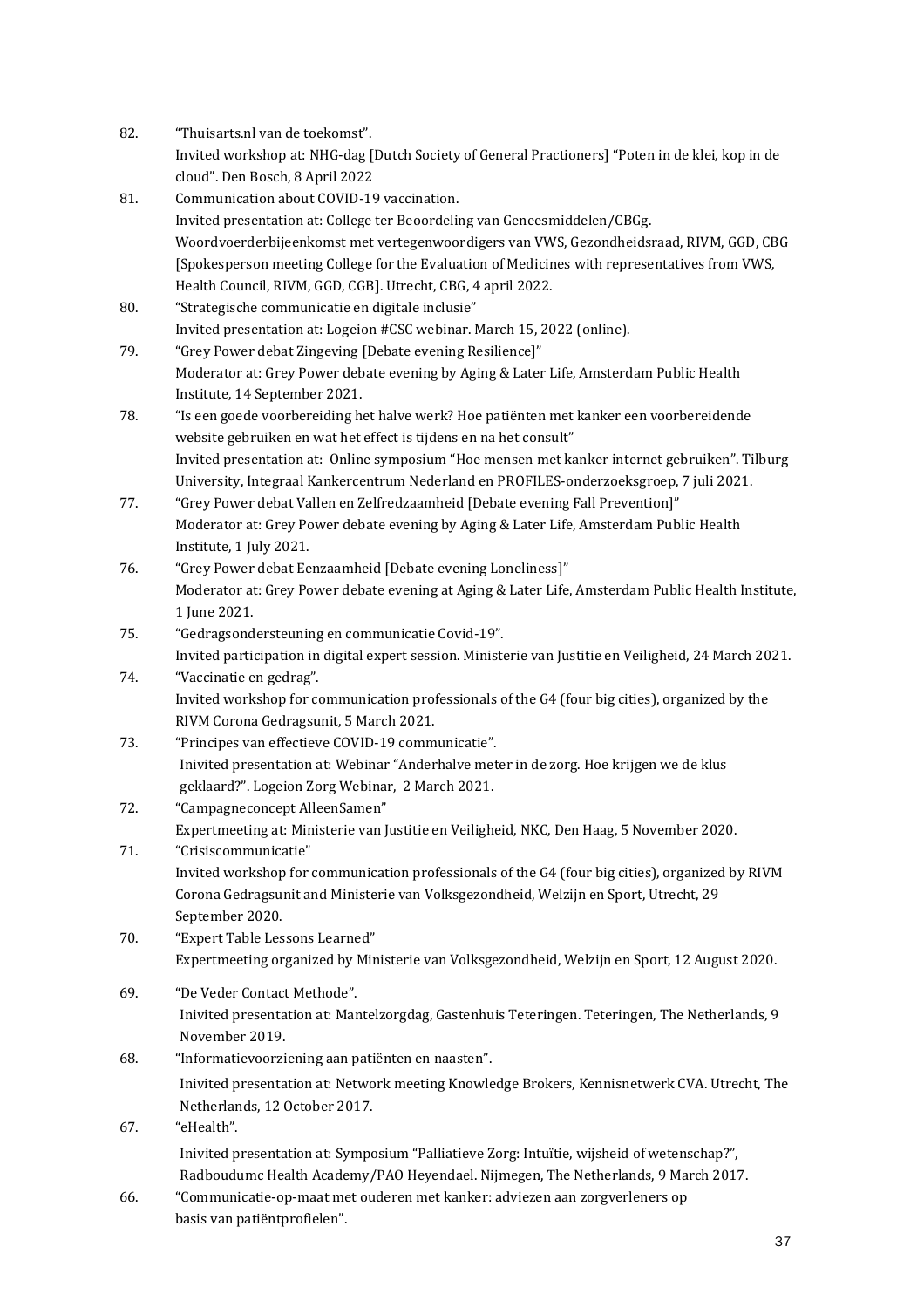Selected presentation at: Geriatriedagen. 's Hertogenbosch, The Netherlands, 9 February, 2017. 65. "It takes two to tango. Effectieve communicatie in de zorg". Invited presentation at: Symposium Amstelring. Amsterdam, The Netherlands, 31 January, 2017. 64. "Communicatie met kwetsbare patiënten." Invited presentation at: "Week van het Leren", AVL Academy. Amsterdam, The Netherlands, 26 January, 2017. 63. "Research at the Amsterdam Center for Health Communication". Invited presentation at: Symposium "Kennisplatform Gezondheidscommunicatie". Groningen, The Netherlands, 7 December, 2016. 62. "De kracht van communicatie". *Keynote lecture* presented at: Symposium "Zorg dichtbij" van het Kennisnetwerk CVA. Eindhoven, The Netherlands, 22 November, 2016. 61. "Risicocommunicatie in woord en beeld". Invited presentation at: Symposium "Risico-communicatie bij geneesmiddelen". Utrecht, The Netherlands, 15 September, 2016. 60. "Communicatie met oudere patiënten met kanker". Invited presentation at: Informatieavond KWF Kankerbestrijding. Hoofddorp, The Netherlands, 2 September, 2016. 59. "Van internet tot spreekkamer". Invited workshop at: the SV Babylon symposium "Master your Mind". Nijmegen, The Netherlands, 17 May, 2016. 58. "Communiceren met zorg. Online en offline communicatie met kwetsbare groepen". Inaugural lecture, Amsterdam, The Netherlands, 22 Januari, 2016. 57. "eHealth en Ouderen: E-hell of e-heaven?" Invited workshop at: the symposium Kanker bij Ouderen. Ede, The Netherlands, 4 November, 2015. 56. "Implementatie. Onderzoeksresultaten vaker, beter, sneller bij de patiënt" Invited presentation at the KWF werkgemeenschap Psychosociale Oncologie. Utrecht, The Netherlands, 5 November 2015. 55. "It takes two to tango… Effectieve communicatie met de (oudere) patient". Invited presentation at: the CBO symposium "Samen bouwen aan transmurale zorg". Utrecht, 8 June 2015. 54. "Communicatie met de oudere patiënt", Invited presentation at: the Kliniek voor Kanker Symposium "Samenwerking naar een hoger plan". Tilburg, 23 September 2014. 53. "Communicatie voor elkaar?". Invited presentation at: the "Meeting of Minds – Kanker en Ouderen", organized by the Dutch Cancer Society (KWF Kankerbestrijding). Utrecht, 17 May 2014. 52. "Communicatie met ouderen. Van spreekkamer tot Internet". Invited presentation at: the Nederlandse Nefrologiedagen 2014. Veldhoven, 2 April 2014. 51. "OncoCommunicAging: Effectief online communiceren met ouderen". *Keynote lecture* presented at: the scientific symposium of the 20<sup>e</sup> NVPO [Netherlands Association of Psychosocial Oncology] congres "De patiënt als partner in zorg, onderzoek en beleid". Utrecht, 21 March 2014. 50. "Effectief online communiceren met oudere patiënten". Invited presentation at: the Academic Medical Center, department of Family Medicine. Amsterdam, 4 March 2014. 49. "Communicatie en bejegening" Invited presentation at: the "Studiedag senior friendly hospital", Utrecht, 3 December 2013. 48. "Communiceren met ouderen, hoe doe je dat?".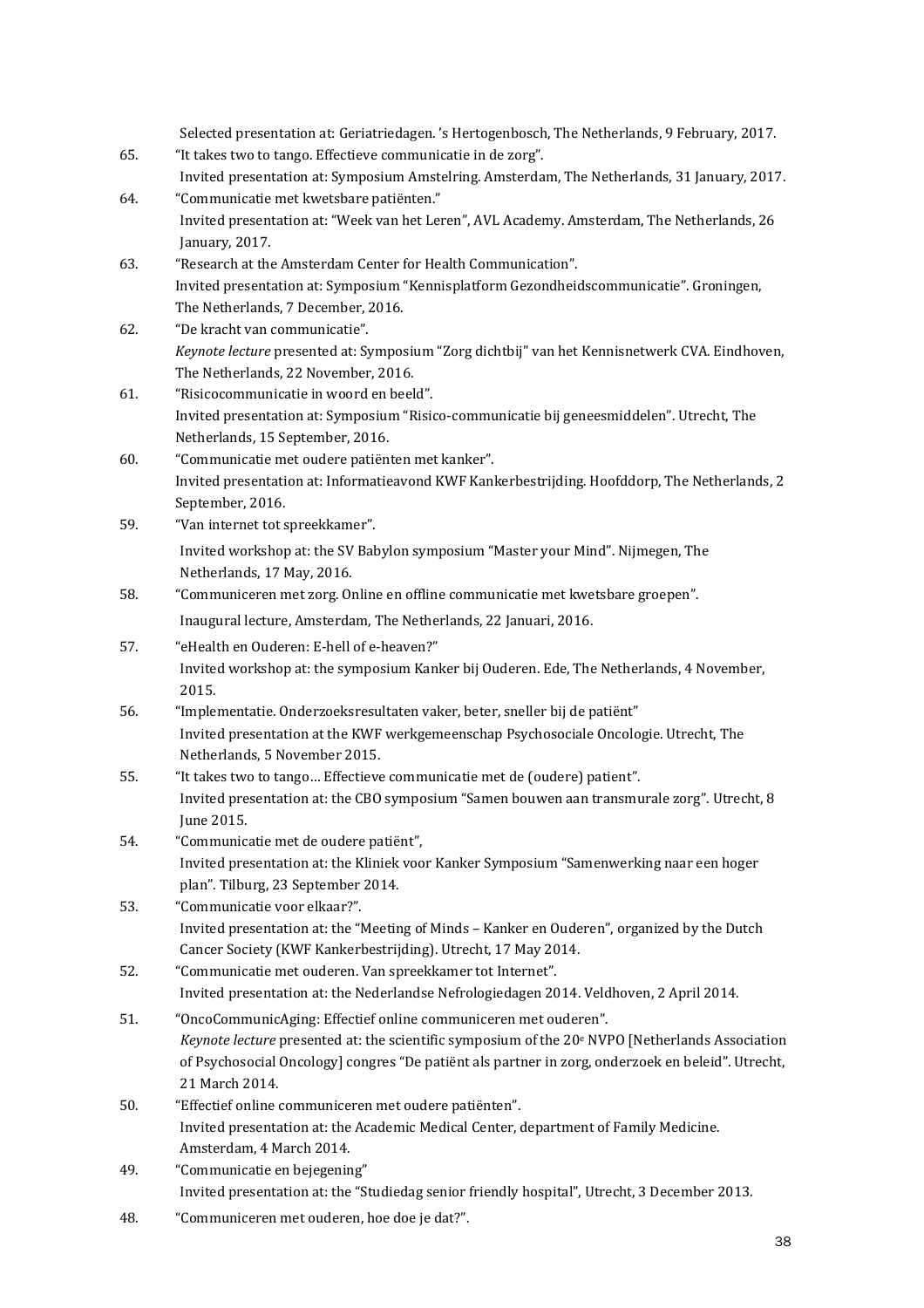Invited presentation at: the "Oncologiedagen", sessie "Een geriatrisch oncologisch zorgpad bij colorectaal carcinoom". Ede, 19 November 2013.

- 47. "In gesprek met je behandelaar', hoe kom je samen verder?". Invited presentation at: the "Themadag Hoop & Vrees 2013", organized by the Breast Cancer Association (Borstkanker Vereniging Nederland). Soesterberg, 12 October 2013.
- 46. "Naar evidence-based communicatie op maat". Invited presentation at: the "Meeting of Minds – Kanker en Ouderen", organized by the Dutch Cancer Society (KWF Kankerbestrijding). Utrecht, 22 June 2013.
- 45. "Communicatie met ouderen: van spreekkamer tot internet". Debat on invitation at: the "Amsterdamse Academische Club (AAC)", Amsterdam, 16 mei 2013.
- 44. "VOICE methode: vervolgproject en praktische handvatten". Invited presentation at: the IKNL network meeting "Nursing Network Lungs". Amsterdam, 9 April 2013.
- 43. "Kennis over chemotherapie: een explorerend onderzoek naar factoren die van invloed zijn op kennis van patiënten en niet-patiënten.

Presented at: Etmaal van de Communicatiewetenschap. Rotterdam, 7 February 2013 42. "Communicatie met ouderen: van spreekkamer tot Internet".

- Invited presentation at: the "Geriatriedagen". 's Hertogenbosch, 6 February 2013.
- 41. "VOICE-project: Voorlichting aan oudere chemotherapiepatiënten". Invited presentation at: the IKNL-symposium "Ouderen en Kanker. What's the difference?". Sittard, 22 January 2013.
- 40. "Ouderen en Internet: Wat werkt op het Web?" . Invited presentation at: the "Kennismarkt Ouderennet Vumc en partners en KOZ AMC en partners". Amsterdam, 5 June 2012.
- 39. "CommunicAging: Effectief communiceren met ouderen met kanker". Invited presentation at: the Congress of the Geriatric Giants "Zorgen in de Geriatrie: Ouderen en kanker". Rijckholt, 12 April 2012.
- 38. "Chemotherapie: Wat weet u er van?". Invited presentation at: World Cancer Day in Inloophuis De Honingraad. Breda, 4 February 2012.
- 37. "Older cancer patients' information needs: What they want is what they get?". Presented at: Etmaal van de Communicatiewetenschap. Leuven, 9-10 February 2012.
- 36. "eHealth: Zijn we er klaar voor?". Workshop Invited presentation at: the 3<sup>e</sup> Nationale Therapietrouwconferentie "Therapietrouw: zichtbaar in onderzoek, beleid en praktijk", Utrecht, The Netherlands, 17 November 2011.
- 35. "Communicatie met ouderen". Invited presentation at: Geriotto Estafettebijeenkomst. Amersfoort, 25 May 2011.
- 34. "De toegevoegde waarde van eHealth: Wat werkt voor welke doelgroep?". Invited presentation at: Compriz symposium Zorgcommunicatie 2.0. Nieuwegein, 14 April 2011.
- 33. "Individuele voorlichting in de oncologie". Invited presentation at: LOOV (Landelijk Overleg Oncologie Verpleegkundigen). Utrecht, 8 February 2011.
- 32. "Chemotherapy and Information-Seeking Behaviour: Characteristics of Patients Using Mass-Media Information Sources".

Presented at: Etmaal van de Communicatiewetenschap. Enschede, 23-24 January 2011.

- 31. "Inzicht in de cijfers". Invited presentation at: Werkconferentie IKA-streefnormen oncologische zorg. Diagnostiek en Behandeling – de uitdaging van multidisciplinair werken. Amsterdam, 14 October 2010. 30. "Patiënt voorlichten: Hoe doe je dat?".
	- Invited presentation at: Refereeravond voor oncologieverpleegkundigen. Nieuwegein, 12 October 2010.]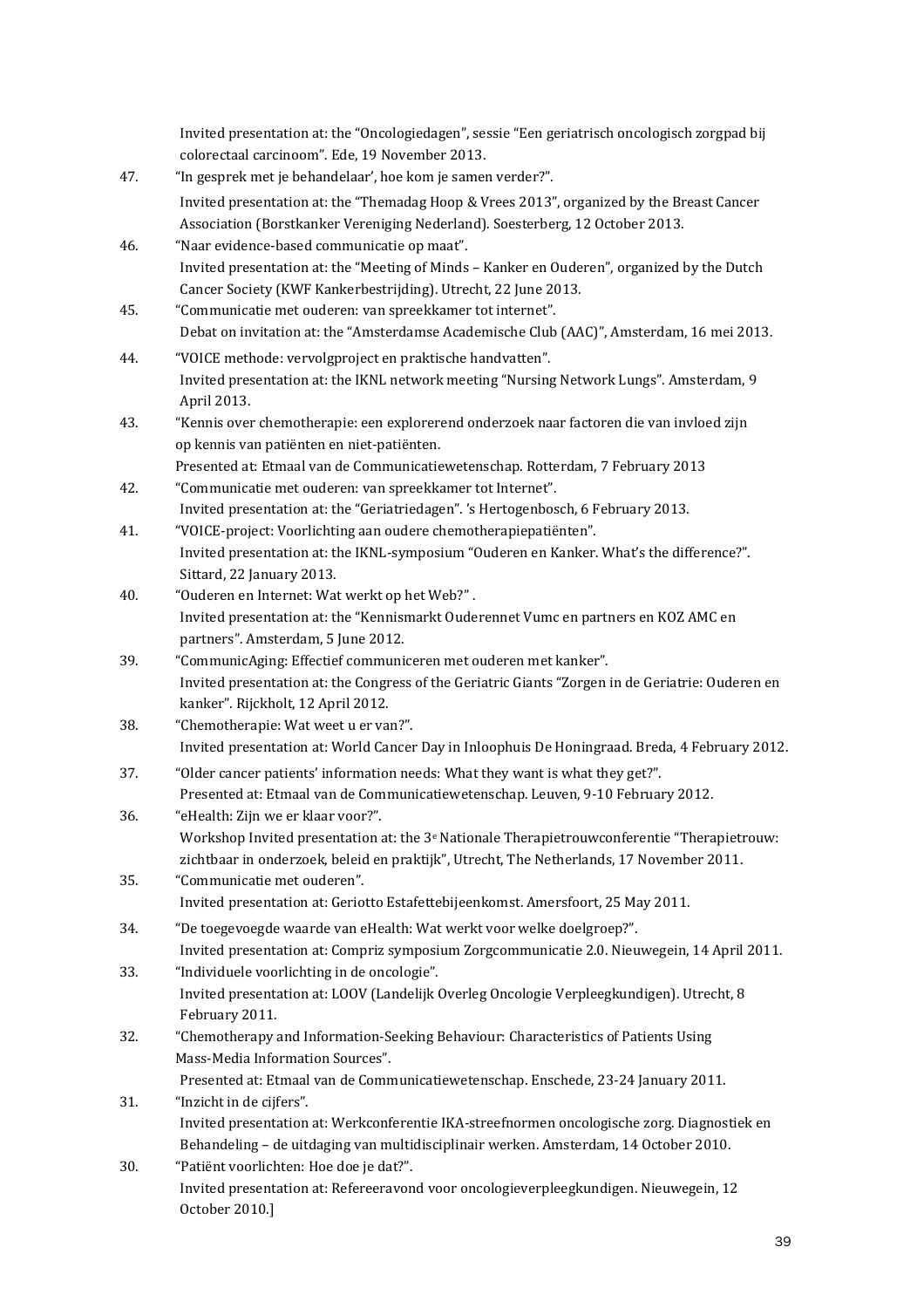| 29. | "Ouderen Consultatie Bureau: Effectief communiceren met Marokkaanse ouderen".                                                                                     |
|-----|-------------------------------------------------------------------------------------------------------------------------------------------------------------------|
|     | Presented at: 10 <sup>e</sup> Nationaal Gerontologie congres 'Mythen, feiten en ontwikkelingen'. Ede, 1<br>October 2010.                                          |
| 28. | "Voorlichting-op-Maat".                                                                                                                                           |
|     | Invited presentation at: the meeting of the Nederlands Kanker Centrum - Antoni<br>van Leeuwenhoek Hospital. Amsterdam, 25 August 2010.                            |
| 27. | "A process evaluation of dance4life's youth HIV and AIDS prevention programme".<br>Presented at: Etmaal van de Communicatiewetenschap. Gent, 4 - 5 February 2010. |
| 26. | "Highlights patiëntencommunicatie en eHealth".                                                                                                                    |
|     | Invited presentation at: Research meeting 2Comply. Houten, 14 January 2010.                                                                                       |
| 25. | "Wat moet u weten over de communicatie tussen verpleegkundigen en de oudere patiënt met<br>kanker?".                                                              |
|     | Invited presentation at: Oncologiedagen 2009. Arnhem, 19-20 November 2009.                                                                                        |
| 24. | "Communicatie met ouderen: Maakt leeftijd uit?".                                                                                                                  |
|     | Invited presentation at: 4 <sup>e</sup> Nationale symposium Kanker bij ouderen. Ede, 11 November 2009.                                                            |
| 23. | "Wetenschappelijke toelichting op de Verbeeldingsmethodiek".                                                                                                      |
|     | Invited presentation at: Symposium 'De kunst in contact'. Amsterdam, 29 October2009                                                                               |
| 22. | "Communicatie met ouderen".                                                                                                                                       |
|     | Presented at: Mini-symposium VOICE. Utrecht, 27 april 2009.                                                                                                       |
| 21. | "Voorlichting-op-maat" aan ouderen met kanker: De effecten van een nieuwe                                                                                         |
|     | voorlichtingsstructuur op het vervullen van informatiebehoeften".                                                                                                 |
|     | Presented at: NVPO-congres ie). Utrecht, 20 March 2009.                                                                                                           |
| 20. | "Ouderen en Kanker: Het effect van het implementeren van een nieuwe voorlichtingsstructuur                                                                        |
|     | op het vervullen van informatiebehoeften".                                                                                                                        |
|     | Presented at: Etmaal van de Communicatiewetenschap. Nijmegen, 12-13 February 2009.                                                                                |
| 19. | "Communicatie met Marokkaanse ouderen".                                                                                                                           |
|     | Invited presentation at: Netwerkbijeenkomst Osiragroep. Amsterdam, 10 February 2009.                                                                              |
| 18. | "Verpleegkundige voorlichting over chemotherapie aan oudere patiënten voor verbetering<br>vatbaar?"                                                               |
|     | Invited presentation at: 27 <sup>e</sup> Oncologiedagen voor verpleegkundigen, sessie Ouderen en Kanker.<br>Utrecht, 21 November 2008.                            |
| 17. | "Communicatie bij ouderen".                                                                                                                                       |
|     | Invited presentation at: Milestone Ouderen en Kanker. Rotterdam, 19 November 2008.                                                                                |
| 16. | "De omgang met dementerende verpleeghuisbewoners: Is de werkbeleving van<br>verzorgendenvan                                                                       |
|     | invloed?".                                                                                                                                                        |
|     | Presented at: 9 <sup>e</sup> Nationaal Gerontologiecongres. Ede, 3 October 2008.                                                                                  |
| 15. | "Effectieve communicatie met de oudere, oncologische patiënt".                                                                                                    |
|     | Invited presentation at: Geriatriedagen. Rotterdam, 14-15 februari 2008.                                                                                          |
| 14. | "Krijgen patiënten met kanker de informatie die ze nodig hebben? Een                                                                                              |
|     | onderzoek naar informatiebehoeften van patiënten die een behandeling met                                                                                          |
|     | chemotherapie ondergaan". Presented at: Etmaal van de                                                                                                             |
|     | Communicatiewetenschap. Amsterdam, 8 - 9 February 2008.                                                                                                           |
| 13. | "Apathie in de sector Verpleging en Verzorging".                                                                                                                  |
|     | Invited presentation at: Jaarcongres Nederlands Kenniscentrum Ouderen Psychiatrie (MKOP).                                                                         |
|     | Apathie bij ouderen. Ede, 1 February 2008.                                                                                                                        |
| 12. | "Voorlichting aan ouderen die chemotherapie krijgen: Wat moet je<br>weten?                                                                                        |
|     | Presented on invitation at: Antonius Ziekenhuis. Nieuwegein. 16<br>January 2007.                                                                                  |
| 11. | "Hoe kan voorlichting aan oudere patiënten met kanker met behulp van de                                                                                           |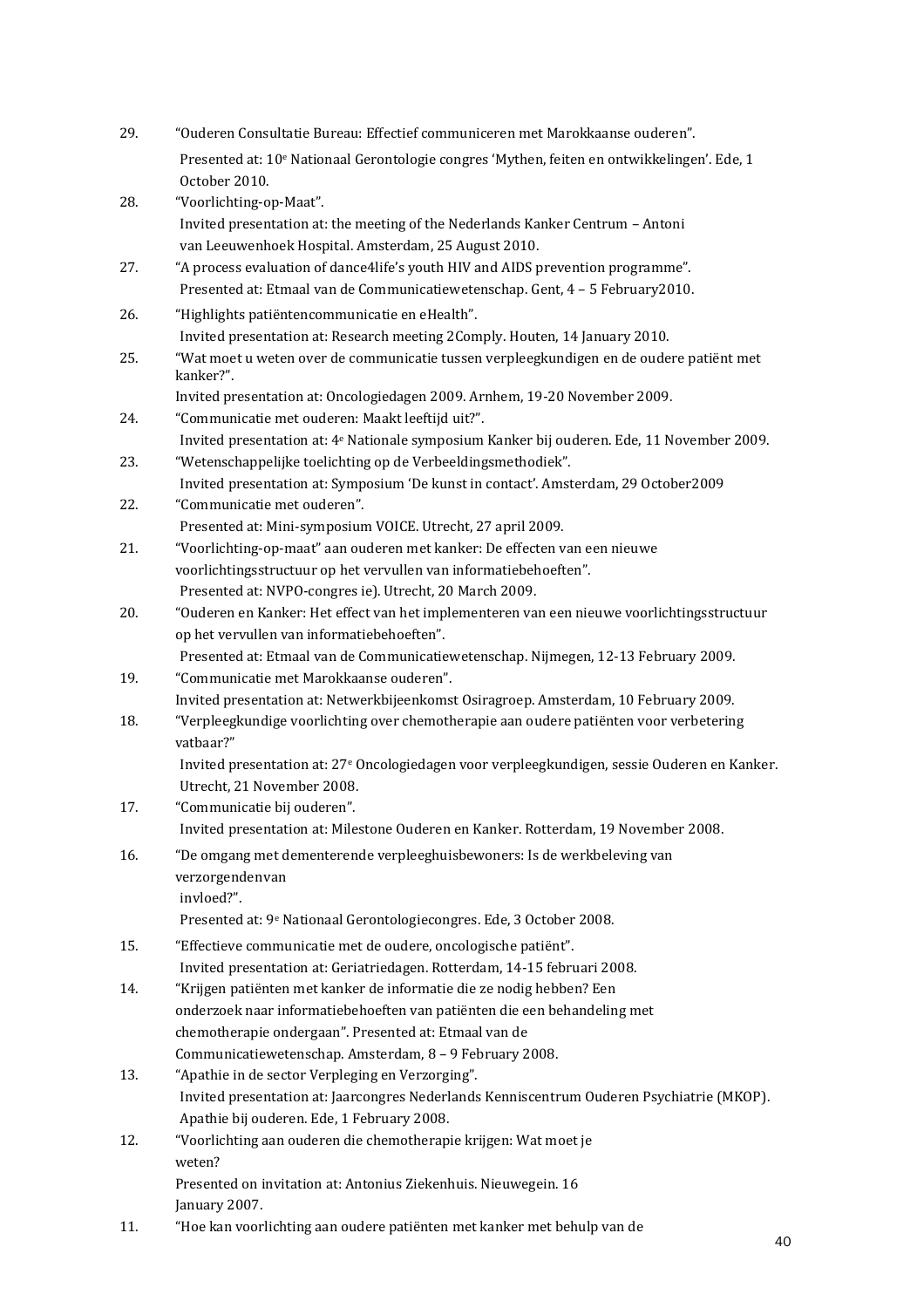behandelwijzer chemotherapie verbeterd worden?". Invited presentation at: Kaderbijeenkomst voor verpleegkundigen. Utrecht, 11 September 2006.

- 10. "Voorlichting aan oudere patiënten met kanker". Presented at: Expert-meeting Voorlichting aan Ouderen voor professionals. Utrecht, 16 May 2006.
- 9. "In gesprek over chemotherapie". Presented (5x) at: Communicatietraining voor verpleegkundigen in vijf ziekenhuizen (3 October 2006, 11 October 2006, 18 October 2006, 26 October 2006, 15 May 2007).
- 8. "Snoezelen in de zorg". Invited presentation at: Mondriaan College Zorg. Den Haag, 8 June 2006.
- 7. "Voorlichting aan oudere patiënten met kanker". Presented at: Expert-meeting Voorlichting aan Ouderen voor professionals. Utrecht, 16 May 2006.
- 6. "Ouderen met kanker. Welke informatie wordt belangrijk gevonden en wat wordt onthouden?"

Presented at: Expert-meeting voor oudere patiënten met kanker en hun naasten. Utrecht, 28 April 2006.

- 5. "Met snoezelen meer mens. Wat betekent snoezelen voor verzorgenden en bewoners". Invited presentation at: Mini-symposium Fontis. Amsterdam, 27 April 2006.
- 4. "Veranderprocessen en het nut van communicatie-onderzoek voor de praktijk".

Invited presentation at: Avans Hogeschool, Management in de Zorg. Breda, 11 April 2006.

- 3. "Snoezelen in de 24-uurszorg: een nieuwe benaderingswijze voor ouderen met dementie". Invited presentation at (3 workshops): AVVV-trainingsdag voor Verzorgenden op Hospitaalschip Pr. Willem-Alexander. Harderwijk, 22 February 2006.
- 2. "Kwaliteit van zorg. Implementatielessen". Invited presentation at: Beter door Kennis, Evidence-Based Practice in de ouderenpsychiatrie; successen, knelpunten en valkuilen. Utrecht, 2 February 2006.
- 1. "Communicatie tussen verpleegkundigen en patiënten. Theoretische achtergronden, de meerwaarde van video-onderzoek en het nut van onderzoeksresultaten voor de praktijk". Invited presentation at: PhD Seminar Verplegingswetenschap UMC Utrecht. Utrecht, 12 January 2006.

## Reviewer peer-reviewed scientific Journals, Organizations/Funds and **Conferences**

For amongst others:

| Academic journals:      | Journal of Health Communication, Communications – The European Journal of                          |
|-------------------------|----------------------------------------------------------------------------------------------------|
|                         | Communication Research, Patient Education and Counseling, Health                                   |
|                         | Communication, Journal of Medical Internet Research, Health Promotion, British                     |
|                         | Journal of Cancer, Psycho-Oncology, European Journal of Oncology Nursing,                          |
|                         | International Journal of Nursing Studies, Family Practice, International                           |
|                         | Psychogeriatrics, Aging and Mental Health, Migrantenstudies.                                       |
|                         | Scientific organizations: BUPA Foundation (Medical Research Charity London), Dutch Cancer Society, |
|                         | Dutch Rheumatoid Arthritis Foundation, FWO (Research Foundation -                                  |
|                         | Flanders), FWP (Austrian Science Fund), Hong Kong Government, NWO                                  |
|                         | (Netherlands Organisation for Scientific Research), Swiss National Science                         |
|                         | Foundation, ZonMw (Netherlands Organisation for Health Research and                                |
|                         | Development).                                                                                      |
| Scientific conferences: | International Conference on Communication in Health Care, International                            |
|                         | Communication Association (ICA), ECREA, Etmaal van de                                              |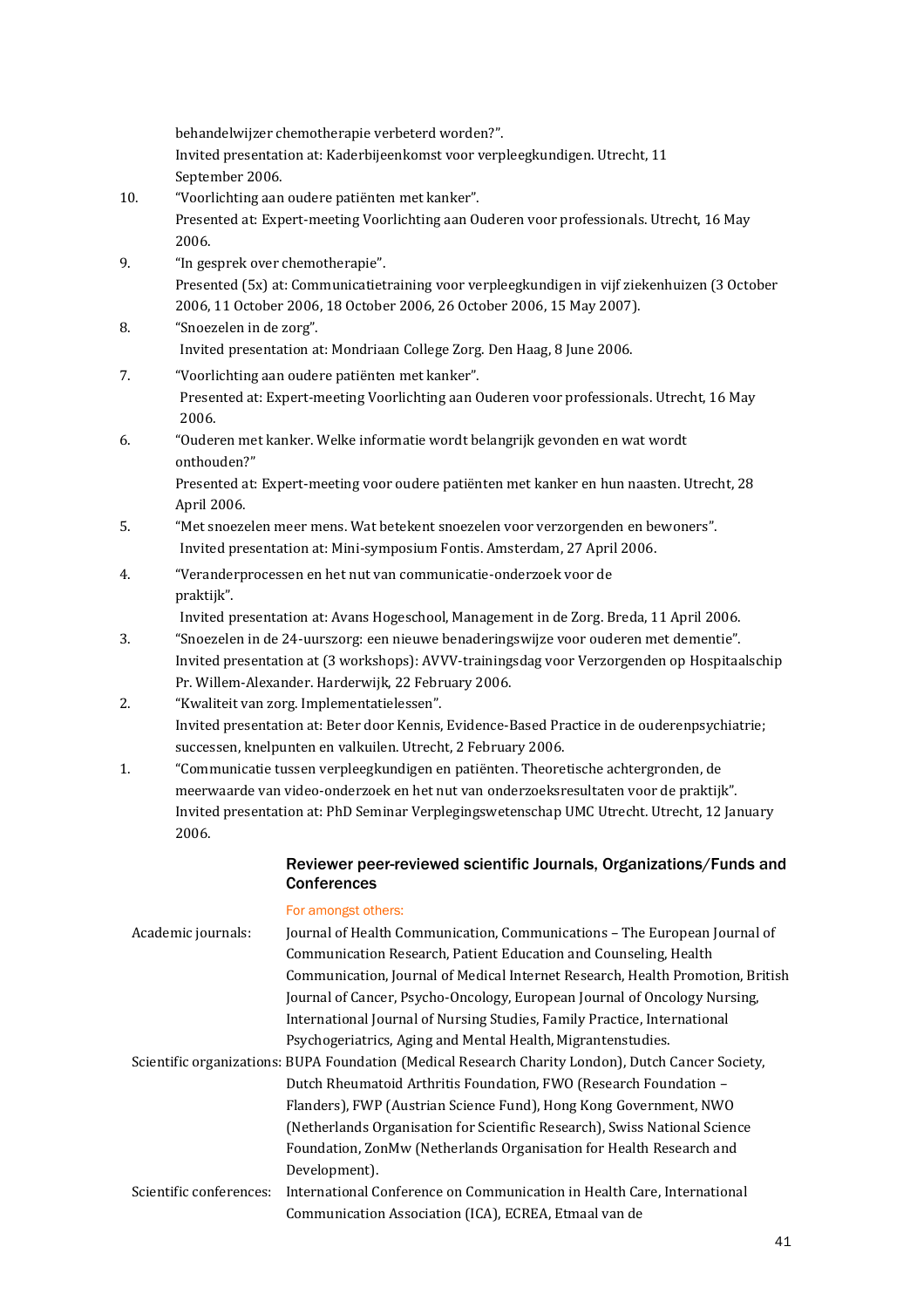Communicatiewetenschap, ICORIA.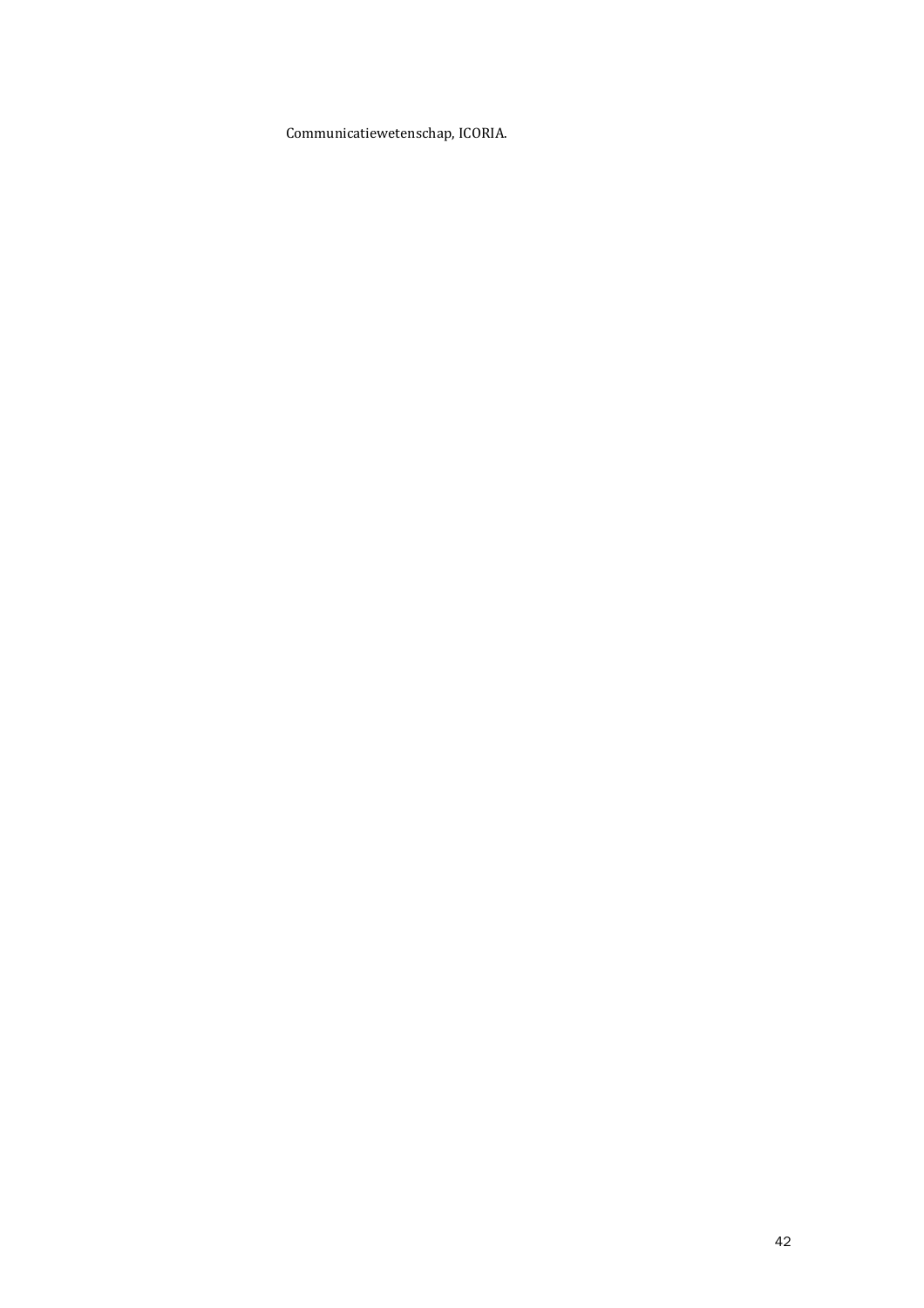## Grant overview

| <b>Grants PI</b>                                                                                                                                                                                                         | Amount            | Year<br>of award | <b>Status</b> |
|--------------------------------------------------------------------------------------------------------------------------------------------------------------------------------------------------------------------------|-------------------|------------------|---------------|
| (Title, grand ID, funding agency)                                                                                                                                                                                        | (in $k\epsilon$ ) |                  |               |
| Optimizing shared decision making in oral cancer patients<br>using precisely animated audiovisualisations; NKI/AVL                                                                                                       | k€170             | 2020             | Ongoing       |
| Dr Google in the consultation room - how does cancer<br>patients' internet use; 12760; KWF (WP2 leader)                                                                                                                  | k€498             | 2019             | Ongoing       |
| Urban mental health and modelling symptom networks.<br>From network analysis to interventions; RPA-UMH                                                                                                                   | k€440             | 2019             | Ongoing       |
| Big Data for the joint management of medication-related falls k€560<br>for senior citizens; ZonMw <sup>11</sup> consortium (WP2 leader)                                                                                  |                   | 2018             | Ongoing       |
| Realizing better doctor-patient dialogue about choices in<br>palliative care and early-phase clinical trial participation:<br>Towards an online value clarification tool; 11086; KWF $^{11}$<br>consortium (WP2 leader). | k€586             | 2017             | Ongoing       |
| Decision support information: What works for older<br>patients? 80-83900-98-706; ZonMw <sup>10</sup>                                                                                                                     | $k \in 20$        | 2017             | Completed     |
| The Health Communicator: systematic development of a<br>digital tool to bridge language and cultural barriers;<br>UVA 2015-7992; KWF12                                                                                   | k€195             | 2016             | Completed     |
| Recommendations for 'offline' and 'online' tailored<br>information for older cancer patients and caregivers;<br>UVA 2014-7288; KWF11                                                                                     | k€138             | 2015             | Completed     |
| Improving health decision making in older cancer patients:<br>an experimental approach; Centre for Medical Psychology &<br>Evidence-based Decision Making (CeMPED), University of<br>Sydney; KWF11                       | $k \in 3$         | 2015             | Completed     |
| How to effectively tailor website information to older<br>cancer patients' mode preferences: A Randomized<br>Controlled Trial; UVA 2014-6700; KWF11                                                                      | k€286             | 2014             | Completed     |
| The Patient Navigator: the systematic development of an $k \in \{101\}$<br>online tool for older cancer patients; UVA 2013-6460;<br>KWF <sup>11</sup>                                                                    |                   | 2013             | Completed     |
| Tailoring information to older colorectal cancer patients:<br>Effects of using a web-based patient-directed tool; ASCoR<br>(part I and part II)                                                                          | k€360             | 2013/<br>2016    | Completed     |
| Chemotherapy: What do you know about it? A National<br>Survey; Public Eyes/Amgen                                                                                                                                         | k€22              | 2011             | Completed     |
| The value of tailored communication in promoting<br>medication intake behavior; Merck Sharp & Dohme BV                                                                                                                   | k€60              | 2011             | Completed     |
| Communication with older cancer patients; UVA 2010-474;<br>$KWF11$ (personal excellence award)                                                                                                                           | k€504             | 2010             | Completed     |

<sup>11</sup> ZonMw = the Netherlands Organisation for Health Research and Development

<span id="page-42-0"></span>12 KWF = Dutch Cancer Society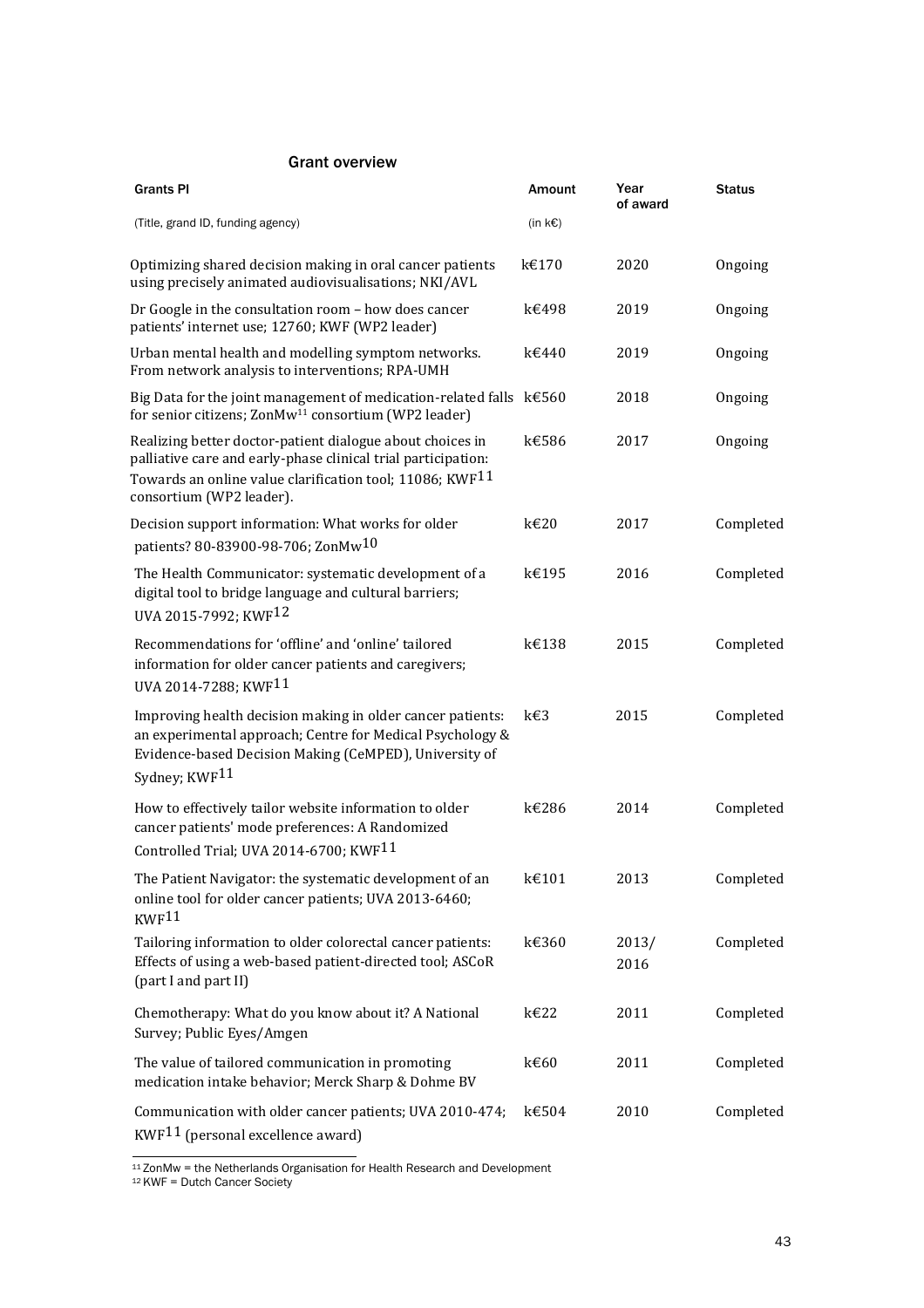| Subtotal                                                                                                                                     | €4,155,000 (k€4,155) |      |            |
|----------------------------------------------------------------------------------------------------------------------------------------------|----------------------|------|------------|
| Snoezelen in dementia care. Stichting Centraal fonds RVVZ                                                                                    | k€18                 | 2001 | Completed  |
| Implementation of multi-sensory stimulation in 24-hour<br>dementia care; Province of Zeeland                                                 | k€25                 | 2003 | Completed  |
| How to implement snoezelen in dementia care. Zon $Mw^{10}$                                                                                   | $k \in 20$           | 2003 | Completed. |
| Multi-sensory stimulation in 24-hour dementia care;<br>Foundation R.C. Maagdenhuis & RCOAK                                                   | $k \in 20$           | 2004 | Completed  |
| Implementation of a multi-sensory stimulation program<br>in 24-hour dementia care; Innovatiefonds Zorgverzekeringen                          | k€39                 | 2006 | Completed  |
| Dance4life. A process evaluation of a global entertainment-<br>education prevention programme in pushing back HIV and<br>AIDS; Oxfam Novib   | $k \in 20$           | 2009 | Completed  |
| Elderly health center; Stadsdeel De Baarsje                                                                                                  | k€8                  | 2009 | Completed  |
| To be involved or not to be involved? Using Entertainment-<br>Education in an HIV-prevention program for youngsters;<br>Dance4life Nederland | $k \in 50$           | 2009 | Completed  |
| Promoting recall of information and treatment adherence;<br>Pharmachemie                                                                     | $k \in 10$           | 2010 | Completed  |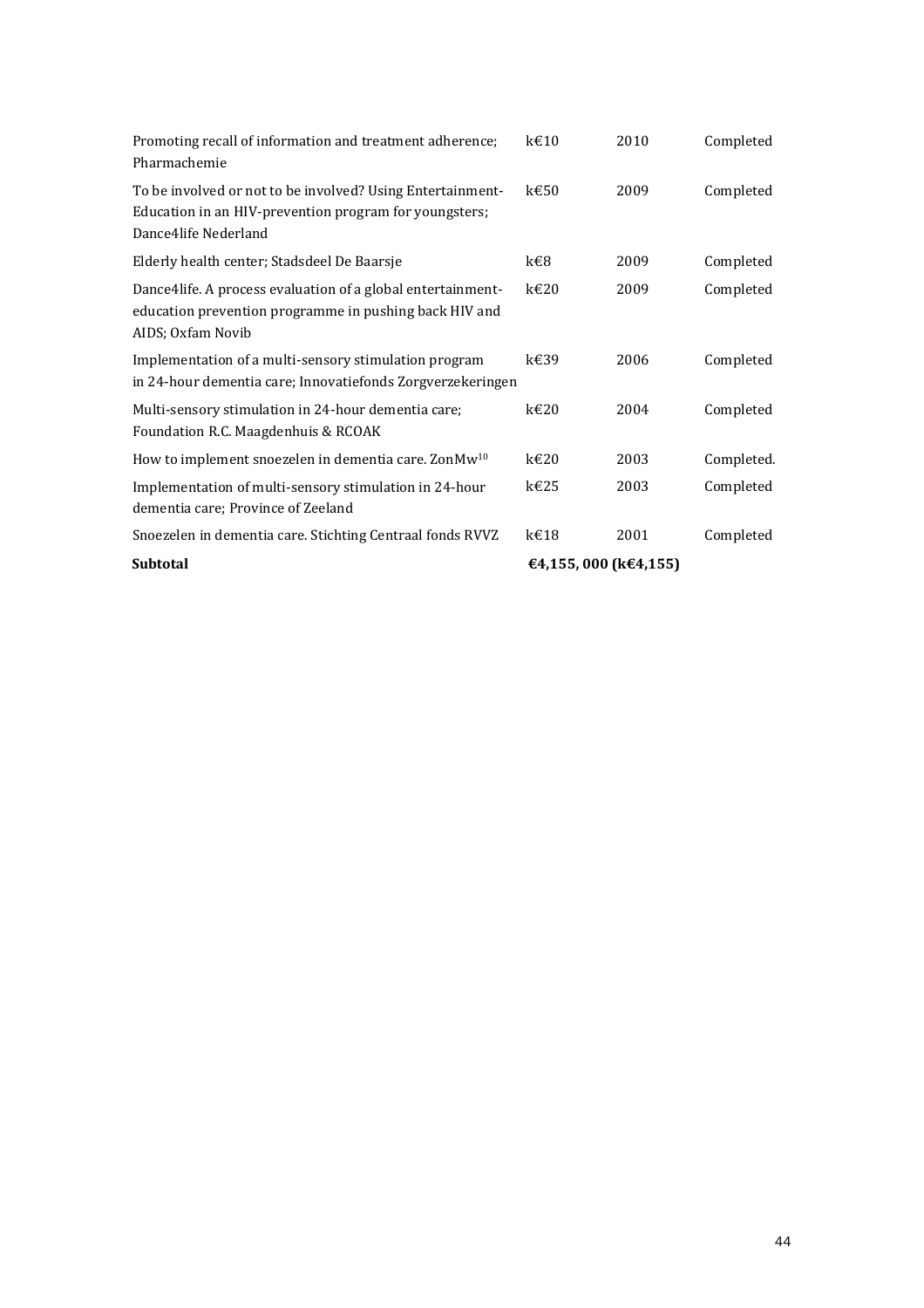| <b>Grants CO-PI</b>                                                                                                                                                                                                                                                                 | Amount            | Year<br>of award | <b>Status</b> |
|-------------------------------------------------------------------------------------------------------------------------------------------------------------------------------------------------------------------------------------------------------------------------------------|-------------------|------------------|---------------|
| (Title, grand ID, funding agency)                                                                                                                                                                                                                                                   | (in $k\epsilon$ ) |                  |               |
| ALGOSOC. Public Values in the Algorithmic Society (NWO<br>Gravitation)                                                                                                                                                                                                              | k€21,300<br>12    | 2022             | To be started |
|                                                                                                                                                                                                                                                                                     | (in total)        |                  |               |
| Label2Enable. Adopting ISO 82304-2 and a trusted EU<br>mHealth label for a single market that enables patients,<br>citizens, health professionals, systems and authorities to<br>benefit from a healthy supply of useful apps. European<br>Commission (HORIZON-HLTH-2021-IND-07-03) | k€90<br>(for WP)  | 2022             | To be started |
| Mental HEALTH 4 ALL: Development and implementation of a $\epsilon$ 1,315<br>digital platform for the promotion of access to mental<br>healthcare for low language proficient third-country nationals<br>in Europe (101038491; European Commission; AMIF-2020-<br>AG)               | (in total)        | 2021             | Ongoing       |
| Alerting on adverse Drug reactions: Falls prevention<br>Improvement through developing a Computerized clinical<br>support system: Effectiveness of Individualized medicaTion<br>withdrawal (ADFICE_IT); ZonMw <sup>10</sup>                                                         | k€794             | 2018             | Ongoing       |
| Effective withdrawal of fall-risk-increasing drugs: a<br>European approach; APH Aging & Later Life innovation grant                                                                                                                                                                 | $k \in 50$        | 2018             | Completed     |
| DICO: Decision making In Complex Old populations;<br>80-83900-98-701; ZonMw <sup>10</sup>                                                                                                                                                                                           | k€67              | 2017             | Completed     |
| The Veder contact method visualized; Stichting Hofjes<br>Codde en van Beresteyn                                                                                                                                                                                                     | k€14              | 2017             | Completed     |
| The pros and cons of using online health information:<br>taking a closer look at online health information and the<br>interaction with the consultation; GSC Communication Science                                                                                                  | k€190             | 2016             | Completed     |
| Taking online computer-tailoring forward: Effectiveness of<br>message frame tailoring in online smoking cessation<br>communication; UVA 2015-7913; KWF <sup>11</sup>                                                                                                                | k€236             | 2015             | Completed     |
| Optimizing decision support tools for older cancer patients;<br>VU 2015-7930; KWF <sup>11</sup>                                                                                                                                                                                     | k€485             | 2015             | Ongoing       |
| Unravelling underlying mechanisms of synergy effects in<br>cancer communication; 022.003.037; NWO graduate grant                                                                                                                                                                    | k€180             | 2013             | Completed     |

 $^{\rm 12}$  Not included in subtotal and total amount below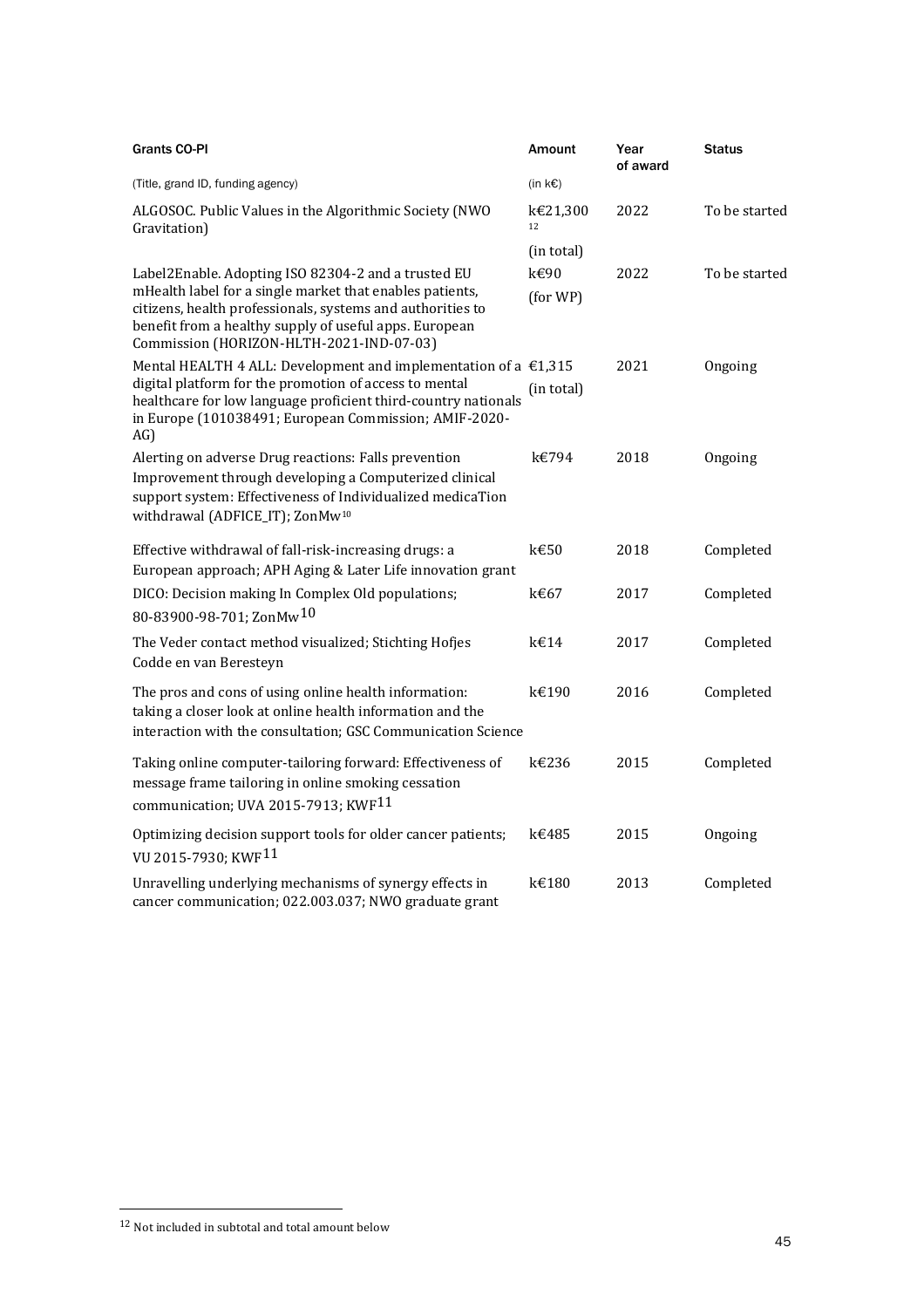| Interpreter-mediated communication in general practice;<br>022-003-037; NWO graduate grant                                                                                                                                                                                   | k€180                               | 2013 | Completed |
|------------------------------------------------------------------------------------------------------------------------------------------------------------------------------------------------------------------------------------------------------------------------------|-------------------------------------|------|-----------|
| Patient VOICE: development and implementation of a patient $k \in 104$<br>tool for older cancer patients on chemotherapy; 2013-6441;<br>KWF <sup>11</sup>                                                                                                                    |                                     | 2013 | Completed |
| De Veder methode in Beeld; Stichting Hofjes Codde en<br>van Beresteyn                                                                                                                                                                                                        | $k \in 12$                          | 2013 | Completed |
| Designing digital health information in a health literacy<br>context; 022-003-037; NWO graduate grant                                                                                                                                                                        | k€180                               | 2012 | Completed |
| Person-centred communication with people with dementia<br>living in nursing homes. An evaluation of the Veder contact<br>based on the RE-AIM framework; Foundation<br>NutsOhra; Hogeschool Inholland; Health agency VGZ;<br>Foundation Vita Valley; Foundation Theater Veder | $k \in 413$                         | 2012 | Completed |
| Effects of eHealth Interventions on Medication Adherence;<br>2Comply                                                                                                                                                                                                         | k€5                                 | 2010 | Completed |
| Evaluation of the Veder Method; Ministry of Health, Welfare<br>and Sport; VWS                                                                                                                                                                                                | k€155                               | 2009 | Completed |
| <b>Subtotal</b>                                                                                                                                                                                                                                                              | €4,470, 000 (k€4,470) <sup>13</sup> |      |           |
| Total                                                                                                                                                                                                                                                                        | €8,625, 000 (k€8,625) <sup>13</sup> |      |           |

<sup>13</sup> Excluding 21,3 million for Gravitation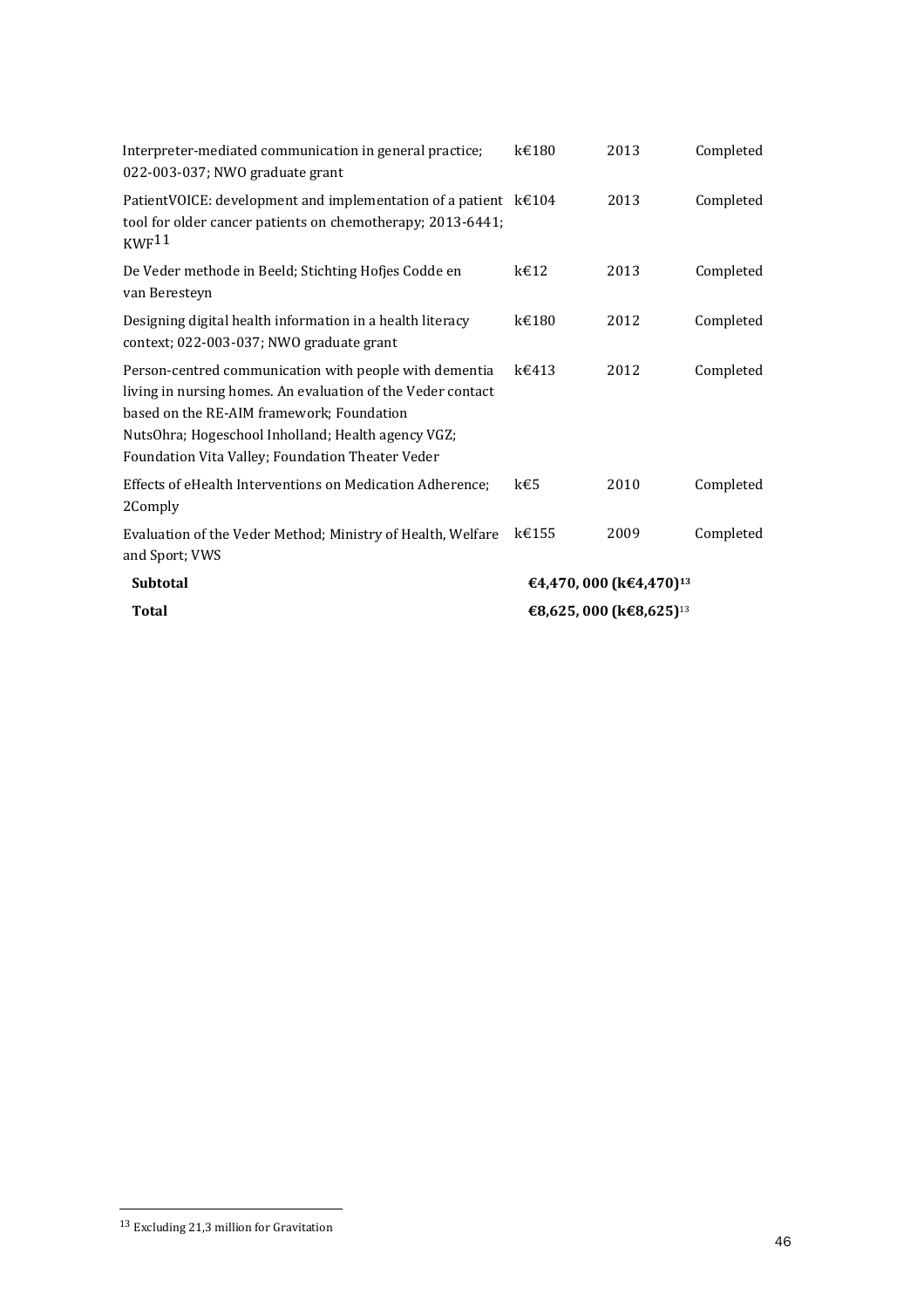## **Contribution to Public Debate and Valorisation: Overview 2020-2021 (COVID-19)**

## **2022-05-17 Volkskrant**

[https://www.volkskrant.nl/nieuws-achtergrond/corona-experts-roepen-op-neem-de-dreiging-van-het](https://www.volkskrant.nl/nieuws-achtergrond/corona-experts-roepen-op-neem-de-dreiging-van-het-virus-en-nepnieuws-serieuzer~bc702927/)[virus-en-nepnieuws-serieuzer~bc702927/](https://www.volkskrant.nl/nieuws-achtergrond/corona-experts-roepen-op-neem-de-dreiging-van-het-virus-en-nepnieuws-serieuzer~bc702927/)

## **2022-05-16 Nieuwsuur**

<https://nos.nl/nieuwsuur/video/2429120-kritiek-op-coronaplan>

## **2022-05-16 BNR Podcast**

[https://eur04.safelinks.protection.outlook.com/?url=https%3A%2F%2Fwww.bnr.nl%2Fplayer%2Faudio%](https://eur04.safelinks.protection.outlook.com/?url=https%3A%2F%2Fwww.bnr.nl%2Fplayer%2Faudio%2F10225203%2F10476242&data=05%7C01%7Cj.c.m.vanweert%40uva.nl%7C7fe3088f64474f99145608da38024dc8%7Ca0f1cacd618c4403b94576fb3d6874e5%7C0%7C0%7C637883879781606691%7CUnknown%7CTWFpbGZsb3d8eyJWIjoiMC4wLjAwMDAiLCJQIjoiV2luMzIiLCJBTiI6Ik1haWwiLCJXVCI6Mn0%3D%7C3000%7C%7C%7C&sdata=go3AsbnDRPTojCWf0%2FlDBT7cfgJjD%2FFmwSInFf9Qsdw%3D&reserved=0) [2F10225203%2F10476242&data=05%7C01%7Cj.c.m.vanweert%40uva.nl%7C7fe3088f64474f99145](https://eur04.safelinks.protection.outlook.com/?url=https%3A%2F%2Fwww.bnr.nl%2Fplayer%2Faudio%2F10225203%2F10476242&data=05%7C01%7Cj.c.m.vanweert%40uva.nl%7C7fe3088f64474f99145608da38024dc8%7Ca0f1cacd618c4403b94576fb3d6874e5%7C0%7C0%7C637883879781606691%7CUnknown%7CTWFpbGZsb3d8eyJWIjoiMC4wLjAwMDAiLCJQIjoiV2luMzIiLCJBTiI6Ik1haWwiLCJXVCI6Mn0%3D%7C3000%7C%7C%7C&sdata=go3AsbnDRPTojCWf0%2FlDBT7cfgJjD%2FFmwSInFf9Qsdw%3D&reserved=0) [608da38024dc8%7Ca0f1cacd618c4403b94576fb3d6874e5%7C0%7C0%7C637883879781606691%7CUn](https://eur04.safelinks.protection.outlook.com/?url=https%3A%2F%2Fwww.bnr.nl%2Fplayer%2Faudio%2F10225203%2F10476242&data=05%7C01%7Cj.c.m.vanweert%40uva.nl%7C7fe3088f64474f99145608da38024dc8%7Ca0f1cacd618c4403b94576fb3d6874e5%7C0%7C0%7C637883879781606691%7CUnknown%7CTWFpbGZsb3d8eyJWIjoiMC4wLjAwMDAiLCJQIjoiV2luMzIiLCJBTiI6Ik1haWwiLCJXVCI6Mn0%3D%7C3000%7C%7C%7C&sdata=go3AsbnDRPTojCWf0%2FlDBT7cfgJjD%2FFmwSInFf9Qsdw%3D&reserved=0) [known%7CTWFpbGZsb3d8eyJWIjoiMC4wLjAwMDAiLCJQIjoiV2luMzIiLCJBTiI6Ik1haWwiLCJXVCI6Mn0%3](https://eur04.safelinks.protection.outlook.com/?url=https%3A%2F%2Fwww.bnr.nl%2Fplayer%2Faudio%2F10225203%2F10476242&data=05%7C01%7Cj.c.m.vanweert%40uva.nl%7C7fe3088f64474f99145608da38024dc8%7Ca0f1cacd618c4403b94576fb3d6874e5%7C0%7C0%7C637883879781606691%7CUnknown%7CTWFpbGZsb3d8eyJWIjoiMC4wLjAwMDAiLCJQIjoiV2luMzIiLCJBTiI6Ik1haWwiLCJXVCI6Mn0%3D%7C3000%7C%7C%7C&sdata=go3AsbnDRPTojCWf0%2FlDBT7cfgJjD%2FFmwSInFf9Qsdw%3D&reserved=0) [D%7C3000%7C%7C%7C&sdata=go3AsbnDRPTojCWf0%2FlDBT7cfgJjD%2FFmwSInFf9Qsdw%3D&a](https://eur04.safelinks.protection.outlook.com/?url=https%3A%2F%2Fwww.bnr.nl%2Fplayer%2Faudio%2F10225203%2F10476242&data=05%7C01%7Cj.c.m.vanweert%40uva.nl%7C7fe3088f64474f99145608da38024dc8%7Ca0f1cacd618c4403b94576fb3d6874e5%7C0%7C0%7C637883879781606691%7CUnknown%7CTWFpbGZsb3d8eyJWIjoiMC4wLjAwMDAiLCJQIjoiV2luMzIiLCJBTiI6Ik1haWwiLCJXVCI6Mn0%3D%7C3000%7C%7C%7C&sdata=go3AsbnDRPTojCWf0%2FlDBT7cfgJjD%2FFmwSInFf9Qsdw%3D&reserved=0) [mp;reserved=0](https://eur04.safelinks.protection.outlook.com/?url=https%3A%2F%2Fwww.bnr.nl%2Fplayer%2Faudio%2F10225203%2F10476242&data=05%7C01%7Cj.c.m.vanweert%40uva.nl%7C7fe3088f64474f99145608da38024dc8%7Ca0f1cacd618c4403b94576fb3d6874e5%7C0%7C0%7C637883879781606691%7CUnknown%7CTWFpbGZsb3d8eyJWIjoiMC4wLjAwMDAiLCJQIjoiV2luMzIiLCJBTiI6Ik1haWwiLCJXVCI6Mn0%3D%7C3000%7C%7C%7C&sdata=go3AsbnDRPTojCWf0%2FlDBT7cfgJjD%2FFmwSInFf9Qsdw%3D&reserved=0)

## **2022-05-16 Rondetafelgesprek vaste commissie VWS**

<https://debatgemist.tweedekamer.nl/debatten/langere-termijn-coronabeleid>

## **2022-05-14 Volkskrant Column Kustaw Bessems**

[https://www.volkskrant.nl/columns-opinie/kamer-eis-een-coronastrategie-voor-dit-najaar-in-plaats-van](https://www.volkskrant.nl/columns-opinie/kamer-eis-een-coronastrategie-voor-dit-najaar-in-plaats-van-een-psychedelische-beleidstrip~b06f5633/)[een-psychedelische-beleidstrip~b06f5633/](https://www.volkskrant.nl/columns-opinie/kamer-eis-een-coronastrategie-voor-dit-najaar-in-plaats-van-een-psychedelische-beleidstrip~b06f5633/)

## **2022-02-16 AD.nl: 1,5 meter verdwijnt op 25 februari: Kan ongemakkelijk worden**

[https://eur04.safelinks.protection.outlook.com/?url=https%3A%2F%2Fwww.ad.nl%2Fvideo%2Fproductie](https://eur04.safelinks.protection.outlook.com/?url=https%3A%2F%2Fwww.ad.nl%2Fvideo%2Fproductie%2F1-5-meter-verdwijnt-op-25-februari-kan-ongemakkelijk-worden-283456&data=05%7C01%7Cj.c.m.vanweert%40uva.nl%7Ca56ac904573b47bb913008da36c5722b%7Ca0f1cacd618c4403b94576fb3d6874e5%7C0%7C0%7C637882519227158699%7CUnknown%7CTWFpbGZsb3d8eyJWIjoiMC4wLjAwMDAiLCJQIjoiV2luMzIiLCJBTiI6Ik1haWwiLCJXVCI6Mn0%3D%7C2000%7C%7C%7C&sdata=cJaOkZ1bnrOLH%2FnrAZbUbsWsvIdOl4taQpGW5YOSXsM%3D&reserved=0) [%2F1-5-meter-verdwijnt-op-25-februari-kan-ongemakkelijk-worden-](https://eur04.safelinks.protection.outlook.com/?url=https%3A%2F%2Fwww.ad.nl%2Fvideo%2Fproductie%2F1-5-meter-verdwijnt-op-25-februari-kan-ongemakkelijk-worden-283456&data=05%7C01%7Cj.c.m.vanweert%40uva.nl%7Ca56ac904573b47bb913008da36c5722b%7Ca0f1cacd618c4403b94576fb3d6874e5%7C0%7C0%7C637882519227158699%7CUnknown%7CTWFpbGZsb3d8eyJWIjoiMC4wLjAwMDAiLCJQIjoiV2luMzIiLCJBTiI6Ik1haWwiLCJXVCI6Mn0%3D%7C2000%7C%7C%7C&sdata=cJaOkZ1bnrOLH%2FnrAZbUbsWsvIdOl4taQpGW5YOSXsM%3D&reserved=0)

[283456&data=05%7C01%7Cj.c.m.vanweert%40uva.nl%7Ca56ac904573b47bb913008da36c5722b%](https://eur04.safelinks.protection.outlook.com/?url=https%3A%2F%2Fwww.ad.nl%2Fvideo%2Fproductie%2F1-5-meter-verdwijnt-op-25-februari-kan-ongemakkelijk-worden-283456&data=05%7C01%7Cj.c.m.vanweert%40uva.nl%7Ca56ac904573b47bb913008da36c5722b%7Ca0f1cacd618c4403b94576fb3d6874e5%7C0%7C0%7C637882519227158699%7CUnknown%7CTWFpbGZsb3d8eyJWIjoiMC4wLjAwMDAiLCJQIjoiV2luMzIiLCJBTiI6Ik1haWwiLCJXVCI6Mn0%3D%7C2000%7C%7C%7C&sdata=cJaOkZ1bnrOLH%2FnrAZbUbsWsvIdOl4taQpGW5YOSXsM%3D&reserved=0) [7Ca0f1cacd618c4403b94576fb3d6874e5%7C0%7C0%7C637882519227158699%7CUnknown%7CTWFpb](https://eur04.safelinks.protection.outlook.com/?url=https%3A%2F%2Fwww.ad.nl%2Fvideo%2Fproductie%2F1-5-meter-verdwijnt-op-25-februari-kan-ongemakkelijk-worden-283456&data=05%7C01%7Cj.c.m.vanweert%40uva.nl%7Ca56ac904573b47bb913008da36c5722b%7Ca0f1cacd618c4403b94576fb3d6874e5%7C0%7C0%7C637882519227158699%7CUnknown%7CTWFpbGZsb3d8eyJWIjoiMC4wLjAwMDAiLCJQIjoiV2luMzIiLCJBTiI6Ik1haWwiLCJXVCI6Mn0%3D%7C2000%7C%7C%7C&sdata=cJaOkZ1bnrOLH%2FnrAZbUbsWsvIdOl4taQpGW5YOSXsM%3D&reserved=0) [GZsb3d8eyJWIjoiMC4wLjAwMDAiLCJQIjoiV2luMzIiLCJBTiI6Ik1haWwiLCJXVCI6Mn0%3D%7C2000%7C%7](https://eur04.safelinks.protection.outlook.com/?url=https%3A%2F%2Fwww.ad.nl%2Fvideo%2Fproductie%2F1-5-meter-verdwijnt-op-25-februari-kan-ongemakkelijk-worden-283456&data=05%7C01%7Cj.c.m.vanweert%40uva.nl%7Ca56ac904573b47bb913008da36c5722b%7Ca0f1cacd618c4403b94576fb3d6874e5%7C0%7C0%7C637882519227158699%7CUnknown%7CTWFpbGZsb3d8eyJWIjoiMC4wLjAwMDAiLCJQIjoiV2luMzIiLCJBTiI6Ik1haWwiLCJXVCI6Mn0%3D%7C2000%7C%7C%7C&sdata=cJaOkZ1bnrOLH%2FnrAZbUbsWsvIdOl4taQpGW5YOSXsM%3D&reserved=0) C%7C&sdata=cJaOkZ1bnrOLH%2FnrAZbUbsWsvIdOl4taOpGW5YOSXsM%3D&reserved=0

## **2022-02-16 RTL Nieuws / EditieNL (online)**

[https://www.rtlnieuws.nl/editienl/artikel/5288722/mondkapjes-maatregelen-ns-nederlandse](https://www.rtlnieuws.nl/editienl/artikel/5288722/mondkapjes-maatregelen-ns-nederlandse-spoorwegen-coronamaatregelen)[spoorwegen-coronamaatregelen](https://www.rtlnieuws.nl/editienl/artikel/5288722/mondkapjes-maatregelen-ns-nederlandse-spoorwegen-coronamaatregelen)

## **2022-02-16 Volkskrant**

https://www.volkskrant.nl/wetenschap/van-verpleeghuizen-tot-testen-wat-kunnen-we-verwachten-vande-eerste-corona-evaluatie~bf59c587/

## **2022-02-11 EditieNL (online)**

[https://www.rtlnieuws.nl/editienl/artikel/5287612/versoepelingen-zicht-mensen-wachten-niet-tot](https://www.rtlnieuws.nl/editienl/artikel/5287612/versoepelingen-zicht-mensen-wachten-niet-tot-vrijdag-18-februari)[vrijdag-18-februari](https://www.rtlnieuws.nl/editienl/artikel/5287612/versoepelingen-zicht-mensen-wachten-niet-tot-vrijdag-18-februari)

## **2022-02-11 EditieNL (tv: aflevering 42) Ik versoepel alvast**

[https://www.uitzendinggemist.net/aflevering/578428/Editie\\_Nl.html#](https://www.uitzendinggemist.net/aflevering/578428/Editie_Nl.html)

**plus tv: aflevering 44 Ik versoepel alvast in weekoverzicht**

[https://www.uitzendinggemist.net/aflevering/578599/Editie\\_Nl.html](https://www.uitzendinggemist.net/aflevering/578599/Editie_Nl.html)

## **2022-01-25 Nieuwsuur**

<https://twitter.com/i/status/1486080214992142343>

## **2022-01-24 Tijd voor Max (tv)**

[https://www.npostart.nl/tijd-voor-max/24-01-2022/POW\\_05267926](https://www.npostart.nl/tijd-voor-max/24-01-2022/POW_05267926)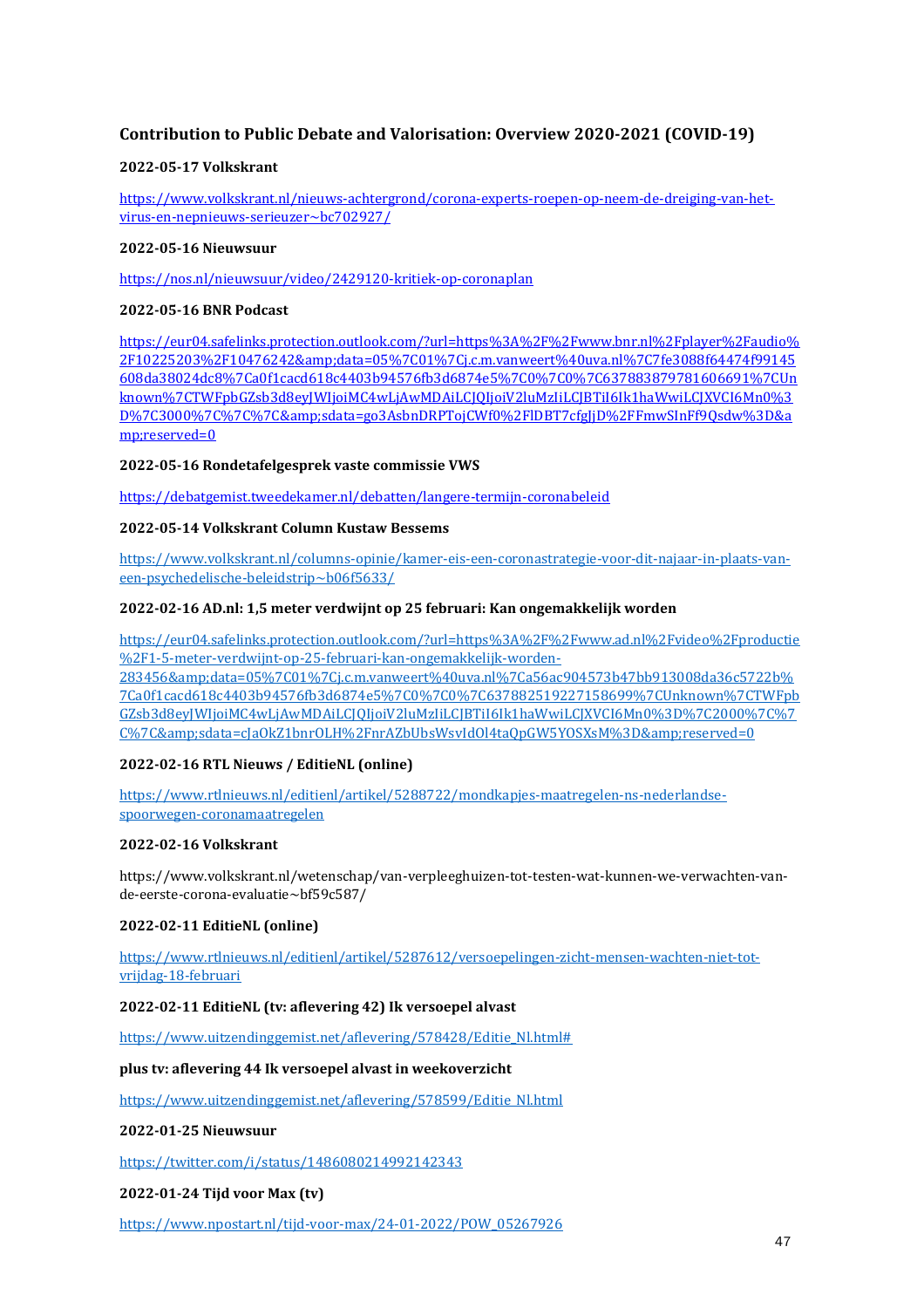### <https://twitter.com/i/status/1485650093630009363>

## **2022-01-20 The World (Orla Barry)**

#### <https://theworld.org/programs/the-world>

#### **2022-01-14 Nos.nl**

https://eur04.safelinks.protection.outlook.com/?url=https%3A%2F%2Fnos.nl%2Fl%2F2413130&amp:dat [a=05%7C01%7Cj.c.m.vanweert%40uva.nl%7C46e5b47513c240fb22b308da36c963c2%7Ca0f1cacd618c44](https://eur04.safelinks.protection.outlook.com/?url=https%3A%2F%2Fnos.nl%2Fl%2F2413130&data=05%7C01%7Cj.c.m.vanweert%40uva.nl%7C46e5b47513c240fb22b308da36c963c2%7Ca0f1cacd618c4403b94576fb3d6874e5%7C0%7C0%7C637882535970666577%7CUnknown%7CTWFpbGZsb3d8eyJWIjoiMC4wLjAwMDAiLCJQIjoiV2luMzIiLCJBTiI6Ik1haWwiLCJXVCI6Mn0%3D%7C2000%7C%7C%7C&sdata=3JbcX7f%2BhxErWiBd0QYkdGhByyQVwWDmq7XPzkguzNo%3D&reserved=0) [03b94576fb3d6874e5%7C0%7C0%7C637882535970666577%7CUnknown%7CTWFpbGZsb3d8eyJWIjoi](https://eur04.safelinks.protection.outlook.com/?url=https%3A%2F%2Fnos.nl%2Fl%2F2413130&data=05%7C01%7Cj.c.m.vanweert%40uva.nl%7C46e5b47513c240fb22b308da36c963c2%7Ca0f1cacd618c4403b94576fb3d6874e5%7C0%7C0%7C637882535970666577%7CUnknown%7CTWFpbGZsb3d8eyJWIjoiMC4wLjAwMDAiLCJQIjoiV2luMzIiLCJBTiI6Ik1haWwiLCJXVCI6Mn0%3D%7C2000%7C%7C%7C&sdata=3JbcX7f%2BhxErWiBd0QYkdGhByyQVwWDmq7XPzkguzNo%3D&reserved=0) [MC4wLjAwMDAiLCJQIjoiV2luMzIiLCJBTiI6Ik1haWwiLCJXVCI6Mn0%3D%7C2000%7C%7C%7C&sdata](https://eur04.safelinks.protection.outlook.com/?url=https%3A%2F%2Fnos.nl%2Fl%2F2413130&data=05%7C01%7Cj.c.m.vanweert%40uva.nl%7C46e5b47513c240fb22b308da36c963c2%7Ca0f1cacd618c4403b94576fb3d6874e5%7C0%7C0%7C637882535970666577%7CUnknown%7CTWFpbGZsb3d8eyJWIjoiMC4wLjAwMDAiLCJQIjoiV2luMzIiLCJBTiI6Ik1haWwiLCJXVCI6Mn0%3D%7C2000%7C%7C%7C&sdata=3JbcX7f%2BhxErWiBd0QYkdGhByyQVwWDmq7XPzkguzNo%3D&reserved=0) [=3JbcX7f%2BhxErWiBd0QYkdGhByyQVwWDmq7XPzkguzNo%3D&reserved=0](https://eur04.safelinks.protection.outlook.com/?url=https%3A%2F%2Fnos.nl%2Fl%2F2413130&data=05%7C01%7Cj.c.m.vanweert%40uva.nl%7C46e5b47513c240fb22b308da36c963c2%7Ca0f1cacd618c4403b94576fb3d6874e5%7C0%7C0%7C637882535970666577%7CUnknown%7CTWFpbGZsb3d8eyJWIjoiMC4wLjAwMDAiLCJQIjoiV2luMzIiLCJBTiI6Ik1haWwiLCJXVCI6Mn0%3D%7C2000%7C%7C%7C&sdata=3JbcX7f%2BhxErWiBd0QYkdGhByyQVwWDmq7XPzkguzNo%3D&reserved=0)

### **2022-01-14 Trouw**

[https://eur04.safelinks.protection.outlook.com/?url=https%3A%2F%2Fwww.trouw.nl%2Fbinnenland%2F](https://eur04.safelinks.protection.outlook.com/?url=https%3A%2F%2Fwww.trouw.nl%2Fbinnenland%2Fnieuwe-minister-nieuwe-stijl-het-persoonlijke-van-de-jonge-is-verdwenen-maar-kuipers-had-afwegingen-beter-kunnen-uitleggen~b0c4b414%2F&data=05%7C01%7Cj.c.m.vanweert%40uva.nl%7C5faabf855ecf4310cb7108da36c89090%7Ca0f1cacd618c4403b94576fb3d6874e5%7C0%7C0%7C637882532287909657%7Cunknown%7CTWFpbGZsb3d8eyJWIjoiMC4wLjAwMDAiLCJQIjoiV2luMzIiLCJBTiI6Ik1haWwiLCJXVCI6Mn0%3D%7C3000%7C%7C%7C&sdata=wK3w2AObKUBNTrnGL1gOTmIaIrPaBbtJ2HW8PfX%2BzNc%3D&reserved=0) [nieuwe-minister-nieuwe-stijl-het-persoonlijke-van-de-jonge-is-verdwenen-maar-kuipers-had-afwegingen](https://eur04.safelinks.protection.outlook.com/?url=https%3A%2F%2Fwww.trouw.nl%2Fbinnenland%2Fnieuwe-minister-nieuwe-stijl-het-persoonlijke-van-de-jonge-is-verdwenen-maar-kuipers-had-afwegingen-beter-kunnen-uitleggen~b0c4b414%2F&data=05%7C01%7Cj.c.m.vanweert%40uva.nl%7C5faabf855ecf4310cb7108da36c89090%7Ca0f1cacd618c4403b94576fb3d6874e5%7C0%7C0%7C637882532287909657%7Cunknown%7CTWFpbGZsb3d8eyJWIjoiMC4wLjAwMDAiLCJQIjoiV2luMzIiLCJBTiI6Ik1haWwiLCJXVCI6Mn0%3D%7C3000%7C%7C%7C&sdata=wK3w2AObKUBNTrnGL1gOTmIaIrPaBbtJ2HW8PfX%2BzNc%3D&reserved=0)[beter-kunnen-](https://eur04.safelinks.protection.outlook.com/?url=https%3A%2F%2Fwww.trouw.nl%2Fbinnenland%2Fnieuwe-minister-nieuwe-stijl-het-persoonlijke-van-de-jonge-is-verdwenen-maar-kuipers-had-afwegingen-beter-kunnen-uitleggen~b0c4b414%2F&data=05%7C01%7Cj.c.m.vanweert%40uva.nl%7C5faabf855ecf4310cb7108da36c89090%7Ca0f1cacd618c4403b94576fb3d6874e5%7C0%7C0%7C637882532287909657%7Cunknown%7CTWFpbGZsb3d8eyJWIjoiMC4wLjAwMDAiLCJQIjoiV2luMzIiLCJBTiI6Ik1haWwiLCJXVCI6Mn0%3D%7C3000%7C%7C%7C&sdata=wK3w2AObKUBNTrnGL1gOTmIaIrPaBbtJ2HW8PfX%2BzNc%3D&reserved=0)

[uitleggen~b0c4b414%2F&data=05%7C01%7Cj.c.m.vanweert%40uva.nl%7C5faabf855ecf4310cb710](https://eur04.safelinks.protection.outlook.com/?url=https%3A%2F%2Fwww.trouw.nl%2Fbinnenland%2Fnieuwe-minister-nieuwe-stijl-het-persoonlijke-van-de-jonge-is-verdwenen-maar-kuipers-had-afwegingen-beter-kunnen-uitleggen~b0c4b414%2F&data=05%7C01%7Cj.c.m.vanweert%40uva.nl%7C5faabf855ecf4310cb7108da36c89090%7Ca0f1cacd618c4403b94576fb3d6874e5%7C0%7C0%7C637882532287909657%7Cunknown%7CTWFpbGZsb3d8eyJWIjoiMC4wLjAwMDAiLCJQIjoiV2luMzIiLCJBTiI6Ik1haWwiLCJXVCI6Mn0%3D%7C3000%7C%7C%7C&sdata=wK3w2AObKUBNTrnGL1gOTmIaIrPaBbtJ2HW8PfX%2BzNc%3D&reserved=0) [8da36c89090%7Ca0f1cacd618c4403b94576fb3d6874e5%7C0%7C0%7C637882532287909657%7Cunkn](https://eur04.safelinks.protection.outlook.com/?url=https%3A%2F%2Fwww.trouw.nl%2Fbinnenland%2Fnieuwe-minister-nieuwe-stijl-het-persoonlijke-van-de-jonge-is-verdwenen-maar-kuipers-had-afwegingen-beter-kunnen-uitleggen~b0c4b414%2F&data=05%7C01%7Cj.c.m.vanweert%40uva.nl%7C5faabf855ecf4310cb7108da36c89090%7Ca0f1cacd618c4403b94576fb3d6874e5%7C0%7C0%7C637882532287909657%7Cunknown%7CTWFpbGZsb3d8eyJWIjoiMC4wLjAwMDAiLCJQIjoiV2luMzIiLCJBTiI6Ik1haWwiLCJXVCI6Mn0%3D%7C3000%7C%7C%7C&sdata=wK3w2AObKUBNTrnGL1gOTmIaIrPaBbtJ2HW8PfX%2BzNc%3D&reserved=0) [own%7CTWFpbGZsb3d8eyJWIjoiMC4wLjAwMDAiLCJQIjoiV2luMzIiLCJBTiI6Ik1haWwiLCJXVCI6Mn0%3D%](https://eur04.safelinks.protection.outlook.com/?url=https%3A%2F%2Fwww.trouw.nl%2Fbinnenland%2Fnieuwe-minister-nieuwe-stijl-het-persoonlijke-van-de-jonge-is-verdwenen-maar-kuipers-had-afwegingen-beter-kunnen-uitleggen~b0c4b414%2F&data=05%7C01%7Cj.c.m.vanweert%40uva.nl%7C5faabf855ecf4310cb7108da36c89090%7Ca0f1cacd618c4403b94576fb3d6874e5%7C0%7C0%7C637882532287909657%7Cunknown%7CTWFpbGZsb3d8eyJWIjoiMC4wLjAwMDAiLCJQIjoiV2luMzIiLCJBTiI6Ik1haWwiLCJXVCI6Mn0%3D%7C3000%7C%7C%7C&sdata=wK3w2AObKUBNTrnGL1gOTmIaIrPaBbtJ2HW8PfX%2BzNc%3D&reserved=0) [7C3000%7C%7C%7C&sdata=wK3w2AObKUBNTrnGL1gOTmIaIrPaBbtJ2HW8PfX%2BzNc%3D&r](https://eur04.safelinks.protection.outlook.com/?url=https%3A%2F%2Fwww.trouw.nl%2Fbinnenland%2Fnieuwe-minister-nieuwe-stijl-het-persoonlijke-van-de-jonge-is-verdwenen-maar-kuipers-had-afwegingen-beter-kunnen-uitleggen~b0c4b414%2F&data=05%7C01%7Cj.c.m.vanweert%40uva.nl%7C5faabf855ecf4310cb7108da36c89090%7Ca0f1cacd618c4403b94576fb3d6874e5%7C0%7C0%7C637882532287909657%7Cunknown%7CTWFpbGZsb3d8eyJWIjoiMC4wLjAwMDAiLCJQIjoiV2luMzIiLCJBTiI6Ik1haWwiLCJXVCI6Mn0%3D%7C3000%7C%7C%7C&sdata=wK3w2AObKUBNTrnGL1gOTmIaIrPaBbtJ2HW8PfX%2BzNc%3D&reserved=0) [eserved=0](https://eur04.safelinks.protection.outlook.com/?url=https%3A%2F%2Fwww.trouw.nl%2Fbinnenland%2Fnieuwe-minister-nieuwe-stijl-het-persoonlijke-van-de-jonge-is-verdwenen-maar-kuipers-had-afwegingen-beter-kunnen-uitleggen~b0c4b414%2F&data=05%7C01%7Cj.c.m.vanweert%40uva.nl%7C5faabf855ecf4310cb7108da36c89090%7Ca0f1cacd618c4403b94576fb3d6874e5%7C0%7C0%7C637882532287909657%7Cunknown%7CTWFpbGZsb3d8eyJWIjoiMC4wLjAwMDAiLCJQIjoiV2luMzIiLCJBTiI6Ik1haWwiLCJXVCI6Mn0%3D%7C3000%7C%7C%7C&sdata=wK3w2AObKUBNTrnGL1gOTmIaIrPaBbtJ2HW8PfX%2BzNc%3D&reserved=0)

#### **2022-01-14 NPO Radio Dit is de Dag**

<https://twitter.com/i/status/1482046679964700673>

#### **2022-01-13 Tijd voor Max (tv)**

https://www.npostart.nl/tijd-voor-max/13-01-2022/POW\_05267919 (Va 1.20)

#### **2022-01-12 Euronews: Is it counterproductive to make vaccines mandatory**

https://www.euronews.com/2022/01/12/is-it-counterproductive-to-make-vaccines-mandatory

#### **2022-01-07 Telegraaf: 'dikke onvoldoende' voor communicatie coronacrisis**

['Dikke onvoldoende' voor communicatie coronacrisis: 'Er zat geen enkele lijn in' | Binnenland | Telegraaf.nl](https://www.telegraaf.nl/nieuws/554953166/dikke-onvoldoende-voor-communicatie-coronacrisis-er-zat-geen-enkele-lijn-in)

## **2022-01-05 BNR Nieuwsradio (over communicatie rondom de booster)**

<https://www.bnr.nl/gemist>

<https://bnr.nl/gemist?date=05-01-2022&time=07-11-00> (teller 07:11:00 – 13:50:00 of fragment 11.00 – 17.40).

#### **2021-12-10 NRC: Vertrouwen in coronabeleid op laagste punt sinds begin pandemie**

['Vertrouwen in coronabeleid op laagste punt sinds begin pandemie'](https://www.nrc.nl/nieuws/2021/12/10/vertrouwen-in-coronabeleid-op-laagste-punt-sinds-begin-pandemie-a4068526) - NRC

### **2021-11-30 Tijd voor Max**

#### [https://www.npostart.nl/tijd-voor-max/30-11-2021/POW\\_05073466](https://www.npostart.nl/tijd-voor-max/30-11-2021/POW_05073466)

#### **2021-11-26 Nieuws & Co NPO-radio-1-special (NPO radio 1): Persconferentie over de Coronamaatregelen**

[https://www.nporadio1.nl/uitzendingen/npo-radio-1-special/101617d2-dc28-4eb5-ab4f-](https://www.nporadio1.nl/uitzendingen/npo-radio-1-special/101617d2-dc28-4eb5-ab4f-5acbf87505b6/2021-11-26-npo-radio-1-special-persconferentie-van-het-kabinet)[5acbf87505b6/2021-11-26-npo-radio-1-special-persconferentie-van-het-kabinet](https://www.nporadio1.nl/uitzendingen/npo-radio-1-special/101617d2-dc28-4eb5-ab4f-5acbf87505b6/2021-11-26-npo-radio-1-special-persconferentie-van-het-kabinet)

## **2021-11-24 Waarschuwingen voor jojo-coronabeleid: 'Kan averechts effect hebben'**

[https://eur04.safelinks.protection.outlook.com/?url=https%3A%2F%2Fnos.nl%2Fl%2F2406925&dat](https://eur04.safelinks.protection.outlook.com/?url=https%3A%2F%2Fnos.nl%2Fl%2F2406925&data=04%7C01%7Cj.c.m.vanweert%40uva.nl%7C78dfc148c8e44ab4c70908d9af6e1a9c%7Ca0f1cacd618c4403b94576fb3d6874e5%7C0%7C0%7C637733709695979393%7CUnknown%7CTWFpbGZsb3d8eyJWIjoiMC4wLjAwMDAiLCJQIjoiV2luMzIiLCJBTiI6Ik1haWwiLCJXVCI6Mn0%3D%7C2000&sdata=e611rS2DOU79Rop%2FaiJbXemuJm0HSNrJNV1RevH%2FZ3E%3D&reserved=0) [a=04%7C01%7Cj.c.m.vanweert%40uva.nl%7C78dfc148c8e44ab4c70908d9af6e1a9c%7Ca0f1cacd618c440](https://eur04.safelinks.protection.outlook.com/?url=https%3A%2F%2Fnos.nl%2Fl%2F2406925&data=04%7C01%7Cj.c.m.vanweert%40uva.nl%7C78dfc148c8e44ab4c70908d9af6e1a9c%7Ca0f1cacd618c4403b94576fb3d6874e5%7C0%7C0%7C637733709695979393%7CUnknown%7CTWFpbGZsb3d8eyJWIjoiMC4wLjAwMDAiLCJQIjoiV2luMzIiLCJBTiI6Ik1haWwiLCJXVCI6Mn0%3D%7C2000&sdata=e611rS2DOU79Rop%2FaiJbXemuJm0HSNrJNV1RevH%2FZ3E%3D&reserved=0)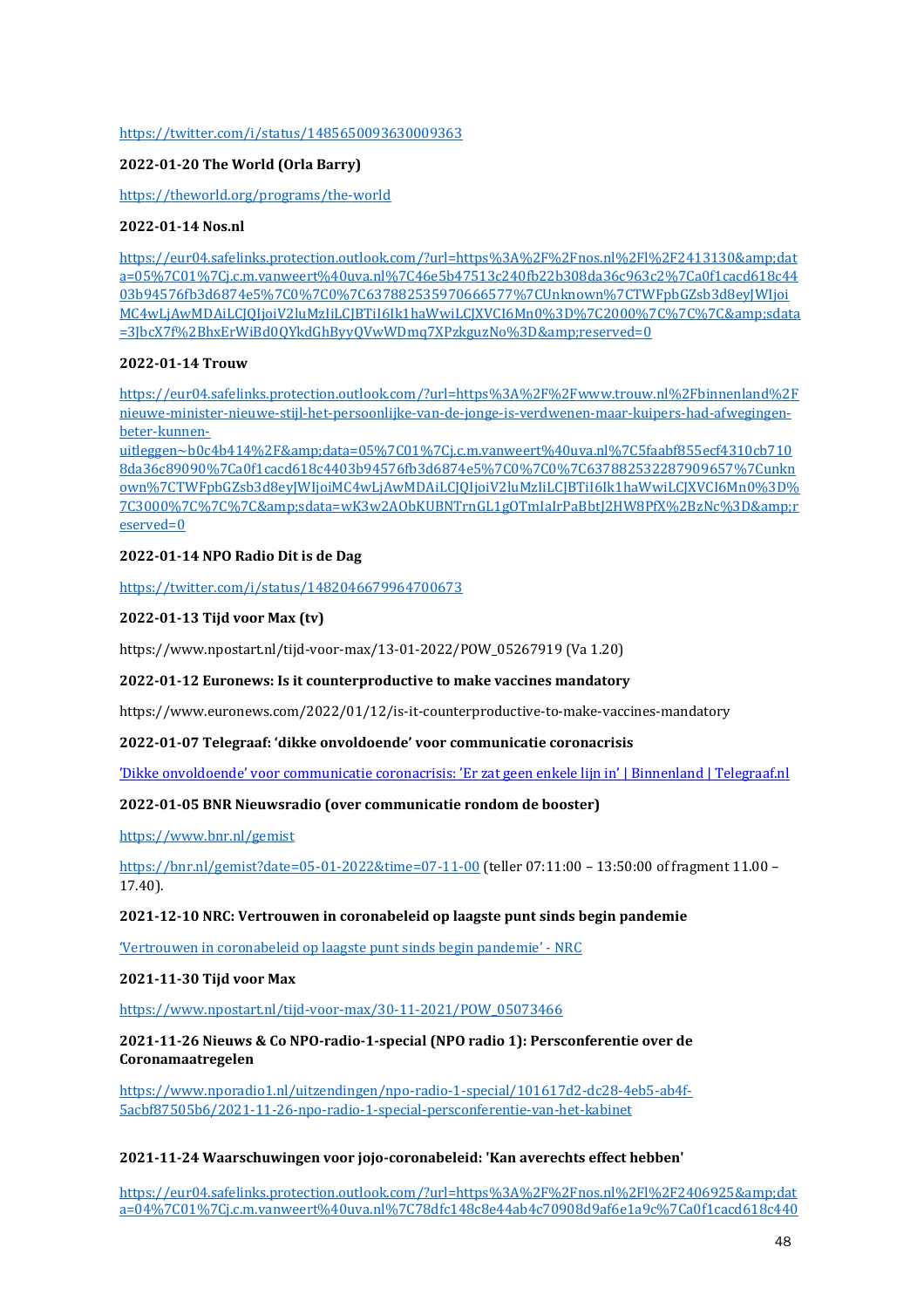[3b94576fb3d6874e5%7C0%7C0%7C637733709695979393%7CUnknown%7CTWFpbGZsb3d8eyJWIjoiM](https://eur04.safelinks.protection.outlook.com/?url=https%3A%2F%2Fnos.nl%2Fl%2F2406925&data=04%7C01%7Cj.c.m.vanweert%40uva.nl%7C78dfc148c8e44ab4c70908d9af6e1a9c%7Ca0f1cacd618c4403b94576fb3d6874e5%7C0%7C0%7C637733709695979393%7CUnknown%7CTWFpbGZsb3d8eyJWIjoiMC4wLjAwMDAiLCJQIjoiV2luMzIiLCJBTiI6Ik1haWwiLCJXVCI6Mn0%3D%7C2000&sdata=e611rS2DOU79Rop%2FaiJbXemuJm0HSNrJNV1RevH%2FZ3E%3D&reserved=0) [C4wLjAwMDAiLCJQIjoiV2luMzIiLCJBTiI6Ik1haWwiLCJXVCI6Mn0%3D%7C2000&sdata=e611rS2DOU7](https://eur04.safelinks.protection.outlook.com/?url=https%3A%2F%2Fnos.nl%2Fl%2F2406925&data=04%7C01%7Cj.c.m.vanweert%40uva.nl%7C78dfc148c8e44ab4c70908d9af6e1a9c%7Ca0f1cacd618c4403b94576fb3d6874e5%7C0%7C0%7C637733709695979393%7CUnknown%7CTWFpbGZsb3d8eyJWIjoiMC4wLjAwMDAiLCJQIjoiV2luMzIiLCJBTiI6Ik1haWwiLCJXVCI6Mn0%3D%7C2000&sdata=e611rS2DOU79Rop%2FaiJbXemuJm0HSNrJNV1RevH%2FZ3E%3D&reserved=0) 9Rop%2FaiJbXemuJm0HSNrJNV1RevH%2FZ3E%3D&amp:reserved=0

## **2021-11-24 Trouw: Wellicht brengt dreiging ons op het rechte coronapad**

[Nederland moet zich nu écht aan de regels houden, hamert het OMT. Waarom is dat zo moeilijk? | Trouw](https://www.trouw.nl/binnenland/nederland-moet-zich-nu-echt-aan-de-regels-houden-hamert-het-omt-waarom-is-dat-zo-moeilijk~b838b5ae/)

## **2021-11-23 Dit is de Dag 18.30 – 19.00 uur**

[https://eur04.safelinks.protection.outlook.com/?url=https%3A%2F%2Fwww.nporadio1.nl%2Fnieuws%2F](https://eur04.safelinks.protection.outlook.com/?url=https%3A%2F%2Fwww.nporadio1.nl%2Fnieuws%2Fbinnenland%2F57f45264-9674-448b-9e93-d93883457080%2Fslechts-25-procent-van-nederland-nog-positief-over-coronabeleid&data=04%7C01%7Cj.c.m.vanweert%40uva.nl%7C05d5d702905040179b3708d9af445ae9%7Ca0f1cacd618c4403b94576fb3d6874e5%7C0%7C0%7C637733530386803133%7CUnknown%7CTWFpbGZsb3d8eyJWIjoiMC4wLjAwMDAiLCJQIjoiV2luMzIiLCJBTiI6Ik1haWwiLCJXVCI6Mn0%3D%7C3000&sdata=U0aCf1aGC8DhDLoaYtQuk5DFGMB3PSxrGwtUfFOpIPI%3D&reserved=0) [binnenland%2F57f45264-9674-448b-9e93-d93883457080%2Fslechts-25-procent-van-nederland-nog](https://eur04.safelinks.protection.outlook.com/?url=https%3A%2F%2Fwww.nporadio1.nl%2Fnieuws%2Fbinnenland%2F57f45264-9674-448b-9e93-d93883457080%2Fslechts-25-procent-van-nederland-nog-positief-over-coronabeleid&data=04%7C01%7Cj.c.m.vanweert%40uva.nl%7C05d5d702905040179b3708d9af445ae9%7Ca0f1cacd618c4403b94576fb3d6874e5%7C0%7C0%7C637733530386803133%7CUnknown%7CTWFpbGZsb3d8eyJWIjoiMC4wLjAwMDAiLCJQIjoiV2luMzIiLCJBTiI6Ik1haWwiLCJXVCI6Mn0%3D%7C3000&sdata=U0aCf1aGC8DhDLoaYtQuk5DFGMB3PSxrGwtUfFOpIPI%3D&reserved=0)[positief-over-](https://eur04.safelinks.protection.outlook.com/?url=https%3A%2F%2Fwww.nporadio1.nl%2Fnieuws%2Fbinnenland%2F57f45264-9674-448b-9e93-d93883457080%2Fslechts-25-procent-van-nederland-nog-positief-over-coronabeleid&data=04%7C01%7Cj.c.m.vanweert%40uva.nl%7C05d5d702905040179b3708d9af445ae9%7Ca0f1cacd618c4403b94576fb3d6874e5%7C0%7C0%7C637733530386803133%7CUnknown%7CTWFpbGZsb3d8eyJWIjoiMC4wLjAwMDAiLCJQIjoiV2luMzIiLCJBTiI6Ik1haWwiLCJXVCI6Mn0%3D%7C3000&sdata=U0aCf1aGC8DhDLoaYtQuk5DFGMB3PSxrGwtUfFOpIPI%3D&reserved=0)

[coronabeleid&data=04%7C01%7Cj.c.m.vanweert%40uva.nl%7C05d5d702905040179b3708d9af445a](https://eur04.safelinks.protection.outlook.com/?url=https%3A%2F%2Fwww.nporadio1.nl%2Fnieuws%2Fbinnenland%2F57f45264-9674-448b-9e93-d93883457080%2Fslechts-25-procent-van-nederland-nog-positief-over-coronabeleid&data=04%7C01%7Cj.c.m.vanweert%40uva.nl%7C05d5d702905040179b3708d9af445ae9%7Ca0f1cacd618c4403b94576fb3d6874e5%7C0%7C0%7C637733530386803133%7CUnknown%7CTWFpbGZsb3d8eyJWIjoiMC4wLjAwMDAiLCJQIjoiV2luMzIiLCJBTiI6Ik1haWwiLCJXVCI6Mn0%3D%7C3000&sdata=U0aCf1aGC8DhDLoaYtQuk5DFGMB3PSxrGwtUfFOpIPI%3D&reserved=0) [e9%7Ca0f1cacd618c4403b94576fb3d6874e5%7C0%7C0%7C637733530386803133%7CUnknown%7CT](https://eur04.safelinks.protection.outlook.com/?url=https%3A%2F%2Fwww.nporadio1.nl%2Fnieuws%2Fbinnenland%2F57f45264-9674-448b-9e93-d93883457080%2Fslechts-25-procent-van-nederland-nog-positief-over-coronabeleid&data=04%7C01%7Cj.c.m.vanweert%40uva.nl%7C05d5d702905040179b3708d9af445ae9%7Ca0f1cacd618c4403b94576fb3d6874e5%7C0%7C0%7C637733530386803133%7CUnknown%7CTWFpbGZsb3d8eyJWIjoiMC4wLjAwMDAiLCJQIjoiV2luMzIiLCJBTiI6Ik1haWwiLCJXVCI6Mn0%3D%7C3000&sdata=U0aCf1aGC8DhDLoaYtQuk5DFGMB3PSxrGwtUfFOpIPI%3D&reserved=0) [WFpbGZsb3d8eyJWIjoiMC4wLjAwMDAiLCJQIjoiV2luMzIiLCJBTiI6Ik1haWwiLCJXVCI6Mn0%3D%7C3000&a](https://eur04.safelinks.protection.outlook.com/?url=https%3A%2F%2Fwww.nporadio1.nl%2Fnieuws%2Fbinnenland%2F57f45264-9674-448b-9e93-d93883457080%2Fslechts-25-procent-van-nederland-nog-positief-over-coronabeleid&data=04%7C01%7Cj.c.m.vanweert%40uva.nl%7C05d5d702905040179b3708d9af445ae9%7Ca0f1cacd618c4403b94576fb3d6874e5%7C0%7C0%7C637733530386803133%7CUnknown%7CTWFpbGZsb3d8eyJWIjoiMC4wLjAwMDAiLCJQIjoiV2luMzIiLCJBTiI6Ik1haWwiLCJXVCI6Mn0%3D%7C3000&sdata=U0aCf1aGC8DhDLoaYtQuk5DFGMB3PSxrGwtUfFOpIPI%3D&reserved=0) [mp;sdata=U0aCf1aGC8DhDLoaYtQuk5DFGMB3PSxrGwtUfFOpIPI%3D&reserved=0](https://eur04.safelinks.protection.outlook.com/?url=https%3A%2F%2Fwww.nporadio1.nl%2Fnieuws%2Fbinnenland%2F57f45264-9674-448b-9e93-d93883457080%2Fslechts-25-procent-van-nederland-nog-positief-over-coronabeleid&data=04%7C01%7Cj.c.m.vanweert%40uva.nl%7C05d5d702905040179b3708d9af445ae9%7Ca0f1cacd618c4403b94576fb3d6874e5%7C0%7C0%7C637733530386803133%7CUnknown%7CTWFpbGZsb3d8eyJWIjoiMC4wLjAwMDAiLCJQIjoiV2luMzIiLCJBTiI6Ik1haWwiLCJXVCI6Mn0%3D%7C3000&sdata=U0aCf1aGC8DhDLoaYtQuk5DFGMB3PSxrGwtUfFOpIPI%3D&reserved=0)

[Kabinet waarschuwt: volg de basismaatregelen op. Is dat terecht? | NPO Radio 1](https://www.nporadio1.nl/fragmenten/dit-is-de-dag/bf6c73ab-7e9c-4d28-9ae6-82e2e420359b/2021-11-23-kabinet-waarschuwt-volg-de-basismaatregelen-op-is-dat-terecht)

#### **2021-11-23 BNR Breekt – BNR nieuwsradio 11.00-11.30 uur**

[https://www.bnr.nl/podcast/breekt/10459816/breekt-alleen-een-harde-lockdown-kan-ons-uit-de](https://www.bnr.nl/podcast/breekt/10459816/breekt-alleen-een-harde-lockdown-kan-ons-uit-de-coronagolf-halen)[coronagolf-halen](https://www.bnr.nl/podcast/breekt/10459816/breekt-alleen-een-harde-lockdown-kan-ons-uit-de-coronagolf-halen)

## **2021-11-19 De Stentor: Blijf weg uit de voetbalkantines, ook al mag het volgens de regels**

[Moreel appel veiligheidsregio IJsselland: blijf weg uit de voetbalkantines, ook al mag het volgens de regels |](https://www.destentor.nl/regio/moreel-appel-veiligheidsregio-ijsselland-blijf-weg-uit-de-voetbalkantines-ook-al-mag-het-volgens-de-regels~abab304f/)  [Regio | destentor.nl](https://www.destentor.nl/regio/moreel-appel-veiligheidsregio-ijsselland-blijf-weg-uit-de-voetbalkantines-ook-al-mag-het-volgens-de-regels~abab304f/)

### **2021-11-12 Financieel Dagblad (FD)**

[Vier coronalessen uit het buitenland: wat doen Israël, Portugal, Italië en Duitsland beter dan wij? \(fd.nl\)](https://fd.nl/samenleving/1419252/vier-coronalessen-uit-het-buitenland-wat-doen-israel-portugal-italie-en-duitsland-beter-dan-wij-wwk1cacQM7MB)

#### **2021-11-10 CBG Collegedag: Balans in roerige tijden**

[CBG Collegedag 2021: Balans in roerige tijden -](https://www.youtube.com/watch?v=sUyAr3a70B8) YouTube

## **2021-11-03 Volkskrant**

https://www.volkskrant.nl/nieuws-achtergrond/de-meeste-twijfel-heb-ik-over-de-uitbreiding-van-decoronapas-dat-geeft-een-bepaalde-schijnzekerheid~b281579f/

#### **2021-11-02 NPO Radio 1 Special persconferentie (Nieuws & Co) (vanaf 34.50 en 48.30)**

Persconferentie van het kabinet - 02 november 2021 - [NPO Radio 1 Gemist | NPO Radio 1](https://www.nporadio1.nl/uitzendingen/npo-radio-1-special/59326c35-9efa-4078-a44e-8b699134a0ae/2021-11-02-persconferentie-van-het-kabinet)

## **2021-10-29 Trouw: Zijn we weer in de val getrapt? Waarom het zo moeilijk is om te leren leven met het virus**

[Zijn we weer in de val getrapt? Waarom het zo moeilijk is om te leren leven met het virus | Trouw](https://www.trouw.nl/zorg/zijn-we-weer-in-de-val-getrapt-waarom-het-zo-moeilijk-is-om-te-leren-leven-met-het-virus~bea6631f/)

## **2021-10-23 Financieel Dagblad (FD)**

[Op straat in Rotterdam-Zuid heeft Snapchat meer gezag dan het RIVM \(fd.nl\)](https://fd.nl/samenleving/1416496/op-straat-in-rotterdam-zuid-heeft-snapchat-meer-gezag-dan-het-rivm-jwj1caeAXM4t)

#### **2021-09-16 Volkskrant**

[Vijf coronawaarschuwingen van de experts die het kabinet in de wind slaat | De Volkskrant](https://www.volkskrant.nl/nieuws-achtergrond/vijf-coronawaarschuwingen-van-de-experts-die-het-kabinet-in-de-wind-slaat~b3a26b523/)

#### **2021-07-22 BNR Nieuwsradio**

['Negatieve test voor gevaccineerden kan vaccinatietempo verlagen' | BNR Nieuwsradio](https://www.bnr.nl/nieuws/gezondheid/10448918/negatieve-test-voor-gevaccineerden-kan-vaccinatietempo-verlagen)

## **2021-07-21 Nieuws en Co/NPO-radio (39.10 – 45.40)**

Nieuws en Co - 21 juli 2021 - [NPO Radio 1 Gemist | NPO Radio 1](https://www.nporadio1.nl/uitzendingen/nieuws-en-co/fa123ba8-4190-49ae-96ca-60a4c7ca998a/2021-07-21-nieuws-en-co)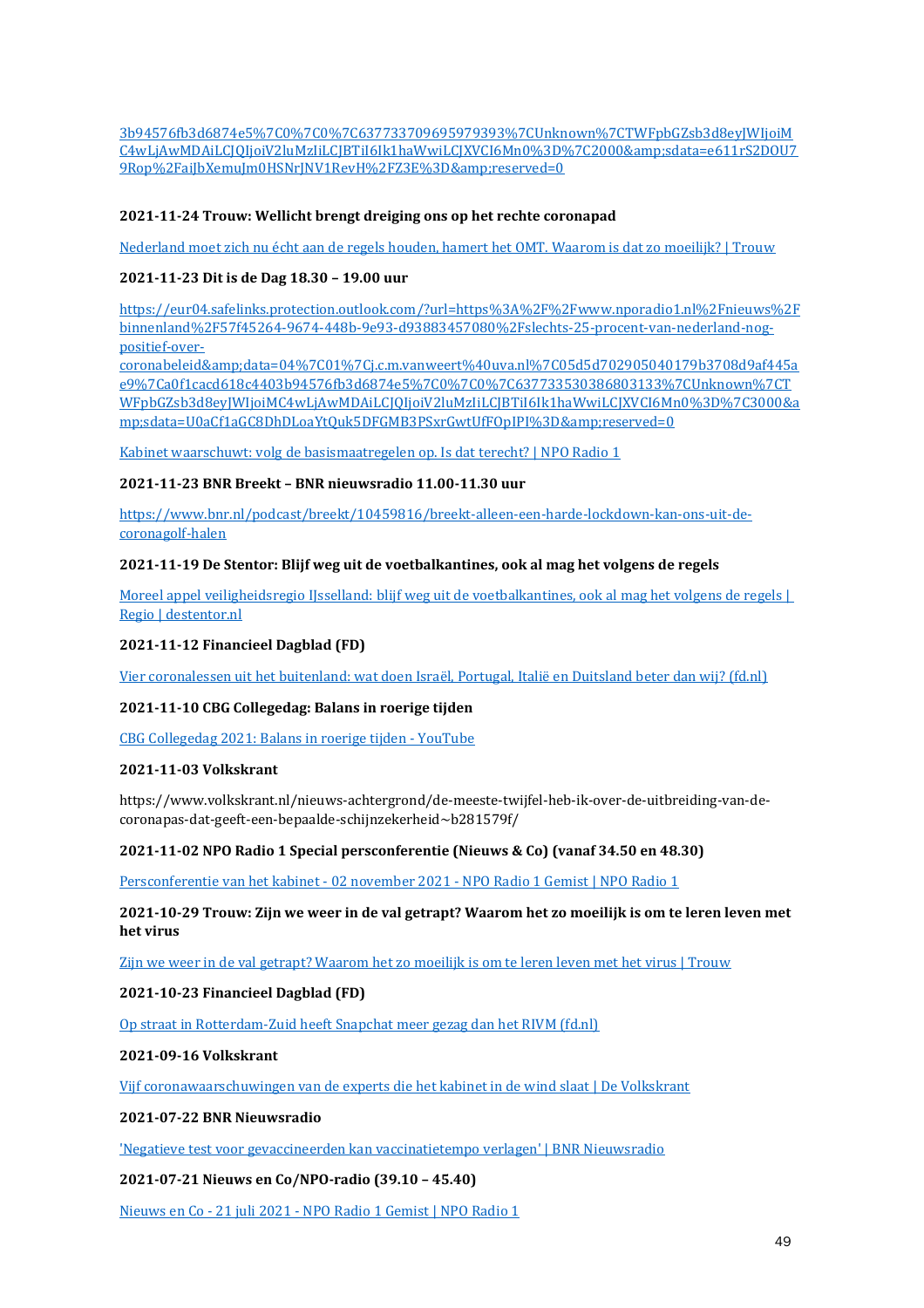## **2021-06-18 Nieuws en Co/NPO-radio-1-special (NPO radio 1): Persconferentie over de Coronamaatregelen (36.26 – 54.55)**

[https://www.nporadio1.nl/uitzendingen/npo-radio-1-special/8511dcf4-dfc0-447a-8149-](https://www.nporadio1.nl/uitzendingen/npo-radio-1-special/8511dcf4-dfc0-447a-8149-9b2898142143/2021-06-18-persconferentie-kabinet) [9b2898142143/2021-06-18-persconferentie-kabinet](https://www.nporadio1.nl/uitzendingen/npo-radio-1-special/8511dcf4-dfc0-447a-8149-9b2898142143/2021-06-18-persconferentie-kabinet)

[npo-radio-1-special/2021-06-18-persconferentie](https://www.nporadio1.nl/uitzendingen/npo-radio-1-special/8511dcf4-dfc0-447a-8149-9b2898142143/2021-06-18-persconferentie-kabinet)

#### **2021-06-18 BNR Nieuwsradio (radio; vanaf 08:12:30 live)**

<https://www.bnr.nl/gemist>

[Handhavers krijgen het lastig na versoepelingen | BNR Nieuwsradio](https://www.bnr.nl/nieuws/gezondheid/10445085/handhavers-krijgen-het-lastig-na-versoepelingen)

#### **2021-06-11 Het Parool (opiniestuk)**

https://www.parool.nl/columns-opinie/opinie-gedrag-is-besmettelijker-dan-het-coronavirus~b2c82ffb/

### **2021-05-11 Nieuws en Co/NPO-radio-1-special (NPO radio 1): Persconferentie over de Coronamaatregelen (44.00 – 50.25)**

https://www.nporadio1.nl/npo-radio-1-special/onderwerpen/76633-2021-05-11-persconferentie-overde-coronamaatregelen-van-11-me**i**

### **2021-05-11 RTL Nieuws: Wéér een coronapersconferentie (nr 32), maar het valt vies tegen wat we onthouden**

[https://www.rtlnieuws.nl/nieuws/politiek/artikel/5230098/hugo-de-jonge-mark-rutte](https://www.rtlnieuws.nl/nieuws/politiek/artikel/5230098/hugo-de-jonge-mark-rutte-coronapersconferentie)[coronapersconferentie](https://www.rtlnieuws.nl/nieuws/politiek/artikel/5230098/hugo-de-jonge-mark-rutte-coronapersconferentie)

#### **2021-04-29 FD: Onbegrip over stelling Ernst Kuipers dat avondklok niet werkt**

https://fd.nl/economie-politiek/1381954/onbegrip-over-stelling-ernst-kuipers-dat-avondklok-niet-werktb3d1caV3q7GI

#### **2021-04-28 De Balie**

<https://debalie.nl/programma/de-open-samenleving-julia-van-weert-07-05-2021/>

<https://www.youtube.com/watch?v=hSpmFSf4Oys>

## **2021-04-28 EditieNL (tv): We moeten af van het schoonheidsideaal (afl. 118)**

[https://www.uitzendinggemist.net/aflevering/552133/Editie\\_Nl.html](https://www.uitzendinggemist.net/aflevering/552133/Editie_Nl.html)

[Zongebruinde huid allesbehalve gezond: 'We moeten af van het schoonheidsideaal' | RTL Nieuws](https://www.rtlnieuws.nl/editienl/artikel/5227721/zongebruinde-huid-niet-gezond-schoonheidsideaal-kankerverwekkend)

#### **2021-04-08 BNR Nieuwsradio (radio; vanaf 07:12:30 live)**

<https://www.bnr.nl/gemist>

#### **2021-04-08 BNR Nieuwsradio (radio; vooraf opgenomen)**

[https://www.bnr.nl/nieuws/gezondheid/10437364/overheid-communiceert-coronacijfers-selectief-en-te](https://www.bnr.nl/nieuws/gezondheid/10437364/overheid-communiceert-coronacijfers-selectief-en-te-negatief)[negatief](https://www.bnr.nl/nieuws/gezondheid/10437364/overheid-communiceert-coronacijfers-selectief-en-te-negatief)

## **2021-04-02 Dit is de Dag (NPO radio 1)**

https://www.nporadio1.nl/dit-is-de-dag/onderwerpen/74755-2021-04-02-waar-blijft-de-campagne-overzelftests

### **2021-03-31 Het Parool**

https://www.parool.nl/nederland/de-avondklok-naar-22-00-uur-werkt-het-dan-nog-wel~b4679cf0/

## **2021-03-21 Humberto (tv; RTL4)**

Hele uitzending: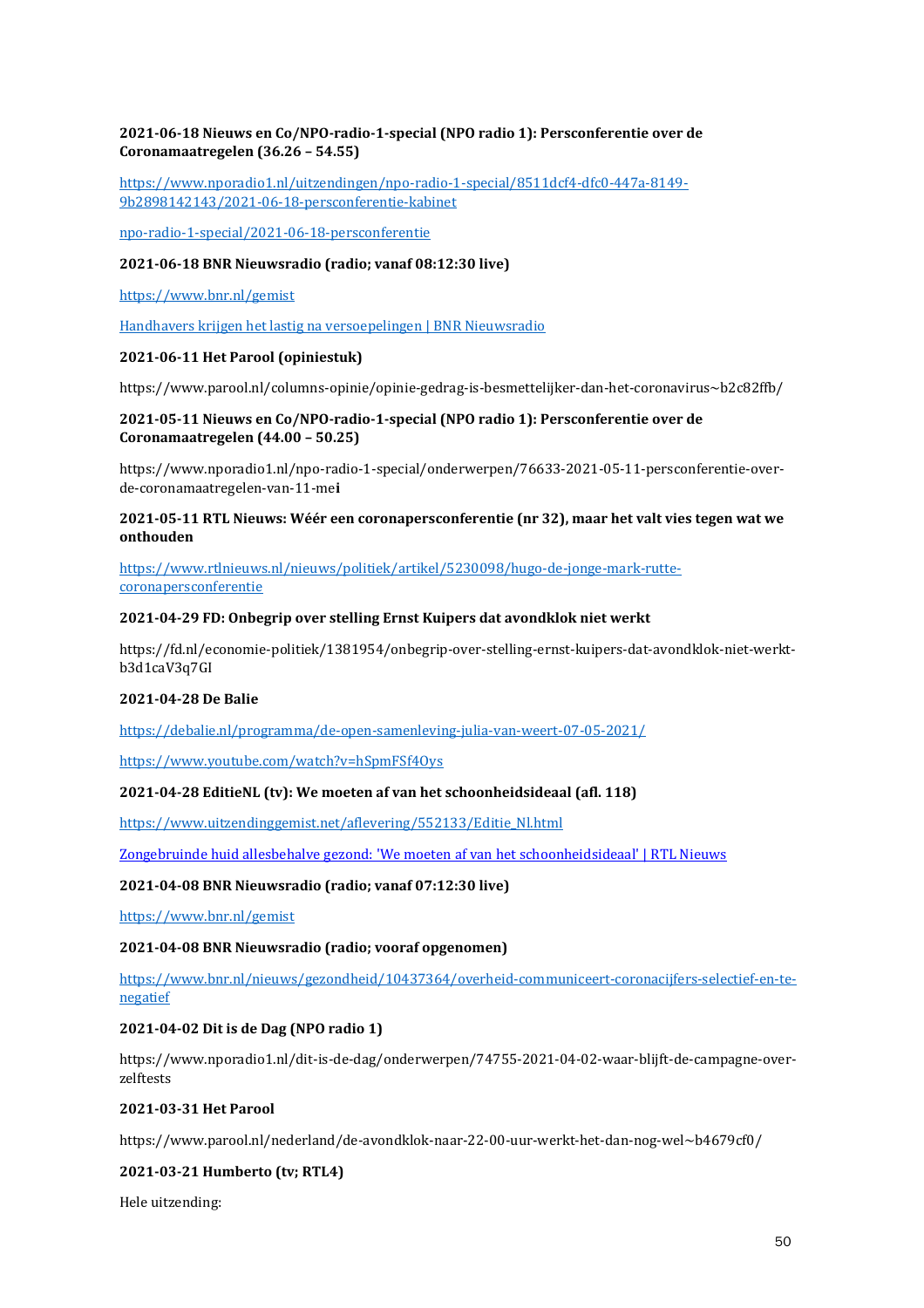### <https://www.rtlxl.nl/programma/humberto/b14b8d89-6157-3119-92df-406842abb376>

Fragment:

[https://www.rtlxl.nl/programma/humberto/4db7a1ae-88a6-4256-acd2-c8436b3211a2\](https://www.rtlxl.nl/programma/humberto/4db7a1ae-88a6-4256-acd2-c8436b3211a2/)

## **2021-03-10 Folia: Een jaar persconferenties: 'Communicatie over gezondheid is meer dan de dinsdagavond'**

<https://www.folia.nl/actueel/144452>

[https://www.folia.nl/actueel/144452/een-jaar-persconferenties-communicatie-over-gezondheid-is-meer](https://www.folia.nl/actueel/144452/een-jaar-persconferenties-communicatie-over-gezondheid-is-meer-dan-de-dinsdagavond)[dan-de-dinsdagavond](https://www.folia.nl/actueel/144452/een-jaar-persconferenties-communicatie-over-gezondheid-is-meer-dan-de-dinsdagavond)

#### **2021-03-08 BNR Nieuwsradio (radio; vanaf 07:12:30)**

<https://www.bnr.nl/gemist>

#### **2021-03-04 Trouw: Het vertrouwen in de coronamaatregelen neemt af. Gooi de terrassen weer open**

[https://www.trouw.nl/binnenland/het-vertrouwen-in-de-coronamaatregelen-neemt-af-gooi-de-terrassen](https://www.trouw.nl/binnenland/het-vertrouwen-in-de-coronamaatregelen-neemt-af-gooi-de-terrassen-weer-open~bcfa856b/)[weer-open~bcfa856b/](https://www.trouw.nl/binnenland/het-vertrouwen-in-de-coronamaatregelen-neemt-af-gooi-de-terrassen-weer-open~bcfa856b/)

### **2021-02-26 Volkskrant: Vertrouwen in coronabeleid op nieuw dieptepunt, maar de gemiddelde Nederlander houdt zich wél aan de regels**

https://www.volkskrant.nl/a-b15819e7

## **2021-02-23 nos-journaal (tv): 7.40 – 7.55**

[https://www.npostart.nl/nos-journaal/23-02-2021/POW\\_04819826](https://www.npostart.nl/nos-journaal/23-02-2021/POW_04819826)

#### **2021-02-23 EditieNL (tv): Klaar met "nog even volhouden": 2.40 – 4.00**

[https://www.rtlnieuws.nl/video/uitzendingen/video/5216258/afl-54?fbclid=IwAR3LU3-](https://www.rtlnieuws.nl/video/uitzendingen/video/5216258/afl-54?fbclid=IwAR3LU3-FgawM3DaxpL2a73nJ_M5LxkbuxCUOjVEYke47GnTd_but4-_bUrY) [FgawM3DaxpL2a73nJ\\_M5LxkbuxCUOjVEYke47GnTd\\_but4-\\_bUrY](https://www.rtlnieuws.nl/video/uitzendingen/video/5216258/afl-54?fbclid=IwAR3LU3-FgawM3DaxpL2a73nJ_M5LxkbuxCUOjVEYke47GnTd_but4-_bUrY)

## **2021-02-23 AT5 (tv)**

[https://www.at5.nl/artikelen/207465/moet-het-coronabeleid-over-een-andere-boeg-we-gaan-duidelijk](https://www.at5.nl/artikelen/207465/moet-het-coronabeleid-over-een-andere-boeg-we-gaan-duidelijk-een-andere-fase-in)[een-andere-fase-in](https://www.at5.nl/artikelen/207465/moet-het-coronabeleid-over-een-andere-boeg-we-gaan-duidelijk-een-andere-fase-in)

#### **2021-02-22 nos.nl & teletekst**

<https://nos.nl/artikel/2369869-adviseurs-rivm-coronabeleid-biedt-burger-te-weinig-perspectief.html>

## **2021-02-22 Nieuws en Co (NPO radio 1): Hoe lang zijn we nog bereid ons te houden aan coronamaatregelen?**

[https://www.nporadio1.nl/nieuws-en-co/onderwerpen/72765-2021-02-22-hoe-lang-zijn-we-nog-bereid](https://www.nporadio1.nl/nieuws-en-co/onderwerpen/72765-2021-02-22-hoe-lang-zijn-we-nog-bereid-ons-te-houden-aan-coronamaatregelen)[ons-te-houden-aan-coronamaatregelen](https://www.nporadio1.nl/nieuws-en-co/onderwerpen/72765-2021-02-22-hoe-lang-zijn-we-nog-bereid-ons-te-houden-aan-coronamaatregelen)

## **2021-02-09 Dit is de Dag (NPO radio 1)**

[https://www.nporadio1.nl/dit-is-de-dag/onderwerpen/72110-2021-02-09-gedragsexperts-over-het](https://www.nporadio1.nl/dit-is-de-dag/onderwerpen/72110-2021-02-09-gedragsexperts-over-het-wisselende-draagvlak-voor-coronamaatregelen)[wisselende-draagvlak-voor-coronamaatregelen](https://www.nporadio1.nl/dit-is-de-dag/onderwerpen/72110-2021-02-09-gedragsexperts-over-het-wisselende-draagvlak-voor-coronamaatregelen)

## **2021-02-09 BNR Nieuwsradio (radio; vanaf 8.06 tot 8.12)**

<https://www.bnr.nl/player/archief/20210209080600300>

#### **2021-02-01 NRC (Aan de communicatie valt nog veel te verbeteren)**

<https://www.nrc.nl/nieuws/2021/02/01/aan-de-communicatie-valt-nog-veel-te-verbeteren-a4030090>

## **2021-01-19 Het Parool (opiniestuk)**

Opi[nie: 'De avondklok staat symbool voor mislukt communicatiebeleid' | Het Parool](https://www.parool.nl/columns-opinie/opinie-de-avondklok-staat-symbool-voor-mislukt-communicatiebeleid~b001eced/?utm_campaign=shared_earned&utm_medium=social&utm_source=linkedin)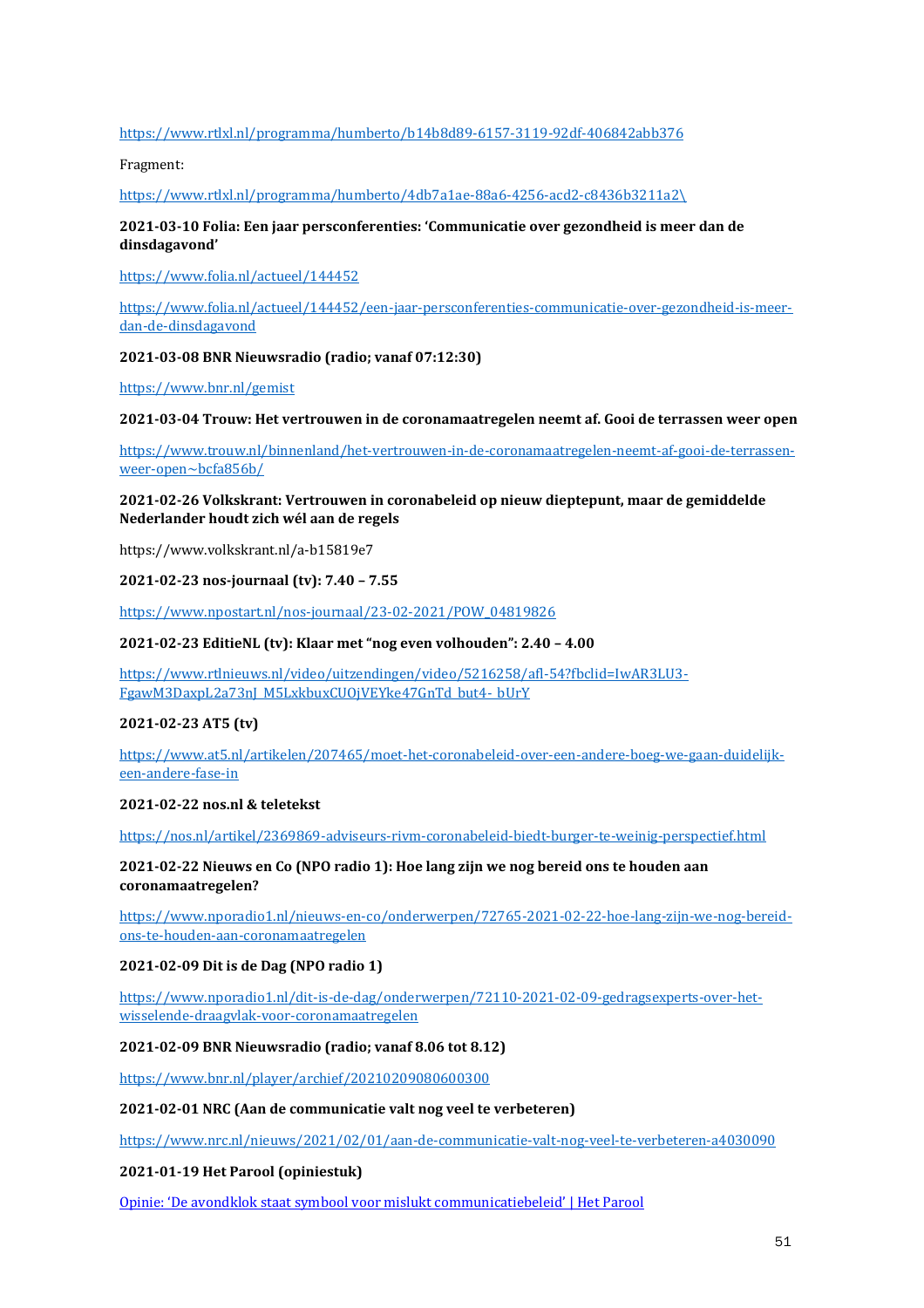## **2021-01-21 Adformatie**

[https://www.adformatie.nl/gedragsverandering/hoogleraren-fileren-corona-communicatiebeleid-van](https://www.adformatie.nl/gedragsverandering/hoogleraren-fileren-corona-communicatiebeleid-van-rutte)[rutte](https://www.adformatie.nl/gedragsverandering/hoogleraren-fileren-corona-communicatiebeleid-van-rutte)

## **2020-12-22: SPUI 53 (pag. 25)**

SPUI 53 [digitaal doorbladeren](https://eur04.safelinks.protection.outlook.com/?url=https%3A%2F%2Fcdn.uva.nl%2F1%2F5%2F1537%2F27%2FKkU1mWXsmPZQPFcLASOI6eboH3cyCdxpWv1MH5_upK4XULHVfq4tGwcff5C9_7AT3cbgZ-w3kfUofkUQY4hjMoS9XDrISNhdvPDeEf3JwdHPyo9K7xXvsI1SB87cwDdu_shc4v3WNAAkZ0gwlNiofIm_PwpKWWvlh6UsdEmX&data=04%7C01%7Crelatiebeheer%40uva.nl%7C6695de161e584d4f450f08d8a34641a7%7Ca0f1cacd618c4403b94576fb3d6874e5%7C1%7C0%7C637438869432311405%7CUnknown%7CTWFpbGZsb3d8eyJWIjoiMC4wLjAwMDAiLCJQIjoiV2luMzIiLCJBTiI6Ik1haWwiLCJXVCI6Mn0%3D%7C1000&sdata=B%2F7L9zjT8dSHSDB115%2Fng6LFiGGXDvGi9Yjv7K1WMQs%3D&reserved=0)

## **2020-12-18: Dit is de Dag (radio)**

[https://www.nporadio1.nl/dit-is-de-dag/onderwerpen/69587-2020-12-18-vertragen-coronavaccin](https://www.nporadio1.nl/dit-is-de-dag/onderwerpen/69587-2020-12-18-vertragen-coronavaccin-maakt-geen-verschil)[maakt-geen-verschil](https://www.nporadio1.nl/dit-is-de-dag/onderwerpen/69587-2020-12-18-vertragen-coronavaccin-maakt-geen-verschil)

## **2020-12-11: nu.nl**

[https://www.nu.nl/coronavirus/6095713/waarom-we-het-lastig-vinden-om-afstand-te-houden-bij-elkaar](https://www.nu.nl/coronavirus/6095713/waarom-we-het-lastig-vinden-om-afstand-te-houden-bij-elkaar-thuis.html?redirect=1)[thuis.html?redirect=1](https://www.nu.nl/coronavirus/6095713/waarom-we-het-lastig-vinden-om-afstand-te-houden-bij-elkaar-thuis.html?redirect=1)

#### **2020-12-10: NPO1: Tijd voor Max (tv)**

TV: [https://staging.maxvandaag.nl/programmas/tv/tijd-voor-max/nieuwe-kerstfilm-de-familie](https://staging.maxvandaag.nl/programmas/tv/tijd-voor-max/nieuwe-kerstfilm-de-familie-claus/POW_04776970/)[claus/POW\\_04776970/](https://staging.maxvandaag.nl/programmas/tv/tijd-voor-max/nieuwe-kerstfilm-de-familie-claus/POW_04776970/)

Website[: https://staging.maxvandaag.nl/programmas/tv/tijd-voor-max/nieuwe-kerstfilm-de-familie](https://staging.maxvandaag.nl/programmas/tv/tijd-voor-max/nieuwe-kerstfilm-de-familie-claus/POW_04776970/)[claus/POW\\_04776970/](https://staging.maxvandaag.nl/programmas/tv/tijd-voor-max/nieuwe-kerstfilm-de-familie-claus/POW_04776970/)

## **2020-12-08: NOS Langs de lijn en omstreken (radio)**

<https://www.nporadio1.nl/langs-de-lijn-en-omstreken/uitzendingen/1546479-2020-12-08>

#### **2020-12-04: radio een vandaag (radio)**

[https://www.nporadio1.nl/radio-eenvandaag/onderwerpen/68891-2020-12-04-feit-of-fictie-zorgt-een](https://www.nporadio1.nl/radio-eenvandaag/onderwerpen/68891-2020-12-04-feit-of-fictie-zorgt-een-inenting-van-beroemdheid-ervoor-dat-meer-mensen-zich-laten-vaccineren)[inenting-van-beroemdheid-ervoor-dat-meer-mensen-zich-laten-vaccineren](https://www.nporadio1.nl/radio-eenvandaag/onderwerpen/68891-2020-12-04-feit-of-fictie-zorgt-een-inenting-van-beroemdheid-ervoor-dat-meer-mensen-zich-laten-vaccineren)

#### Online een uitgebreider stuk:

[https://eenvandaag.avrotros.nl/item/beroemde-mensen-kunnen-twijfelaar-over-de-streep-trekken-door](https://eenvandaag.avrotros.nl/item/beroemde-mensen-kunnen-twijfelaar-over-de-streep-trekken-door-zich-publiekelijk-te-vaccineren/)[zich-publiekelijk-te-vaccineren/](https://eenvandaag.avrotros.nl/item/beroemde-mensen-kunnen-twijfelaar-over-de-streep-trekken-door-zich-publiekelijk-te-vaccineren/)

#### **2020-12-01: NRC**

[https://www.nrc.nl/nieuws/2020/11/30/is-het-cafe-besmettelijker-dan-de-winkel-a4022072](https://eur04.safelinks.protection.outlook.com/?url=https%3A%2F%2Fwww.nrc.nl%2Fnieuws%2F2020%2F11%2F30%2Fis-het-cafe-besmettelijker-dan-de-winkel-a4022072&data=04%7C01%7CJ.C.M.vanWeert%40uva.nl%7C546e7f4b5b27464de94508d89622e4fe%7Ca0f1cacd618c4403b94576fb3d6874e5%7C1%7C0%7C637424423900803367%7CUnknown%7CTWFpbGZsb3d8eyJWIjoiMC4wLjAwMDAiLCJQIjoiV2luMzIiLCJBTiI6Ik1haWwiLCJXVCI6Mn0%3D%7C1000&sdata=YGsH9y5ZOEXJMPAfbQ5ZzoCdrYqWlhB0wPFBZHb3MvE%3D&reserved=0)

#### **2020-11-20: NPO1: Dit is de Dag (radio)**

[https://www.nporadio1.nl/dit-is-de-dag/onderwerpen/68204-2020-11-20-hoe-krijgen-we-de](https://www.nporadio1.nl/dit-is-de-dag/onderwerpen/68204-2020-11-20-hoe-krijgen-we-de-vaccinatiebereidheid-weer-omhoog)[vaccinatiebereidheid-weer-omhoog](https://www.nporadio1.nl/dit-is-de-dag/onderwerpen/68204-2020-11-20-hoe-krijgen-we-de-vaccinatiebereidheid-weer-omhoog)

## **2020-11-19: NPO1: Een Vandaag (tv)**

Terugkijken:

## <https://eenvandaag.avrotros.nl/item/eenvandaag-19-11-2020/>

Lezen:

[https://eenvandaag.avrotros.nl/item/hoe-overtuig-je-mensen-om-het-coronavaccin-te-nemen-met](https://eenvandaag.avrotros.nl/item/hoe-overtuig-je-mensen-om-het-coronavaccin-te-nemen-met-heldere-voorlichting-en-veel-humor/)[heldere-voorlichting-en-veel-humor/](https://eenvandaag.avrotros.nl/item/hoe-overtuig-je-mensen-om-het-coronavaccin-te-nemen-met-heldere-voorlichting-en-veel-humor/)

## **2020-11-13: Volkskrant**

[https://www.volkskrant.nl/nieuws-achtergrond/gemeente-amsterdam-hoopt-met-campagne-aantal](https://eur04.safelinks.protection.outlook.com/?url=https:%2F%2Fwww.volkskrant.nl%2Fnieuws-achtergrond%2Fgemeente-amsterdam-hoopt-met-campagne-aantal-thuisbesmettingen-terug-te-dringen~be5c66c9%2F&data=04%7C01%7CJ.C.M.vanWeert%40uva.nl%7C90d780b12ecf49b6785708d887e02f57%7Ca0f1cacd618c4403b94576fb3d6874e5%7C1%7C0%7C637408744219541010%7CUnknown%7CTWFpbGZsb3d8eyJWIjoiMC4wLjAwMDAiLCJQIjoiV2luMzIiLCJBTiI6Ik1haWwiLCJXVCI6Mn0%3D%7C1000&sdata=6pWN8HmwP%2FDUQTUZ4VMvzSlywFSDfeJm6%2BXbIY%2BtFfQ%3D&reserved=0)[thuisbesmettingen-terug-te-dringen~be5c66c9/](https://eur04.safelinks.protection.outlook.com/?url=https:%2F%2Fwww.volkskrant.nl%2Fnieuws-achtergrond%2Fgemeente-amsterdam-hoopt-met-campagne-aantal-thuisbesmettingen-terug-te-dringen~be5c66c9%2F&data=04%7C01%7CJ.C.M.vanWeert%40uva.nl%7C90d780b12ecf49b6785708d887e02f57%7Ca0f1cacd618c4403b94576fb3d6874e5%7C1%7C0%7C637408744219541010%7CUnknown%7CTWFpbGZsb3d8eyJWIjoiMC4wLjAwMDAiLCJQIjoiV2luMzIiLCJBTiI6Ik1haWwiLCJXVCI6Mn0%3D%7C1000&sdata=6pWN8HmwP%2FDUQTUZ4VMvzSlywFSDfeJm6%2BXbIY%2BtFfQ%3D&reserved=0)

### **2020-11-04: NRC**

<https://www.nrc.nl/nieuws/2020/11/03/kabinet-heeft-mensen-op-het-verkeerde-been-gezet-a4018607>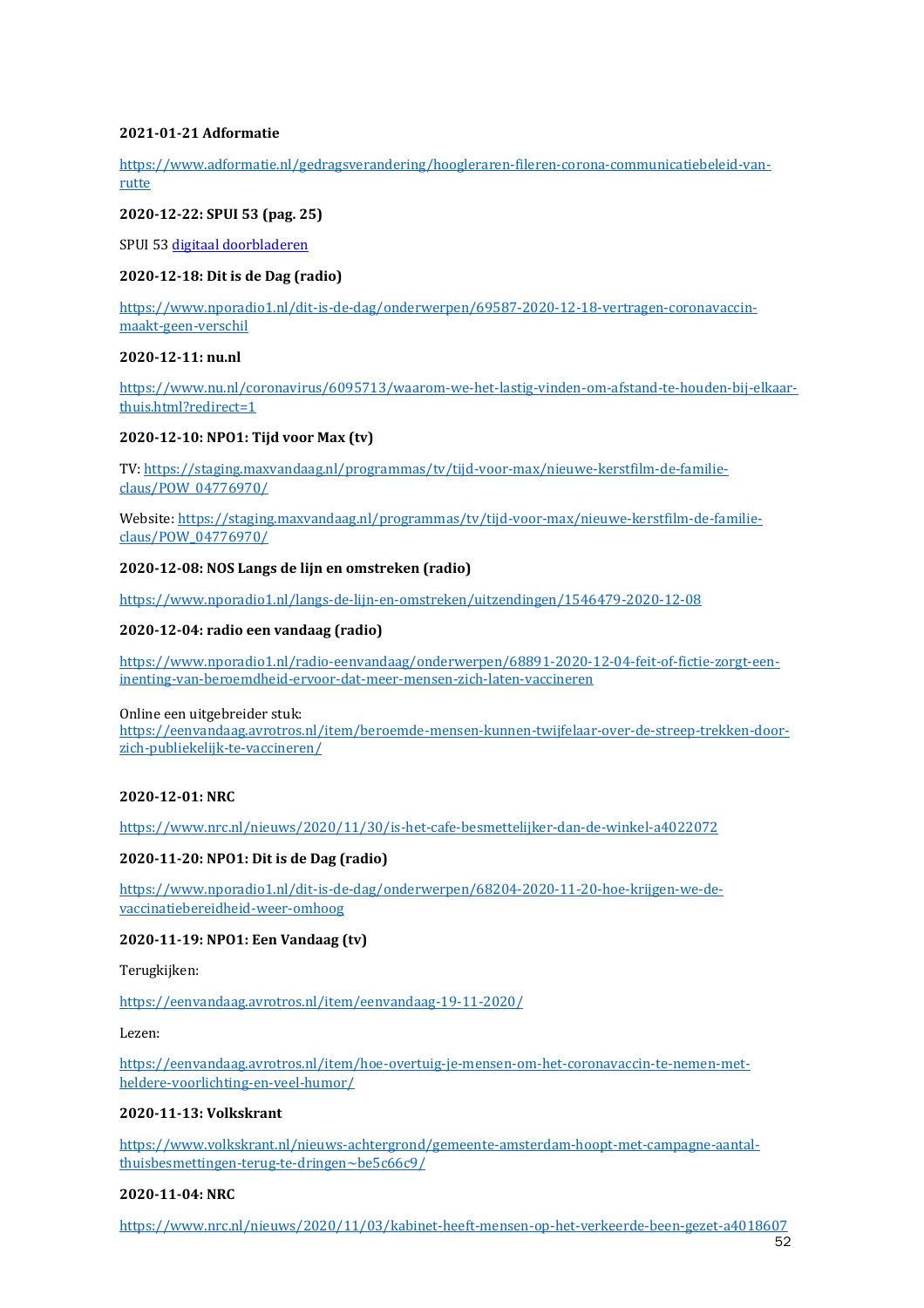### **2020-10-17: Financieel Dagblad**

<https://fd.nl/weekend/1361127/vijf-lessen-voor-de-lockdown-light>

#### **2020-10-15: Tijd voor Max (tv)**

[https://www.maxvandaag.nl/programmas/tv/tijd-voor-max/hoe-vertel-je-het-land-over](https://www.maxvandaag.nl/programmas/tv/tijd-voor-max/hoe-vertel-je-het-land-over-corona/POW_04560734/)[corona/POW\\_04560734/](https://www.maxvandaag.nl/programmas/tv/tijd-voor-max/hoe-vertel-je-het-land-over-corona/POW_04560734/)

#### **2020-10-13: Sociale Vraagstukken**

<https://www.socialevraagstukken.nl/vorige-lockdown-was-te-rigoureus-voor-sommigen/>

## **2020-10-10: Volkskrant**

[https://www.volkskrant.nl/wetenschap/zeven-experts-kraken-de-coronacommunicatie-van-het-kabinet](https://www.volkskrant.nl/wetenschap/zeven-experts-kraken-de-coronacommunicatie-van-het-kabinet-en-zeggen-hoe-het-beter-kan~b1d5d389/)[en-zeggen-hoe-het-beter-kan~b1d5d389/](https://www.volkskrant.nl/wetenschap/zeven-experts-kraken-de-coronacommunicatie-van-het-kabinet-en-zeggen-hoe-het-beter-kan~b1d5d389/)

## **2020-09-28: AT5 (tv)**

[https://www.at5.nl/artikelen/204666/hoogleraar-gezondheidscommunicatie-ga-in-gesprek-met-mensen](https://www.at5.nl/artikelen/204666/hoogleraar-gezondheidscommunicatie-ga-in-gesprek-met-mensen-die-moeite-hebben-met-coronamaatregelen)[die-moeite-hebben-met-coronamaatregelen](https://www.at5.nl/artikelen/204666/hoogleraar-gezondheidscommunicatie-ga-in-gesprek-met-mensen-die-moeite-hebben-met-coronamaatregelen)

#### **2020-09-28: NH radio (vanaf 52.05)**

<https://nhradio.nl/uitzending/6aa029155e66eca75a0646f1ff68a2a6/>

## **2020-09-22: Algemeen Dagblad**

<https://www.ad.nl/binnenland/laatste-persconferentie-verdient-geen-schoonheidsprijs~a3d6554f/>

#### **2020-09-22: Parool**

[https://www.parool.nl/nederland/experts-communicatie-regionale-coronaregels-schoot-ernstig](https://www.parool.nl/nederland/experts-communicatie-regionale-coronaregels-schoot-ernstig-tekort~b71cbf79/)[tekort~b71cbf79/](https://www.parool.nl/nederland/experts-communicatie-regionale-coronaregels-schoot-ernstig-tekort~b71cbf79/)

#### **2020-09-05: Financieel Dagblad**

<https://fd.nl/economie-politiek/1355479/is-de-anderhalve-meter-echt-nog-nodig>

#### **2020-08-29: Parool**

[https://www.parool.nl/columns-opinie/bij-afschermen-kwetsbare-groepen-hoort-ook-extra-aandacht](https://www.parool.nl/columns-opinie/bij-afschermen-kwetsbare-groepen-hoort-ook-extra-aandacht-geven~b447c0a7/)[geven~b447c0a7/](https://www.parool.nl/columns-opinie/bij-afschermen-kwetsbare-groepen-hoort-ook-extra-aandacht-geven~b447c0a7/)

#### **2020-08-26: Sociale Vraagstukken**

<https://www.socialevraagstukken.nl/communiceer-beter-over-hoe-je-te-gedragen-tegen-het-virus/>

#### **2020-08-22: NRC**

<https://www.nrc.nl/nieuws/2020/08/21/de-preken-werken-niet-meer-en-de-polarisatie-groeit-a4009440>

### **2020-08-18: AT5**

<https://www.at5.nl/artikelen/203875/lokale-coronaregels-hoe-werkt-dat-en-heeft-het-zin>

#### **2020-08-13: NRC**

[https://www.nrc.nl/nieuws/2020/08/13/elf-hoogleraren-persconferenties-geven-is-niet-meer-genoeg](https://www.nrc.nl/nieuws/2020/08/13/elf-hoogleraren-persconferenties-geven-is-niet-meer-genoeg-a4008692)[a4008692](https://www.nrc.nl/nieuws/2020/08/13/elf-hoogleraren-persconferenties-geven-is-niet-meer-genoeg-a4008692)

## **2020-07-25: Nu.nl**

[https://www.nu.nl/weekend/6066454/zo-blijf-je-alert-op-de-belangrijkste](https://www.nu.nl/weekend/6066454/zo-blijf-je-alert-op-de-belangrijkste-coronaregels.html#coral_talk_wrapper)[coronaregels.html#coral\\_talk\\_wrapper](https://www.nu.nl/weekend/6066454/zo-blijf-je-alert-op-de-belangrijkste-coronaregels.html#coral_talk_wrapper)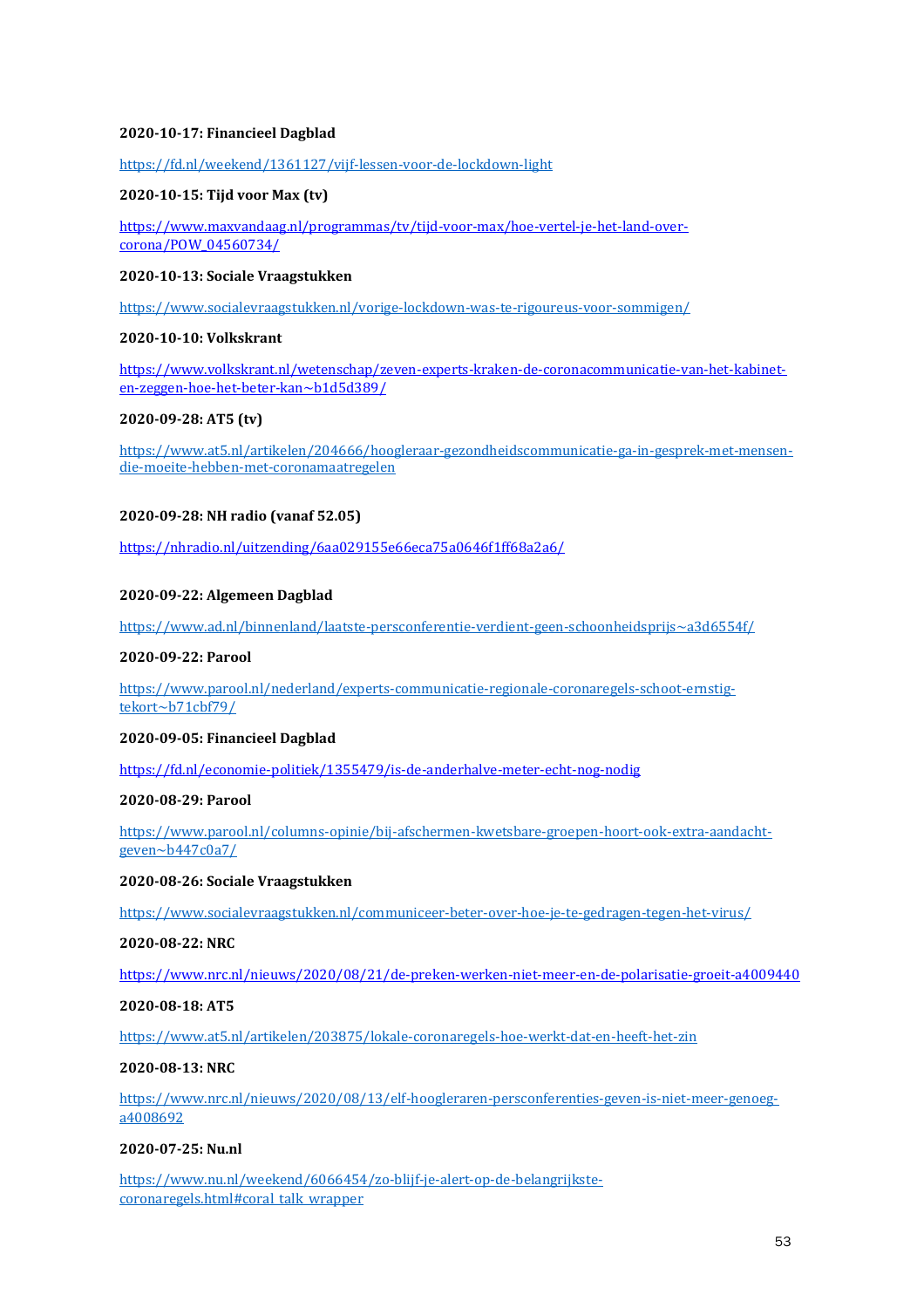## **2020-07-24: Editie.nl (tv)**

<https://www.rtlxl.nl/programma/editie-nl/b6bc8e1b-9f55-370a-9441-a2573d17fe0a>

## **2020-07-24: Nu.nl (podcast)**

<https://podcasts.apple.com/nl/podcast/nu-nl-dit-wordt-het-nieuws/id1290193384?i=1000485949233>

#### **2020-07-17: Trouw**

[https://www.trouw.nl/binnenland/hoe-krijgen-we-mensen-met-een-loopneus-naar-de](https://www.trouw.nl/binnenland/hoe-krijgen-we-mensen-met-een-loopneus-naar-de-teststraat~b6b18678/)[teststraat~b6b18678/](https://www.trouw.nl/binnenland/hoe-krijgen-we-mensen-met-een-loopneus-naar-de-teststraat~b6b18678/)

## **2020-06-25: SociaalWeb**

[https://www.sociaalweb.nl/blogs/niet-de-kalender-maar-de-biologische-leeftijd-bepaalt-hoe-kwetsbaar](https://www.sociaalweb.nl/blogs/niet-de-kalender-maar-de-biologische-leeftijd-bepaalt-hoe-kwetsbaar-mensen-zijn)[mensen-zijn](https://www.sociaalweb.nl/blogs/niet-de-kalender-maar-de-biologische-leeftijd-bepaalt-hoe-kwetsbaar-mensen-zijn)

#### **2020-06-12: AT5**

[https://www.at5.nl/artikelen/202566/waarom-waren-de-coronaregels-soms-zo-onduidelijk-en-hielden](https://www.at5.nl/artikelen/202566/waarom-waren-de-coronaregels-soms-zo-onduidelijk-en-hielden-we-ons-er-wel-aan)[we-ons-er-wel-aan](https://www.at5.nl/artikelen/202566/waarom-waren-de-coronaregels-soms-zo-onduidelijk-en-hielden-we-ons-er-wel-aan)

#### **2020-05-20: Onder Mediadoctoren. Podcast over media afl 121 (podcast)**

<https://ondermediadoctoren.nl/afl-121-aantekeningen-uit-het-ondergrondse-17/>

#### **2020-05-13: Beter Oud**

<https://www.beteroud.nl/nieuws/samen-beslissen-met-ouderen-in-coronatijd>

## **2020-05-02: Parool**

[https://www.parool.nl/kunst-media/crisiscommunicatie-voor-beginners-start-met-een](https://www.parool.nl/kunst-media/crisiscommunicatie-voor-beginners-start-met-een-compliment~b61201f6/)[compliment~b61201f6/](https://www.parool.nl/kunst-media/crisiscommunicatie-voor-beginners-start-met-een-compliment~b61201f6/)

## **2020-05-02: Terugblik op persconferentie FMG-UvA**

[https://twitter.com/FMG\\_UvA/status/1256501220996513793](https://twitter.com/FMG_UvA/status/1256501220996513793)

## **2020-04-22: Sociaalweb**

<https://www.sociaalweb.nl/blogs/corona-apps-in-de-exit-strategie-voor-ouderen-intelligent-of-paradoxaal>

## **2020-04-17: Folia**

<https://www.folia.nl/international/137618/uva-scientists-express-concern-about-corona-apps>

## **2020-04-16: Folia**

[https://www.folia.nl/actueel/137485/ook-uvaers-ondertekenen-brandbrief-over-aantasting-privacy-door](https://www.folia.nl/actueel/137485/ook-uvaers-ondertekenen-brandbrief-over-aantasting-privacy-door-corona-apps)[corona-apps](https://www.folia.nl/actueel/137485/ook-uvaers-ondertekenen-brandbrief-over-aantasting-privacy-door-corona-apps)

#### **2020-04-16: Zorg voor beter**

[https://www.zorgvoorbeter.nl/nieuws/tips-ouderen-communiceren](https://www.zorgvoorbeter.nl/nieuws/tips-ouderen-communiceren-corona?utm_source=flexmail&utm_medium=e-mail&utm_campaign=zorgvoorbeternieuwsflits21april2020&utm_content=bekijk+de+tips)[corona?utm\\_source=flexmail&utm\\_medium=e](https://www.zorgvoorbeter.nl/nieuws/tips-ouderen-communiceren-corona?utm_source=flexmail&utm_medium=e-mail&utm_campaign=zorgvoorbeternieuwsflits21april2020&utm_content=bekijk+de+tips)[mail&utm\\_campaign=zorgvoorbeternieuwsflits21april2020&utm\\_content=bekijk+de+tips](https://www.zorgvoorbeter.nl/nieuws/tips-ouderen-communiceren-corona?utm_source=flexmail&utm_medium=e-mail&utm_campaign=zorgvoorbeternieuwsflits21april2020&utm_content=bekijk+de+tips)

## **2020-04-09: Dit is M (tv)**

TV-optreden M[: https://www.npostart.nl/m/09-04-2020/KN\\_1713309](https://www.npostart.nl/m/09-04-2020/KN_1713309)

## Fragmenten:

<https://www.gids.tv/video/197209/talkshow-m-gemist-hoe-zijn-de-coronamaatregelen-voor-ouderen>

[https://m.kro-ncrv.nl/gasten/hoe-zorgen-we-dat-ouderen-niet-eenzaam-achterblijven-tijdens-de](https://m.kro-ncrv.nl/gasten/hoe-zorgen-we-dat-ouderen-niet-eenzaam-achterblijven-tijdens-de-coronacrisis)[coronacrisis](https://m.kro-ncrv.nl/gasten/hoe-zorgen-we-dat-ouderen-niet-eenzaam-achterblijven-tijdens-de-coronacrisis)